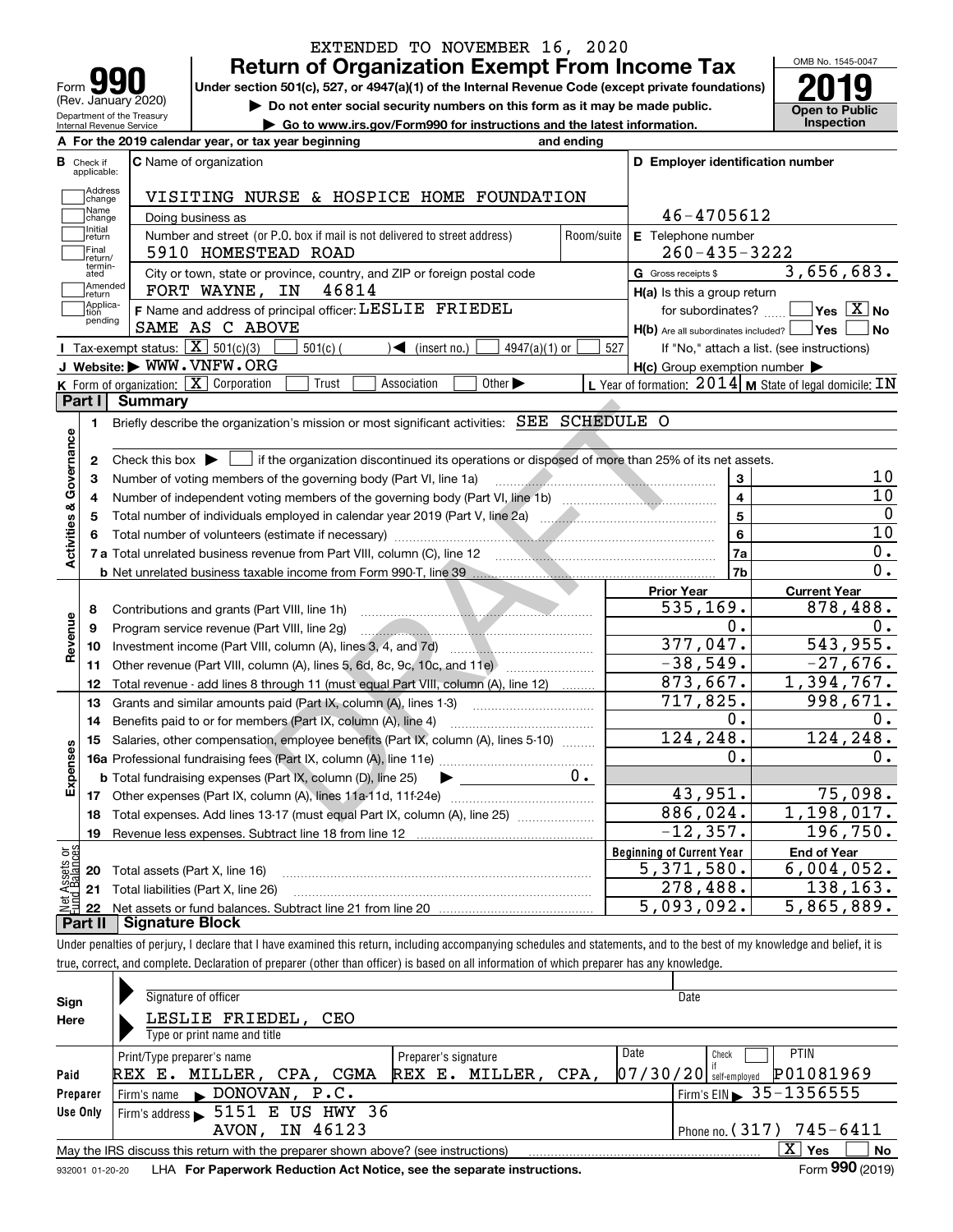|              | 46-4705612<br>VISITING NURSE & HOSPICE HOME FOUNDATION<br>Page 2<br>Form 990 (2019)<br><b>Statement of Program Service Accomplishments</b><br>Part III |
|--------------|--------------------------------------------------------------------------------------------------------------------------------------------------------|
|              |                                                                                                                                                        |
|              |                                                                                                                                                        |
| 1.           | Briefly describe the organization's mission:<br>THE MISSION OF VISITING NURSE AND HOSPICE HOME FOUNDATION IS TO                                        |
|              | PROVIDE SUPPORT FOR VISITING NURSE AND HOSPICE HOME INC.                                                                                               |
|              |                                                                                                                                                        |
|              |                                                                                                                                                        |
| $\mathbf{2}$ | Did the organization undertake any significant program services during the year which were not listed on the                                           |
|              | $\sqrt{}$ Yes $\sqrt{X}$ No                                                                                                                            |
|              | prior Form 990 or 990-EZ?<br>If "Yes," describe these new services on Schedule O.                                                                      |
|              | $\overline{\ }$ Yes $\overline{\ \ X}$ No                                                                                                              |
| 3            | Did the organization cease conducting, or make significant changes in how it conducts, any program services?                                           |
|              | If "Yes," describe these changes on Schedule O.                                                                                                        |
| 4            | Describe the organization's program service accomplishments for each of its three largest program services, as measured by expenses.                   |
|              | Section 501(c)(3) and 501(c)(4) organizations are required to report the amount of grants and allocations to others, the total expenses, and           |
|              | revenue, if any, for each program service reported.                                                                                                    |
| 4а           | 998, 671. ) (Revenue \$<br>$998,671$ $\cdot$ including grants of \$<br>) (Expenses \$<br>(Code:                                                        |
|              | VISITING NURSE AND HOSPICE HOME FOUNDATION ENSURES THE MISSION OF                                                                                      |
|              | VISITING NURSE AND HOSPICE HOME INC. TO PROVIDE COMPASSIONATE CARE TO                                                                                  |
|              | ALLEVIATE SUFFERING AND ENSURE QUALITY OF LIFE FOR THOSE AFFECTED BY                                                                                   |
|              | SERIOUS ILLNESS.                                                                                                                                       |
|              |                                                                                                                                                        |
|              |                                                                                                                                                        |
|              |                                                                                                                                                        |
|              |                                                                                                                                                        |
|              |                                                                                                                                                        |
|              |                                                                                                                                                        |
|              |                                                                                                                                                        |
|              |                                                                                                                                                        |
| 4b           | $\left(\text{Code:} \right)$ $\left(\text{Expenses $}\right)$<br>including grants of \$<br>) (Revenue \$                                               |
|              |                                                                                                                                                        |
|              |                                                                                                                                                        |
|              |                                                                                                                                                        |
|              |                                                                                                                                                        |
|              |                                                                                                                                                        |
|              |                                                                                                                                                        |
|              |                                                                                                                                                        |
|              |                                                                                                                                                        |
|              |                                                                                                                                                        |
|              |                                                                                                                                                        |
|              |                                                                                                                                                        |
|              |                                                                                                                                                        |
| 4c           | (Code: ) (Expenses \$                                                                                                                                  |
|              |                                                                                                                                                        |
|              |                                                                                                                                                        |
|              |                                                                                                                                                        |
|              |                                                                                                                                                        |
|              |                                                                                                                                                        |
|              |                                                                                                                                                        |
|              |                                                                                                                                                        |
|              |                                                                                                                                                        |
|              |                                                                                                                                                        |
|              |                                                                                                                                                        |
|              |                                                                                                                                                        |
|              |                                                                                                                                                        |
| 4d           | Other program services (Describe on Schedule O.)                                                                                                       |
|              | (Expenses \$<br>(Revenue \$<br>including grants of \$<br>998,671.                                                                                      |
|              | <b>4e</b> Total program service expenses $\blacktriangleright$<br>$F_{\text{sum}}$ 990 (2010)                                                          |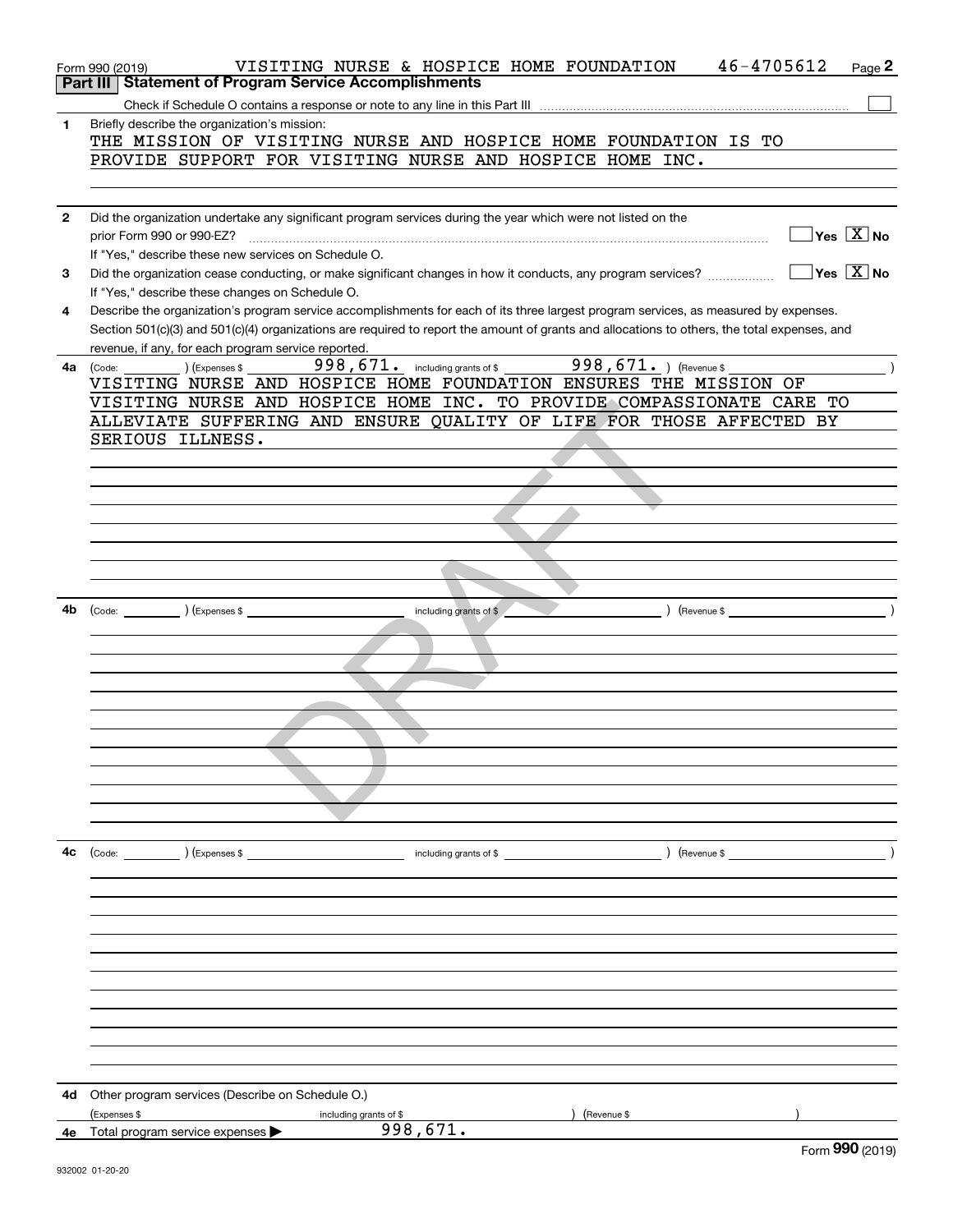|  | Form 990 (2019) |
|--|-----------------|

|     |                                                                                                                                                                                                                                                       |                 | Yes         | No     |
|-----|-------------------------------------------------------------------------------------------------------------------------------------------------------------------------------------------------------------------------------------------------------|-----------------|-------------|--------|
| 1   | Is the organization described in section $501(c)(3)$ or $4947(a)(1)$ (other than a private foundation)?                                                                                                                                               |                 |             |        |
|     |                                                                                                                                                                                                                                                       | 1.              | x           |        |
| 2   |                                                                                                                                                                                                                                                       | $\overline{2}$  | $\mathbf x$ |        |
| 3   | Did the organization engage in direct or indirect political campaign activities on behalf of or in opposition to candidates for                                                                                                                       |                 |             |        |
|     |                                                                                                                                                                                                                                                       | 3               |             | x      |
| 4   | Section 501(c)(3) organizations. Did the organization engage in lobbying activities, or have a section 501(h) election in effect                                                                                                                      |                 |             |        |
|     |                                                                                                                                                                                                                                                       | 4               |             | x      |
| 5.  | Is the organization a section 501(c)(4), 501(c)(5), or 501(c)(6) organization that receives membership dues, assessments, or                                                                                                                          |                 |             |        |
|     |                                                                                                                                                                                                                                                       | 5               |             | x      |
| 6   | Did the organization maintain any donor advised funds or any similar funds or accounts for which donors have the right to                                                                                                                             |                 |             |        |
|     | provide advice on the distribution or investment of amounts in such funds or accounts? If "Yes," complete Schedule D, Part I                                                                                                                          | 6               |             | x      |
| 7   | Did the organization receive or hold a conservation easement, including easements to preserve open space,                                                                                                                                             |                 |             |        |
|     |                                                                                                                                                                                                                                                       | $\overline{7}$  |             | x      |
| 8   | Did the organization maintain collections of works of art, historical treasures, or other similar assets? If "Yes," complete                                                                                                                          |                 |             |        |
|     |                                                                                                                                                                                                                                                       | 8               |             | x      |
| 9   | Did the organization report an amount in Part X, line 21, for escrow or custodial account liability, serve as a custodian for                                                                                                                         |                 |             |        |
|     | amounts not listed in Part X; or provide credit counseling, debt management, credit repair, or debt negotiation services?                                                                                                                             |                 |             |        |
|     |                                                                                                                                                                                                                                                       | 9               |             | x      |
| 10  | Did the organization, directly or through a related organization, hold assets in donor-restricted endowments                                                                                                                                          |                 |             |        |
|     |                                                                                                                                                                                                                                                       | 10              |             | x      |
| 11  | If the organization's answer to any of the following questions is "Yes," then complete Schedule D, Parts VI, VII, VIII, IX, or X                                                                                                                      |                 |             |        |
|     | as applicable.                                                                                                                                                                                                                                        |                 |             |        |
| a   | Did the organization report an amount for land, buildings, and equipment in Part X, line 10? If "Yes," complete Schedule D,                                                                                                                           |                 |             |        |
|     |                                                                                                                                                                                                                                                       | 11a             |             | x      |
| b   | Did the organization report an amount for investments - other securities in Part X, line 12, that is 5% or more of its total                                                                                                                          |                 |             |        |
|     | assets reported in Part X, line 16? If "Yes," complete Schedule D, Part VII" [[[[[[[[[[[[[[[[[[[[[[[[[[[[]]]]]                                                                                                                                        | 11 <sub>b</sub> |             | x      |
| c   | Did the organization report an amount for investments - program related in Part X, line 13, that is 5% or more of its total                                                                                                                           |                 |             |        |
|     |                                                                                                                                                                                                                                                       | 11c             |             | x      |
|     | d Did the organization report an amount for other assets in Part X, line 15, that is 5% or more of its total assets reported in                                                                                                                       |                 |             |        |
|     |                                                                                                                                                                                                                                                       | <b>11d</b>      |             | х      |
|     | Did the organization report an amount for other liabilities in Part X, line 25? If "Yes," complete Schedule D, Part X                                                                                                                                 | 11e             |             | X      |
| f   | Did the organization's separate or consolidated financial statements for the tax year include a footnote that addresses                                                                                                                               |                 |             |        |
|     | the organization's liability for uncertain tax positions under FIN 48 (ASC 740)? If "Yes," complete Schedule D, Part X                                                                                                                                | 11f             | х           |        |
|     | 12a Did the organization obtain separate, independent audited financial statements for the tax year? If "Yes," complete                                                                                                                               |                 |             |        |
|     |                                                                                                                                                                                                                                                       | 12a             |             | x      |
|     | b Was the organization included in consolidated, independent audited financial statements for the tax year?                                                                                                                                           |                 |             |        |
|     | If "Yes," and if the organization answered "No" to line 12a, then completing Schedule D, Parts XI and XII is optional manum                                                                                                                           | 12b             | X           |        |
| 13  |                                                                                                                                                                                                                                                       | 13              |             | х<br>x |
| 14a | Did the organization maintain an office, employees, or agents outside of the United States?                                                                                                                                                           | 14a             |             |        |
| b   | Did the organization have aggregate revenues or expenses of more than \$10,000 from grantmaking, fundraising, business,<br>investment, and program service activities outside the United States, or aggregate foreign investments valued at \$100,000 |                 |             |        |
|     |                                                                                                                                                                                                                                                       |                 |             | x      |
| 15  | Did the organization report on Part IX, column (A), line 3, more than \$5,000 of grants or other assistance to or for any                                                                                                                             | 14b             |             |        |
|     |                                                                                                                                                                                                                                                       | 15              |             | x      |
| 16  | Did the organization report on Part IX, column (A), line 3, more than \$5,000 of aggregate grants or other assistance to                                                                                                                              |                 |             |        |
|     |                                                                                                                                                                                                                                                       | 16              |             | x      |
| 17  | Did the organization report a total of more than \$15,000 of expenses for professional fundraising services on Part IX,                                                                                                                               |                 |             |        |
|     |                                                                                                                                                                                                                                                       | 17              |             | x      |
| 18  | Did the organization report more than \$15,000 total of fundraising event gross income and contributions on Part VIII, lines                                                                                                                          |                 |             |        |
|     |                                                                                                                                                                                                                                                       | 18              | X           |        |
| 19  | Did the organization report more than \$15,000 of gross income from gaming activities on Part VIII, line 9a? If "Yes."                                                                                                                                |                 |             |        |
|     |                                                                                                                                                                                                                                                       | 19              |             | х      |
| 20a |                                                                                                                                                                                                                                                       | 20a             |             | x      |
| b   | If "Yes" to line 20a, did the organization attach a copy of its audited financial statements to this return?                                                                                                                                          | 20 <sub>b</sub> |             |        |
| 21  | Did the organization report more than \$5,000 of grants or other assistance to any domestic organization or                                                                                                                                           |                 |             |        |
|     |                                                                                                                                                                                                                                                       | 21              | x           |        |
|     |                                                                                                                                                                                                                                                       |                 |             |        |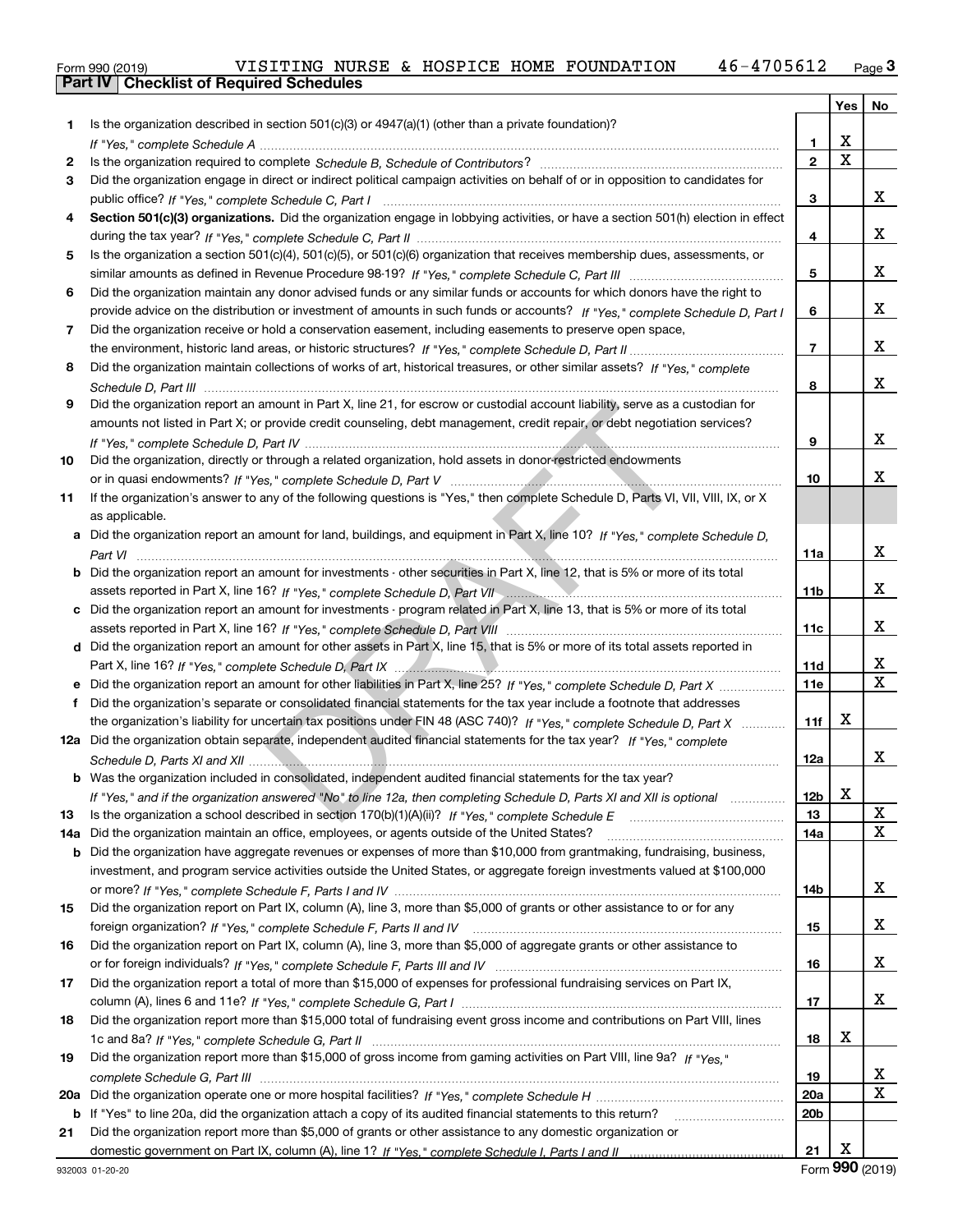| Form 990 (2019) |                                                              |  |  | VISITING NURSE & HOSPICE HOME FOUNDATION | 46-4705612 | Page 4 |
|-----------------|--------------------------------------------------------------|--|--|------------------------------------------|------------|--------|
|                 | <b>Part IV   Checklist of Required Schedules</b> (continued) |  |  |                                          |            |        |

|        | Pall IV  <br>Crieckist of Required Scriedules (continued)                                                                                                                                                                                             |     |     |             |
|--------|-------------------------------------------------------------------------------------------------------------------------------------------------------------------------------------------------------------------------------------------------------|-----|-----|-------------|
|        |                                                                                                                                                                                                                                                       |     | Yes | No          |
| 22     | Did the organization report more than \$5,000 of grants or other assistance to or for domestic individuals on                                                                                                                                         |     |     |             |
|        |                                                                                                                                                                                                                                                       | 22  |     | х           |
| 23     | Did the organization answer "Yes" to Part VII, Section A, line 3, 4, or 5 about compensation of the organization's current                                                                                                                            |     |     |             |
|        | and former officers, directors, trustees, key employees, and highest compensated employees? If "Yes." complete                                                                                                                                        |     |     |             |
|        |                                                                                                                                                                                                                                                       | 23  | x   |             |
|        | 24a Did the organization have a tax-exempt bond issue with an outstanding principal amount of more than \$100,000 as of the                                                                                                                           |     |     |             |
|        | last day of the year, that was issued after December 31, 2002? If "Yes," answer lines 24b through 24d and complete                                                                                                                                    |     |     |             |
|        |                                                                                                                                                                                                                                                       | 24a |     | х           |
|        | <b>b</b> Did the organization invest any proceeds of tax-exempt bonds beyond a temporary period exception?                                                                                                                                            | 24b |     |             |
|        | c Did the organization maintain an escrow account other than a refunding escrow at any time during the year to defease                                                                                                                                |     |     |             |
|        |                                                                                                                                                                                                                                                       | 24с |     |             |
|        |                                                                                                                                                                                                                                                       | 24d |     |             |
|        | 25a Section 501(c)(3), 501(c)(4), and 501(c)(29) organizations. Did the organization engage in an excess benefit                                                                                                                                      |     |     | х           |
|        |                                                                                                                                                                                                                                                       | 25a |     |             |
|        | b Is the organization aware that it engaged in an excess benefit transaction with a disqualified person in a prior year, and<br>that the transaction has not been reported on any of the organization's prior Forms 990 or 990-EZ? If "Yes," complete |     |     |             |
|        |                                                                                                                                                                                                                                                       | 25b |     | x           |
| 26     | Schedule L, Part I<br>Did the organization report any amount on Part X, line 5 or 22, for receivables from or payables to any current                                                                                                                 |     |     |             |
|        | or former officer, director, trustee, key employee, creator or founder, substantial contributor, or 35%                                                                                                                                               |     |     |             |
|        | controlled entity or family member of any of these persons? If "Yes," complete Schedule L, Part II controlled entity or family member of any of these persons? If "Yes," complete Schedule L, Part II                                                 | 26  |     | x           |
| 27     | Did the organization provide a grant or other assistance to any current or former officer, director, trustee, key employee,                                                                                                                           |     |     |             |
|        | creator or founder, substantial contributor or employee thereof, a grant selection committee member, or to a 35% controlled                                                                                                                           |     |     |             |
|        | entity (including an employee thereof) or family member of any of these persons? If "Yes," complete Schedule L, Part III                                                                                                                              | 27  |     | х           |
| 28     | Was the organization a party to a business transaction with one of the following parties (see Schedule L, Part IV                                                                                                                                     |     |     |             |
|        | instructions, for applicable filing thresholds, conditions, and exceptions):                                                                                                                                                                          |     |     |             |
|        | a A current or former officer, director, trustee, key employee, creator or founder, or substantial contributor? If                                                                                                                                    |     |     |             |
|        |                                                                                                                                                                                                                                                       | 28a |     | х           |
|        |                                                                                                                                                                                                                                                       | 28b |     | Х           |
|        | c A 35% controlled entity of one or more individuals and/or organizations described in lines 28a or 28b? If                                                                                                                                           |     |     |             |
|        |                                                                                                                                                                                                                                                       | 28c |     | х           |
| 29     |                                                                                                                                                                                                                                                       | 29  |     | $\mathbf X$ |
| 30     | Did the organization receive contributions of art, historical treasures, or other similar assets, or qualified conservation                                                                                                                           |     |     |             |
|        |                                                                                                                                                                                                                                                       | 30  |     | x           |
| 31     | Did the organization liquidate, terminate, or dissolve and cease operations? If "Yes," complete Schedule N, Part I                                                                                                                                    | 31  |     | X           |
| 32     | Did the organization sell, exchange, dispose of, or transfer more than 25% of its net assets? If "Yes," complete                                                                                                                                      |     |     |             |
|        | Schedule N. Part II                                                                                                                                                                                                                                   | 32  |     | х           |
| 33     | Did the organization own 100% of an entity disregarded as separate from the organization under Regulations                                                                                                                                            |     |     |             |
|        |                                                                                                                                                                                                                                                       | 33  |     | x           |
| 34     | Was the organization related to any tax-exempt or taxable entity? If "Yes," complete Schedule R, Part II, III, or IV, and                                                                                                                             |     |     |             |
|        |                                                                                                                                                                                                                                                       | 34  | х   |             |
|        | 35a Did the organization have a controlled entity within the meaning of section 512(b)(13)?                                                                                                                                                           | 35a |     | X           |
|        | <b>b</b> If "Yes" to line 35a, did the organization receive any payment from or engage in any transaction with a controlled entity                                                                                                                    |     |     |             |
|        |                                                                                                                                                                                                                                                       | 35b |     |             |
| 36     | Section 501(c)(3) organizations. Did the organization make any transfers to an exempt non-charitable related organization?                                                                                                                            |     |     |             |
|        |                                                                                                                                                                                                                                                       | 36  |     | x           |
| 37     | Did the organization conduct more than 5% of its activities through an entity that is not a related organization                                                                                                                                      |     |     |             |
|        | and that is treated as a partnership for federal income tax purposes? If "Yes," complete Schedule R, Part VI                                                                                                                                          | 37  |     | x           |
| 38     | Did the organization complete Schedule O and provide explanations in Schedule O for Part VI, lines 11b and 19?                                                                                                                                        |     |     |             |
| Part V | Note: All Form 990 filers are required to complete Schedule O<br>Statements Regarding Other IRS Filings and Tax Compliance                                                                                                                            | 38  | х   |             |
|        |                                                                                                                                                                                                                                                       |     |     |             |
|        | Check if Schedule O contains a response or note to any line in this Part V                                                                                                                                                                            |     |     |             |
|        |                                                                                                                                                                                                                                                       |     | Yes | No          |
|        | 1a<br>$\Omega$<br><b>b</b> Enter the number of Forms W-2G included in line 1a. Enter -0- if not applicable<br>1b                                                                                                                                      |     |     |             |
| c      | Did the organization comply with backup withholding rules for reportable payments to vendors and reportable gaming                                                                                                                                    |     |     |             |
|        | (gambling) winnings to prize winners?                                                                                                                                                                                                                 | 1c  |     |             |
|        |                                                                                                                                                                                                                                                       |     |     |             |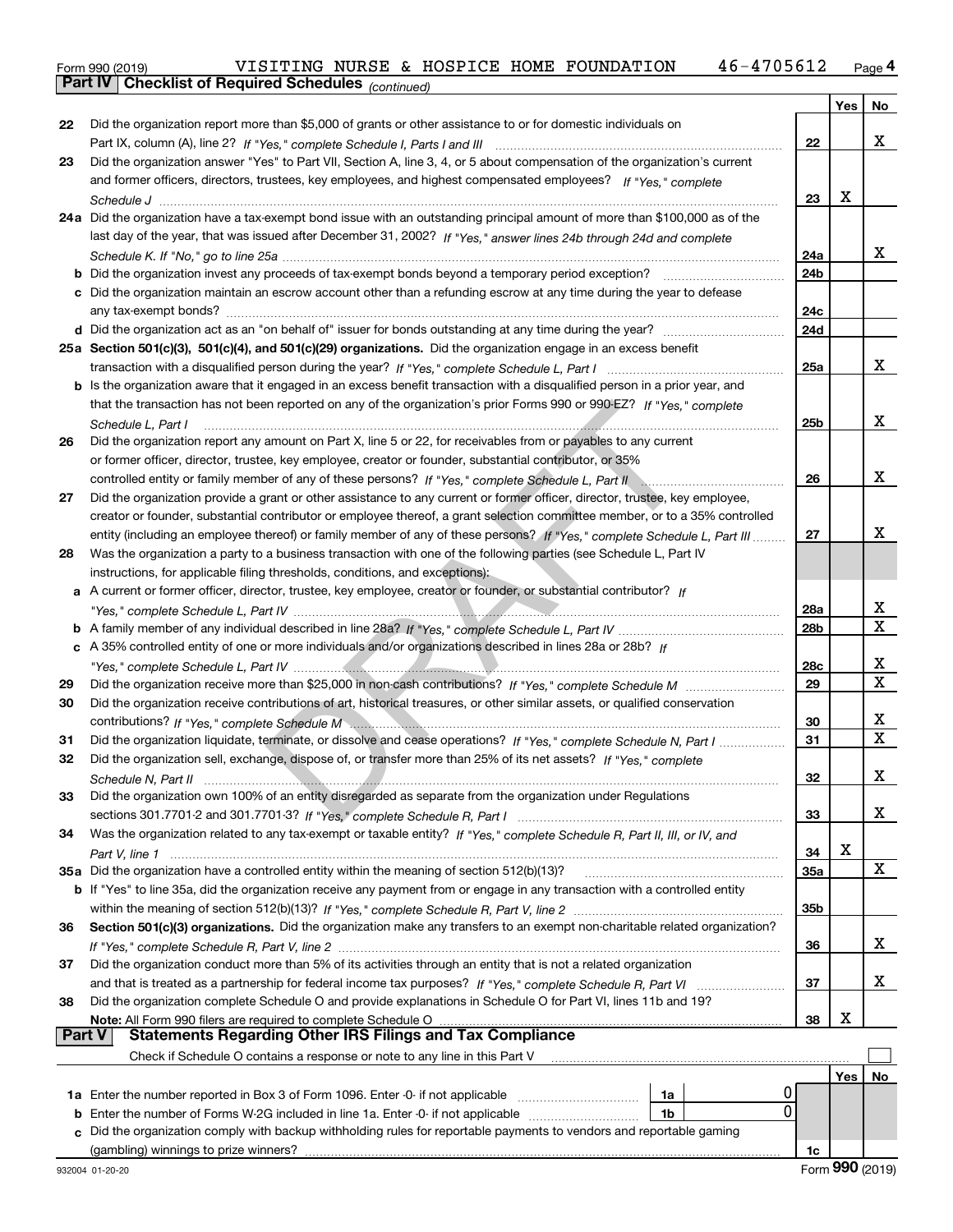|               | 46-4705612<br>VISITING NURSE & HOSPICE HOME FOUNDATION<br>Form 990 (2019)                                                                                                                                                                                 |                |     | $_{\text{Page}}$ 5 |  |  |  |  |  |  |  |
|---------------|-----------------------------------------------------------------------------------------------------------------------------------------------------------------------------------------------------------------------------------------------------------|----------------|-----|--------------------|--|--|--|--|--|--|--|
| <b>Part V</b> | Statements Regarding Other IRS Filings and Tax Compliance (continued)                                                                                                                                                                                     |                |     |                    |  |  |  |  |  |  |  |
|               |                                                                                                                                                                                                                                                           |                | Yes | No                 |  |  |  |  |  |  |  |
|               | 2a Enter the number of employees reported on Form W-3, Transmittal of Wage and Tax Statements,                                                                                                                                                            |                |     |                    |  |  |  |  |  |  |  |
|               | 0<br>filed for the calendar year ending with or within the year covered by this return <i>manumumumum</i><br>2a                                                                                                                                           |                |     |                    |  |  |  |  |  |  |  |
|               |                                                                                                                                                                                                                                                           | 2b             |     |                    |  |  |  |  |  |  |  |
|               |                                                                                                                                                                                                                                                           |                |     |                    |  |  |  |  |  |  |  |
|               | 3a Did the organization have unrelated business gross income of \$1,000 or more during the year?                                                                                                                                                          | 3a             |     | х                  |  |  |  |  |  |  |  |
|               |                                                                                                                                                                                                                                                           | 3b             |     |                    |  |  |  |  |  |  |  |
|               | 4a At any time during the calendar year, did the organization have an interest in, or a signature or other authority over, a                                                                                                                              |                |     |                    |  |  |  |  |  |  |  |
|               |                                                                                                                                                                                                                                                           |                |     |                    |  |  |  |  |  |  |  |
|               | <b>b</b> If "Yes," enter the name of the foreign country $\blacktriangleright$                                                                                                                                                                            |                |     |                    |  |  |  |  |  |  |  |
|               | See instructions for filing requirements for FinCEN Form 114, Report of Foreign Bank and Financial Accounts (FBAR).                                                                                                                                       |                |     |                    |  |  |  |  |  |  |  |
|               | 5a Was the organization a party to a prohibited tax shelter transaction at any time during the tax year?                                                                                                                                                  | 5а             |     | х                  |  |  |  |  |  |  |  |
|               |                                                                                                                                                                                                                                                           | 5 <sub>b</sub> |     | X                  |  |  |  |  |  |  |  |
|               |                                                                                                                                                                                                                                                           | 5c             |     |                    |  |  |  |  |  |  |  |
|               | 6a Does the organization have annual gross receipts that are normally greater than \$100,000, and did the organization solicit                                                                                                                            |                |     |                    |  |  |  |  |  |  |  |
|               | any contributions that were not tax deductible as charitable contributions?                                                                                                                                                                               | 6a             |     | x                  |  |  |  |  |  |  |  |
|               | <b>b</b> If "Yes," did the organization include with every solicitation an express statement that such contributions or gifts                                                                                                                             |                |     |                    |  |  |  |  |  |  |  |
|               | were not tax deductible?                                                                                                                                                                                                                                  | 6b             |     |                    |  |  |  |  |  |  |  |
| 7             | Organizations that may receive deductible contributions under section 170(c).                                                                                                                                                                             |                |     |                    |  |  |  |  |  |  |  |
|               | a Did the organization receive a payment in excess of \$75 made partly as a contribution and partly for goods and services provided to the payor?                                                                                                         | 7a             |     | х                  |  |  |  |  |  |  |  |
|               | <b>b</b> If "Yes," did the organization notify the donor of the value of the goods or services provided?<br><u> 1988 - Januar Alexandria, martin alexandria (h. 1988).</u>                                                                                | 7b             |     |                    |  |  |  |  |  |  |  |
|               | c Did the organization sell, exchange, or otherwise dispose of tangible personal property for which it was required                                                                                                                                       |                |     |                    |  |  |  |  |  |  |  |
|               |                                                                                                                                                                                                                                                           | 7c             |     | х                  |  |  |  |  |  |  |  |
|               | 7d                                                                                                                                                                                                                                                        |                |     |                    |  |  |  |  |  |  |  |
| е             |                                                                                                                                                                                                                                                           | 7е             |     | х                  |  |  |  |  |  |  |  |
| Ť.            | Did the organization, during the year, pay premiums, directly or indirectly, on a personal benefit contract?                                                                                                                                              | 7f             |     | х                  |  |  |  |  |  |  |  |
| g             | If the organization received a contribution of qualified intellectual property, did the organization file Form 8899 as required?                                                                                                                          | 7g             |     |                    |  |  |  |  |  |  |  |
| h.            | If the organization received a contribution of cars, boats, airplanes, or other vehicles, did the organization file a Form 1098-C?                                                                                                                        | 7h             |     |                    |  |  |  |  |  |  |  |
| 8             | Sponsoring organizations maintaining donor advised funds. Did a donor advised fund maintained by the                                                                                                                                                      |                |     |                    |  |  |  |  |  |  |  |
|               | sponsoring organization have excess business holdings at any time during the year?                                                                                                                                                                        | 8              |     |                    |  |  |  |  |  |  |  |
| 9             | Sponsoring organizations maintaining donor advised funds.                                                                                                                                                                                                 |                |     |                    |  |  |  |  |  |  |  |
| а             | Did the sponsoring organization make any taxable distributions under section 4966?                                                                                                                                                                        | 9а             |     |                    |  |  |  |  |  |  |  |
|               | <b>b</b> Did the sponsoring organization make a distribution to a donor, donor advisor, or related person?                                                                                                                                                | 9b             |     |                    |  |  |  |  |  |  |  |
| 10            | Section 501(c)(7) organizations. Enter:                                                                                                                                                                                                                   |                |     |                    |  |  |  |  |  |  |  |
|               | a Initiation fees and capital contributions included on Part VIII, line 12 [11] [11] [12] [11] [12] [11] [12] [11] [12] [11] [12] [11] [12] [11] [12] [11] [12] [11] [12] [11] [12] [11] [12] [11] [12] [11] [12] [11] [12] [1<br>10a<br> 10 <sub>b</sub> |                |     |                    |  |  |  |  |  |  |  |
|               | Gross receipts, included on Form 990, Part VIII, line 12, for public use of club facilities                                                                                                                                                               |                |     |                    |  |  |  |  |  |  |  |
| 11            | Section 501(c)(12) organizations. Enter:<br>11a                                                                                                                                                                                                           |                |     |                    |  |  |  |  |  |  |  |
|               | b Gross income from other sources (Do not net amounts due or paid to other sources against                                                                                                                                                                |                |     |                    |  |  |  |  |  |  |  |
|               | 11b                                                                                                                                                                                                                                                       |                |     |                    |  |  |  |  |  |  |  |
|               | 12a Section 4947(a)(1) non-exempt charitable trusts. Is the organization filing Form 990 in lieu of Form 1041?                                                                                                                                            | 12a            |     |                    |  |  |  |  |  |  |  |
|               | 12b<br><b>b</b> If "Yes," enter the amount of tax-exempt interest received or accrued during the year                                                                                                                                                     |                |     |                    |  |  |  |  |  |  |  |
| 13            | Section 501(c)(29) qualified nonprofit health insurance issuers.                                                                                                                                                                                          |                |     |                    |  |  |  |  |  |  |  |
|               | a Is the organization licensed to issue qualified health plans in more than one state?                                                                                                                                                                    | 13a            |     |                    |  |  |  |  |  |  |  |
|               | Note: See the instructions for additional information the organization must report on Schedule O.                                                                                                                                                         |                |     |                    |  |  |  |  |  |  |  |
|               | <b>b</b> Enter the amount of reserves the organization is required to maintain by the states in which the                                                                                                                                                 |                |     |                    |  |  |  |  |  |  |  |
|               | 13b                                                                                                                                                                                                                                                       |                |     |                    |  |  |  |  |  |  |  |
|               | 13с                                                                                                                                                                                                                                                       |                |     |                    |  |  |  |  |  |  |  |
| 14a           | Did the organization receive any payments for indoor tanning services during the tax year?                                                                                                                                                                | 14a            |     | x                  |  |  |  |  |  |  |  |
|               | <b>b</b> If "Yes," has it filed a Form 720 to report these payments? If "No," provide an explanation on Schedule O                                                                                                                                        | 14b            |     |                    |  |  |  |  |  |  |  |
| 15            | Is the organization subject to the section 4960 tax on payment(s) of more than \$1,000,000 in remuneration or                                                                                                                                             |                |     |                    |  |  |  |  |  |  |  |
|               |                                                                                                                                                                                                                                                           | 15             |     | x                  |  |  |  |  |  |  |  |
|               | If "Yes," see instructions and file Form 4720, Schedule N.                                                                                                                                                                                                |                |     |                    |  |  |  |  |  |  |  |
| 16            | Is the organization an educational institution subject to the section 4968 excise tax on net investment income?                                                                                                                                           | 16             |     | х                  |  |  |  |  |  |  |  |
|               | If "Yes," complete Form 4720, Schedule O.                                                                                                                                                                                                                 |                |     |                    |  |  |  |  |  |  |  |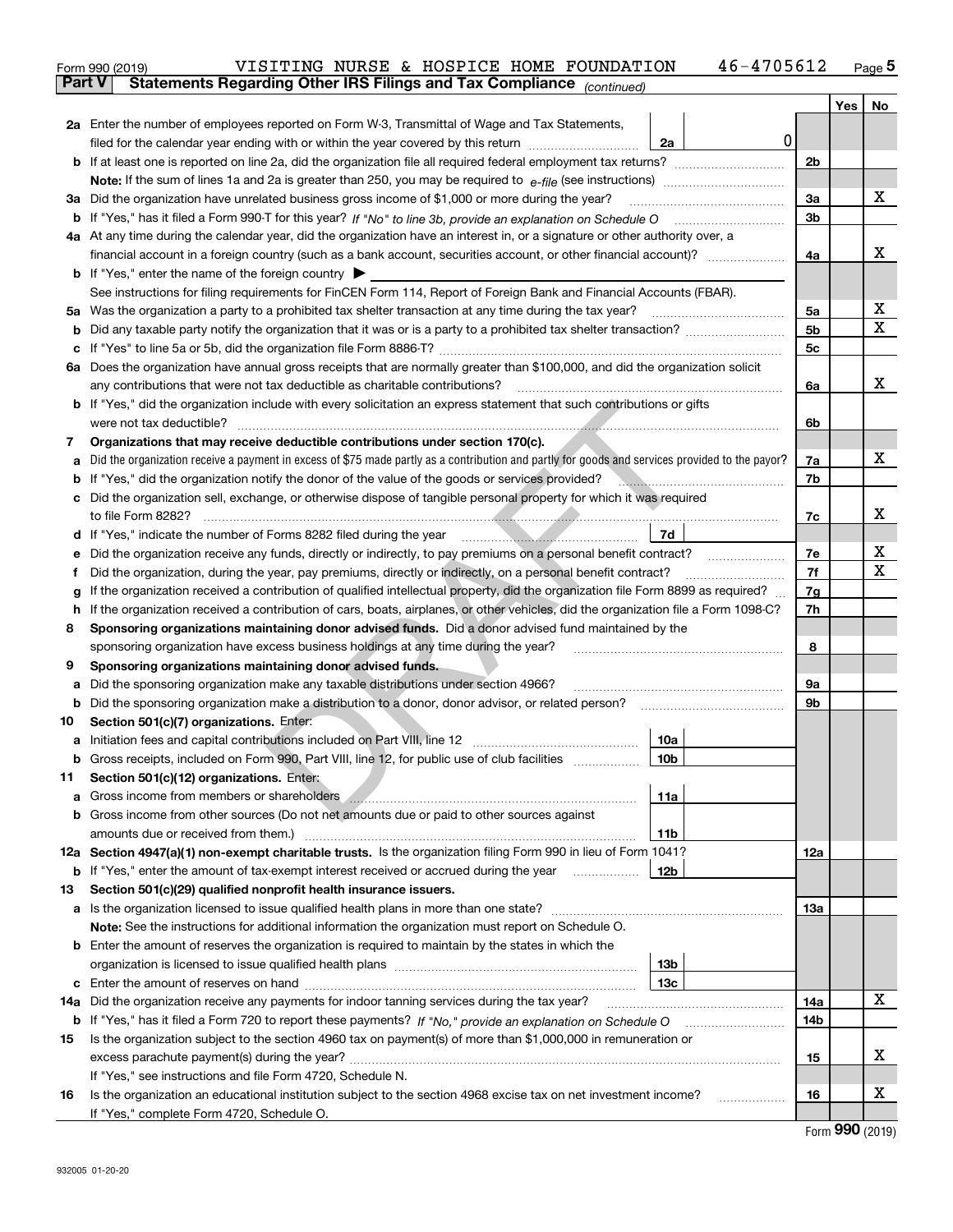|  | Form 990 (2019) |
|--|-----------------|
|  |                 |

### VISITING NURSE & HOSPICE HOME FOUNDATION  $46-4705612$  Page 6

*For each "Yes" response to lines 2 through 7b below, and for a "No" response* **6Part VI Governance, Management, and Disclosure**  VISITING NURSE & HOSPICE HOME FOUNDATION 46-4705612 *to line 8a, 8b, or 10b below, describe the circumstances, processes, or changes on Schedule O. See instructions.*

|     | Check if Schedule O contains a response or note to any line in this Part VI                                                                                                                                    |                 |             | $\overline{\mathbf{x}}$ |
|-----|----------------------------------------------------------------------------------------------------------------------------------------------------------------------------------------------------------------|-----------------|-------------|-------------------------|
|     | <b>Section A. Governing Body and Management</b>                                                                                                                                                                |                 |             |                         |
|     |                                                                                                                                                                                                                |                 | Yes         | No                      |
|     | 10<br>1a<br><b>1a</b> Enter the number of voting members of the governing body at the end of the tax year                                                                                                      |                 |             |                         |
|     | If there are material differences in voting rights among members of the governing body, or if the governing                                                                                                    |                 |             |                         |
|     | body delegated broad authority to an executive committee or similar committee, explain on Schedule O.                                                                                                          |                 |             |                         |
| b   | 10<br>Enter the number of voting members included on line 1a, above, who are independent<br>1b                                                                                                                 |                 |             |                         |
| 2   | Did any officer, director, trustee, or key employee have a family relationship or a business relationship with any other                                                                                       |                 |             |                         |
|     | officer, director, trustee, or key employee?                                                                                                                                                                   | $\mathbf{2}$    |             | х                       |
| 3   | Did the organization delegate control over management duties customarily performed by or under the direct supervision                                                                                          |                 |             |                         |
|     | of officers, directors, trustees, or key employees to a management company or other person?                                                                                                                    | 3               |             | х                       |
| 4   | Did the organization make any significant changes to its governing documents since the prior Form 990 was filed?                                                                                               | 4               |             | X                       |
| 5   | Did the organization become aware during the year of a significant diversion of the organization's assets?                                                                                                     | 5               |             | $\mathbf x$             |
| 6   | Did the organization have members or stockholders?                                                                                                                                                             | 6               |             | $\mathbf X$             |
| 7a  | Did the organization have members, stockholders, or other persons who had the power to elect or appoint one or                                                                                                 |                 |             |                         |
|     | more members of the governing body?                                                                                                                                                                            | 7a              | х           |                         |
|     | <b>b</b> Are any governance decisions of the organization reserved to (or subject to approval by) members, stockholders, or                                                                                    |                 |             |                         |
|     | persons other than the governing body?                                                                                                                                                                         | 7b              |             | x                       |
| 8   | Did the organization contemporaneously document the meetings held or written actions undertaken during the year by the following:                                                                              |                 |             |                         |
| a   |                                                                                                                                                                                                                | 8a              | X           |                         |
| b   |                                                                                                                                                                                                                | 8b              | $\mathbf X$ |                         |
| 9   | Is there any officer, director, trustee, or key employee listed in Part VII, Section A, who cannot be reached at the                                                                                           |                 |             |                         |
|     |                                                                                                                                                                                                                | 9               |             | x                       |
|     | Section B. Policies <sub>(This Section B requests information about policies not required by the Internal Revenue Code.)</sub>                                                                                 |                 |             |                         |
|     |                                                                                                                                                                                                                |                 | Yes         | No                      |
|     | 10a Did the organization have local chapters, branches, or affiliates?<br>10a Did the organization have local chapters, branches, or affiliates?                                                               | 10a             |             | X                       |
|     | b If "Yes," did the organization have written policies and procedures governing the activities of such chapters, affiliates,                                                                                   |                 |             |                         |
|     | and branches to ensure their operations are consistent with the organization's exempt purposes?                                                                                                                | 10 <sub>b</sub> |             |                         |
|     | 11a Has the organization provided a complete copy of this Form 990 to all members of its governing body before filing the form?                                                                                | 11a             | $\mathbf X$ |                         |
| b   | Describe in Schedule O the process, if any, used by the organization to review this Form 990.                                                                                                                  |                 |             |                         |
| 12a |                                                                                                                                                                                                                | 12a             | X           |                         |
| b   | Were officers, directors, or trustees, and key employees required to disclose annually interests that could give rise to conflicts?                                                                            | 12 <sub>b</sub> | $\mathbf X$ |                         |
| с   | Did the organization regularly and consistently monitor and enforce compliance with the policy? If "Yes," describe                                                                                             |                 |             |                         |
|     |                                                                                                                                                                                                                | 12c             | X           |                         |
| 13  | Did the organization have a written whistleblower policy?                                                                                                                                                      | 13              |             | X                       |
| 14  | Did the organization have a written document retention and destruction policy?                                                                                                                                 | 14              |             | $\overline{\mathbf{x}}$ |
| 15  | Did the process for determining compensation of the following persons include a review and approval by independent                                                                                             |                 |             |                         |
|     | persons, comparability data, and contemporaneous substantiation of the deliberation and decision?                                                                                                              |                 |             |                         |
| a   | The organization's CEO, Executive Director, or top management official manufactured content of the organization's CEO, Executive Director, or top management official                                          | 15a             |             | X                       |
|     | <b>b</b> Other officers or key employees of the organization                                                                                                                                                   | 15b             |             | $\mathbf x$             |
|     | If "Yes" to line 15a or 15b, describe the process in Schedule O (see instructions).                                                                                                                            |                 |             |                         |
|     | 16a Did the organization invest in, contribute assets to, or participate in a joint venture or similar arrangement with a                                                                                      |                 |             |                         |
|     | taxable entity during the year?                                                                                                                                                                                | 16a             |             | x                       |
|     | b If "Yes," did the organization follow a written policy or procedure requiring the organization to evaluate its participation                                                                                 |                 |             |                         |
|     | in joint venture arrangements under applicable federal tax law, and take steps to safeguard the organization's                                                                                                 |                 |             |                         |
|     | exempt status with respect to such arrangements?                                                                                                                                                               | 16b             |             |                         |
|     | Section C. Disclosure                                                                                                                                                                                          |                 |             |                         |
| 17  | List the states with which a copy of this Form 990 is required to be filed $\blacktriangleright$ IN                                                                                                            |                 |             |                         |
| 18  | Section 6104 requires an organization to make its Forms 1023 (1024 or 1024-A, if applicable), 990, and 990-T (Section 501(c)(3)s only) available                                                               |                 |             |                         |
|     | for public inspection. Indicate how you made these available. Check all that apply.<br>$\lfloor x \rfloor$ Upon request                                                                                        |                 |             |                         |
|     | Own website<br>Another's website<br>Other (explain on Schedule O)<br>Describe on Schedule O whether (and if so, how) the organization made its governing documents, conflict of interest policy, and financial |                 |             |                         |
| 19  | statements available to the public during the tax year.                                                                                                                                                        |                 |             |                         |
| 20  | State the name, address, and telephone number of the person who possesses the organization's books and records                                                                                                 |                 |             |                         |
|     | ELAINE JONES - 260-435-3222                                                                                                                                                                                    |                 |             |                         |
|     | 5910 HOMESTEAD ROAD, FORT WAYNE,<br>46814<br>IN                                                                                                                                                                |                 |             |                         |
|     |                                                                                                                                                                                                                |                 |             |                         |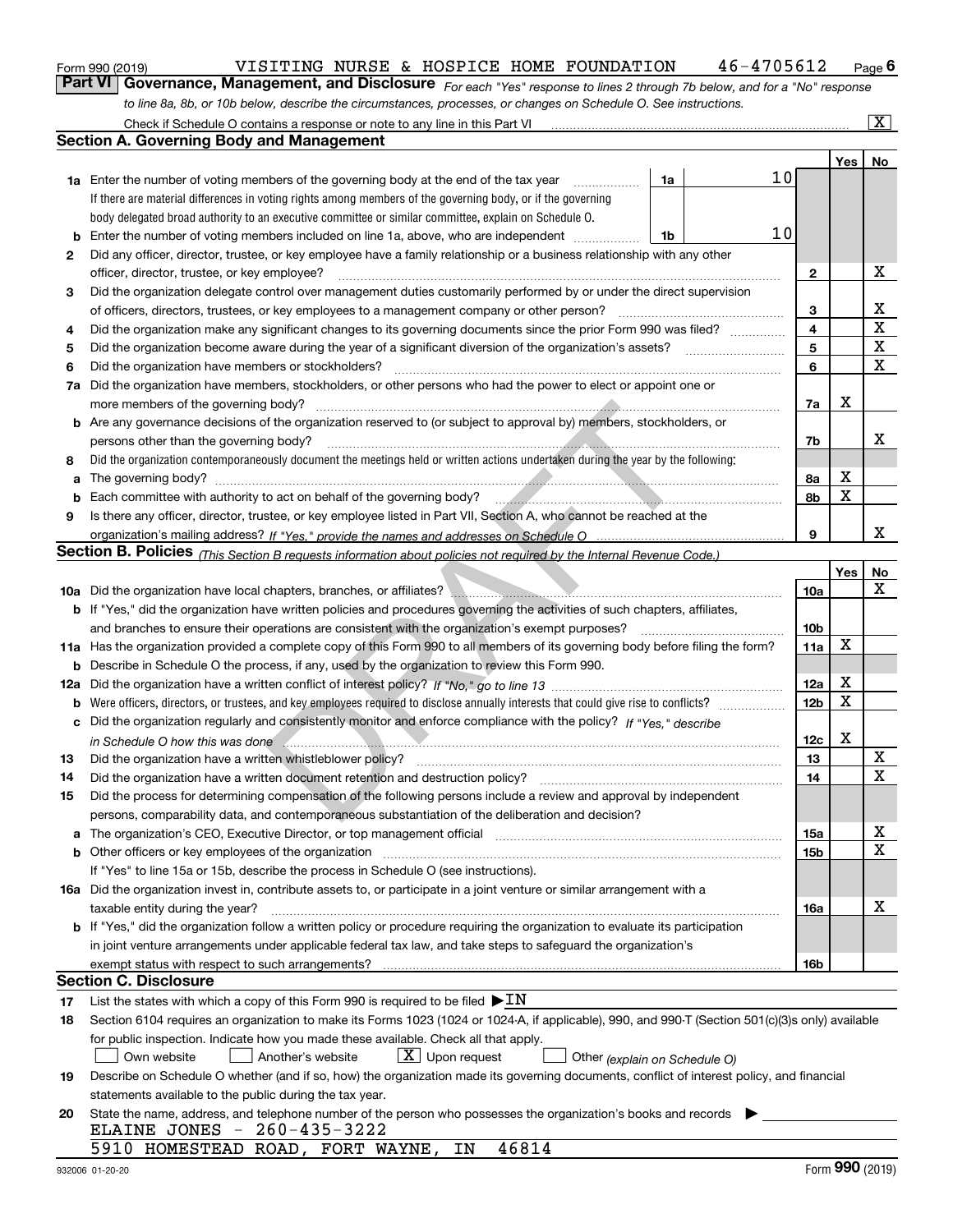### **Employees, and Independent Contractors**

Check if Schedule O contains a response or note to any line in this Part VII

**Section A. Officers, Directors, Trustees, Key Employees, and Highest Compensated Employees**

**1a**  Complete this table for all persons required to be listed. Report compensation for the calendar year ending with or within the organization's tax year. **•** List all of the organization's current officers, directors, trustees (whether individuals or organizations), regardless of amount of compensation.

Enter -0- in columns (D), (E), and (F) if no compensation was paid.

 $\bullet$  List all of the organization's  $\,$ current key employees, if any. See instructions for definition of "key employee."

• List the organization's five current highest compensated employees (other than an officer, director, trustee, or key employee) who received report-■ List the organization's five current highest compensated employees (other than an officer, director, trustee, or key employee) who received report-<br>able compensation (Box 5 of Form W-2 and/or Box 7 of Form 1099-MISC) of

**•** List all of the organization's former officers, key employees, and highest compensated employees who received more than \$100,000 of reportable compensation from the organization and any related organizations.

**former directors or trustees**  ¥ List all of the organization's that received, in the capacity as a former director or trustee of the organization, more than \$10,000 of reportable compensation from the organization and any related organizations.

See instructions for the order in which to list the persons above.

Check this box if neither the organization nor any related organization compensated any current officer, director, or trustee.  $\mathcal{L}^{\text{max}}$ 

| (A)                           | (B)                      |                                |                             |                                                                  | (C)          |                                 |        | (D)                             | (E)             | (F)                         |
|-------------------------------|--------------------------|--------------------------------|-----------------------------|------------------------------------------------------------------|--------------|---------------------------------|--------|---------------------------------|-----------------|-----------------------------|
| Name and title                | Average                  |                                | (do not check more than one | Position                                                         |              |                                 |        | Reportable                      | Reportable      | Estimated                   |
|                               | hours per                |                                |                             | box, unless person is both an<br>officer and a director/trustee) |              |                                 |        | compensation                    | compensation    | amount of                   |
|                               | week                     |                                |                             |                                                                  |              |                                 |        | from                            | from related    | other                       |
|                               | (list any                |                                |                             |                                                                  |              |                                 |        | the                             | organizations   | compensation                |
|                               | hours for                |                                |                             |                                                                  |              |                                 |        | organization<br>(W-2/1099-MISC) | (W-2/1099-MISC) | from the                    |
|                               | related<br>organizations |                                |                             |                                                                  |              |                                 |        |                                 |                 | organization<br>and related |
|                               | below                    |                                |                             |                                                                  |              |                                 |        |                                 |                 | organizations               |
|                               | line)                    | Individual trustee or director | Institutional trustee       | Officer                                                          | Key employee | Highest compensated<br>employee | Former |                                 |                 |                             |
| NANCY STEWART<br>(1)          | 1.00                     |                                |                             |                                                                  |              |                                 |        |                                 |                 |                             |
| <b>CHAIR</b>                  |                          | $\mathbf X$                    |                             | $\rm X$                                                          |              |                                 |        | 0.                              | 0.              | 0.                          |
| (2)<br>ELIZABETH BREUNING     | 1.00                     |                                |                             |                                                                  |              |                                 |        |                                 |                 |                             |
| VICE CHAIR                    | 1.00                     | $\mathbf x$                    |                             | X                                                                |              |                                 |        | 0.                              | 0.              | $\mathbf 0$ .               |
| STEPHEN ADAIR<br>(3)          | 1.00                     |                                |                             |                                                                  |              |                                 |        |                                 |                 |                             |
| BOARD MEMBER                  |                          | X                              |                             |                                                                  |              |                                 |        | 0.                              | $\mathbf 0$ .   | $\mathbf 0$ .               |
| <b>JOSEPH BYERS</b><br>(4)    | 1.00                     |                                |                             |                                                                  |              |                                 |        |                                 |                 |                             |
| <b>BOARD MEMBER</b>           | 1.00                     | X                              |                             |                                                                  |              |                                 |        | 0.                              | 0.              | $\mathbf 0$ .               |
| ANNE CAVANAUGH<br>(5)         | 1.00                     |                                |                             |                                                                  |              |                                 |        |                                 |                 |                             |
| <b>BOARD MEMBER</b>           |                          | $\mathbf X$                    |                             |                                                                  |              |                                 |        | 0.                              | 0.              | $0_{.}$                     |
| KIM SABROSKY<br>(6)           | 1.00                     |                                |                             |                                                                  |              |                                 |        |                                 |                 |                             |
| SECRETARY/TREASURER           |                          | $\mathbf X$                    |                             | $\mathbf X$                                                      |              |                                 |        | $\mathbf 0$ .                   | 0.              | $\mathbf 0$ .               |
| <b>BRIAN FEHLHABER</b><br>(7) | 1,00                     |                                |                             |                                                                  |              |                                 |        |                                 |                 |                             |
| <b>BOARD MEMBER</b>           |                          | $\rm X$                        |                             |                                                                  |              |                                 |        | $\mathbf 0$ .                   | $\mathbf 0$ .   | $\mathbf 0$ .               |
| ELEANOR MARINE<br>(8)         | 1.00                     |                                |                             |                                                                  |              |                                 |        |                                 |                 |                             |
| BOARD MEMBER                  |                          | $\mathbf x$                    |                             |                                                                  |              |                                 |        | 0.                              | $\mathbf 0$ .   | 0.                          |
| LESLIE FRIEDEL<br>(9)         | 1.00                     |                                |                             |                                                                  |              |                                 |        |                                 |                 |                             |
| BOARD MEMBER                  | 40.00                    | $\mathbf X$                    |                             |                                                                  |              |                                 |        | 0.                              | 158,952.        | 14, 112.                    |
| (10) SUSAN MOTZ               | 1.00                     |                                |                             |                                                                  |              |                                 |        |                                 |                 |                             |
| BOARD MEMBER                  |                          | $\mathbf x$                    |                             |                                                                  |              |                                 |        | 0.                              | 0.              | 0.                          |
|                               |                          |                                |                             |                                                                  |              |                                 |        |                                 |                 |                             |
|                               |                          |                                |                             |                                                                  |              |                                 |        |                                 |                 |                             |
|                               |                          |                                |                             |                                                                  |              |                                 |        |                                 |                 |                             |
|                               |                          |                                |                             |                                                                  |              |                                 |        |                                 |                 |                             |
|                               |                          |                                |                             |                                                                  |              |                                 |        |                                 |                 |                             |
|                               |                          |                                |                             |                                                                  |              |                                 |        |                                 |                 |                             |
|                               |                          |                                |                             |                                                                  |              |                                 |        |                                 |                 |                             |
|                               |                          |                                |                             |                                                                  |              |                                 |        |                                 |                 |                             |
|                               |                          |                                |                             |                                                                  |              |                                 |        |                                 |                 |                             |
|                               |                          |                                |                             |                                                                  |              |                                 |        |                                 |                 |                             |
|                               |                          |                                |                             |                                                                  |              |                                 |        |                                 |                 |                             |
|                               |                          |                                |                             |                                                                  |              |                                 |        |                                 |                 |                             |

 $\mathcal{L}^{\text{max}}$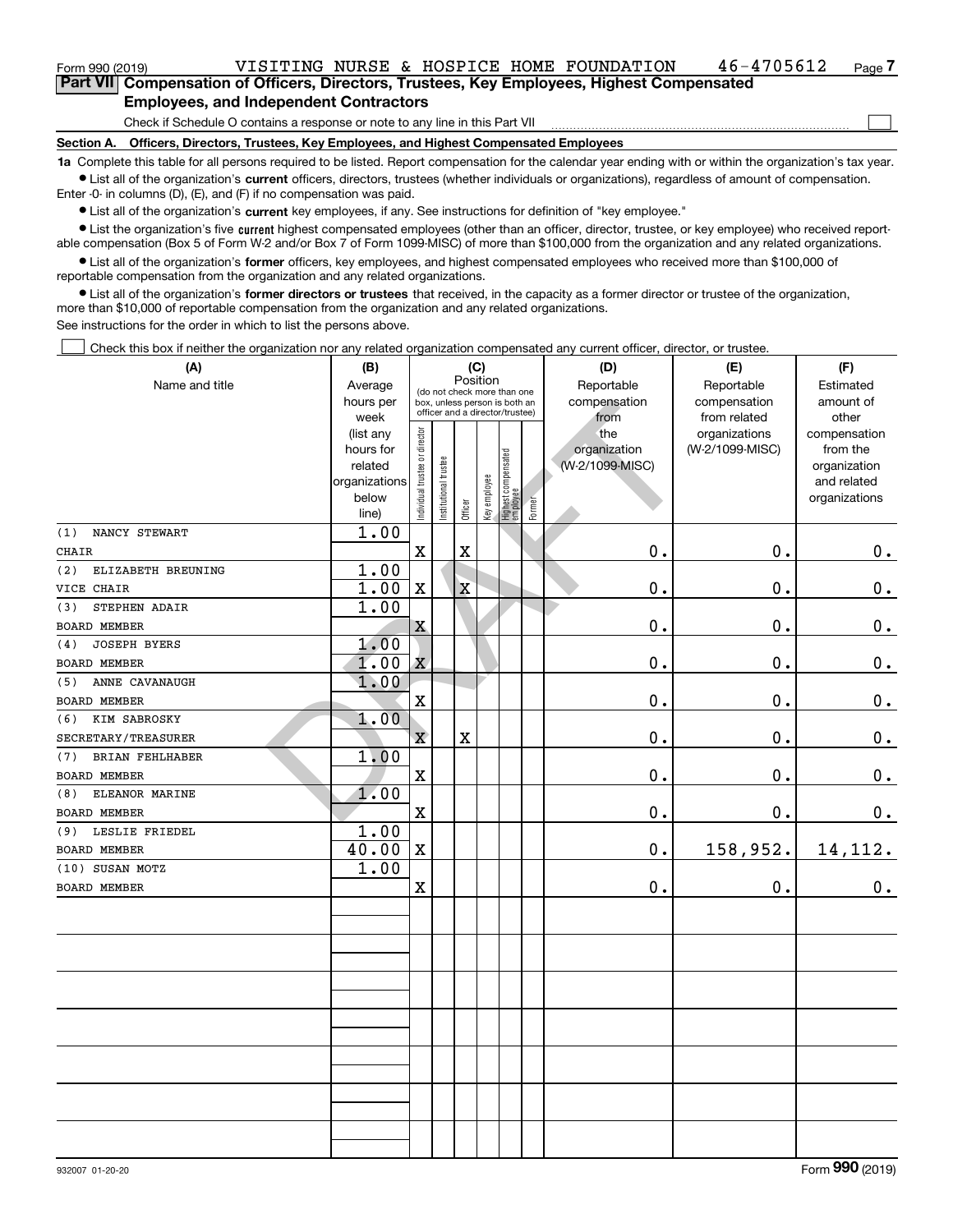|              | Form 990 (2019)                           |                                                                                                                                                                                                                                     |                                                                      |                                |                                                                                                                    |         |              |                                   |        | VISITING NURSE & HOSPICE HOME FOUNDATION  | 46-4705612                                        |    |                             |                                                                          | Page 8  |
|--------------|-------------------------------------------|-------------------------------------------------------------------------------------------------------------------------------------------------------------------------------------------------------------------------------------|----------------------------------------------------------------------|--------------------------------|--------------------------------------------------------------------------------------------------------------------|---------|--------------|-----------------------------------|--------|-------------------------------------------|---------------------------------------------------|----|-----------------------------|--------------------------------------------------------------------------|---------|
|              | <b>Part VII</b>                           | Section A. Officers, Directors, Trustees, Key Employees, and Highest Compensated Employees (continued)                                                                                                                              |                                                                      |                                |                                                                                                                    |         |              |                                   |        |                                           |                                                   |    |                             |                                                                          |         |
|              |                                           | (A)<br>Name and title                                                                                                                                                                                                               | (B)<br>Average<br>hours per<br>week                                  |                                | (C)<br>Position<br>(do not check more than one<br>box, unless person is both an<br>officer and a director/trustee) |         |              |                                   |        | (D)<br>Reportable<br>compensation<br>from | (E)<br>Reportable<br>compensation<br>from related |    |                             | (F)<br>Estimated<br>amount of<br>other                                   |         |
|              |                                           |                                                                                                                                                                                                                                     | (list any<br>hours for<br>related<br>organizations<br>below<br>line) | Individual trustee or director | Institutional trustee                                                                                              | Officer | Key employee | Highest compensated<br>  employee | Former | the<br>organization<br>(W-2/1099-MISC)    | organizations<br>(W-2/1099-MISC)                  |    |                             | compensation<br>from the<br>organization<br>and related<br>organizations |         |
|              |                                           |                                                                                                                                                                                                                                     |                                                                      |                                |                                                                                                                    |         |              |                                   |        |                                           |                                                   |    |                             |                                                                          |         |
|              |                                           |                                                                                                                                                                                                                                     |                                                                      |                                |                                                                                                                    |         |              |                                   |        |                                           |                                                   |    |                             |                                                                          |         |
|              |                                           |                                                                                                                                                                                                                                     |                                                                      |                                |                                                                                                                    |         |              |                                   |        |                                           |                                                   |    |                             |                                                                          |         |
|              |                                           |                                                                                                                                                                                                                                     |                                                                      |                                |                                                                                                                    |         |              |                                   |        |                                           |                                                   |    |                             |                                                                          |         |
|              |                                           |                                                                                                                                                                                                                                     |                                                                      |                                |                                                                                                                    |         |              |                                   |        |                                           |                                                   |    |                             |                                                                          |         |
|              |                                           | c Total from continuation sheets to Part VII, Section A                                                                                                                                                                             |                                                                      |                                |                                                                                                                    |         |              |                                   |        | 0.<br>0.                                  | 158,952.                                          | 0. |                             | 14, 112.                                                                 | $0$ .   |
|              |                                           |                                                                                                                                                                                                                                     |                                                                      |                                |                                                                                                                    |         |              |                                   |        | 0.                                        | 158,952.                                          |    |                             | 14, 112.                                                                 |         |
| $\mathbf{2}$ |                                           | Total number of individuals (including but not limited to those listed above) who received more than \$100,000 of reportable<br>compensation from the organization $\blacktriangleright$                                            |                                                                      |                                |                                                                                                                    |         |              |                                   |        |                                           |                                                   |    |                             | Yes                                                                      | 0<br>No |
| 3            |                                           | Did the organization list any former officer, director, trustee, key employee, or highest compensated employee on<br>line 1a? If "Yes," complete Schedule J for such individual Manument and the communication of the State Communi |                                                                      |                                |                                                                                                                    |         |              |                                   |        |                                           |                                                   |    | 3                           |                                                                          | х       |
|              |                                           | For any individual listed on line 1a, is the sum of reportable compensation and other compensation from the organization                                                                                                            |                                                                      |                                |                                                                                                                    |         |              |                                   |        |                                           |                                                   |    | 4                           | X                                                                        |         |
| 5            |                                           | Did any person listed on line 1a receive or accrue compensation from any unrelated organization or individual for services                                                                                                          |                                                                      |                                |                                                                                                                    |         |              |                                   |        |                                           |                                                   |    | 5                           |                                                                          | x       |
| 1            | <b>Section B. Independent Contractors</b> | Complete this table for your five highest compensated independent contractors that received more than \$100,000 of compensation from                                                                                                |                                                                      |                                |                                                                                                                    |         |              |                                   |        |                                           |                                                   |    |                             |                                                                          |         |
|              |                                           | the organization. Report compensation for the calendar year ending with or within the organization's tax year.                                                                                                                      |                                                                      |                                |                                                                                                                    |         |              |                                   |        |                                           |                                                   |    |                             |                                                                          |         |
|              |                                           | (A)<br>Name and business address                                                                                                                                                                                                    |                                                                      |                                | <b>NONE</b>                                                                                                        |         |              |                                   |        | (B)<br>Description of services            |                                                   |    | (C)<br>Compensation         |                                                                          |         |
|              |                                           |                                                                                                                                                                                                                                     |                                                                      |                                |                                                                                                                    |         |              |                                   |        |                                           |                                                   |    |                             |                                                                          |         |
|              |                                           |                                                                                                                                                                                                                                     |                                                                      |                                |                                                                                                                    |         |              |                                   |        |                                           |                                                   |    |                             |                                                                          |         |
|              |                                           |                                                                                                                                                                                                                                     |                                                                      |                                |                                                                                                                    |         |              |                                   |        |                                           |                                                   |    |                             |                                                                          |         |
|              |                                           |                                                                                                                                                                                                                                     |                                                                      |                                |                                                                                                                    |         |              |                                   |        |                                           |                                                   |    |                             |                                                                          |         |
| 2            |                                           | Total number of independent contractors (including but not limited to those listed above) who received more than<br>\$100,000 of compensation from the organization                                                                 |                                                                      |                                |                                                                                                                    |         | 0            |                                   |        |                                           |                                                   |    | $F_{\text{arm}}$ 990 (2010) |                                                                          |         |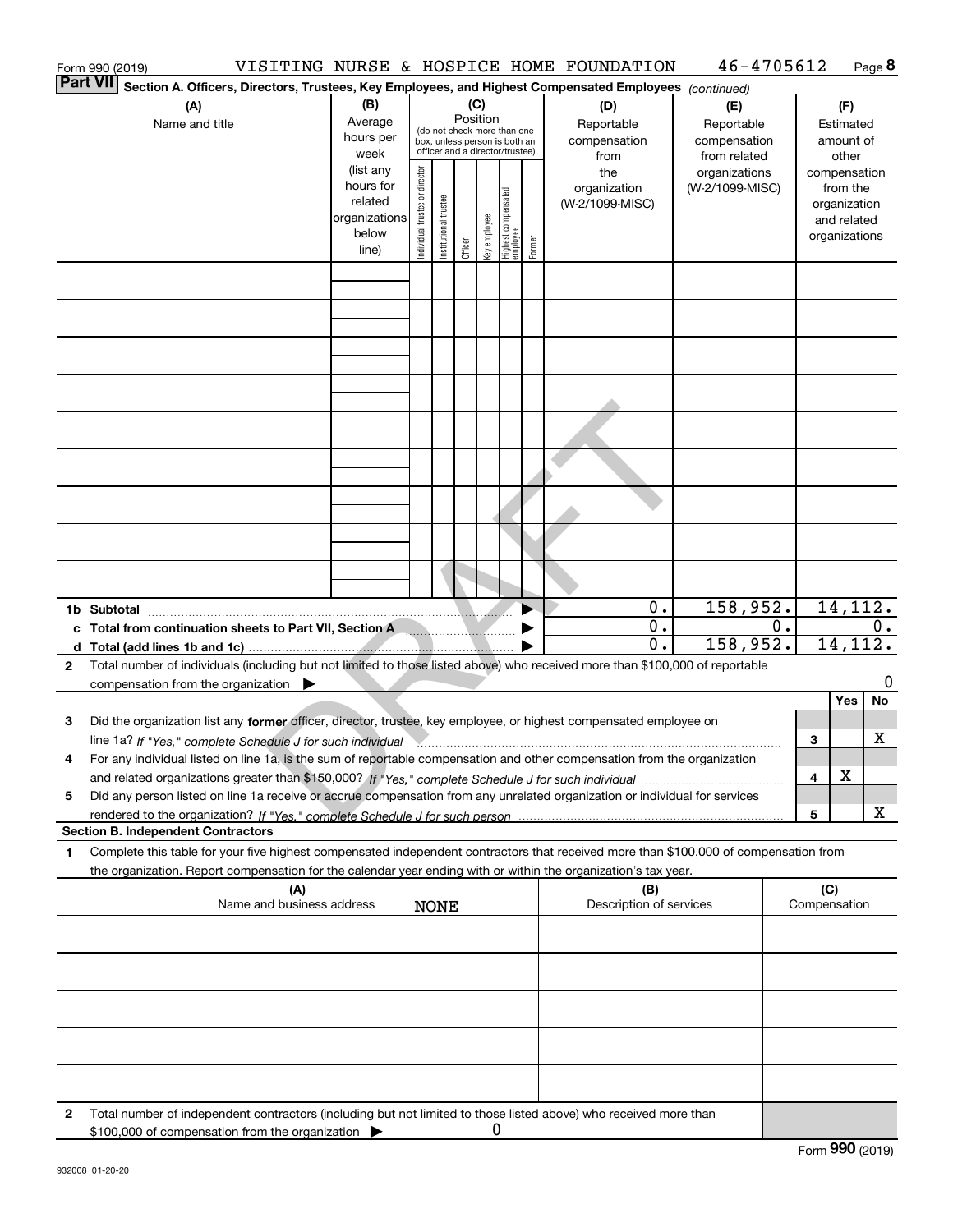| <b>Part VIII</b><br>Check if Schedule O contains a response or note to any line in this Part VIII<br>(B)<br>$\overline{(C)}$<br>(D)<br>(A)<br>Unrelated<br>Related or exempt<br>Total revenue<br>function revenue<br>business revenue<br>1a<br>1 a Federated campaigns<br>Contributions, Gifts, Grants<br>and Other Similar Amounts<br>1 <sub>b</sub><br><b>b</b> Membership dues<br>$\ldots \ldots \ldots \ldots \ldots$<br>82,219.<br>1 <sub>c</sub><br>c Fundraising events<br>1 <sub>d</sub><br>d Related organizations<br>e Government grants (contributions)<br>1e<br>f All other contributions, gifts, grants, and<br>796,269.<br>similar amounts not included above<br>1f<br>$1g$ \$<br>g Noncash contributions included in lines 1a-1f<br>878,488.<br><b>Business Code</b><br>2a<br>Program Service<br>Revenue<br><u> 1980 - Johann Barn, mars ann an t-Amhain Aonaich an t-Aonaich an t-Aonaich an t-Aonaich an t-Aonaich ann an t-</u><br>b<br>с<br>d<br><u> 1989 - Johann Barn, mars ann an t-Amhain ann an t-Amhain an t-Amhain an t-Amhain an t-Amhain an t-Amhain an t-</u><br>е<br>f All other program service revenue<br>3<br>Investment income (including dividends, interest, and<br>150,719.<br>▶<br>Income from investment of tax-exempt bond proceeds<br>4<br>5<br>(i) Real<br>(ii) Personal<br>6 a Gross rents<br>6a<br>6 <sub>b</sub><br><b>b</b> Less: rental expenses<br>6c<br>c Rental income or (loss)<br>d Net rental income or (loss)<br>(i) Securities<br>(ii) Other<br>7 a Gross amount from sales of<br>2,627,476.<br>assets other than inventory<br>7a<br><b>b</b> Less: cost or other basis<br>2,234,240.<br>evenue<br>and sales expenses<br>7b<br>393,236.<br>7c<br>c Gain or (loss)<br>393,236.<br>č<br>Other<br>8 a Gross income from fundraising events (not<br>$82,219,$ of<br>including \$<br>contributions reported on line 1c). See<br>0.<br>Part IV, line 18<br>  8a<br>27,676.<br>8b<br><b>b</b> Less: direct expenses<br>$-27,676.$<br>c Net income or (loss) from fundraising events<br>9 a Gross income from gaming activities. See<br>9a<br>9b<br>c Net income or (loss) from gaming activities _______________<br>10 a Gross sales of inventory, less returns<br> 10a<br>10 <sub>b</sub><br><b>b</b> Less: cost of goods sold<br>c Net income or (loss) from sales of inventory<br><b>Business Code</b><br>Miscellaneous<br>Revenue<br>11 a<br>b<br>c<br>▶<br>1,394,767.<br>0.<br>0.<br>Total revenue. See instructions [100] [100] [100] [100] [100] [100] [100] [100] [100] [100] [100] [100] [100] [100] [100] [100] [100] [100] [100] [100] [100] [100] [100] [100] [100] [100] [100] [100] [100] [100] [100] [100<br>12<br>Form 990 (2019)<br>932009 01-20-20 |  |  | VISITING NURSE & HOSPICE HOME FOUNDATION<br>Form 990 (2019) |  | 46-4705612 | Page 9                                                   |
|----------------------------------------------------------------------------------------------------------------------------------------------------------------------------------------------------------------------------------------------------------------------------------------------------------------------------------------------------------------------------------------------------------------------------------------------------------------------------------------------------------------------------------------------------------------------------------------------------------------------------------------------------------------------------------------------------------------------------------------------------------------------------------------------------------------------------------------------------------------------------------------------------------------------------------------------------------------------------------------------------------------------------------------------------------------------------------------------------------------------------------------------------------------------------------------------------------------------------------------------------------------------------------------------------------------------------------------------------------------------------------------------------------------------------------------------------------------------------------------------------------------------------------------------------------------------------------------------------------------------------------------------------------------------------------------------------------------------------------------------------------------------------------------------------------------------------------------------------------------------------------------------------------------------------------------------------------------------------------------------------------------------------------------------------------------------------------------------------------------------------------------------------------------------------------------------------------------------------------------------------------------------------------------------------------------------------------------------------------------------------------------------------------------------------------------------------------------------------------------------------------------------------------------------------------------------------------------------------------------------------------------------------------------------------------------------------------------------|--|--|-------------------------------------------------------------|--|------------|----------------------------------------------------------|
|                                                                                                                                                                                                                                                                                                                                                                                                                                                                                                                                                                                                                                                                                                                                                                                                                                                                                                                                                                                                                                                                                                                                                                                                                                                                                                                                                                                                                                                                                                                                                                                                                                                                                                                                                                                                                                                                                                                                                                                                                                                                                                                                                                                                                                                                                                                                                                                                                                                                                                                                                                                                                                                                                                                      |  |  | <b>Statement of Revenue</b>                                 |  |            |                                                          |
|                                                                                                                                                                                                                                                                                                                                                                                                                                                                                                                                                                                                                                                                                                                                                                                                                                                                                                                                                                                                                                                                                                                                                                                                                                                                                                                                                                                                                                                                                                                                                                                                                                                                                                                                                                                                                                                                                                                                                                                                                                                                                                                                                                                                                                                                                                                                                                                                                                                                                                                                                                                                                                                                                                                      |  |  |                                                             |  |            |                                                          |
|                                                                                                                                                                                                                                                                                                                                                                                                                                                                                                                                                                                                                                                                                                                                                                                                                                                                                                                                                                                                                                                                                                                                                                                                                                                                                                                                                                                                                                                                                                                                                                                                                                                                                                                                                                                                                                                                                                                                                                                                                                                                                                                                                                                                                                                                                                                                                                                                                                                                                                                                                                                                                                                                                                                      |  |  |                                                             |  |            | Revenue excluded<br>from tax under<br>sections 512 - 514 |
|                                                                                                                                                                                                                                                                                                                                                                                                                                                                                                                                                                                                                                                                                                                                                                                                                                                                                                                                                                                                                                                                                                                                                                                                                                                                                                                                                                                                                                                                                                                                                                                                                                                                                                                                                                                                                                                                                                                                                                                                                                                                                                                                                                                                                                                                                                                                                                                                                                                                                                                                                                                                                                                                                                                      |  |  |                                                             |  |            |                                                          |
|                                                                                                                                                                                                                                                                                                                                                                                                                                                                                                                                                                                                                                                                                                                                                                                                                                                                                                                                                                                                                                                                                                                                                                                                                                                                                                                                                                                                                                                                                                                                                                                                                                                                                                                                                                                                                                                                                                                                                                                                                                                                                                                                                                                                                                                                                                                                                                                                                                                                                                                                                                                                                                                                                                                      |  |  |                                                             |  |            |                                                          |
|                                                                                                                                                                                                                                                                                                                                                                                                                                                                                                                                                                                                                                                                                                                                                                                                                                                                                                                                                                                                                                                                                                                                                                                                                                                                                                                                                                                                                                                                                                                                                                                                                                                                                                                                                                                                                                                                                                                                                                                                                                                                                                                                                                                                                                                                                                                                                                                                                                                                                                                                                                                                                                                                                                                      |  |  |                                                             |  |            |                                                          |
|                                                                                                                                                                                                                                                                                                                                                                                                                                                                                                                                                                                                                                                                                                                                                                                                                                                                                                                                                                                                                                                                                                                                                                                                                                                                                                                                                                                                                                                                                                                                                                                                                                                                                                                                                                                                                                                                                                                                                                                                                                                                                                                                                                                                                                                                                                                                                                                                                                                                                                                                                                                                                                                                                                                      |  |  |                                                             |  |            |                                                          |
|                                                                                                                                                                                                                                                                                                                                                                                                                                                                                                                                                                                                                                                                                                                                                                                                                                                                                                                                                                                                                                                                                                                                                                                                                                                                                                                                                                                                                                                                                                                                                                                                                                                                                                                                                                                                                                                                                                                                                                                                                                                                                                                                                                                                                                                                                                                                                                                                                                                                                                                                                                                                                                                                                                                      |  |  |                                                             |  |            |                                                          |
|                                                                                                                                                                                                                                                                                                                                                                                                                                                                                                                                                                                                                                                                                                                                                                                                                                                                                                                                                                                                                                                                                                                                                                                                                                                                                                                                                                                                                                                                                                                                                                                                                                                                                                                                                                                                                                                                                                                                                                                                                                                                                                                                                                                                                                                                                                                                                                                                                                                                                                                                                                                                                                                                                                                      |  |  |                                                             |  |            |                                                          |
|                                                                                                                                                                                                                                                                                                                                                                                                                                                                                                                                                                                                                                                                                                                                                                                                                                                                                                                                                                                                                                                                                                                                                                                                                                                                                                                                                                                                                                                                                                                                                                                                                                                                                                                                                                                                                                                                                                                                                                                                                                                                                                                                                                                                                                                                                                                                                                                                                                                                                                                                                                                                                                                                                                                      |  |  |                                                             |  |            |                                                          |
|                                                                                                                                                                                                                                                                                                                                                                                                                                                                                                                                                                                                                                                                                                                                                                                                                                                                                                                                                                                                                                                                                                                                                                                                                                                                                                                                                                                                                                                                                                                                                                                                                                                                                                                                                                                                                                                                                                                                                                                                                                                                                                                                                                                                                                                                                                                                                                                                                                                                                                                                                                                                                                                                                                                      |  |  |                                                             |  |            |                                                          |
|                                                                                                                                                                                                                                                                                                                                                                                                                                                                                                                                                                                                                                                                                                                                                                                                                                                                                                                                                                                                                                                                                                                                                                                                                                                                                                                                                                                                                                                                                                                                                                                                                                                                                                                                                                                                                                                                                                                                                                                                                                                                                                                                                                                                                                                                                                                                                                                                                                                                                                                                                                                                                                                                                                                      |  |  |                                                             |  |            |                                                          |
|                                                                                                                                                                                                                                                                                                                                                                                                                                                                                                                                                                                                                                                                                                                                                                                                                                                                                                                                                                                                                                                                                                                                                                                                                                                                                                                                                                                                                                                                                                                                                                                                                                                                                                                                                                                                                                                                                                                                                                                                                                                                                                                                                                                                                                                                                                                                                                                                                                                                                                                                                                                                                                                                                                                      |  |  |                                                             |  |            |                                                          |
|                                                                                                                                                                                                                                                                                                                                                                                                                                                                                                                                                                                                                                                                                                                                                                                                                                                                                                                                                                                                                                                                                                                                                                                                                                                                                                                                                                                                                                                                                                                                                                                                                                                                                                                                                                                                                                                                                                                                                                                                                                                                                                                                                                                                                                                                                                                                                                                                                                                                                                                                                                                                                                                                                                                      |  |  |                                                             |  |            |                                                          |
|                                                                                                                                                                                                                                                                                                                                                                                                                                                                                                                                                                                                                                                                                                                                                                                                                                                                                                                                                                                                                                                                                                                                                                                                                                                                                                                                                                                                                                                                                                                                                                                                                                                                                                                                                                                                                                                                                                                                                                                                                                                                                                                                                                                                                                                                                                                                                                                                                                                                                                                                                                                                                                                                                                                      |  |  |                                                             |  |            |                                                          |
|                                                                                                                                                                                                                                                                                                                                                                                                                                                                                                                                                                                                                                                                                                                                                                                                                                                                                                                                                                                                                                                                                                                                                                                                                                                                                                                                                                                                                                                                                                                                                                                                                                                                                                                                                                                                                                                                                                                                                                                                                                                                                                                                                                                                                                                                                                                                                                                                                                                                                                                                                                                                                                                                                                                      |  |  |                                                             |  |            |                                                          |
|                                                                                                                                                                                                                                                                                                                                                                                                                                                                                                                                                                                                                                                                                                                                                                                                                                                                                                                                                                                                                                                                                                                                                                                                                                                                                                                                                                                                                                                                                                                                                                                                                                                                                                                                                                                                                                                                                                                                                                                                                                                                                                                                                                                                                                                                                                                                                                                                                                                                                                                                                                                                                                                                                                                      |  |  |                                                             |  |            |                                                          |
|                                                                                                                                                                                                                                                                                                                                                                                                                                                                                                                                                                                                                                                                                                                                                                                                                                                                                                                                                                                                                                                                                                                                                                                                                                                                                                                                                                                                                                                                                                                                                                                                                                                                                                                                                                                                                                                                                                                                                                                                                                                                                                                                                                                                                                                                                                                                                                                                                                                                                                                                                                                                                                                                                                                      |  |  |                                                             |  |            |                                                          |
|                                                                                                                                                                                                                                                                                                                                                                                                                                                                                                                                                                                                                                                                                                                                                                                                                                                                                                                                                                                                                                                                                                                                                                                                                                                                                                                                                                                                                                                                                                                                                                                                                                                                                                                                                                                                                                                                                                                                                                                                                                                                                                                                                                                                                                                                                                                                                                                                                                                                                                                                                                                                                                                                                                                      |  |  |                                                             |  |            |                                                          |
|                                                                                                                                                                                                                                                                                                                                                                                                                                                                                                                                                                                                                                                                                                                                                                                                                                                                                                                                                                                                                                                                                                                                                                                                                                                                                                                                                                                                                                                                                                                                                                                                                                                                                                                                                                                                                                                                                                                                                                                                                                                                                                                                                                                                                                                                                                                                                                                                                                                                                                                                                                                                                                                                                                                      |  |  |                                                             |  |            |                                                          |
|                                                                                                                                                                                                                                                                                                                                                                                                                                                                                                                                                                                                                                                                                                                                                                                                                                                                                                                                                                                                                                                                                                                                                                                                                                                                                                                                                                                                                                                                                                                                                                                                                                                                                                                                                                                                                                                                                                                                                                                                                                                                                                                                                                                                                                                                                                                                                                                                                                                                                                                                                                                                                                                                                                                      |  |  |                                                             |  |            |                                                          |
|                                                                                                                                                                                                                                                                                                                                                                                                                                                                                                                                                                                                                                                                                                                                                                                                                                                                                                                                                                                                                                                                                                                                                                                                                                                                                                                                                                                                                                                                                                                                                                                                                                                                                                                                                                                                                                                                                                                                                                                                                                                                                                                                                                                                                                                                                                                                                                                                                                                                                                                                                                                                                                                                                                                      |  |  |                                                             |  |            | 150,719.                                                 |
|                                                                                                                                                                                                                                                                                                                                                                                                                                                                                                                                                                                                                                                                                                                                                                                                                                                                                                                                                                                                                                                                                                                                                                                                                                                                                                                                                                                                                                                                                                                                                                                                                                                                                                                                                                                                                                                                                                                                                                                                                                                                                                                                                                                                                                                                                                                                                                                                                                                                                                                                                                                                                                                                                                                      |  |  |                                                             |  |            |                                                          |
|                                                                                                                                                                                                                                                                                                                                                                                                                                                                                                                                                                                                                                                                                                                                                                                                                                                                                                                                                                                                                                                                                                                                                                                                                                                                                                                                                                                                                                                                                                                                                                                                                                                                                                                                                                                                                                                                                                                                                                                                                                                                                                                                                                                                                                                                                                                                                                                                                                                                                                                                                                                                                                                                                                                      |  |  |                                                             |  |            |                                                          |
|                                                                                                                                                                                                                                                                                                                                                                                                                                                                                                                                                                                                                                                                                                                                                                                                                                                                                                                                                                                                                                                                                                                                                                                                                                                                                                                                                                                                                                                                                                                                                                                                                                                                                                                                                                                                                                                                                                                                                                                                                                                                                                                                                                                                                                                                                                                                                                                                                                                                                                                                                                                                                                                                                                                      |  |  |                                                             |  |            |                                                          |
|                                                                                                                                                                                                                                                                                                                                                                                                                                                                                                                                                                                                                                                                                                                                                                                                                                                                                                                                                                                                                                                                                                                                                                                                                                                                                                                                                                                                                                                                                                                                                                                                                                                                                                                                                                                                                                                                                                                                                                                                                                                                                                                                                                                                                                                                                                                                                                                                                                                                                                                                                                                                                                                                                                                      |  |  |                                                             |  |            |                                                          |
|                                                                                                                                                                                                                                                                                                                                                                                                                                                                                                                                                                                                                                                                                                                                                                                                                                                                                                                                                                                                                                                                                                                                                                                                                                                                                                                                                                                                                                                                                                                                                                                                                                                                                                                                                                                                                                                                                                                                                                                                                                                                                                                                                                                                                                                                                                                                                                                                                                                                                                                                                                                                                                                                                                                      |  |  |                                                             |  |            |                                                          |
|                                                                                                                                                                                                                                                                                                                                                                                                                                                                                                                                                                                                                                                                                                                                                                                                                                                                                                                                                                                                                                                                                                                                                                                                                                                                                                                                                                                                                                                                                                                                                                                                                                                                                                                                                                                                                                                                                                                                                                                                                                                                                                                                                                                                                                                                                                                                                                                                                                                                                                                                                                                                                                                                                                                      |  |  |                                                             |  |            |                                                          |
|                                                                                                                                                                                                                                                                                                                                                                                                                                                                                                                                                                                                                                                                                                                                                                                                                                                                                                                                                                                                                                                                                                                                                                                                                                                                                                                                                                                                                                                                                                                                                                                                                                                                                                                                                                                                                                                                                                                                                                                                                                                                                                                                                                                                                                                                                                                                                                                                                                                                                                                                                                                                                                                                                                                      |  |  |                                                             |  |            |                                                          |
|                                                                                                                                                                                                                                                                                                                                                                                                                                                                                                                                                                                                                                                                                                                                                                                                                                                                                                                                                                                                                                                                                                                                                                                                                                                                                                                                                                                                                                                                                                                                                                                                                                                                                                                                                                                                                                                                                                                                                                                                                                                                                                                                                                                                                                                                                                                                                                                                                                                                                                                                                                                                                                                                                                                      |  |  |                                                             |  |            |                                                          |
|                                                                                                                                                                                                                                                                                                                                                                                                                                                                                                                                                                                                                                                                                                                                                                                                                                                                                                                                                                                                                                                                                                                                                                                                                                                                                                                                                                                                                                                                                                                                                                                                                                                                                                                                                                                                                                                                                                                                                                                                                                                                                                                                                                                                                                                                                                                                                                                                                                                                                                                                                                                                                                                                                                                      |  |  |                                                             |  |            |                                                          |
|                                                                                                                                                                                                                                                                                                                                                                                                                                                                                                                                                                                                                                                                                                                                                                                                                                                                                                                                                                                                                                                                                                                                                                                                                                                                                                                                                                                                                                                                                                                                                                                                                                                                                                                                                                                                                                                                                                                                                                                                                                                                                                                                                                                                                                                                                                                                                                                                                                                                                                                                                                                                                                                                                                                      |  |  |                                                             |  |            |                                                          |
|                                                                                                                                                                                                                                                                                                                                                                                                                                                                                                                                                                                                                                                                                                                                                                                                                                                                                                                                                                                                                                                                                                                                                                                                                                                                                                                                                                                                                                                                                                                                                                                                                                                                                                                                                                                                                                                                                                                                                                                                                                                                                                                                                                                                                                                                                                                                                                                                                                                                                                                                                                                                                                                                                                                      |  |  |                                                             |  |            |                                                          |
|                                                                                                                                                                                                                                                                                                                                                                                                                                                                                                                                                                                                                                                                                                                                                                                                                                                                                                                                                                                                                                                                                                                                                                                                                                                                                                                                                                                                                                                                                                                                                                                                                                                                                                                                                                                                                                                                                                                                                                                                                                                                                                                                                                                                                                                                                                                                                                                                                                                                                                                                                                                                                                                                                                                      |  |  |                                                             |  |            |                                                          |
|                                                                                                                                                                                                                                                                                                                                                                                                                                                                                                                                                                                                                                                                                                                                                                                                                                                                                                                                                                                                                                                                                                                                                                                                                                                                                                                                                                                                                                                                                                                                                                                                                                                                                                                                                                                                                                                                                                                                                                                                                                                                                                                                                                                                                                                                                                                                                                                                                                                                                                                                                                                                                                                                                                                      |  |  |                                                             |  |            | 393,236.                                                 |
|                                                                                                                                                                                                                                                                                                                                                                                                                                                                                                                                                                                                                                                                                                                                                                                                                                                                                                                                                                                                                                                                                                                                                                                                                                                                                                                                                                                                                                                                                                                                                                                                                                                                                                                                                                                                                                                                                                                                                                                                                                                                                                                                                                                                                                                                                                                                                                                                                                                                                                                                                                                                                                                                                                                      |  |  |                                                             |  |            |                                                          |
|                                                                                                                                                                                                                                                                                                                                                                                                                                                                                                                                                                                                                                                                                                                                                                                                                                                                                                                                                                                                                                                                                                                                                                                                                                                                                                                                                                                                                                                                                                                                                                                                                                                                                                                                                                                                                                                                                                                                                                                                                                                                                                                                                                                                                                                                                                                                                                                                                                                                                                                                                                                                                                                                                                                      |  |  |                                                             |  |            |                                                          |
|                                                                                                                                                                                                                                                                                                                                                                                                                                                                                                                                                                                                                                                                                                                                                                                                                                                                                                                                                                                                                                                                                                                                                                                                                                                                                                                                                                                                                                                                                                                                                                                                                                                                                                                                                                                                                                                                                                                                                                                                                                                                                                                                                                                                                                                                                                                                                                                                                                                                                                                                                                                                                                                                                                                      |  |  |                                                             |  |            |                                                          |
|                                                                                                                                                                                                                                                                                                                                                                                                                                                                                                                                                                                                                                                                                                                                                                                                                                                                                                                                                                                                                                                                                                                                                                                                                                                                                                                                                                                                                                                                                                                                                                                                                                                                                                                                                                                                                                                                                                                                                                                                                                                                                                                                                                                                                                                                                                                                                                                                                                                                                                                                                                                                                                                                                                                      |  |  |                                                             |  |            |                                                          |
|                                                                                                                                                                                                                                                                                                                                                                                                                                                                                                                                                                                                                                                                                                                                                                                                                                                                                                                                                                                                                                                                                                                                                                                                                                                                                                                                                                                                                                                                                                                                                                                                                                                                                                                                                                                                                                                                                                                                                                                                                                                                                                                                                                                                                                                                                                                                                                                                                                                                                                                                                                                                                                                                                                                      |  |  |                                                             |  |            |                                                          |
|                                                                                                                                                                                                                                                                                                                                                                                                                                                                                                                                                                                                                                                                                                                                                                                                                                                                                                                                                                                                                                                                                                                                                                                                                                                                                                                                                                                                                                                                                                                                                                                                                                                                                                                                                                                                                                                                                                                                                                                                                                                                                                                                                                                                                                                                                                                                                                                                                                                                                                                                                                                                                                                                                                                      |  |  |                                                             |  |            | $-27,676.$                                               |
|                                                                                                                                                                                                                                                                                                                                                                                                                                                                                                                                                                                                                                                                                                                                                                                                                                                                                                                                                                                                                                                                                                                                                                                                                                                                                                                                                                                                                                                                                                                                                                                                                                                                                                                                                                                                                                                                                                                                                                                                                                                                                                                                                                                                                                                                                                                                                                                                                                                                                                                                                                                                                                                                                                                      |  |  |                                                             |  |            |                                                          |
|                                                                                                                                                                                                                                                                                                                                                                                                                                                                                                                                                                                                                                                                                                                                                                                                                                                                                                                                                                                                                                                                                                                                                                                                                                                                                                                                                                                                                                                                                                                                                                                                                                                                                                                                                                                                                                                                                                                                                                                                                                                                                                                                                                                                                                                                                                                                                                                                                                                                                                                                                                                                                                                                                                                      |  |  |                                                             |  |            |                                                          |
|                                                                                                                                                                                                                                                                                                                                                                                                                                                                                                                                                                                                                                                                                                                                                                                                                                                                                                                                                                                                                                                                                                                                                                                                                                                                                                                                                                                                                                                                                                                                                                                                                                                                                                                                                                                                                                                                                                                                                                                                                                                                                                                                                                                                                                                                                                                                                                                                                                                                                                                                                                                                                                                                                                                      |  |  |                                                             |  |            |                                                          |
|                                                                                                                                                                                                                                                                                                                                                                                                                                                                                                                                                                                                                                                                                                                                                                                                                                                                                                                                                                                                                                                                                                                                                                                                                                                                                                                                                                                                                                                                                                                                                                                                                                                                                                                                                                                                                                                                                                                                                                                                                                                                                                                                                                                                                                                                                                                                                                                                                                                                                                                                                                                                                                                                                                                      |  |  |                                                             |  |            |                                                          |
|                                                                                                                                                                                                                                                                                                                                                                                                                                                                                                                                                                                                                                                                                                                                                                                                                                                                                                                                                                                                                                                                                                                                                                                                                                                                                                                                                                                                                                                                                                                                                                                                                                                                                                                                                                                                                                                                                                                                                                                                                                                                                                                                                                                                                                                                                                                                                                                                                                                                                                                                                                                                                                                                                                                      |  |  |                                                             |  |            |                                                          |
|                                                                                                                                                                                                                                                                                                                                                                                                                                                                                                                                                                                                                                                                                                                                                                                                                                                                                                                                                                                                                                                                                                                                                                                                                                                                                                                                                                                                                                                                                                                                                                                                                                                                                                                                                                                                                                                                                                                                                                                                                                                                                                                                                                                                                                                                                                                                                                                                                                                                                                                                                                                                                                                                                                                      |  |  |                                                             |  |            |                                                          |
|                                                                                                                                                                                                                                                                                                                                                                                                                                                                                                                                                                                                                                                                                                                                                                                                                                                                                                                                                                                                                                                                                                                                                                                                                                                                                                                                                                                                                                                                                                                                                                                                                                                                                                                                                                                                                                                                                                                                                                                                                                                                                                                                                                                                                                                                                                                                                                                                                                                                                                                                                                                                                                                                                                                      |  |  |                                                             |  |            |                                                          |
|                                                                                                                                                                                                                                                                                                                                                                                                                                                                                                                                                                                                                                                                                                                                                                                                                                                                                                                                                                                                                                                                                                                                                                                                                                                                                                                                                                                                                                                                                                                                                                                                                                                                                                                                                                                                                                                                                                                                                                                                                                                                                                                                                                                                                                                                                                                                                                                                                                                                                                                                                                                                                                                                                                                      |  |  |                                                             |  |            |                                                          |
|                                                                                                                                                                                                                                                                                                                                                                                                                                                                                                                                                                                                                                                                                                                                                                                                                                                                                                                                                                                                                                                                                                                                                                                                                                                                                                                                                                                                                                                                                                                                                                                                                                                                                                                                                                                                                                                                                                                                                                                                                                                                                                                                                                                                                                                                                                                                                                                                                                                                                                                                                                                                                                                                                                                      |  |  |                                                             |  |            |                                                          |
|                                                                                                                                                                                                                                                                                                                                                                                                                                                                                                                                                                                                                                                                                                                                                                                                                                                                                                                                                                                                                                                                                                                                                                                                                                                                                                                                                                                                                                                                                                                                                                                                                                                                                                                                                                                                                                                                                                                                                                                                                                                                                                                                                                                                                                                                                                                                                                                                                                                                                                                                                                                                                                                                                                                      |  |  |                                                             |  |            |                                                          |
|                                                                                                                                                                                                                                                                                                                                                                                                                                                                                                                                                                                                                                                                                                                                                                                                                                                                                                                                                                                                                                                                                                                                                                                                                                                                                                                                                                                                                                                                                                                                                                                                                                                                                                                                                                                                                                                                                                                                                                                                                                                                                                                                                                                                                                                                                                                                                                                                                                                                                                                                                                                                                                                                                                                      |  |  |                                                             |  |            |                                                          |
|                                                                                                                                                                                                                                                                                                                                                                                                                                                                                                                                                                                                                                                                                                                                                                                                                                                                                                                                                                                                                                                                                                                                                                                                                                                                                                                                                                                                                                                                                                                                                                                                                                                                                                                                                                                                                                                                                                                                                                                                                                                                                                                                                                                                                                                                                                                                                                                                                                                                                                                                                                                                                                                                                                                      |  |  |                                                             |  |            |                                                          |
|                                                                                                                                                                                                                                                                                                                                                                                                                                                                                                                                                                                                                                                                                                                                                                                                                                                                                                                                                                                                                                                                                                                                                                                                                                                                                                                                                                                                                                                                                                                                                                                                                                                                                                                                                                                                                                                                                                                                                                                                                                                                                                                                                                                                                                                                                                                                                                                                                                                                                                                                                                                                                                                                                                                      |  |  |                                                             |  |            |                                                          |
|                                                                                                                                                                                                                                                                                                                                                                                                                                                                                                                                                                                                                                                                                                                                                                                                                                                                                                                                                                                                                                                                                                                                                                                                                                                                                                                                                                                                                                                                                                                                                                                                                                                                                                                                                                                                                                                                                                                                                                                                                                                                                                                                                                                                                                                                                                                                                                                                                                                                                                                                                                                                                                                                                                                      |  |  |                                                             |  |            |                                                          |
|                                                                                                                                                                                                                                                                                                                                                                                                                                                                                                                                                                                                                                                                                                                                                                                                                                                                                                                                                                                                                                                                                                                                                                                                                                                                                                                                                                                                                                                                                                                                                                                                                                                                                                                                                                                                                                                                                                                                                                                                                                                                                                                                                                                                                                                                                                                                                                                                                                                                                                                                                                                                                                                                                                                      |  |  |                                                             |  |            | 516,279.                                                 |
|                                                                                                                                                                                                                                                                                                                                                                                                                                                                                                                                                                                                                                                                                                                                                                                                                                                                                                                                                                                                                                                                                                                                                                                                                                                                                                                                                                                                                                                                                                                                                                                                                                                                                                                                                                                                                                                                                                                                                                                                                                                                                                                                                                                                                                                                                                                                                                                                                                                                                                                                                                                                                                                                                                                      |  |  |                                                             |  |            |                                                          |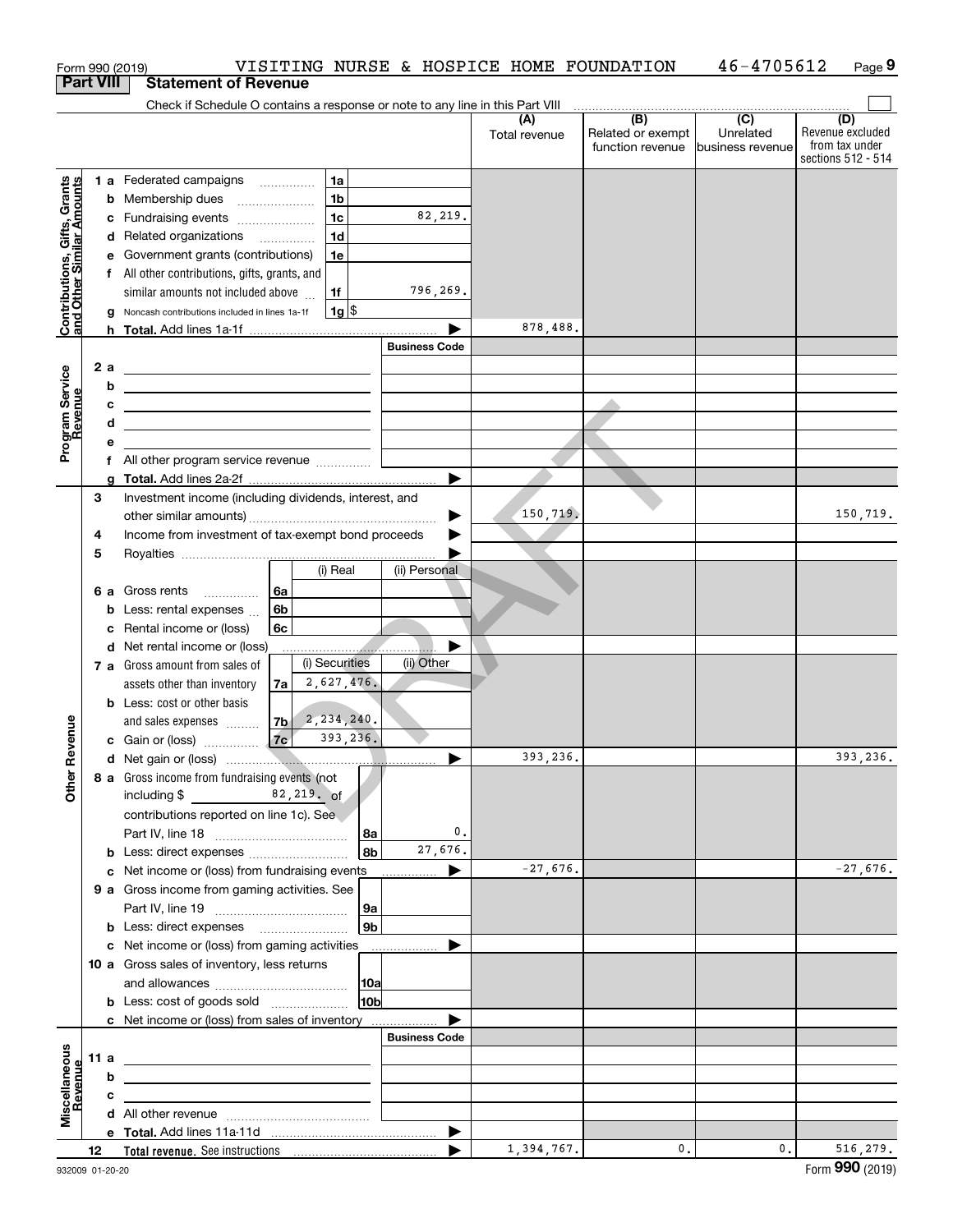#### Form 990 (2019) VISITING NURSE & HOSPICE HOME FOUNDATION 46-4705612 <sub>Page</sub><br>Part IX | Statement of Functional Expenses **10 Part IX Statement of Functional Expenses**

*Section 501(c)(3) and 501(c)(4) organizations must complete all columns. All other organizations must complete column (A).*

|              | Check if Schedule O contains a response or note to any line in this Part IX                                                                                                                                |                   |                                    |                                           |                                |
|--------------|------------------------------------------------------------------------------------------------------------------------------------------------------------------------------------------------------------|-------------------|------------------------------------|-------------------------------------------|--------------------------------|
|              | Do not include amounts reported on lines 6b,<br>7b, 8b, 9b, and 10b of Part VIII.                                                                                                                          | Total expenses    | (B)<br>Program service<br>expenses | (C)<br>Management and<br>general expenses | (D)<br>Fundraising<br>expenses |
| 1.           | Grants and other assistance to domestic organizations                                                                                                                                                      |                   |                                    |                                           |                                |
|              | and domestic governments. See Part IV, line 21                                                                                                                                                             | 998,671.          | 998,671.                           |                                           |                                |
| $\mathbf{2}$ | Grants and other assistance to domestic                                                                                                                                                                    |                   |                                    |                                           |                                |
|              | individuals. See Part IV, line 22                                                                                                                                                                          |                   |                                    |                                           |                                |
| 3            | Grants and other assistance to foreign                                                                                                                                                                     |                   |                                    |                                           |                                |
|              | organizations, foreign governments, and foreign                                                                                                                                                            |                   |                                    |                                           |                                |
|              | individuals. See Part IV, lines 15 and 16                                                                                                                                                                  |                   |                                    |                                           |                                |
| 4            | Benefits paid to or for members                                                                                                                                                                            |                   |                                    |                                           |                                |
| 5            | Compensation of current officers, directors,                                                                                                                                                               |                   |                                    |                                           |                                |
|              | trustees, and key employees                                                                                                                                                                                |                   |                                    |                                           |                                |
| 6            | Compensation not included above to disqualified                                                                                                                                                            |                   |                                    |                                           |                                |
|              | persons (as defined under section $4958(f)(1)$ ) and                                                                                                                                                       |                   |                                    |                                           |                                |
|              | persons described in section $4958(c)(3)(B)$                                                                                                                                                               |                   |                                    |                                           |                                |
| 7            | Other salaries and wages                                                                                                                                                                                   | 124,248.          |                                    | 124,248.                                  |                                |
| 8            | Pension plan accruals and contributions (include                                                                                                                                                           |                   |                                    |                                           |                                |
|              | section 401(k) and 403(b) employer contributions)                                                                                                                                                          |                   |                                    |                                           |                                |
| 9            |                                                                                                                                                                                                            |                   |                                    |                                           |                                |
| 10           |                                                                                                                                                                                                            |                   |                                    |                                           |                                |
| 11           | Fees for services (nonemployees):                                                                                                                                                                          |                   |                                    |                                           |                                |
| a            |                                                                                                                                                                                                            |                   |                                    |                                           |                                |
| b            |                                                                                                                                                                                                            |                   |                                    |                                           |                                |
| c            |                                                                                                                                                                                                            | 2,400.            |                                    | 2,400.                                    |                                |
| d            |                                                                                                                                                                                                            |                   |                                    |                                           |                                |
| e            | Professional fundraising services. See Part IV, line 17                                                                                                                                                    |                   |                                    |                                           |                                |
| f            | Investment management fees                                                                                                                                                                                 | 25, 114.          |                                    | 25,114.                                   |                                |
| g            | Other. (If line 11g amount exceeds 10% of line 25,                                                                                                                                                         |                   |                                    |                                           |                                |
|              | column (A) amount, list line 11g expenses on Sch 0.)                                                                                                                                                       |                   |                                    |                                           |                                |
| 12           |                                                                                                                                                                                                            |                   |                                    |                                           |                                |
| 13           |                                                                                                                                                                                                            | 26,149.           |                                    | 26, 149.                                  |                                |
| 14           |                                                                                                                                                                                                            |                   |                                    |                                           |                                |
| 15           |                                                                                                                                                                                                            |                   |                                    |                                           |                                |
| 16           |                                                                                                                                                                                                            |                   |                                    |                                           |                                |
| 17           | Travel                                                                                                                                                                                                     |                   |                                    |                                           |                                |
| 18           | Payments of travel or entertainment expenses<br>for any federal, state, or local public officials                                                                                                          |                   |                                    |                                           |                                |
|              |                                                                                                                                                                                                            |                   |                                    |                                           |                                |
| 19<br>20     | Conferences, conventions, and meetings                                                                                                                                                                     |                   |                                    |                                           |                                |
| 21           | Interest                                                                                                                                                                                                   |                   |                                    |                                           |                                |
| 22           | Depreciation, depletion, and amortization                                                                                                                                                                  |                   |                                    |                                           |                                |
| 23           | Insurance                                                                                                                                                                                                  |                   |                                    |                                           |                                |
| 24           | Other expenses. Itemize expenses not covered<br>above (List miscellaneous expenses on line 24e. If<br>line 24e amount exceeds 10% of line 25, column (A)<br>amount, list line 24e expenses on Schedule O.) |                   |                                    |                                           |                                |
| a            | MISCELLANEOUS                                                                                                                                                                                              | 21, 365.          |                                    | 21,365.                                   |                                |
| b            | CONTINUING EDUCATION                                                                                                                                                                                       | $\overline{70}$ . |                                    | $\overline{70}$ .                         |                                |
| с            | <u> 1989 - Johann Barn, mars eta bainar eta idazlea (</u>                                                                                                                                                  |                   |                                    |                                           |                                |
| d            | <u> 1980 - Johann Barbara, martxa alemaniar a</u>                                                                                                                                                          |                   |                                    |                                           |                                |
| e            |                                                                                                                                                                                                            |                   |                                    |                                           |                                |
| 25           | Total functional expenses. Add lines 1 through 24e                                                                                                                                                         | 1,198,017.        | 998,671.                           | 199,346.                                  | 0.                             |
| 26           | Joint costs. Complete this line only if the organization                                                                                                                                                   |                   |                                    |                                           |                                |
|              | reported in column (B) joint costs from a combined                                                                                                                                                         |                   |                                    |                                           |                                |
|              | educational campaign and fundraising solicitation.                                                                                                                                                         |                   |                                    |                                           |                                |
|              | Check here $\blacktriangleright$<br>if following SOP 98-2 (ASC 958-720)                                                                                                                                    |                   |                                    |                                           |                                |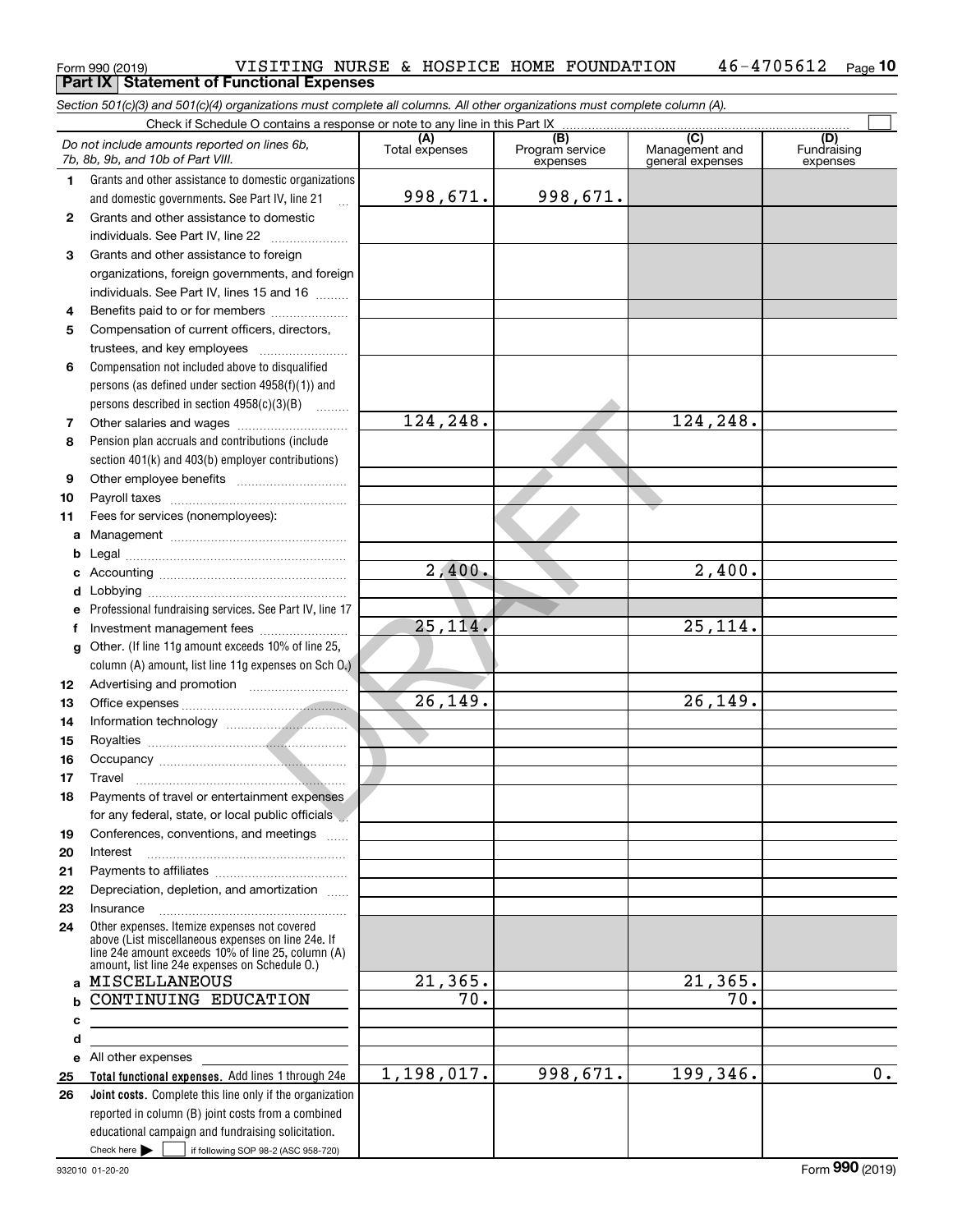**and complete lines 27, 28, 32, and 33.**

**and complete lines 29 through 33.**

Total liabilities and net assets/fund balances

Net assets without donor restrictions <sub>…………………………………………………</sub>…… Net assets with donor restrictions ~~~~~~~~~~~~~~~~~~~~~~

Capital stock or trust principal, or current funds ~~~~~~~~~~~~~~~ Paid-in or capital surplus, or land, building, or equipment fund www.commun.com Retained earnings, endowment, accumulated income, or other funds www.com Total net assets or fund balances ~~~~~~~~~~~~~~~~~~~~~~

**Organizations that do not follow FASB ASC 958, check here** |

**2728**

**Net Assets or Fund Balances**

Net Assets or Fund Balances

| Part X      | Form 990 (2019) | VISITING NURSE & HOSPICE HOME FOUNDATION<br><b>Balance Sheet</b>                                                                                                                                                                     |                    |                 | 46-4705612<br>$Page$ 11 |
|-------------|-----------------|--------------------------------------------------------------------------------------------------------------------------------------------------------------------------------------------------------------------------------------|--------------------|-----------------|-------------------------|
|             |                 |                                                                                                                                                                                                                                      |                    |                 |                         |
|             |                 |                                                                                                                                                                                                                                      | (A)                |                 | (B)                     |
|             |                 |                                                                                                                                                                                                                                      | Beginning of year  |                 | End of year             |
|             | 1               |                                                                                                                                                                                                                                      | 555,022.           | $\mathbf{1}$    | 474,617.                |
|             | 2               |                                                                                                                                                                                                                                      |                    | $\mathbf{2}$    | $0$ .                   |
|             | 3<br>4          |                                                                                                                                                                                                                                      | 30,100.<br>67,957. | 3<br>4          | 13, 144.                |
|             | 5               | Loans and other receivables from any current or former officer, director,                                                                                                                                                            |                    |                 |                         |
|             |                 | trustee, key employee, creator or founder, substantial contributor, or 35%                                                                                                                                                           |                    |                 |                         |
|             |                 | controlled entity or family member of any of these persons                                                                                                                                                                           |                    | 5               |                         |
|             | 6               | Loans and other receivables from other disqualified persons (as defined                                                                                                                                                              |                    |                 |                         |
|             |                 | under section $4958(f)(1)$ , and persons described in section $4958(c)(3)(B)$                                                                                                                                                        |                    | 6               |                         |
|             | 7               |                                                                                                                                                                                                                                      |                    | $\overline{7}$  |                         |
| Assets      | 8               |                                                                                                                                                                                                                                      |                    | 8               |                         |
|             | 9               | Prepaid expenses and deferred charges                                                                                                                                                                                                | 4,291.             | 9               | 2,209.                  |
|             |                 | 10a Land, buildings, and equipment: cost or other                                                                                                                                                                                    |                    |                 |                         |
|             |                 | basis. Complete Part VI of Schedule D  10a                                                                                                                                                                                           |                    |                 |                         |
|             |                 | $\frac{10b}{10b}$<br><b>b</b> Less: accumulated depreciation                                                                                                                                                                         | 4,683,920.         | 10 <sub>c</sub> | 5,483,692.              |
|             | 11<br>12        |                                                                                                                                                                                                                                      |                    | 11<br>12        |                         |
|             | 13              |                                                                                                                                                                                                                                      |                    | 13              |                         |
|             | 14              | Intangible assets                                                                                                                                                                                                                    |                    | 14              |                         |
|             | 15              |                                                                                                                                                                                                                                      | 30, 290.           | 15              | 30, 390.                |
|             | 16              |                                                                                                                                                                                                                                      | 5,371,580.         | 16              | 6,004,052.              |
|             | 17              |                                                                                                                                                                                                                                      | 278,488.           | 17              | 138, 163.               |
|             | 18              |                                                                                                                                                                                                                                      |                    | 18              |                         |
|             | 19              | Deferred revenue <b>contract and the contract of the contract of the contract of the contract of the contract of the contract of the contract of the contract of the contract of the contract of the contract of the contract of</b> |                    | 19              |                         |
|             | 20              |                                                                                                                                                                                                                                      |                    | 20              |                         |
|             | 21              | Escrow or custodial account liability. Complete Part IV of Schedule D                                                                                                                                                                |                    | 21              |                         |
|             | 22              | Loans and other payables to any current or former officer, director,                                                                                                                                                                 |                    |                 |                         |
| Liabilities |                 | trustee, key employee, creator or founder, substantial contributor, or 35%<br>controlled entity or family member of any of these persons                                                                                             |                    | 22              |                         |
|             | 23              | .<br>Secured mortgages and notes payable to unrelated third parties                                                                                                                                                                  |                    | 23              |                         |
|             | 24              | .<br>Unsecured notes and loans payable to unrelated third parties                                                                                                                                                                    |                    | 24              |                         |
|             | 25              | Other liabilities (including federal income tax, payables to related third                                                                                                                                                           |                    |                 |                         |
|             |                 | parties, and other liabilities not included on lines 17-24). Complete Part X                                                                                                                                                         |                    |                 |                         |
|             |                 | of Schedule D                                                                                                                                                                                                                        |                    | 25              |                         |
|             | 26              | Total liabilities. Add lines 17 through 25                                                                                                                                                                                           | 278,488.           | 26              | 138, 163.               |
|             |                 | Organizations that follow FASB ASC 958, check here $\blacktriangleright \boxed{X}$                                                                                                                                                   |                    |                 |                         |

Form (2019) **990**5,371,580. 6,004,052.

30,390. 103,390.

### **17** $\begin{array}{|c|c|c|c|}\n\hline\n3. & 16 & 6,004,052. \\
\hline\n3. & 17 & 138,163. \\
\hline\n\end{array}$

**2728**

 $\begin{array}{|c|c|c|c|c|c|}\n \hline\n 5,062,702. & \text{zz} & \text{5},762,499. \\
 \hline\n 30,390. & \text{zz} & \text{103},390. \\
 \hline\n \end{array}$ 

 $\begin{array}{|c|c|c|c|c|c|}\n 5,093,092. & \text{32} & \text{5,865,889.} \ \hline\n 5,371,580. & \text{33} & \text{6,004,052.} \ \hline\n \end{array}$ 

 $\mathcal{L}^{\text{max}}$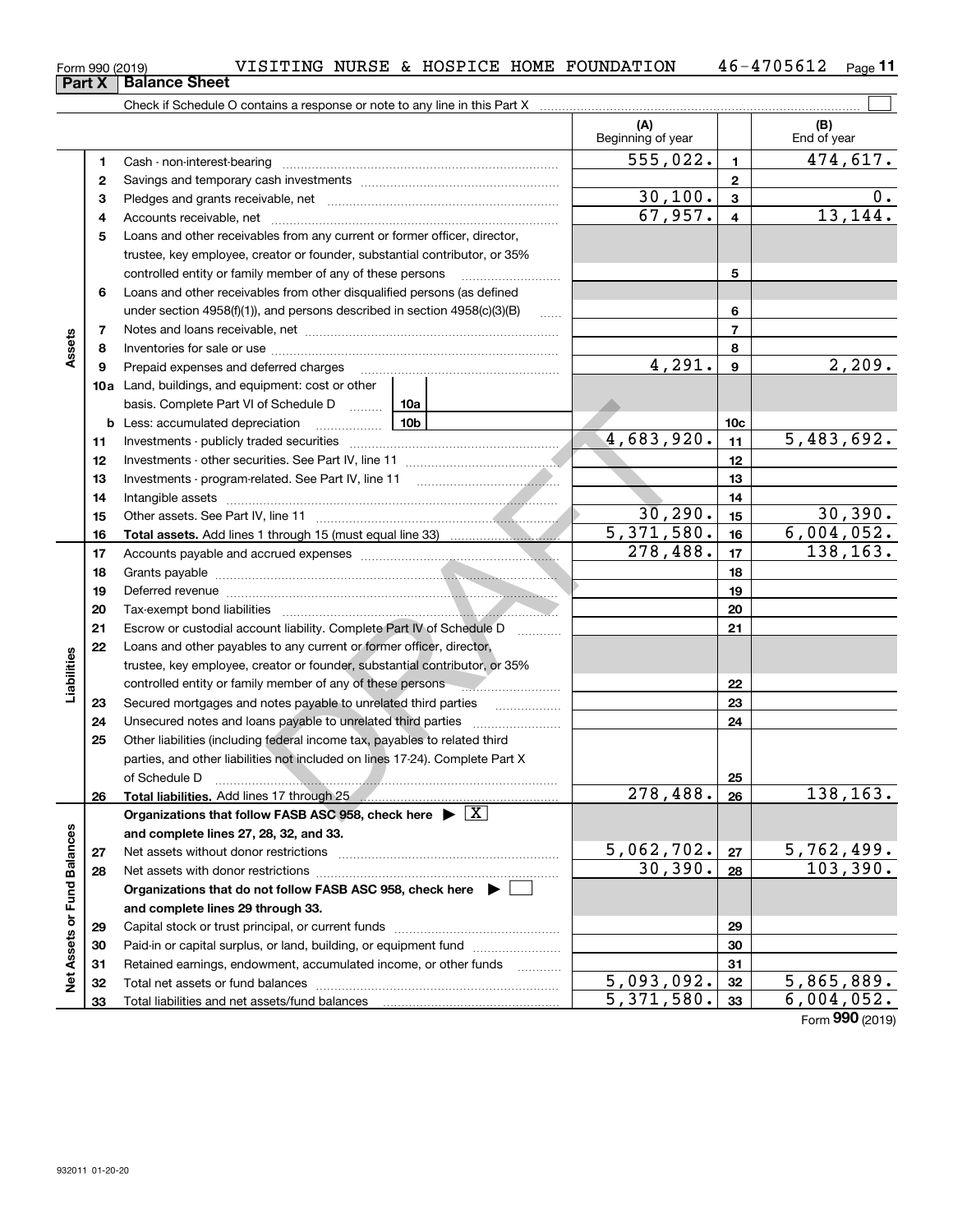|    | VISITING NURSE & HOSPICE HOME FOUNDATION<br>Form 990 (2019)                                                                                                                                                                    | 46-4705612              |                 |           | Page $12$               |
|----|--------------------------------------------------------------------------------------------------------------------------------------------------------------------------------------------------------------------------------|-------------------------|-----------------|-----------|-------------------------|
|    | <b>Part XI Reconciliation of Net Assets</b>                                                                                                                                                                                    |                         |                 |           |                         |
|    |                                                                                                                                                                                                                                |                         |                 |           |                         |
|    |                                                                                                                                                                                                                                |                         |                 |           |                         |
| 1  | Total revenue (must equal Part VIII, column (A), line 12)                                                                                                                                                                      | $\blacksquare$          | 1,394,767.      |           |                         |
| 2  |                                                                                                                                                                                                                                | $\mathbf{2}$            | 1,198,017.      |           |                         |
| 3  | Revenue less expenses. Subtract line 2 from line 1                                                                                                                                                                             | 3                       |                 | 196, 750. |                         |
| 4  |                                                                                                                                                                                                                                | $\overline{\mathbf{4}}$ | 5,093,092.      |           |                         |
| 5  | Net unrealized gains (losses) on investments [11] matter contracts and the state of the state of the state of the state of the state of the state of the state of the state of the state of the state of the state of the stat | 5                       |                 | 576,047.  |                         |
| 6  |                                                                                                                                                                                                                                | 6                       |                 |           |                         |
| 7  | Investment expenses www.communication.com/www.communication.com/www.communication.com/www.com                                                                                                                                  | $\overline{7}$          |                 |           |                         |
| 8  | Prior period adjustments www.communication.communication.communication.com/                                                                                                                                                    | 8                       |                 |           |                         |
| 9  | Other changes in net assets or fund balances (explain on Schedule O) [11] [11] content changes in net assets or fund balances (explain on Schedule O)                                                                          | 9                       |                 |           | 0.                      |
| 10 | Net assets or fund balances at end of year. Combine lines 3 through 9 (must equal Part X, line 32,                                                                                                                             |                         |                 |           |                         |
|    | column (B))                                                                                                                                                                                                                    | 10                      | 5,865,889.      |           |                         |
|    | Part XII Financial Statements and Reporting                                                                                                                                                                                    |                         |                 |           |                         |
|    |                                                                                                                                                                                                                                |                         |                 |           | $\overline{\mathbf{x}}$ |
|    |                                                                                                                                                                                                                                |                         |                 | Yes       | <b>No</b>               |
| 1. | $\boxed{\text{X}}$ Accrual<br>Accounting method used to prepare the Form 990: <u>June</u> Cash<br>Other                                                                                                                        |                         |                 |           |                         |
|    | If the organization changed its method of accounting from a prior year or checked "Other," explain in Schedule O.                                                                                                              |                         |                 |           |                         |
|    |                                                                                                                                                                                                                                |                         | 2a              |           | X                       |
|    | If "Yes," check a box below to indicate whether the financial statements for the year were compiled or reviewed on a                                                                                                           |                         |                 |           |                         |
|    | separate basis, consolidated basis, or both:                                                                                                                                                                                   |                         |                 |           |                         |
|    | Separate basis<br><b>Consolidated basis</b><br>Both consolidated and separate basis                                                                                                                                            |                         |                 |           |                         |
|    | b Were the organization's financial statements audited by an independent accountant?                                                                                                                                           |                         | 2 <sub>b</sub>  | X         |                         |
|    | If "Yes," check a box below to indicate whether the financial statements for the year were audited on a separate basis,                                                                                                        |                         |                 |           |                         |
|    | consolidated basis, or both:                                                                                                                                                                                                   |                         |                 |           |                         |
|    | $\boxed{\textbf{X}}$ Consolidated basis<br>Separate basis<br>Both consolidated and separate basis                                                                                                                              |                         |                 |           |                         |
|    | c If "Yes" to line 2a or 2b, does the organization have a committee that assumes responsibility for oversight of the audit,                                                                                                    |                         |                 |           |                         |
|    |                                                                                                                                                                                                                                |                         | 2c              | X         |                         |
|    | If the organization changed either its oversight process or selection process during the tax year, explain on Schedule O.                                                                                                      |                         |                 |           |                         |
|    | 3a As a result of a federal award, was the organization required to undergo an audit or audits as set forth in the Single Audit                                                                                                |                         |                 |           |                         |
|    |                                                                                                                                                                                                                                |                         | За              |           | $\mathbf x$             |
|    | <b>b</b> If "Yes," did the organization undergo the required audit or audits? If the organization did not undergo the required audit                                                                                           |                         |                 |           |                         |
|    |                                                                                                                                                                                                                                |                         | 3b              |           |                         |
|    |                                                                                                                                                                                                                                |                         | Form 990 (2019) |           |                         |
|    |                                                                                                                                                                                                                                |                         |                 |           |                         |
|    |                                                                                                                                                                                                                                |                         |                 |           |                         |
|    |                                                                                                                                                                                                                                |                         |                 |           |                         |
|    |                                                                                                                                                                                                                                |                         |                 |           |                         |
|    |                                                                                                                                                                                                                                |                         |                 |           |                         |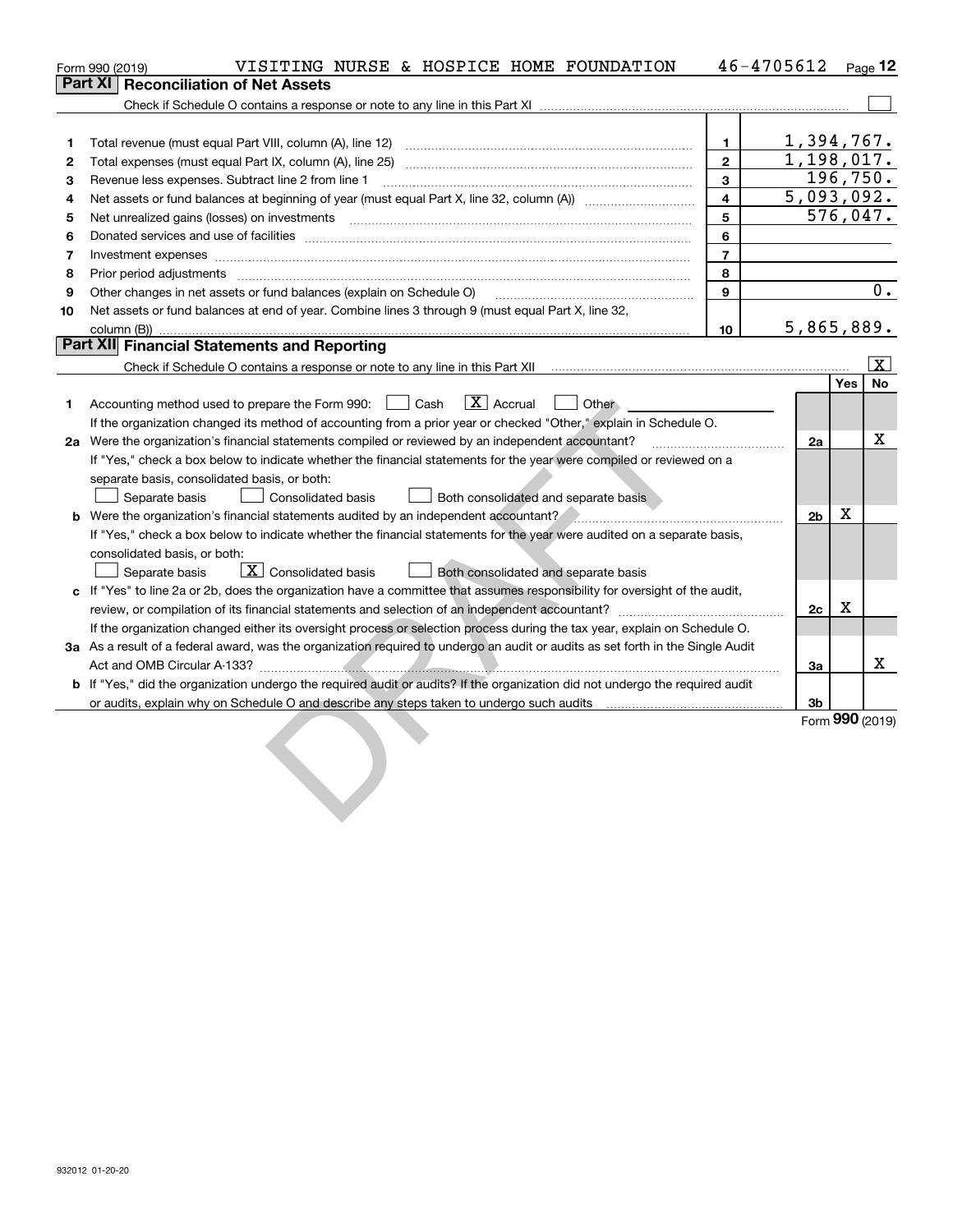Department of the Treasury

**(Form 990 or 990-EZ)**

## **Public Charity Status and Public Support**

**Complete if the organization is a section 501(c)(3) organization or a section 4947(a)(1) nonexempt charitable trust. | Attach to Form 990 or Form 990-EZ.** 

|  |  | o www.irs.gov/Form990 for instructions and the latest information. |
|--|--|--------------------------------------------------------------------|

| OMB No. 1545-0047                   |
|-------------------------------------|
| 2019                                |
| <b>Open to Public</b><br>Inspection |
|                                     |

 $\overline{0}$ .

996,360.

|    |                                                                   | Internal Revenue Service |                                               |                                                                        | $\blacktriangleright$ Go to www.irs.gov/Form990 for instructions and the latest information.                                                                                                                                                                      |     |                                                                |                            |          | <b>Inspection</b>          |
|----|-------------------------------------------------------------------|--------------------------|-----------------------------------------------|------------------------------------------------------------------------|-------------------------------------------------------------------------------------------------------------------------------------------------------------------------------------------------------------------------------------------------------------------|-----|----------------------------------------------------------------|----------------------------|----------|----------------------------|
|    | <b>Employer identification number</b><br>Name of the organization |                          |                                               |                                                                        |                                                                                                                                                                                                                                                                   |     |                                                                |                            |          |                            |
|    |                                                                   |                          |                                               |                                                                        | VISITING NURSE & HOSPICE HOME FOUNDATION                                                                                                                                                                                                                          |     |                                                                |                            |          | 46-4705612                 |
|    | Part I                                                            |                          |                                               |                                                                        | Reason for Public Charity Status (All organizations must complete this part.) See instructions.                                                                                                                                                                   |     |                                                                |                            |          |                            |
|    |                                                                   |                          |                                               |                                                                        | The organization is not a private foundation because it is: (For lines 1 through 12, check only one box.)                                                                                                                                                         |     |                                                                |                            |          |                            |
| 1  |                                                                   |                          |                                               |                                                                        | A church, convention of churches, or association of churches described in section 170(b)(1)(A)(i).                                                                                                                                                                |     |                                                                |                            |          |                            |
| 2  |                                                                   |                          |                                               |                                                                        | A school described in section 170(b)(1)(A)(ii). (Attach Schedule E (Form 990 or 990-EZ).)                                                                                                                                                                         |     |                                                                |                            |          |                            |
| 3  |                                                                   |                          |                                               |                                                                        | A hospital or a cooperative hospital service organization described in section 170(b)(1)(A)(iii).                                                                                                                                                                 |     |                                                                |                            |          |                            |
| 4  |                                                                   |                          |                                               |                                                                        | A medical research organization operated in conjunction with a hospital described in section 170(b)(1)(A)(iii). Enter the hospital's name,                                                                                                                        |     |                                                                |                            |          |                            |
|    |                                                                   | city, and state:         |                                               |                                                                        |                                                                                                                                                                                                                                                                   |     |                                                                |                            |          |                            |
| 5  |                                                                   |                          |                                               |                                                                        | An organization operated for the benefit of a college or university owned or operated by a governmental unit described in                                                                                                                                         |     |                                                                |                            |          |                            |
|    |                                                                   |                          |                                               | section 170(b)(1)(A)(iv). (Complete Part II.)                          |                                                                                                                                                                                                                                                                   |     |                                                                |                            |          |                            |
| 6  |                                                                   |                          |                                               |                                                                        | A federal, state, or local government or governmental unit described in section 170(b)(1)(A)(v).                                                                                                                                                                  |     |                                                                |                            |          |                            |
| 7  |                                                                   |                          |                                               |                                                                        | An organization that normally receives a substantial part of its support from a governmental unit or from the general public described in                                                                                                                         |     |                                                                |                            |          |                            |
|    |                                                                   |                          |                                               | section 170(b)(1)(A)(vi). (Complete Part II.)                          |                                                                                                                                                                                                                                                                   |     |                                                                |                            |          |                            |
| 8  |                                                                   |                          |                                               |                                                                        | A community trust described in section 170(b)(1)(A)(vi). (Complete Part II.)                                                                                                                                                                                      |     |                                                                |                            |          |                            |
| 9  |                                                                   |                          |                                               |                                                                        | An agricultural research organization described in section 170(b)(1)(A)(ix) operated in conjunction with a land-grant college                                                                                                                                     |     |                                                                |                            |          |                            |
|    |                                                                   |                          |                                               |                                                                        | or university or a non-land-grant college of agriculture (see instructions). Enter the name, city, and state of the college or                                                                                                                                    |     |                                                                |                            |          |                            |
|    |                                                                   | university:              |                                               |                                                                        |                                                                                                                                                                                                                                                                   |     |                                                                |                            |          |                            |
| 10 |                                                                   |                          |                                               |                                                                        | An organization that normally receives: (1) more than 33 1/3% of its support from contributions, membership fees, and gross receipts from                                                                                                                         |     |                                                                |                            |          |                            |
|    |                                                                   |                          |                                               |                                                                        | activities related to its exempt functions - subject to certain exceptions, and (2) no more than 33 1/3% of its support from gross investment                                                                                                                     |     |                                                                |                            |          |                            |
|    |                                                                   |                          |                                               |                                                                        | income and unrelated business taxable income (less section 511 tax) from businesses acquired by the organization after June 30, 1975.                                                                                                                             |     |                                                                |                            |          |                            |
|    |                                                                   |                          |                                               | See section 509(a)(2). (Complete Part III.)                            |                                                                                                                                                                                                                                                                   |     |                                                                |                            |          |                            |
| 11 |                                                                   |                          |                                               |                                                                        | An organization organized and operated exclusively to test for public safety. See section 509(a)(4).<br>12 $\boxed{X}$ An organization organized and operated exclusively for the benefit of, to perform the functions of, or to carry out the purposes of one or |     |                                                                |                            |          |                            |
|    |                                                                   |                          |                                               |                                                                        | more publicly supported organizations described in section 509(a)(1) or section 509(a)(2). See section 509(a)(3). Check the box in                                                                                                                                |     |                                                                |                            |          |                            |
|    |                                                                   |                          |                                               |                                                                        | lines 12a through 12d that describes the type of supporting organization and complete lines 12e, 12f, and 12g.                                                                                                                                                    |     |                                                                |                            |          |                            |
| а  |                                                                   |                          |                                               |                                                                        | Type I. A supporting organization operated, supervised, or controlled by its supported organization(s), typically by giving                                                                                                                                       |     |                                                                |                            |          |                            |
|    |                                                                   |                          |                                               |                                                                        | the supported organization(s) the power to regularly appoint or elect a majority of the directors or trustees of the supporting                                                                                                                                   |     |                                                                |                            |          |                            |
|    |                                                                   |                          |                                               | organization. You must complete Part IV, Sections A and B.             |                                                                                                                                                                                                                                                                   |     |                                                                |                            |          |                            |
| b  |                                                                   |                          |                                               |                                                                        | X Type II. A supporting organization supervised or controlled in connection with its supported organization(s), by having                                                                                                                                         |     |                                                                |                            |          |                            |
|    |                                                                   |                          |                                               |                                                                        | control or management of the supporting organization vested in the same persons that control or manage the supported                                                                                                                                              |     |                                                                |                            |          |                            |
|    |                                                                   |                          |                                               | organization(s). You must complete Part IV, Sections A and C.          |                                                                                                                                                                                                                                                                   |     |                                                                |                            |          |                            |
| с  |                                                                   |                          |                                               |                                                                        | Type III functionally integrated. A supporting organization operated in connection with, and functionally integrated with,                                                                                                                                        |     |                                                                |                            |          |                            |
|    |                                                                   |                          |                                               |                                                                        | its supported organization(s) (see instructions). You must complete Part IV, Sections A, D, and E.                                                                                                                                                                |     |                                                                |                            |          |                            |
| d  |                                                                   |                          |                                               |                                                                        | Type III non-functionally integrated. A supporting organization operated in connection with its supported organization(s)                                                                                                                                         |     |                                                                |                            |          |                            |
|    |                                                                   |                          |                                               |                                                                        | that is not functionally integrated. The organization generally must satisfy a distribution requirement and an attentiveness                                                                                                                                      |     |                                                                |                            |          |                            |
|    |                                                                   |                          |                                               |                                                                        | requirement (see instructions). You must complete Part IV, Sections A and D, and Part V.                                                                                                                                                                          |     |                                                                |                            |          |                            |
| е  |                                                                   |                          |                                               |                                                                        | Check this box if the organization received a written determination from the IRS that it is a Type I, Type II, Type III                                                                                                                                           |     |                                                                |                            |          |                            |
|    |                                                                   |                          |                                               |                                                                        | functionally integrated, or Type III non-functionally integrated supporting organization.                                                                                                                                                                         |     |                                                                |                            |          |                            |
|    |                                                                   |                          | f Enter the number of supported organizations |                                                                        |                                                                                                                                                                                                                                                                   |     |                                                                |                            |          | 1                          |
|    |                                                                   |                          |                                               | Provide the following information about the supported organization(s). |                                                                                                                                                                                                                                                                   |     |                                                                |                            |          |                            |
|    |                                                                   | (i) Name of supported    |                                               | (ii) EIN                                                               | (iii) Type of organization<br>(described on lines 1-10                                                                                                                                                                                                            |     | (iv) Is the organization listed<br>in your governing document? | (v) Amount of monetary     |          | (vi) Amount of other       |
|    |                                                                   | organization             |                                               |                                                                        | above (see instructions))                                                                                                                                                                                                                                         | Yes | No                                                             | support (see instructions) |          | support (see instructions) |
|    |                                                                   | VISITING NURSE AND       |                                               |                                                                        |                                                                                                                                                                                                                                                                   |     |                                                                |                            |          |                            |
|    |                                                                   | HOSPICE HOME INC.        |                                               | 35-1687026                                                             | 10                                                                                                                                                                                                                                                                | х   |                                                                |                            | 996,360. |                            |
|    |                                                                   |                          |                                               |                                                                        |                                                                                                                                                                                                                                                                   |     |                                                                |                            |          |                            |
|    |                                                                   |                          |                                               |                                                                        |                                                                                                                                                                                                                                                                   |     |                                                                |                            |          |                            |
|    |                                                                   |                          |                                               |                                                                        |                                                                                                                                                                                                                                                                   |     |                                                                |                            |          |                            |
|    |                                                                   |                          |                                               |                                                                        |                                                                                                                                                                                                                                                                   |     |                                                                |                            |          |                            |
|    |                                                                   |                          |                                               |                                                                        |                                                                                                                                                                                                                                                                   |     |                                                                |                            |          |                            |
|    |                                                                   |                          |                                               |                                                                        |                                                                                                                                                                                                                                                                   |     |                                                                |                            |          |                            |
|    |                                                                   |                          |                                               |                                                                        |                                                                                                                                                                                                                                                                   |     |                                                                |                            |          |                            |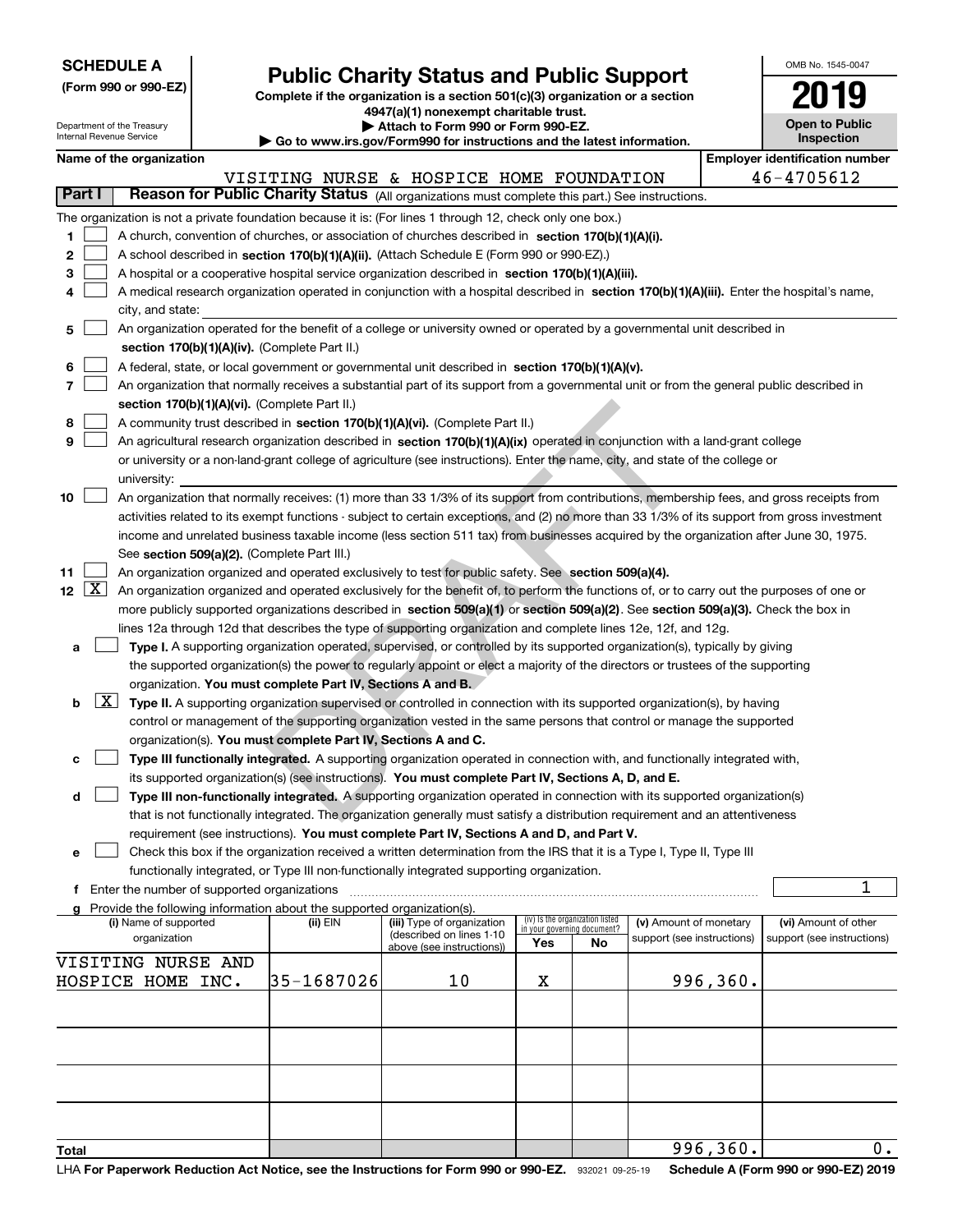### Schedule A (Form 990 or 990-EZ) 2019 VISITING NURSE & HOSPICE HOME FOUNDATION 46-4705612 Page 2<br>Part II Support Schedule for Organizations Described in Sections 170(b)(1)(A)(iv) and 170(b)(1)(A)(vi) **Part II Support Schedule for Organizations Described in Sections 170(b)(1)(A)(iv) and 170(b)(1)(A)(vi)**

(Complete only if you checked the box on line 5, 7, or 8 of Part I or if the organization failed to qualify under Part III. If the organization fails to qualify under the tests listed below, please complete Part III.)

|    | <b>Section A. Public Support</b>                                                                                                               |          |            |            |            |          |                                      |
|----|------------------------------------------------------------------------------------------------------------------------------------------------|----------|------------|------------|------------|----------|--------------------------------------|
|    | Calendar year (or fiscal year beginning in) $\blacktriangleright$                                                                              | (a) 2015 | $(b)$ 2016 | $(c)$ 2017 | $(d)$ 2018 | (e) 2019 | (f) Total                            |
|    | 1 Gifts, grants, contributions, and                                                                                                            |          |            |            |            |          |                                      |
|    | membership fees received. (Do not                                                                                                              |          |            |            |            |          |                                      |
|    | include any "unusual grants.")                                                                                                                 |          |            |            |            |          |                                      |
|    | 2 Tax revenues levied for the organ-                                                                                                           |          |            |            |            |          |                                      |
|    | ization's benefit and either paid to                                                                                                           |          |            |            |            |          |                                      |
|    | or expended on its behalf                                                                                                                      |          |            |            |            |          |                                      |
|    | 3 The value of services or facilities                                                                                                          |          |            |            |            |          |                                      |
|    | furnished by a governmental unit to                                                                                                            |          |            |            |            |          |                                      |
|    | the organization without charge                                                                                                                |          |            |            |            |          |                                      |
|    | 4 Total. Add lines 1 through 3                                                                                                                 |          |            |            |            |          |                                      |
| 5  | The portion of total contributions                                                                                                             |          |            |            |            |          |                                      |
|    | by each person (other than a                                                                                                                   |          |            |            |            |          |                                      |
|    | governmental unit or publicly                                                                                                                  |          |            |            |            |          |                                      |
|    | supported organization) included                                                                                                               |          |            |            |            |          |                                      |
|    | on line 1 that exceeds 2% of the                                                                                                               |          |            |            |            |          |                                      |
|    | amount shown on line 11,                                                                                                                       |          |            |            |            |          |                                      |
|    | column (f)                                                                                                                                     |          |            |            |            |          |                                      |
|    | 6 Public support. Subtract line 5 from line 4.<br><b>Section B. Total Support</b>                                                              |          |            |            |            |          |                                      |
|    |                                                                                                                                                |          |            |            |            |          |                                      |
|    | Calendar year (or fiscal year beginning in) $\blacktriangleright$                                                                              | (a) 2015 | $(b)$ 2016 | $(c)$ 2017 | $(d)$ 2018 | (e) 2019 | (f) Total                            |
|    | 7 Amounts from line 4<br>8 Gross income from interest,                                                                                         |          |            |            |            |          |                                      |
|    | dividends, payments received on                                                                                                                |          |            |            |            |          |                                      |
|    | securities loans, rents, royalties,                                                                                                            |          |            |            |            |          |                                      |
|    | and income from similar sources                                                                                                                |          |            |            |            |          |                                      |
| 9  | Net income from unrelated business                                                                                                             |          |            |            |            |          |                                      |
|    | activities, whether or not the                                                                                                                 |          |            |            |            |          |                                      |
|    | business is regularly carried on                                                                                                               |          |            |            |            |          |                                      |
|    | <b>10</b> Other income. Do not include gain                                                                                                    |          |            |            |            |          |                                      |
|    | or loss from the sale of capital                                                                                                               |          |            |            |            |          |                                      |
|    | assets (Explain in Part VI.)                                                                                                                   |          |            |            |            |          |                                      |
|    | .<br>11 Total support. Add lines 7 through 10                                                                                                  |          |            |            |            |          |                                      |
|    | <b>12</b> Gross receipts from related activities, etc. (see instructions)                                                                      |          |            |            |            | 12       |                                      |
|    | 13 First five years. If the Form 990 is for the organization's first, second, third, fourth, or fifth tax year as a section 501(c)(3)          |          |            |            |            |          |                                      |
|    | organization, check this box and stop here                                                                                                     |          |            |            |            |          |                                      |
|    | <b>Section C. Computation of Public Support Percentage</b>                                                                                     |          |            |            |            |          |                                      |
|    | 14 Public support percentage for 2019 (line 6, column (f) divided by line 11, column (f) <i>manumumumum</i>                                    |          |            |            |            | 14       | %                                    |
|    |                                                                                                                                                |          |            |            |            | 15       | %                                    |
|    | 16a 33 1/3% support test - 2019. If the organization did not check the box on line 13, and line 14 is 33 1/3% or more, check this box and      |          |            |            |            |          |                                      |
|    | stop here. The organization qualifies as a publicly supported organization                                                                     |          |            |            |            |          |                                      |
|    | b 33 1/3% support test - 2018. If the organization did not check a box on line 13 or 16a, and line 15 is 33 1/3% or more, check this box       |          |            |            |            |          |                                      |
|    | and stop here. The organization qualifies as a publicly supported organization                                                                 |          |            |            |            |          |                                      |
|    | 17a 10% -facts-and-circumstances test - 2019. If the organization did not check a box on line 13, 16a, or 16b, and line 14 is 10% or more,     |          |            |            |            |          |                                      |
|    | and if the organization meets the "facts-and-circumstances" test, check this box and stop here. Explain in Part VI how the organization        |          |            |            |            |          |                                      |
|    | meets the "facts-and-circumstances" test. The organization qualifies as a publicly supported organization                                      |          |            |            |            |          |                                      |
|    | <b>b 10% -facts-and-circumstances test - 2018.</b> If the organization did not check a box on line 13, 16a, 16b, or 17a, and line 15 is 10% or |          |            |            |            |          |                                      |
|    | more, and if the organization meets the "facts-and-circumstances" test, check this box and stop here. Explain in Part VI how the               |          |            |            |            |          |                                      |
|    | organization meets the "facts-and-circumstances" test. The organization qualifies as a publicly supported organization                         |          |            |            |            |          |                                      |
| 18 | Private foundation. If the organization did not check a box on line 13, 16a, 16b, 17a, or 17b, check this box and see instructions             |          |            |            |            |          |                                      |
|    |                                                                                                                                                |          |            |            |            |          | Schedule A (Form 990 or 990-EZ) 2019 |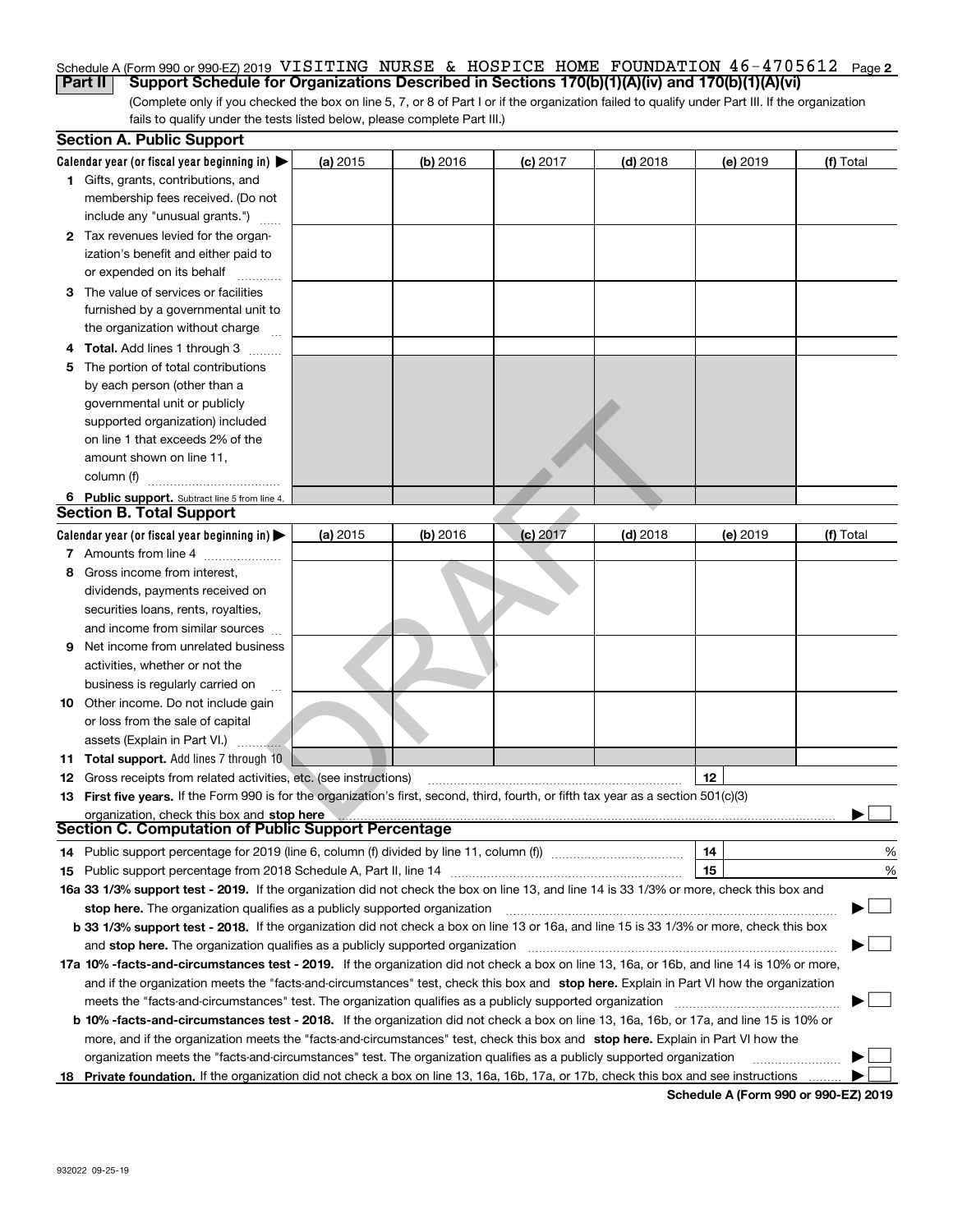### Schedule A (Form 990 or 990-EZ) 2019 VISITING NURSE & HOSPICE HOME FOUNDATION 46-4705612 Page 3<br>L**Part III LSupport Schedule for Organizations Described in Section 509(a)(2) Part III** | Support Schedule for Organizations Described in Section 509(a)(2)

(Complete only if you checked the box on line 10 of Part I or if the organization failed to qualify under Part II. If the organization fails to qualify under the tests listed below, please complete Part II.)

|    | <b>Section A. Public Support</b>                                                                                                                                                                                              |          |          |                 |                                       |    |          |                                      |        |
|----|-------------------------------------------------------------------------------------------------------------------------------------------------------------------------------------------------------------------------------|----------|----------|-----------------|---------------------------------------|----|----------|--------------------------------------|--------|
|    | Calendar year (or fiscal year beginning in) $\blacktriangleright$                                                                                                                                                             | (a) 2015 | (b) 2016 | <b>(c)</b> 2017 | $(d)$ 2018                            |    | (e) 2019 | (f) Total                            |        |
|    | 1 Gifts, grants, contributions, and                                                                                                                                                                                           |          |          |                 |                                       |    |          |                                      |        |
|    | membership fees received. (Do not                                                                                                                                                                                             |          |          |                 |                                       |    |          |                                      |        |
|    | include any "unusual grants.")                                                                                                                                                                                                |          |          |                 |                                       |    |          |                                      |        |
|    | <b>2</b> Gross receipts from admissions,                                                                                                                                                                                      |          |          |                 |                                       |    |          |                                      |        |
|    | merchandise sold or services per-                                                                                                                                                                                             |          |          |                 |                                       |    |          |                                      |        |
|    | formed, or facilities furnished in<br>any activity that is related to the                                                                                                                                                     |          |          |                 |                                       |    |          |                                      |        |
|    | organization's tax-exempt purpose                                                                                                                                                                                             |          |          |                 |                                       |    |          |                                      |        |
|    | 3 Gross receipts from activities that                                                                                                                                                                                         |          |          |                 |                                       |    |          |                                      |        |
|    | are not an unrelated trade or bus-                                                                                                                                                                                            |          |          |                 |                                       |    |          |                                      |        |
|    | iness under section 513                                                                                                                                                                                                       |          |          |                 |                                       |    |          |                                      |        |
|    | 4 Tax revenues levied for the organ-                                                                                                                                                                                          |          |          |                 |                                       |    |          |                                      |        |
|    | ization's benefit and either paid to                                                                                                                                                                                          |          |          |                 |                                       |    |          |                                      |        |
|    | or expended on its behalf<br>.                                                                                                                                                                                                |          |          |                 |                                       |    |          |                                      |        |
|    | 5 The value of services or facilities                                                                                                                                                                                         |          |          |                 |                                       |    |          |                                      |        |
|    | furnished by a governmental unit to                                                                                                                                                                                           |          |          |                 |                                       |    |          |                                      |        |
|    | the organization without charge                                                                                                                                                                                               |          |          |                 |                                       |    |          |                                      |        |
|    | <b>6 Total.</b> Add lines 1 through 5                                                                                                                                                                                         |          |          |                 |                                       |    |          |                                      |        |
|    | 7a Amounts included on lines 1, 2, and                                                                                                                                                                                        |          |          |                 |                                       |    |          |                                      |        |
|    | 3 received from disqualified persons                                                                                                                                                                                          |          |          |                 |                                       |    |          |                                      |        |
|    | <b>b</b> Amounts included on lines 2 and 3 received                                                                                                                                                                           |          |          |                 |                                       |    |          |                                      |        |
|    | from other than disqualified persons that                                                                                                                                                                                     |          |          |                 |                                       |    |          |                                      |        |
|    | exceed the greater of \$5,000 or 1% of the                                                                                                                                                                                    |          |          |                 |                                       |    |          |                                      |        |
|    | amount on line 13 for the year                                                                                                                                                                                                |          |          |                 |                                       |    |          |                                      |        |
|    | c Add lines 7a and 7b                                                                                                                                                                                                         |          |          |                 |                                       |    |          |                                      |        |
|    | 8 Public support. (Subtract line 7c from line 6.)<br><b>Section B. Total Support</b>                                                                                                                                          |          |          |                 |                                       |    |          |                                      |        |
|    |                                                                                                                                                                                                                               |          |          |                 |                                       |    |          |                                      |        |
|    | Calendar year (or fiscal year beginning in) $\blacktriangleright$                                                                                                                                                             | (a) 2015 | (b) 2016 | $(c)$ 2017      | $(d)$ 2018                            |    | (e) 2019 | (f) Total                            |        |
|    | 9 Amounts from line 6<br>10a Gross income from interest,                                                                                                                                                                      |          |          |                 |                                       |    |          |                                      |        |
|    | dividends, payments received on                                                                                                                                                                                               |          |          |                 |                                       |    |          |                                      |        |
|    | securities loans, rents, royalties,                                                                                                                                                                                           |          |          |                 |                                       |    |          |                                      |        |
|    | and income from similar sources                                                                                                                                                                                               |          |          |                 |                                       |    |          |                                      |        |
|    | <b>b</b> Unrelated business taxable income                                                                                                                                                                                    |          |          |                 |                                       |    |          |                                      |        |
|    | (less section 511 taxes) from businesses                                                                                                                                                                                      |          |          |                 |                                       |    |          |                                      |        |
|    | acquired after June 30, 1975                                                                                                                                                                                                  |          |          |                 |                                       |    |          |                                      |        |
|    | c Add lines 10a and 10b                                                                                                                                                                                                       |          |          |                 |                                       |    |          |                                      |        |
|    | 11 Net income from unrelated business<br>activities not included in line 10b.                                                                                                                                                 |          |          |                 |                                       |    |          |                                      |        |
|    | whether or not the business is                                                                                                                                                                                                |          |          |                 |                                       |    |          |                                      |        |
|    | regularly carried on                                                                                                                                                                                                          |          |          |                 |                                       |    |          |                                      |        |
|    | <b>12</b> Other income. Do not include gain                                                                                                                                                                                   |          |          |                 |                                       |    |          |                                      |        |
|    | or loss from the sale of capital<br>assets (Explain in Part VI.)                                                                                                                                                              |          |          |                 |                                       |    |          |                                      |        |
|    | <b>13</b> Total support. (Add lines 9, 10c, 11, and 12.)                                                                                                                                                                      |          |          |                 |                                       |    |          |                                      |        |
|    | 14 First five years. If the Form 990 is for the organization's first, second, third, fourth, or fifth tax year as a section 501(c)(3) organization,                                                                           |          |          |                 |                                       |    |          |                                      |        |
|    | check this box and stop here with the continuum control to the control of the state of the state of the control of the state of the control of the control of the control of the control of the control of the control of the |          |          |                 |                                       |    |          |                                      |        |
|    | <b>Section C. Computation of Public Support Percentage</b>                                                                                                                                                                    |          |          |                 |                                       |    |          |                                      |        |
|    | 15 Public support percentage for 2019 (line 8, column (f), divided by line 13, column (f))                                                                                                                                    |          |          |                 | <u> 1986 - Jan Barbarat, martin a</u> | 15 |          |                                      | %      |
|    | 16 Public support percentage from 2018 Schedule A, Part III, line 15                                                                                                                                                          |          |          |                 |                                       | 16 |          |                                      | %      |
|    | <b>Section D. Computation of Investment Income Percentage</b>                                                                                                                                                                 |          |          |                 |                                       |    |          |                                      |        |
|    |                                                                                                                                                                                                                               |          |          |                 |                                       | 17 |          |                                      | %      |
|    | <b>18</b> Investment income percentage from <b>2018</b> Schedule A, Part III, line 17                                                                                                                                         |          |          |                 |                                       | 18 |          |                                      | %      |
|    | 19a 33 1/3% support tests - 2019. If the organization did not check the box on line 14, and line 15 is more than 33 1/3%, and line 17 is not                                                                                  |          |          |                 |                                       |    |          |                                      |        |
|    | more than 33 1/3%, check this box and stop here. The organization qualifies as a publicly supported organization                                                                                                              |          |          |                 |                                       |    |          | ▶                                    | $\sim$ |
|    | b 33 1/3% support tests - 2018. If the organization did not check a box on line 14 or line 19a, and line 16 is more than 33 1/3%, and                                                                                         |          |          |                 |                                       |    |          |                                      |        |
|    | line 18 is not more than 33 1/3%, check this box and stop here. The organization qualifies as a publicly supported organization                                                                                               |          |          |                 |                                       |    |          |                                      |        |
| 20 | Private foundation. If the organization did not check a box on line 14, 19a, or 19b, check this box and see instructions                                                                                                      |          |          |                 |                                       |    |          |                                      |        |
|    | 932023 09-25-19                                                                                                                                                                                                               |          |          |                 |                                       |    |          | Schedule A (Form 990 or 990-EZ) 2019 |        |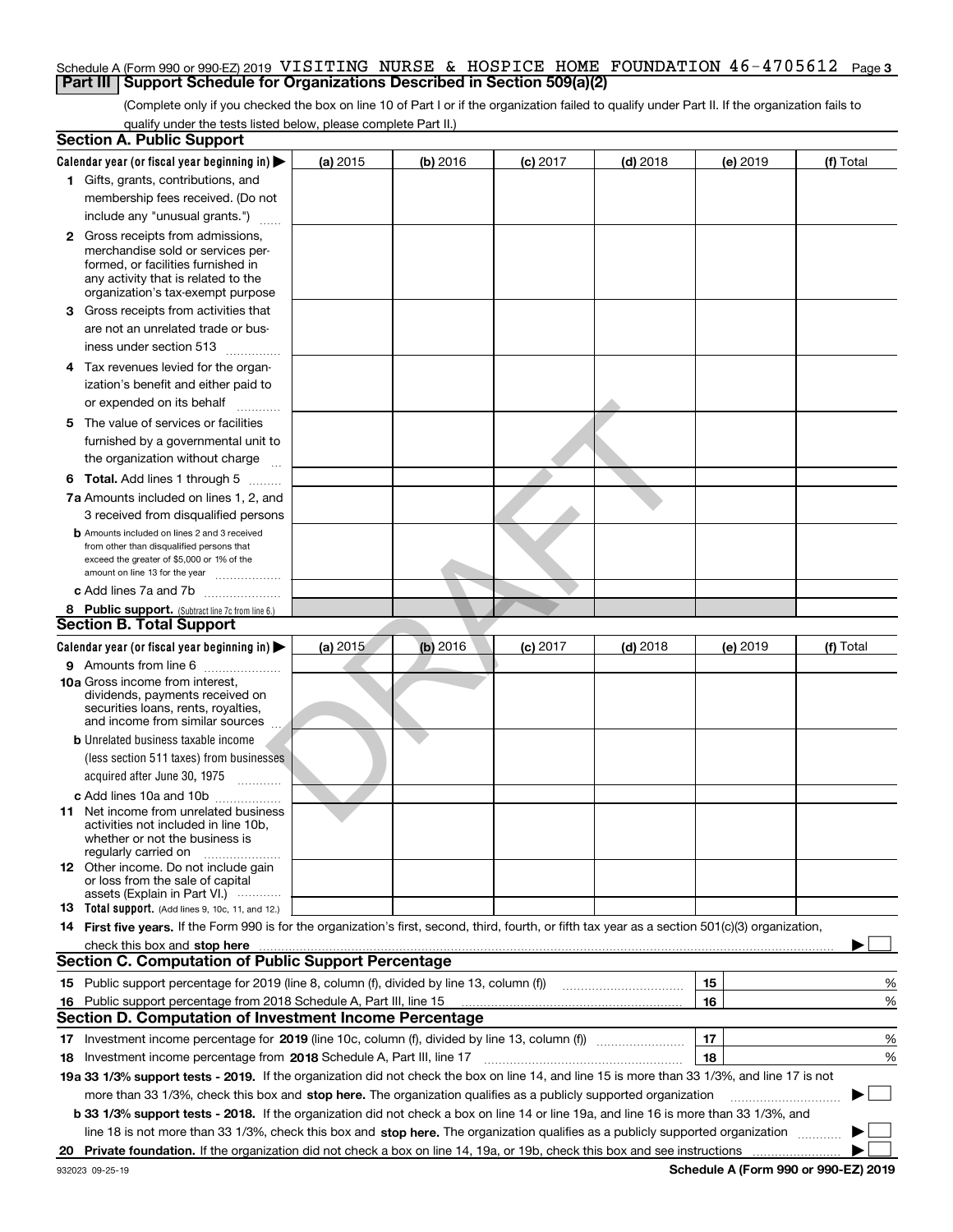# Schedule A (Form 990 or 990-EZ) 2019 VISITING NURSE & HOSPICE HOME FOUNDATION  $46$ - $4705612$  Page 4<br>L**Part IV** L. Supporting Organizations

### **Part IV Supporting Organizations**

(Complete only if you checked a box in line 12 on Part I. If you checked 12a of Part I, complete Sections A and B. If you checked 12b of Part I, complete Sections A and C. If you checked 12c of Part I, complete Sections A, D, and E. If you checked 12d of Part I, complete Sections A and D, and complete Part V.)

### **Section A. All Supporting Organizations**

- **1** Are all of the organization's supported organizations listed by name in the organization's governing documents? If "No," describe in **Part VI** how the supported organizations are designated. If designated by *class or purpose, describe the designation. If historic and continuing relationship, explain.*
- **2** Did the organization have any supported organization that does not have an IRS determination of status under section 509(a)(1) or (2)? If "Yes," explain in Part VI how the organization determined that the supported *organization was described in section 509(a)(1) or (2).*
- **3a** Did the organization have a supported organization described in section 501(c)(4), (5), or (6)? If "Yes," answer *(b) and (c) below.*
- **b** Did the organization confirm that each supported organization qualified under section 501(c)(4), (5), or (6) and satisfied the public support tests under section 509(a)(2)? If "Yes," describe in **Part VI** when and how the *organization made the determination.*
- **c**Did the organization ensure that all support to such organizations was used exclusively for section 170(c)(2)(B) purposes? If "Yes," explain in **Part VI** what controls the organization put in place to ensure such use.
- **4a***If* Was any supported organization not organized in the United States ("foreign supported organization")? *"Yes," and if you checked 12a or 12b in Part I, answer (b) and (c) below.*
- **b** Did the organization have ultimate control and discretion in deciding whether to make grants to the foreign supported organization? If "Yes," describe in **Part VI** how the organization had such control and discretion *despite being controlled or supervised by or in connection with its supported organizations.*
- **c** Did the organization support any foreign supported organization that does not have an IRS determination under sections 501(c)(3) and 509(a)(1) or (2)? If "Yes," explain in **Part VI** what controls the organization used *to ensure that all support to the foreign supported organization was used exclusively for section 170(c)(2)(B) purposes.*
- **5a** Did the organization add, substitute, or remove any supported organizations during the tax year? If "Yes," answer (b) and (c) below (if applicable). Also, provide detail in **Part VI,** including (i) the names and EIN *numbers of the supported organizations added, substituted, or removed; (ii) the reasons for each such action; (iii) the authority under the organization's organizing document authorizing such action; and (iv) how the action was accomplished (such as by amendment to the organizing document).* all support to such organizations was used exclusively for section 170(c)(2)(t<br>art **VI** what controls the organization put in place to ensure such use.<br>
not organization in the United States ("foreign supported organizati
- **b** Type I or Type II only. Was any added or substituted supported organization part of a class already designated in the organization's organizing document?
- **cSubstitutions only.**  Was the substitution the result of an event beyond the organization's control?
- **6** Did the organization provide support (whether in the form of grants or the provision of services or facilities) to **Part VI.** *If "Yes," provide detail in* support or benefit one or more of the filing organization's supported organizations? anyone other than (i) its supported organizations, (ii) individuals that are part of the charitable class benefited by one or more of its supported organizations, or (iii) other supporting organizations that also
- **7**Did the organization provide a grant, loan, compensation, or other similar payment to a substantial contributor *If "Yes," complete Part I of Schedule L (Form 990 or 990-EZ).* regard to a substantial contributor? (as defined in section 4958(c)(3)(C)), a family member of a substantial contributor, or a 35% controlled entity with
- **8** Did the organization make a loan to a disqualified person (as defined in section 4958) not described in line 7? *If "Yes," complete Part I of Schedule L (Form 990 or 990-EZ).*
- **9a** Was the organization controlled directly or indirectly at any time during the tax year by one or more in section 509(a)(1) or (2))? If "Yes," *provide detail in* <code>Part VI.</code> disqualified persons as defined in section 4946 (other than foundation managers and organizations described
- **b** Did one or more disqualified persons (as defined in line 9a) hold a controlling interest in any entity in which the supporting organization had an interest? If "Yes," provide detail in P**art VI**.
- **c**Did a disqualified person (as defined in line 9a) have an ownership interest in, or derive any personal benefit from, assets in which the supporting organization also had an interest? If "Yes," provide detail in P**art VI.**
- **10a** Was the organization subject to the excess business holdings rules of section 4943 because of section supporting organizations)? If "Yes," answer 10b below. 4943(f) (regarding certain Type II supporting organizations, and all Type III non-functionally integrated
- **b** Did the organization have any excess business holdings in the tax year? (Use Schedule C, Form 4720, to *determine whether the organization had excess business holdings.)*

**Yes No 123a3b3c4a4b4c5a 5b5c6789a 9b9c10a10b**X X X X X X X X X X X X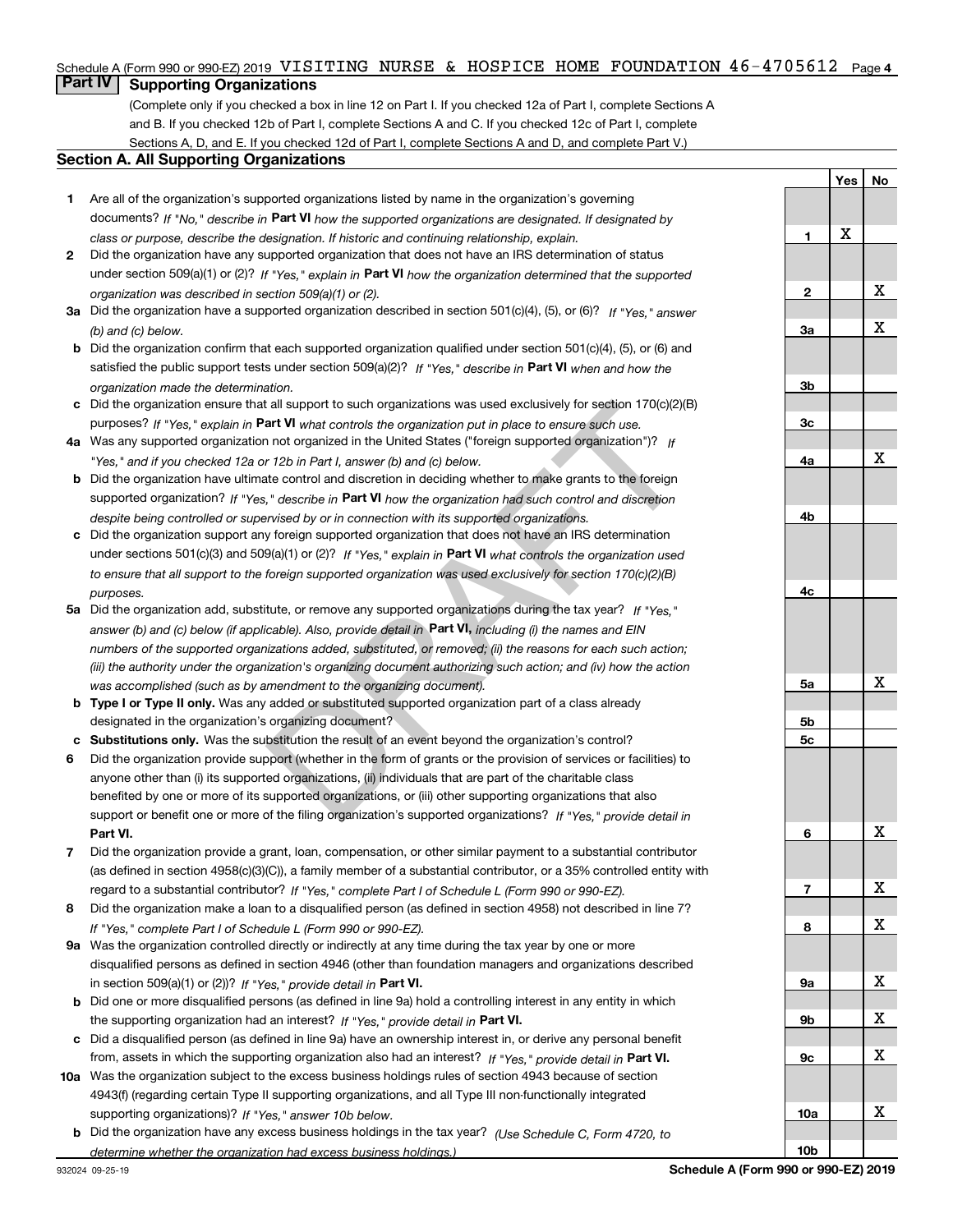### Schedule A (Form 990 or 990-EZ) 2019 VISITING NURSE & HOSPICE HOME FOUNDATION  $46$  –  $4705612$  Page 5<br>L**Part IV** L. Supporting Organizations / www.hard and the Schedule of Mart IV L. Supporting Organizations / **Part IV Supporting Organizations** *(continued)* **Continueding Continueding Continueding Continueding Continueding Continueding Continueding Continueding Continueding Continueding Continueding Continueding Continueding Con**

|    |                                                                                                                                   |     | Yes | No |
|----|-----------------------------------------------------------------------------------------------------------------------------------|-----|-----|----|
| 11 | Has the organization accepted a gift or contribution from any of the following persons?                                           |     |     |    |
|    | a A person who directly or indirectly controls, either alone or together with persons described in (b) and (c)                    |     |     |    |
|    | below, the governing body of a supported organization?                                                                            | 11a |     | х  |
|    | <b>b</b> A family member of a person described in (a) above?                                                                      | 11b |     | X  |
|    | c A 35% controlled entity of a person described in (a) or (b) above? If "Yes" to a, b, or c, provide detail in Part VI.           | 11c |     | x  |
|    | <b>Section B. Type I Supporting Organizations</b>                                                                                 |     |     |    |
|    |                                                                                                                                   |     | Yes | No |
| 1  | Did the directors, trustees, or membership of one or more supported organizations have the power to                               |     |     |    |
|    | regularly appoint or elect at least a majority of the organization's directors or trustees at all times during the                |     |     |    |
|    | tax year? If "No," describe in Part VI how the supported organization(s) effectively operated, supervised, or                     |     |     |    |
|    |                                                                                                                                   |     |     |    |
|    | controlled the organization's activities. If the organization had more than one supported organization,                           |     |     |    |
|    | describe how the powers to appoint and/or remove directors or trustees were allocated among the supported                         | 1   |     |    |
|    | organizations and what conditions or restrictions, if any, applied to such powers during the tax year.                            |     |     |    |
| 2  | Did the organization operate for the benefit of any supported organization other than the supported                               |     |     |    |
|    | organization(s) that operated, supervised, or controlled the supporting organization? If "Yes," explain in                        |     |     |    |
|    | Part VI how providing such benefit carried out the purposes of the supported organization(s) that operated,                       |     |     |    |
|    | supervised, or controlled the supporting organization.                                                                            | 2   |     |    |
|    | <b>Section C. Type II Supporting Organizations</b>                                                                                |     |     |    |
|    |                                                                                                                                   |     | Yes | No |
| 1  | Were a majority of the organization's directors or trustees during the tax year also a majority of the directors                  |     |     |    |
|    | or trustees of each of the organization's supported organization(s)? If "No," describe in Part VI how control                     |     |     |    |
|    | or management of the supporting organization was vested in the same persons that controlled or managed                            |     |     |    |
|    | the supported organization(s).                                                                                                    | 1   | X   |    |
|    | <b>Section D. All Type III Supporting Organizations</b>                                                                           |     |     |    |
|    |                                                                                                                                   |     | Yes | No |
| 1  | Did the organization provide to each of its supported organizations, by the last day of the fifth month of the                    |     |     |    |
|    | organization's tax year, (i) a written notice describing the type and amount of support provided during the prior tax             |     |     |    |
|    | year, (ii) a copy of the Form 990 that was most recently filed as of the date of notification, and (iii) copies of the            |     |     |    |
|    | organization's governing documents in effect on the date of notification, to the extent not previously provided?                  | 1   |     |    |
| 2  | Were any of the organization's officers, directors, or trustees either (i) appointed or elected by the supported                  |     |     |    |
|    | organization(s) or (ii) serving on the governing body of a supported organization? If "No," explain in Part VI how                |     |     |    |
|    | the organization maintained a close and continuous working relationship with the supported organization(s).                       | 2   |     |    |
| 3  | By reason of the relationship described in (2), did the organization's supported organizations have a                             |     |     |    |
|    | significant voice in the organization's investment policies and in directing the use of the organization's                        |     |     |    |
|    | income or assets at all times during the tax year? If "Yes," describe in Part VI the role the organization's                      |     |     |    |
|    | supported organizations played in this regard.                                                                                    | 3   |     |    |
|    | Section E. Type III Functionally Integrated Supporting Organizations                                                              |     |     |    |
| 1. | Check the box next to the method that the organization used to satisfy the Integral Part Test during the year (see instructions). |     |     |    |
| a  | The organization satisfied the Activities Test. Complete line 2 below.                                                            |     |     |    |
| b  | The organization is the parent of each of its supported organizations. Complete line 3 below.                                     |     |     |    |
| c  | The organization supported a governmental entity. Describe in Part VI how you supported a government entity (see instructions).   |     |     |    |
| 2  | Activities Test. Answer (a) and (b) below.                                                                                        |     | Yes | No |
| a  | Did substantially all of the organization's activities during the tax year directly further the exempt purposes of                |     |     |    |
|    | the supported organization(s) to which the organization was responsive? If "Yes," then in Part VI identify                        |     |     |    |
|    |                                                                                                                                   |     |     |    |
|    | those supported organizations and explain how these activities directly furthered their exempt purposes,                          |     |     |    |
|    | how the organization was responsive to those supported organizations, and how the organization determined                         |     |     |    |
|    | that these activities constituted substantially all of its activities.                                                            | 2a  |     |    |
|    | <b>b</b> Did the activities described in (a) constitute activities that, but for the organization's involvement, one or more      |     |     |    |
|    | of the organization's supported organization(s) would have been engaged in? If "Yes," explain in Part VI the                      |     |     |    |
|    | reasons for the organization's position that its supported organization(s) would have engaged in these                            |     |     |    |
|    | activities but for the organization's involvement.                                                                                | 2b  |     |    |
| 3  | Parent of Supported Organizations. Answer (a) and (b) below.                                                                      |     |     |    |
|    | a Did the organization have the power to regularly appoint or elect a majority of the officers, directors, or                     |     |     |    |
|    | trustees of each of the supported organizations? Provide details in Part VI.                                                      | За  |     |    |
|    | <b>b</b> Did the organization exercise a substantial degree of direction over the policies, programs, and activities of each      |     |     |    |
|    | of its supported organizations? If "Yes," describe in Part VI the role played by the organization in this regard.                 | 3b  |     |    |
|    | Schedule A (Form 990 or 990-F7) 2019<br>932025 09-25-19                                                                           |     |     |    |

**Schedule A (Form 990 or 990-EZ) 2019**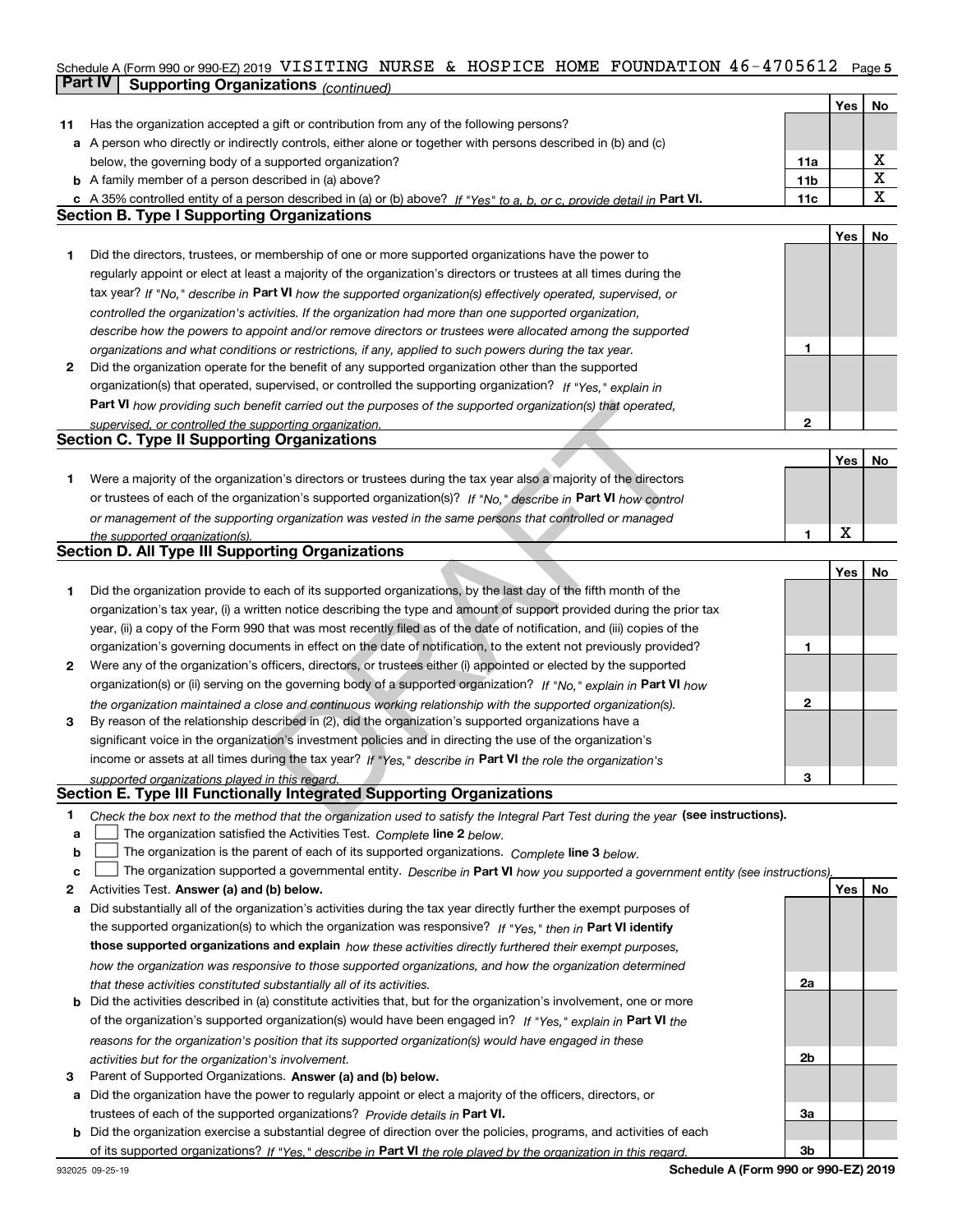|   | Schedule A (Form 990 or 990-EZ) 2019 VISITING NURSE & HOSPICE HOME FOUNDATION $46-4705612$                                                        |                |                | Page 6                         |
|---|---------------------------------------------------------------------------------------------------------------------------------------------------|----------------|----------------|--------------------------------|
|   | <b>Part V</b><br>Type III Non-Functionally Integrated 509(a)(3) Supporting Organizations                                                          |                |                |                                |
| 1 | Check here if the organization satisfied the Integral Part Test as a qualifying trust on Nov. 20, 1970 (explain in Part VI). See instructions. Al |                |                |                                |
|   | other Type III non-functionally integrated supporting organizations must complete Sections A through E.                                           |                |                |                                |
|   | Section A - Adjusted Net Income                                                                                                                   |                | (A) Prior Year | (B) Current Year<br>(optional) |
| 1 | Net short-term capital gain                                                                                                                       | 1              |                |                                |
| 2 | Recoveries of prior-year distributions                                                                                                            | $\mathbf{2}$   |                |                                |
| 3 | Other gross income (see instructions)                                                                                                             | 3              |                |                                |
| 4 | Add lines 1 through 3.                                                                                                                            | 4              |                |                                |
| 5 | Depreciation and depletion                                                                                                                        | 5              |                |                                |
| 6 | Portion of operating expenses paid or incurred for production or                                                                                  |                |                |                                |
|   | collection of gross income or for management, conservation, or                                                                                    |                |                |                                |
|   | maintenance of property held for production of income (see instructions)                                                                          | 6              |                |                                |
| 7 | Other expenses (see instructions)                                                                                                                 | $\overline{7}$ |                |                                |
| 8 | Adjusted Net Income (subtract lines 5, 6, and 7 from line 4)                                                                                      | 8              |                |                                |
|   | <b>Section B - Minimum Asset Amount</b>                                                                                                           |                | (A) Prior Year | (B) Current Year<br>(optional) |
| 1 | Aggregate fair market value of all non-exempt-use assets (see                                                                                     |                |                |                                |
|   | instructions for short tax year or assets held for part of year):                                                                                 |                |                |                                |
|   | <b>a</b> Average monthly value of securities                                                                                                      | 1a             |                |                                |
|   | <b>b</b> Average monthly cash balances                                                                                                            | 1 <sub>b</sub> |                |                                |
|   | <b>c</b> Fair market value of other non-exempt-use assets                                                                                         | 1c             |                |                                |
|   | d Total (add lines 1a, 1b, and 1c)                                                                                                                | 1d             |                |                                |
|   | <b>e</b> Discount claimed for blockage or other                                                                                                   |                |                |                                |
|   | factors (explain in detail in Part VI):                                                                                                           |                |                |                                |
| 2 | Acquisition indebtedness applicable to non-exempt-use assets                                                                                      | $\mathbf{2}$   |                |                                |
| 3 | Subtract line 2 from line 1d.                                                                                                                     | З              |                |                                |
| 4 | Cash deemed held for exempt use. Enter 1-1/2% of line 3 (for greater amount,                                                                      |                |                |                                |
|   | see instructions).                                                                                                                                | 4              |                |                                |
| 5 | Net value of non-exempt-use assets (subtract line 4 from line 3)                                                                                  | 5              |                |                                |
| 6 | Multiply line 5 by .035.                                                                                                                          | 6              |                |                                |
| 7 | Recoveries of prior-year distributions                                                                                                            | $\overline{7}$ |                |                                |
| 8 | Minimum Asset Amount (add line 7 to line 6)                                                                                                       | 8              |                |                                |
|   | <b>Section C - Distributable Amount</b>                                                                                                           |                |                | <b>Current Year</b>            |
| 1 | Adjusted net income for prior year (from Section A, line 8, Column A)                                                                             | 1              |                |                                |
|   | Enter 85% of line 1.                                                                                                                              | 2              |                |                                |
| 3 | Minimum asset amount for prior year (from Section B, line 8, Column A)                                                                            | 3              |                |                                |
| 4 | Enter greater of line 2 or line 3.                                                                                                                | 4              |                |                                |
| 5 | Income tax imposed in prior year                                                                                                                  | 5              |                |                                |
| 6 | <b>Distributable Amount.</b> Subtract line 5 from line 4, unless subject to                                                                       |                |                |                                |
|   | emergency temporary reduction (see instructions).                                                                                                 | 6              |                |                                |
| 7 | Check here if the current year is the organization's first as a non-functionally integrated Type III supporting organization (see                 |                |                |                                |

instructions).

**Schedule A (Form 990 or 990-EZ) 2019**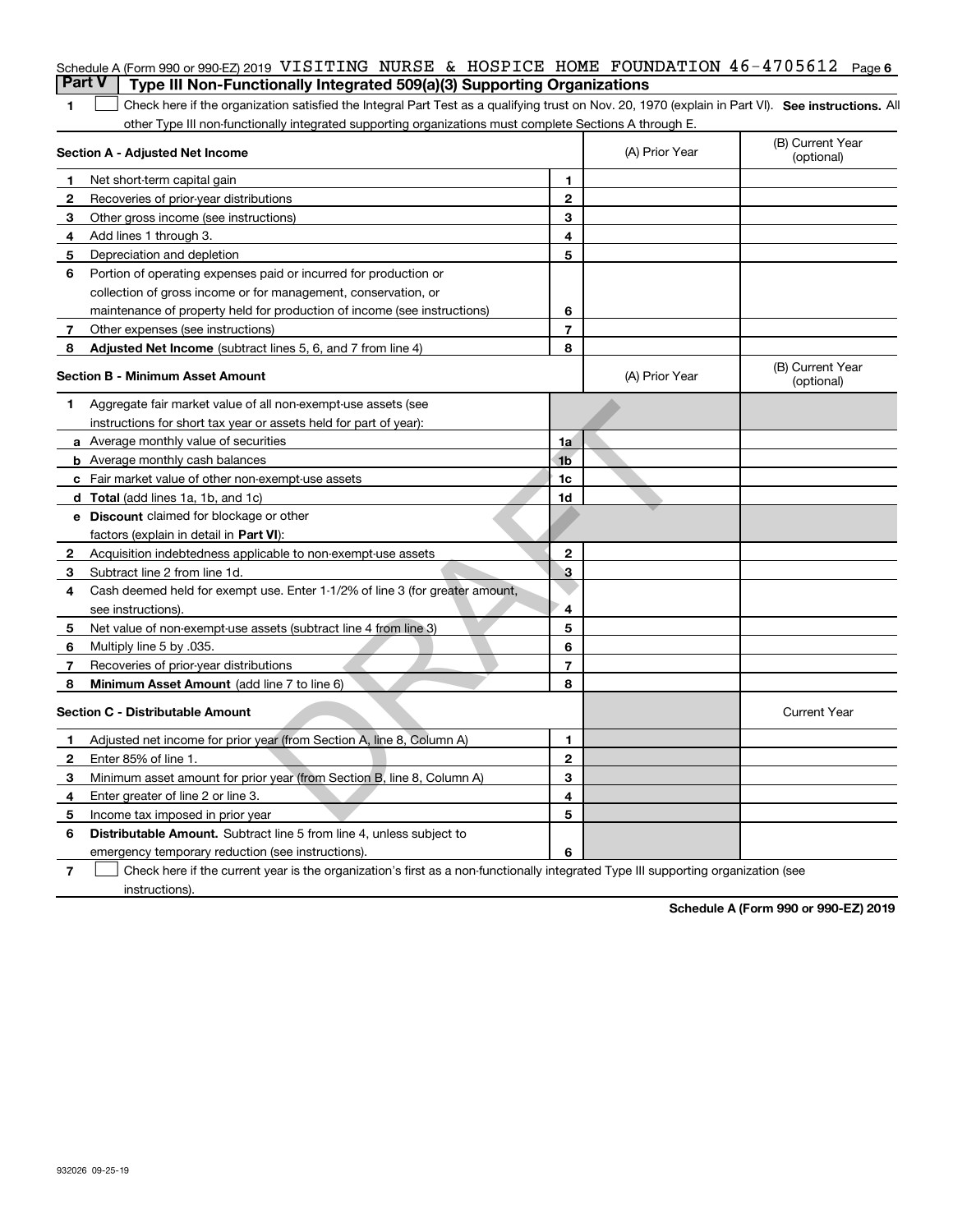# Schedule A (Form 990 or 990-EZ) 2019 VISITING NURSE & HOSPICE HOME FOUNDATION 46-4705612 Page 7<br>L**Part V** L. Type III Non Eunotionally Integrated 500(a)(3) Supporting Organizations (

| <b>Part V</b> | Type III Non-Functionally Integrated 509(a)(3) Supporting Organizations                    |                             | (continued)                           |                                         |
|---------------|--------------------------------------------------------------------------------------------|-----------------------------|---------------------------------------|-----------------------------------------|
|               | <b>Section D - Distributions</b>                                                           |                             |                                       | <b>Current Year</b>                     |
| 1             | Amounts paid to supported organizations to accomplish exempt purposes                      |                             |                                       |                                         |
| 2             | Amounts paid to perform activity that directly furthers exempt purposes of supported       |                             |                                       |                                         |
|               | organizations, in excess of income from activity                                           |                             |                                       |                                         |
| з             | Administrative expenses paid to accomplish exempt purposes of supported organizations      |                             |                                       |                                         |
| 4             | Amounts paid to acquire exempt-use assets                                                  |                             |                                       |                                         |
| 5             | Qualified set-aside amounts (prior IRS approval required)                                  |                             |                                       |                                         |
| 6             | Other distributions (describe in Part VI). See instructions.                               |                             |                                       |                                         |
| 7             | Total annual distributions. Add lines 1 through 6.                                         |                             |                                       |                                         |
| 8             | Distributions to attentive supported organizations to which the organization is responsive |                             |                                       |                                         |
|               | (provide details in Part VI). See instructions.                                            |                             |                                       |                                         |
| 9             | Distributable amount for 2019 from Section C, line 6                                       |                             |                                       |                                         |
| 10            | Line 8 amount divided by line 9 amount                                                     |                             |                                       |                                         |
|               |                                                                                            | (i)                         | (ii)                                  | (iii)                                   |
|               | <b>Section E - Distribution Allocations</b> (see instructions)                             | <b>Excess Distributions</b> | <b>Underdistributions</b><br>Pre-2019 | <b>Distributable</b><br>Amount for 2019 |
| 1             | Distributable amount for 2019 from Section C, line 6                                       |                             |                                       |                                         |
| 2             | Underdistributions, if any, for years prior to 2019 (reason-                               |                             |                                       |                                         |
|               | able cause required- explain in Part VI). See instructions.                                |                             |                                       |                                         |
| з             | Excess distributions carryover, if any, to 2019                                            |                             |                                       |                                         |
|               | <b>a</b> From 2014                                                                         |                             |                                       |                                         |
|               | <b>b</b> From 2015                                                                         |                             |                                       |                                         |
|               | c From 2016                                                                                |                             |                                       |                                         |
|               | d From 2017                                                                                |                             |                                       |                                         |
|               | e From 2018                                                                                |                             |                                       |                                         |
|               | <b>Total</b> of lines 3a through e                                                         |                             |                                       |                                         |
| a             | Applied to underdistributions of prior years                                               |                             |                                       |                                         |
|               | <b>h</b> Applied to 2019 distributable amount                                              |                             |                                       |                                         |
|               | Carryover from 2014 not applied (see instructions)                                         |                             |                                       |                                         |
|               | Remainder. Subtract lines 3g, 3h, and 3i from 3f.                                          |                             |                                       |                                         |
| 4             | Distributions for 2019 from Section D,                                                     |                             |                                       |                                         |
|               | line $7:$                                                                                  |                             |                                       |                                         |
|               | <b>a</b> Applied to underdistributions of prior years                                      |                             |                                       |                                         |
|               | <b>b</b> Applied to 2019 distributable amount                                              |                             |                                       |                                         |
| с             | Remainder. Subtract lines 4a and 4b from 4.                                                |                             |                                       |                                         |
| 5             | Remaining underdistributions for years prior to 2019, if                                   |                             |                                       |                                         |
|               | any. Subtract lines 3g and 4a from line 2. For result greater                              |                             |                                       |                                         |
|               | than zero, explain in Part VI. See instructions.                                           |                             |                                       |                                         |
| 6             | Remaining underdistributions for 2019. Subtract lines 3h                                   |                             |                                       |                                         |
|               | and 4b from line 1. For result greater than zero, explain in                               |                             |                                       |                                         |
|               | Part VI. See instructions.                                                                 |                             |                                       |                                         |
| 7             | Excess distributions carryover to 2020. Add lines 3j                                       |                             |                                       |                                         |
|               | and 4c.                                                                                    |                             |                                       |                                         |
| 8             | Breakdown of line 7:                                                                       |                             |                                       |                                         |
|               | a Excess from 2015                                                                         |                             |                                       |                                         |
|               | <b>b</b> Excess from 2016                                                                  |                             |                                       |                                         |
|               | c Excess from 2017                                                                         |                             |                                       |                                         |
|               | d Excess from 2018                                                                         |                             |                                       |                                         |
|               | e Excess from 2019                                                                         |                             |                                       |                                         |
|               |                                                                                            |                             |                                       |                                         |

**Schedule A (Form 990 or 990-EZ) 2019**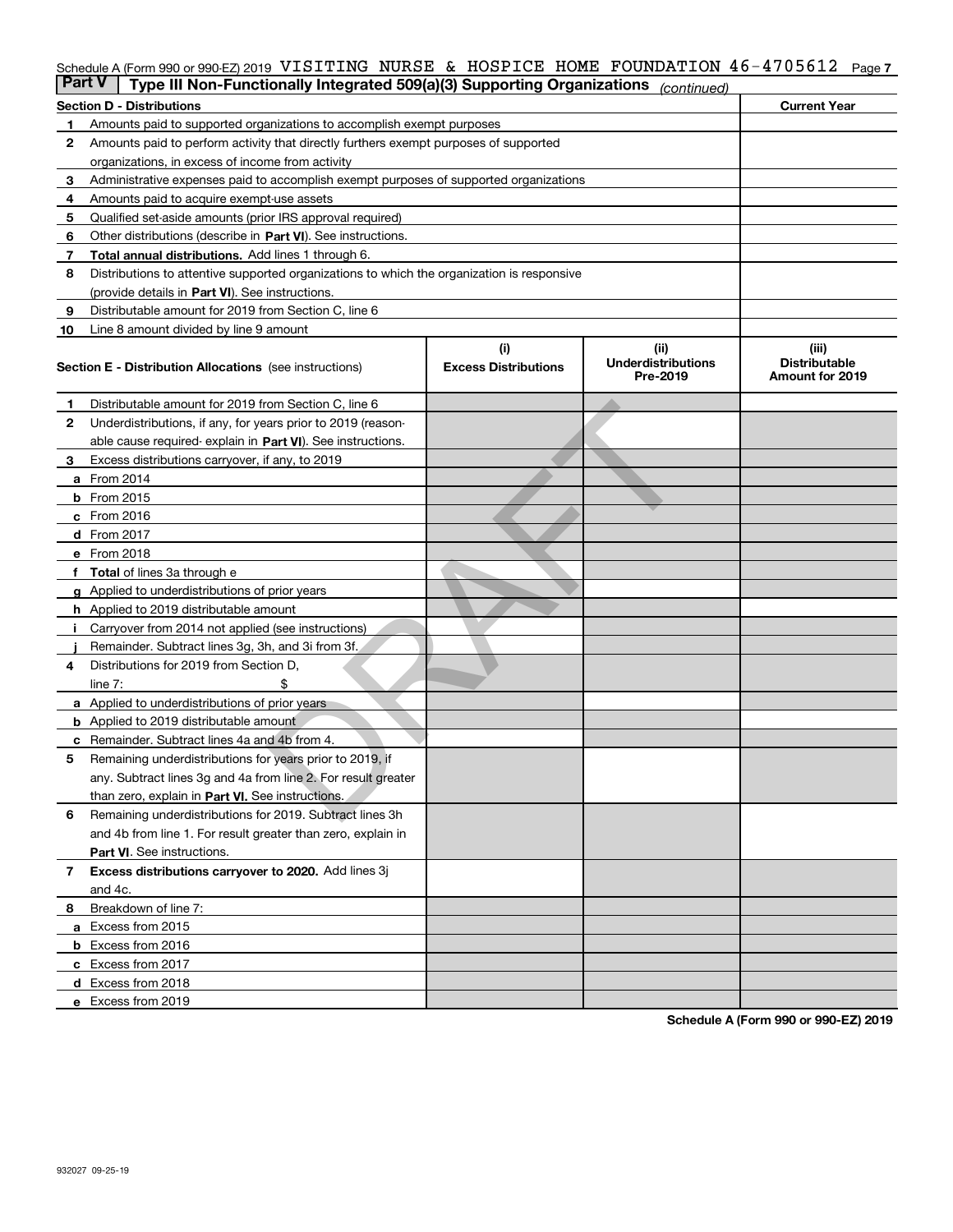|                |                     |  |  |  |  |                                                                                                                                                                                                                                                                  | Schedule A (Form 990 or 990-EZ) 2019 VISITING NURSE & HOSPICE HOME FOUNDATION 46-4705612 Page 8                                                                                                                                                                                                  |
|----------------|---------------------|--|--|--|--|------------------------------------------------------------------------------------------------------------------------------------------------------------------------------------------------------------------------------------------------------------------|--------------------------------------------------------------------------------------------------------------------------------------------------------------------------------------------------------------------------------------------------------------------------------------------------|
| <b>Part VI</b> | (See instructions.) |  |  |  |  | Supplemental Information. Provide the explanations required by Part II, line 10; Part II, line 17a or 17b; Part III, line 12;<br>Section D, lines 5, 6, and 8; and Part V, Section E, lines 2, 5, and 6. Also complete this part for any additional information. | Part IV, Section A, lines 1, 2, 3b, 3c, 4b, 4c, 5a, 6, 9a, 9b, 9c, 11a, 11b, and 11c; Part IV, Section B, lines 1 and 2; Part IV, Section C,<br>line 1; Part IV, Section D, lines 2 and 3; Part IV, Section E, lines 1c, 2a, 2b, 3a, and 3b; Part V, line 1; Part V, Section B, line 1e; Part V, |
|                |                     |  |  |  |  |                                                                                                                                                                                                                                                                  |                                                                                                                                                                                                                                                                                                  |
|                |                     |  |  |  |  |                                                                                                                                                                                                                                                                  |                                                                                                                                                                                                                                                                                                  |
|                |                     |  |  |  |  |                                                                                                                                                                                                                                                                  |                                                                                                                                                                                                                                                                                                  |
|                |                     |  |  |  |  |                                                                                                                                                                                                                                                                  |                                                                                                                                                                                                                                                                                                  |
|                |                     |  |  |  |  |                                                                                                                                                                                                                                                                  |                                                                                                                                                                                                                                                                                                  |
|                |                     |  |  |  |  |                                                                                                                                                                                                                                                                  |                                                                                                                                                                                                                                                                                                  |
|                |                     |  |  |  |  |                                                                                                                                                                                                                                                                  |                                                                                                                                                                                                                                                                                                  |
|                |                     |  |  |  |  |                                                                                                                                                                                                                                                                  |                                                                                                                                                                                                                                                                                                  |
|                |                     |  |  |  |  |                                                                                                                                                                                                                                                                  |                                                                                                                                                                                                                                                                                                  |
|                |                     |  |  |  |  |                                                                                                                                                                                                                                                                  |                                                                                                                                                                                                                                                                                                  |
|                |                     |  |  |  |  |                                                                                                                                                                                                                                                                  |                                                                                                                                                                                                                                                                                                  |
|                |                     |  |  |  |  |                                                                                                                                                                                                                                                                  |                                                                                                                                                                                                                                                                                                  |
|                |                     |  |  |  |  |                                                                                                                                                                                                                                                                  |                                                                                                                                                                                                                                                                                                  |
|                |                     |  |  |  |  |                                                                                                                                                                                                                                                                  |                                                                                                                                                                                                                                                                                                  |
|                |                     |  |  |  |  |                                                                                                                                                                                                                                                                  |                                                                                                                                                                                                                                                                                                  |
|                |                     |  |  |  |  |                                                                                                                                                                                                                                                                  |                                                                                                                                                                                                                                                                                                  |
|                |                     |  |  |  |  |                                                                                                                                                                                                                                                                  |                                                                                                                                                                                                                                                                                                  |
|                |                     |  |  |  |  |                                                                                                                                                                                                                                                                  |                                                                                                                                                                                                                                                                                                  |
|                |                     |  |  |  |  |                                                                                                                                                                                                                                                                  |                                                                                                                                                                                                                                                                                                  |
|                |                     |  |  |  |  |                                                                                                                                                                                                                                                                  |                                                                                                                                                                                                                                                                                                  |
|                |                     |  |  |  |  |                                                                                                                                                                                                                                                                  |                                                                                                                                                                                                                                                                                                  |
|                |                     |  |  |  |  |                                                                                                                                                                                                                                                                  |                                                                                                                                                                                                                                                                                                  |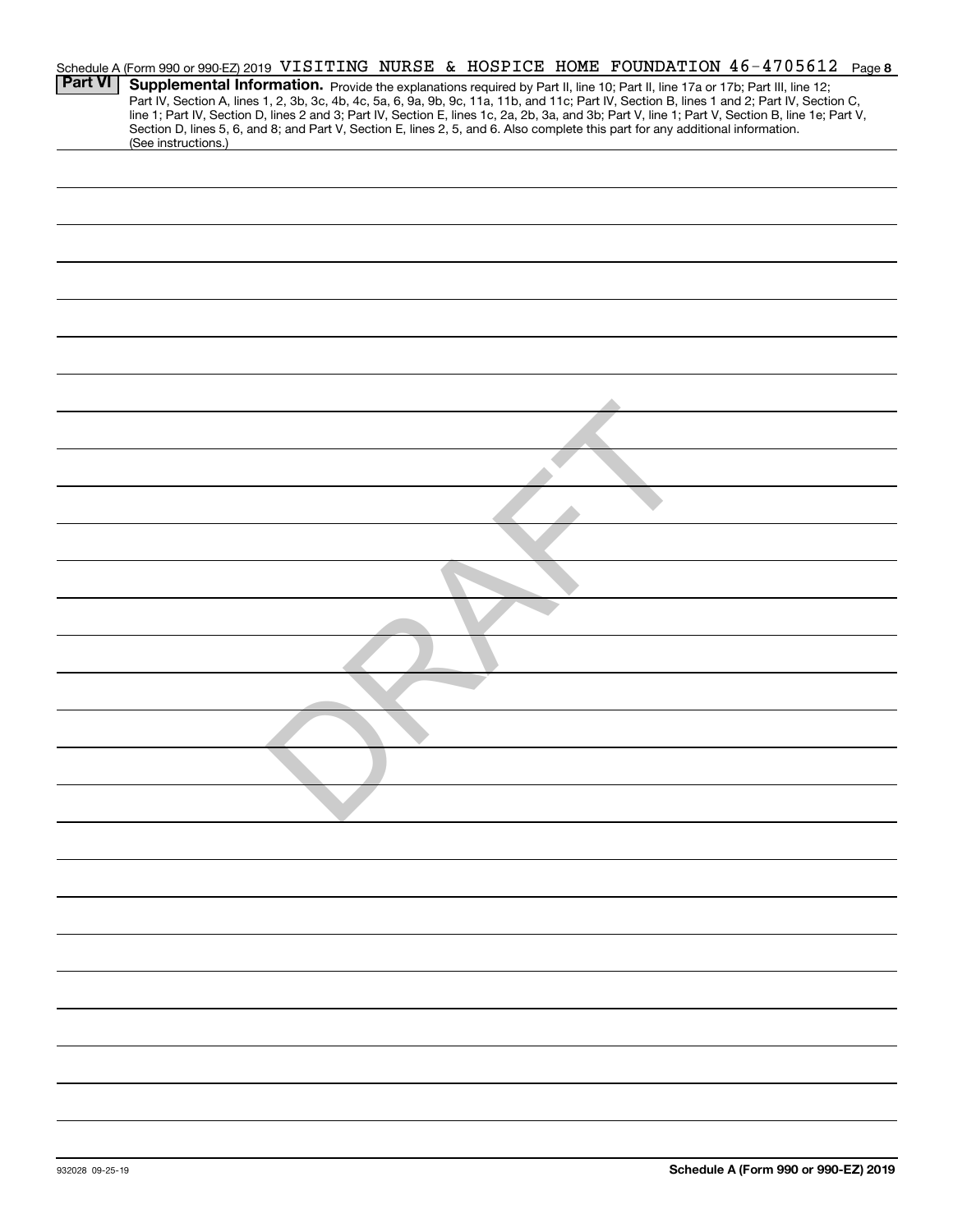Department of the Treasury Internal Revenue Service **(Form 990, 990-EZ, or 990-PF)** Name of the organization

**Organization type** (check one):

# **Schedule B Schedule of Contributors**

**| Attach to Form 990, Form 990-EZ, or Form 990-PF. | Go to www.irs.gov/Form990 for the latest information.** OMB No. 1545-0047

**2019**

**Employer identification number**

VISITING NURSE & HOSPICE HOME FOUNDATION 46-4705612

| Filers of:           | Section:                                                                                                                                                                                                                                                                                                                                                                                                                                            |  |  |  |  |  |
|----------------------|-----------------------------------------------------------------------------------------------------------------------------------------------------------------------------------------------------------------------------------------------------------------------------------------------------------------------------------------------------------------------------------------------------------------------------------------------------|--|--|--|--|--|
| Form 990 or 990-EZ   | $\boxed{\mathbf{X}}$ 501(c)( 3) (enter number) organization                                                                                                                                                                                                                                                                                                                                                                                         |  |  |  |  |  |
|                      | $4947(a)(1)$ nonexempt charitable trust <b>not</b> treated as a private foundation                                                                                                                                                                                                                                                                                                                                                                  |  |  |  |  |  |
|                      | 527 political organization                                                                                                                                                                                                                                                                                                                                                                                                                          |  |  |  |  |  |
| Form 990-PF          | 501(c)(3) exempt private foundation                                                                                                                                                                                                                                                                                                                                                                                                                 |  |  |  |  |  |
|                      | 4947(a)(1) nonexempt charitable trust treated as a private foundation                                                                                                                                                                                                                                                                                                                                                                               |  |  |  |  |  |
|                      | 501(c)(3) taxable private foundation                                                                                                                                                                                                                                                                                                                                                                                                                |  |  |  |  |  |
|                      |                                                                                                                                                                                                                                                                                                                                                                                                                                                     |  |  |  |  |  |
|                      | Check if your organization is covered by the General Rule or a Special Rule.<br>Note: Only a section 501(c)(7), (8), or (10) organization can check boxes for both the General Rule and a Special Rule. See instruct                                                                                                                                                                                                                                |  |  |  |  |  |
| <b>General Rule</b>  |                                                                                                                                                                                                                                                                                                                                                                                                                                                     |  |  |  |  |  |
| X                    | For an organization filing Form 990, 990-EZ, or 990-PF that received, during the year, contributions totaling \$5,000 or mo<br>property) from any one contributor. Complete Parts I and II. See instructions for determining a contributor's total contribu                                                                                                                                                                                         |  |  |  |  |  |
| <b>Special Rules</b> |                                                                                                                                                                                                                                                                                                                                                                                                                                                     |  |  |  |  |  |
|                      | For an organization described in section 501(c)(3) filing Form 990 or 990-EZ that met the 33 1/3% support test of the regu<br>sections 509(a)(1) and 170(b)(1)(A)(vi), that checked Schedule A (Form 990 or 990-EZ), Part II, line 13, 16a, or 16b, and th<br>any one contributor, during the year, total contributions of the greater of (1) \$5,000; or (2) 2% of the amount on (i) Form<br>or (ii) Form 990-EZ, line 1. Complete Parts I and II. |  |  |  |  |  |
|                      | For an organization described in section 501(c)(7), (8), or (10) filing Form 990 or 990-EZ that received from any one contril<br>year, total contributions of more than \$1,000 exclusively for religious, charitable, scientific, literary, or educational purpos                                                                                                                                                                                  |  |  |  |  |  |

### **General Rule**

 $\boxed{\textbf{X}}$  For an organization filing Form 990, 990-EZ, or 990-PF that received, during the year, contributions totaling \$5,000 or more (in money or property) from any one contributor. Complete Parts I and II. See instructions for determining a contributor's total contributions.

### **Special Rules**

any one contributor, during the year, total contributions of the greater of  $\,$  (1) \$5,000; or (**2)** 2% of the amount on (i) Form 990, Part VIII, line 1h; For an organization described in section 501(c)(3) filing Form 990 or 990-EZ that met the 33 1/3% support test of the regulations under sections 509(a)(1) and 170(b)(1)(A)(vi), that checked Schedule A (Form 990 or 990-EZ), Part II, line 13, 16a, or 16b, and that received from or (ii) Form 990-EZ, line 1. Complete Parts I and II.  $\mathcal{L}^{\text{max}}$ 

year, total contributions of more than \$1,000 *exclusively* for religious, charitable, scientific, literary, or educational purposes, or for the For an organization described in section 501(c)(7), (8), or (10) filing Form 990 or 990-EZ that received from any one contributor, during the prevention of cruelty to children or animals. Complete Parts I, II, and III.  $\mathcal{L}^{\text{max}}$ 

purpose. Don't complete any of the parts unless the **General Rule** applies to this organization because it received *nonexclusively* year, contributions <sub>exclusively</sub> for religious, charitable, etc., purposes, but no such contributions totaled more than \$1,000. If this box is checked, enter here the total contributions that were received during the year for an  $\;$ exclusively religious, charitable, etc., For an organization described in section 501(c)(7), (8), or (10) filing Form 990 or 990-EZ that received from any one contributor, during the religious, charitable, etc., contributions totaling \$5,000 or more during the year  $\Box$ — $\Box$   $\Box$  $\mathcal{L}^{\text{max}}$ 

**Caution:**  An organization that isn't covered by the General Rule and/or the Special Rules doesn't file Schedule B (Form 990, 990-EZ, or 990-PF), but it **must** answer "No" on Part IV, line 2, of its Form 990; or check the box on line H of its Form 990-EZ or on its Form 990-PF, Part I, line 2, to<br>cortify that it doesn't meet the filipe requirements of Schodule B (Fer certify that it doesn't meet the filing requirements of Schedule B (Form 990, 990-EZ, or 990-PF).

**For Paperwork Reduction Act Notice, see the instructions for Form 990, 990-EZ, or 990-PF. Schedule B (Form 990, 990-EZ, or 990-PF) (2019)** LHA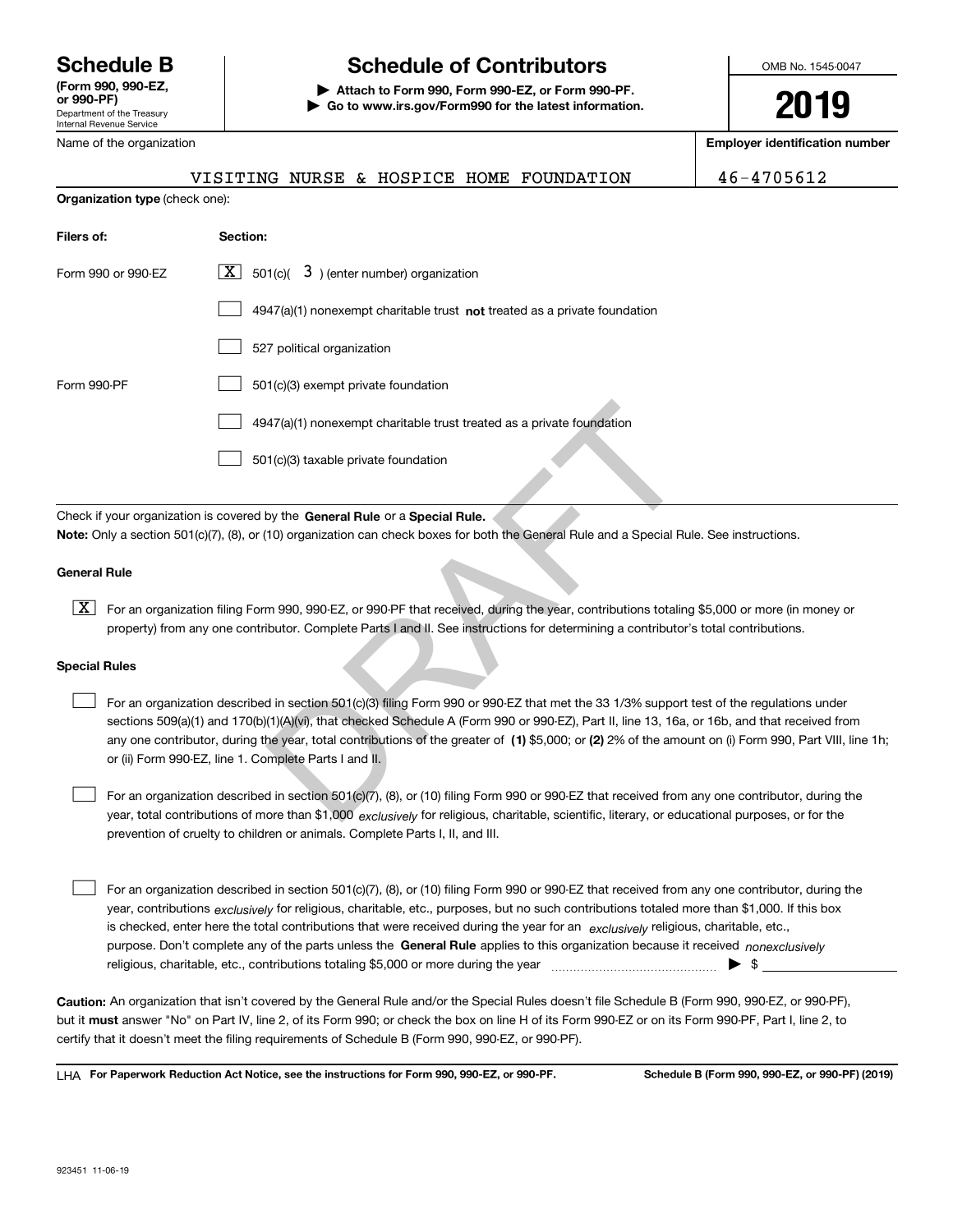### VISITING NURSE & HOSPICE HOME FOUNDATION 46-4705612

|            | Schedule B (Form 990, 990-EZ, or 990-PF) (2019)                                                                                |                                   |        | Page 2                                                                                           |
|------------|--------------------------------------------------------------------------------------------------------------------------------|-----------------------------------|--------|--------------------------------------------------------------------------------------------------|
|            | Name of organization                                                                                                           |                                   |        | <b>Employer identification number</b>                                                            |
|            | VISITING NURSE & HOSPICE HOME FOUNDATION                                                                                       |                                   |        | 46-4705612                                                                                       |
| Part I     | <b>Contributors</b> (see instructions). Use duplicate copies of Part I if additional space is needed.                          |                                   |        |                                                                                                  |
| (a)<br>No. | (b)<br>Name, address, and ZIP + 4                                                                                              | (c)<br><b>Total contributions</b> |        | (d)<br>Type of contribution                                                                      |
| 1          | THE DONALD<br>F. WOOD AND DARLENE M.<br>RICHARDSON FOUNDATION INC.<br>3821<br>W COUNTY LINE ROAD SOUTH<br>FORT WAYNE, IN 46814 | 87,500.<br>\$                     |        | $\mathbf{X}$<br>Person<br>Payroll<br>Noncash<br>(Complete Part II for<br>noncash contributions.) |
|            |                                                                                                                                |                                   |        |                                                                                                  |
| (a)<br>No. | (b)<br>Name, address, and ZIP + 4                                                                                              | (c)<br><b>Total contributions</b> |        | (d)<br>Type of contribution                                                                      |
| 2          | PAUL AND VIRGINIA YERGENS ROGERS<br>FOUNDATION<br>P.O. BOX 11080<br>FORT WAYNE, IN 46855                                       | 25,000.<br>\$                     |        | $\mathbf{X}$<br>Person<br>Payroll<br>Noncash<br>(Complete Part II for<br>noncash contributions.) |
| (a)<br>No. | (b)<br>Name, address, and ZIP + 4                                                                                              | (c)<br><b>Total contributions</b> |        | (d)<br>Type of contribution                                                                      |
| 3          | MR. RICHARD C. MCCAMPBELL<br>7411<br>INVERNESS LAKE DR<br>FORT WAYNE, IN 46804-3806                                            | \$                                | 7,850. | $\mathbf{X}$<br>Person<br>Payroll<br>Noncash<br>(Complete Part II for<br>noncash contributions.) |
| (a)<br>No. | (b)<br>Name, address, and ZIP + 4                                                                                              | (c)<br><b>Total contributions</b> |        | (d)<br>Type of contribution                                                                      |
| 4          | THE ROBERT<br>CARRIE BOBBIE STECK<br>FOUNDATION<br>PO BOX 11648<br>FORT WAYNE, IN 46859                                        | 10,000.<br>\$                     |        | $\mathbf{X}$<br>Person<br>Payroll<br>Noncash<br>(Complete Part II for<br>noncash contributions.) |
| (a)<br>No. | (b)<br>Name, address, and ZIP + 4                                                                                              | (c)<br><b>Total contributions</b> |        | (d)<br>Type of contribution                                                                      |
| 5          | ZOLLNER FOUNDATION                                                                                                             |                                   |        | $\lfloor x \rfloor$<br>Person                                                                    |
|            | 111 EAST WAYNE ST.<br>FORT WAYNE, IN 46802                                                                                     | 20,000.<br>\$                     |        | Payroll<br>Noncash<br>(Complete Part II for<br>noncash contributions.)                           |
| (a)        | (b)                                                                                                                            | (c)                               |        | (d)                                                                                              |
| No.<br>6   | Name, address, and ZIP + 4<br>EDWARD M. AND MARY MCCREA WILSON<br>FOUNDATION                                                   | <b>Total contributions</b>        |        | Type of contribution<br>$\vert$ X<br>Person                                                      |
|            | 110 W BERRY ST., STE 900                                                                                                       | 15,000.<br>\$                     |        | Payroll<br>Noncash<br>(Complete Part II for                                                      |
|            | FORT WAYNE, IN 46802                                                                                                           |                                   |        | noncash contributions.)                                                                          |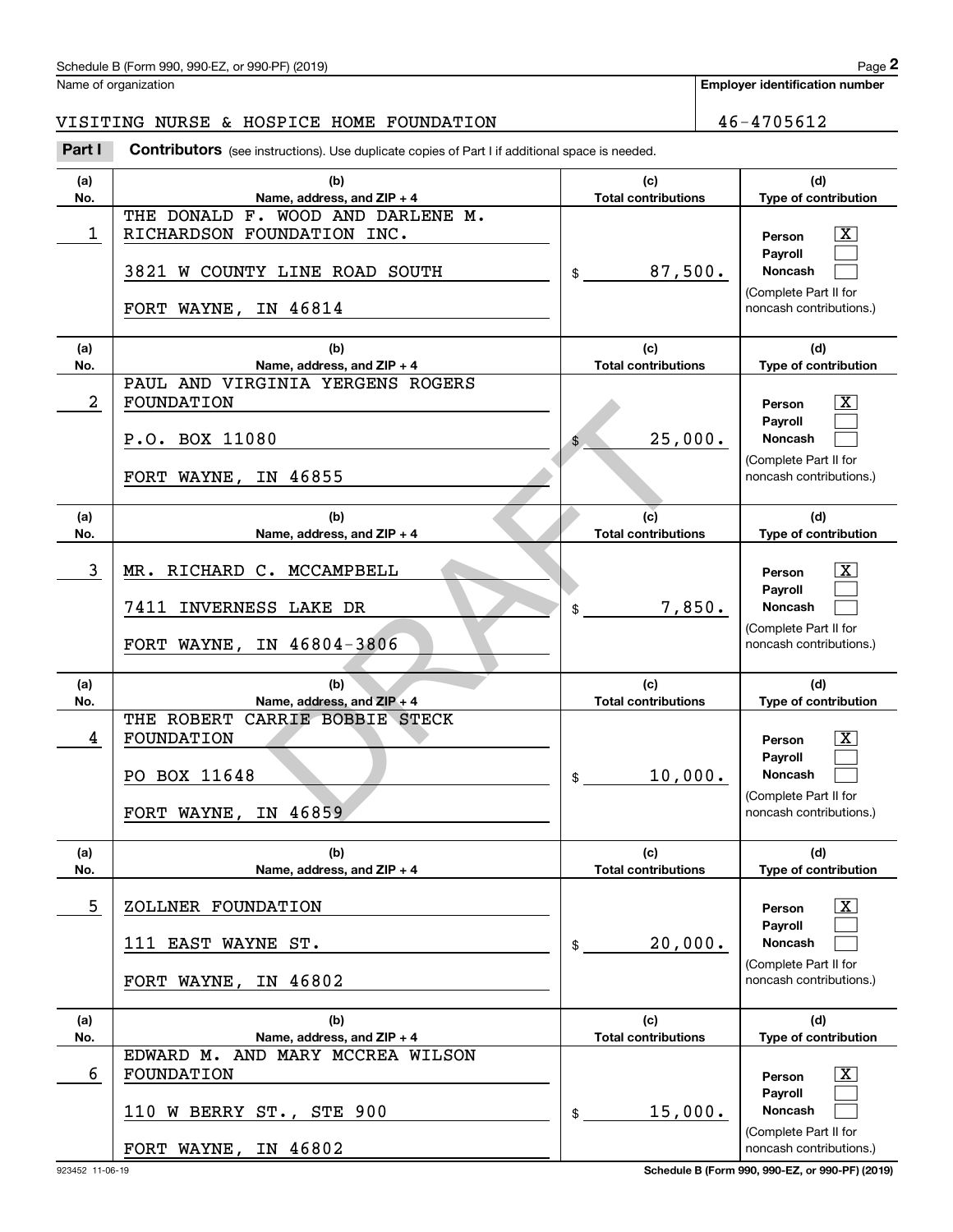### VISITING NURSE & HOSPICE HOME FOUNDATION | 46-4705612

|            | Schedule B (Form 990, 990-EZ, or 990-PF) (2019)                                                |                                   |        | Page 2                                           |
|------------|------------------------------------------------------------------------------------------------|-----------------------------------|--------|--------------------------------------------------|
|            | Name of organization                                                                           |                                   |        | <b>Employer identification number</b>            |
|            | VISITING NURSE & HOSPICE HOME FOUNDATION                                                       |                                   |        | 46-4705612                                       |
| Part I     | Contributors (see instructions). Use duplicate copies of Part I if additional space is needed. |                                   |        |                                                  |
| (a)<br>No. | (b)<br>Name, address, and ZIP + 4                                                              | (c)<br><b>Total contributions</b> |        | (d)<br>Type of contribution                      |
| 7          | PHYSICIANS HEALTH PLAN                                                                         |                                   |        | $\mathbf{X}$<br>Person<br>Payroll                |
|            | 1700 MAGNAVOX WAY STE 201                                                                      | \$                                | 5,000. | Noncash<br>(Complete Part II for                 |
|            | FORT WAYNE, IN 46804                                                                           |                                   |        | noncash contributions.)                          |
| (a)<br>No. | (b)<br>Name, address, and ZIP + 4                                                              | (c)<br><b>Total contributions</b> |        | (d)<br>Type of contribution                      |
| 8          | DR. LOUIS AND ANNE B. SCHNEIDER<br>FOUNDATION                                                  |                                   |        | $\overline{\mathbf{X}}$<br>Person                |
|            | 110 W BERRY ST STE 900                                                                         | 25,000.<br>\$                     |        | Payroll<br>Noncash<br>(Complete Part II for      |
|            | FORT WAYNE, IN 46802                                                                           |                                   |        | noncash contributions.)                          |
| (a)<br>No. | (b)<br>Name, address, and ZIP + 4                                                              | (c)<br><b>Total contributions</b> |        | (d)<br>Type of contribution                      |
| 9          | EDWARD D. AND IONE AUER FOUNDATION                                                             |                                   |        | $\overline{\mathbf{X}}$<br>Person<br>Payroll     |
|            | 127 W BERRY ST STE 402                                                                         | 25,000.<br>\$                     |        | Noncash<br>(Complete Part II for                 |
|            | FORT WAYNE, IN 46802                                                                           |                                   |        | noncash contributions.)                          |
| (a)<br>No. | (b)<br>Name, address, and ZIP + 4                                                              | (c)<br><b>Total contributions</b> |        | (d)<br>Type of contribution                      |
| 10         | ENGLISH, BONTER, MITCHELL FOUNDATION                                                           |                                   |        | $\overline{\mathbf{X}}$<br>Person<br>Payroll     |
|            | 110 W BERRY ST STE 900                                                                         | 25,000.<br>\$                     |        | <b>Noncash</b>                                   |
|            | FORT WAYNE, IN 46802                                                                           |                                   |        | (Complete Part II for<br>noncash contributions.) |
| (a)<br>No. | (b)<br>Name, address, and ZIP + 4                                                              | (c)<br><b>Total contributions</b> |        | (d)<br>Type of contribution                      |
| 11         | FORT WAYNE MEDICAL ONCOLOGY &<br><b>HEMATOLOGY</b>                                             |                                   |        | $\overline{\mathbf{X}}$<br>Person                |
|            | 6610 MUTUAL DR                                                                                 | 10,000.<br>\$                     |        | Payroll<br>Noncash                               |
|            | FORT WAYNE, IN 46825                                                                           |                                   |        | (Complete Part II for<br>noncash contributions.) |
| (a)<br>No. | (b)<br>Name, address, and $ZIP + 4$                                                            | (c)<br><b>Total contributions</b> |        | (d)<br>Type of contribution                      |
| 12         | JOURNAL GAZETTE FOUNDATION                                                                     |                                   |        | $\overline{\mathbf{X}}$<br>Person                |
|            | 701 S CLINTON ST                                                                               | 15,000.<br>\$                     |        | Payroll<br>Noncash                               |
|            | FORT WAYNE, IN 46802                                                                           |                                   |        | (Complete Part II for<br>noncash contributions.) |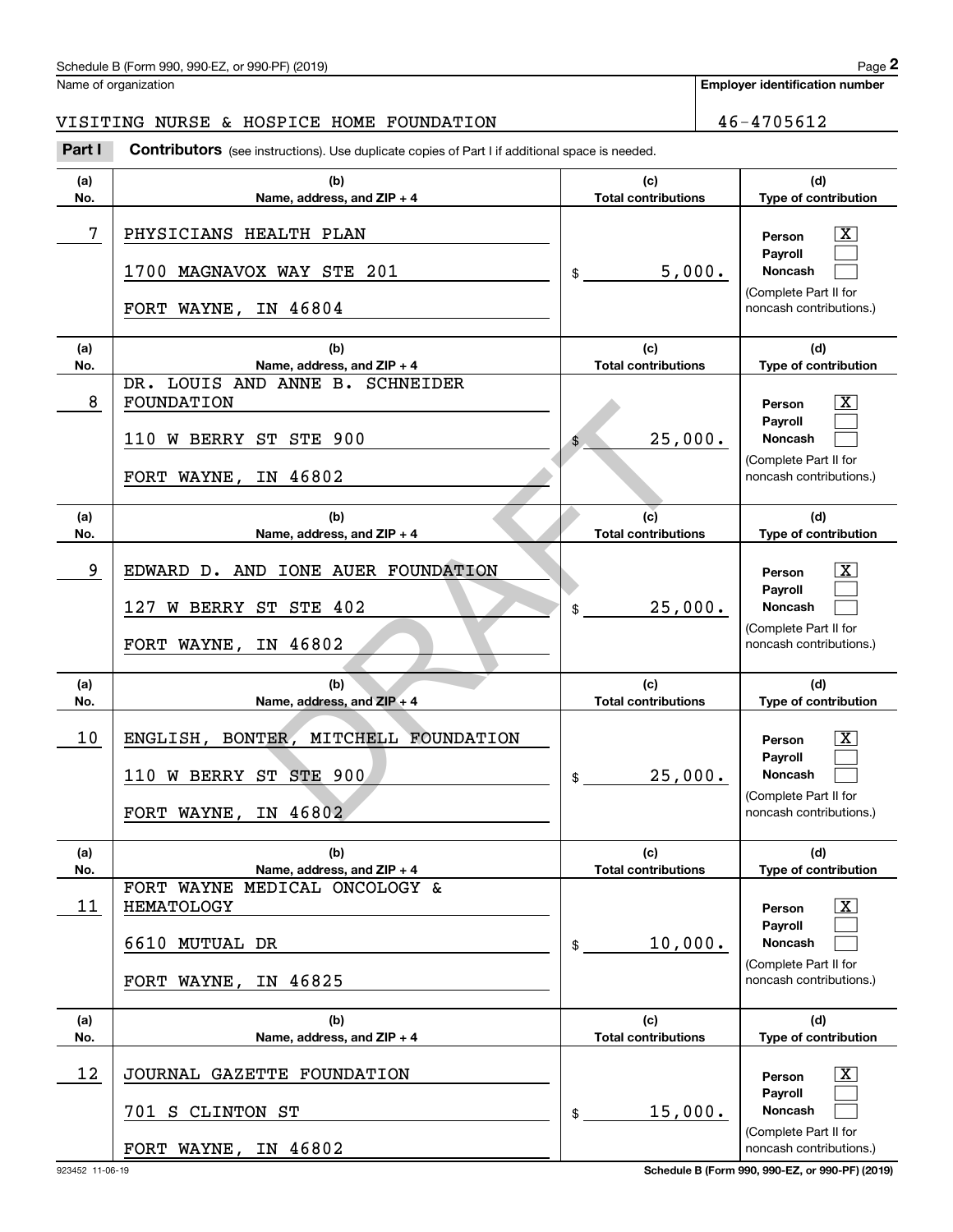### Schedule B (Form 990, 990-EZ, or 990-PF) (2019)  $P_0 = 2$

Name of organization

**Employer identification number**

### VISITING NURSE & HOSPICE HOME FOUNDATION  $\vert$  46-4705612

**(a)No.(b)Name, address, and ZIP + 4 (c)Total contributions (d)Type of contribution PersonPayrollNoncash (a)No.(b)Name, address, and ZIP + 4 (c)Total contributions (d)Type of contribution PersonPayrollNoncash (a)No.(b)Name, address, and ZIP + 4 (c)Total contributions (d)Type of contribution PersonPayrollNoncash (a)No.(b)Name, address, and ZIP + 4 (c) Total contributions (d)Type of contribution PersonPayrollNoncash (a)No.(b)Name, address, and ZIP + 4 (c)Total contributions (d)Type of contribution PersonPayrollNoncash (a)No.(b)Name, address, and ZIP + 4 (c)Total contributions (d)Type of contribution PersonPayrollNoncash Contributors** (see instructions). Use duplicate copies of Part I if additional space is needed. \$(Complete Part II for noncash contributions.) \$(Complete Part II for noncash contributions.) \$(Complete Part II for noncash contributions.) \$(Complete Part II for noncash contributions.) \$(Complete Part II for noncash contributions.) \$(Complete Part II for noncash contributions.) **2** Chedule B (Form 990, 990-EZ, or 990-PF) (2019)<br> **2Part I 2Part I Contributors** (see instructions). Use duplicate copies of Part I if additional space is needed.<br> **Part I Contributors** (see instructions). Use dupl  $\lceil \text{X} \rceil$  $\mathcal{L}^{\text{max}}$  $\mathcal{L}^{\text{max}}$  $\boxed{\text{X}}$  $\mathcal{L}^{\text{max}}$  $\mathcal{L}^{\text{max}}$  $\lceil \text{X} \rceil$  $\mathcal{L}^{\text{max}}$  $\mathcal{L}^{\text{max}}$  $|X|$  $\mathcal{L}^{\text{max}}$  $\mathcal{L}^{\text{max}}$  $|X|$  $\mathcal{L}^{\text{max}}$  $\mathcal{L}^{\text{max}}$  $\boxed{\text{X}}$  $\mathcal{L}^{\text{max}}$  $\mathcal{L}^{\text{max}}$ <code>13</code> | M. E. RAKER FOUNDATION, INC.  $\qquad \qquad$  |  $\qquad \qquad$  Person  $\qquad \overline{\text{X}}$ 10,000. 6207 CONSTITUTION DR FORT WAYNE, IN 46804  $14$  | MAGEE-O'CONNOR FOUNDATION, INC.  $\hskip10mm$  Person  $\hskip10mm$   $\hskip10mm$  Person  $\hskip10mm$   $\hskip10mm$  X 5,000. 201 WEST WAYNE STREET FORT WAYNE, IN 46802 15 X MR. AND MRS. KEITH R. WEIRICH 5,000. 143 RIVER PARK DR MIDDLEBURY, IN 46540 16 X MR. ANTHONY J. PETTERSSON 35,000. 7317 INVERNESS LAKE DR FORT WAYNE, IN 46804 17 X MR. JOHN H. ELLENWOOD 86,743. 4643 NORARROW DR FORT WAYNE, IN 46845 18 X MS. MARIANNE K. CENTLIVRE 10,000. 4529 INNSBRUCK DR FORT WAYNE, IN 46835 E STREET<br>
N 46802<br>
(b)<br>
ame, address, and ZIP+4<br>
KEITH R. WEIRICH<br>
K DR<br>
N 46540<br>
(c)<br>
ame, address, and ZIP+4<br>
(c)<br>
ame, address, and ZIP+4<br>
(c)<br>
ame, address, and ZIP+4<br>
(c)<br>
S LAKE DR<br>
S LAKE DR<br>
N 46804<br>
N 46804<br>
N 468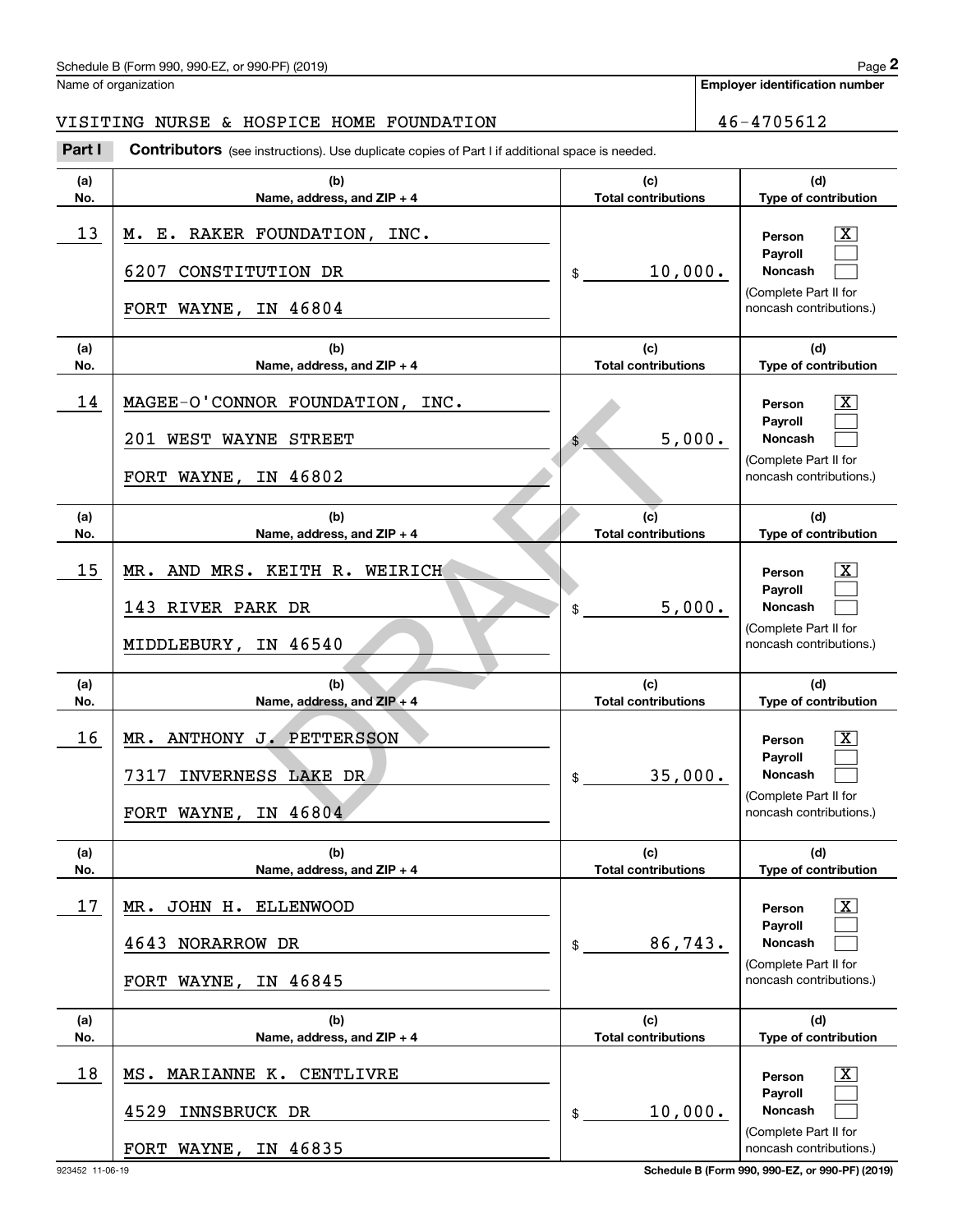### Schedule B (Form 990, 990-EZ, or 990-PF) (2019) Page 2

### VISITING NURSE & HOSPICE HOME FOUNDATION 46-4705612

|            | Schedule B (Form 990, 990-EZ, or 990-PF) (2019)                                                |                                   |        | Page 2                                                                                                  |
|------------|------------------------------------------------------------------------------------------------|-----------------------------------|--------|---------------------------------------------------------------------------------------------------------|
|            | Name of organization                                                                           |                                   |        | <b>Employer identification number</b>                                                                   |
|            | VISITING NURSE & HOSPICE HOME FOUNDATION                                                       |                                   |        | 46-4705612                                                                                              |
| Part I     | Contributors (see instructions). Use duplicate copies of Part I if additional space is needed. |                                   |        |                                                                                                         |
| (a)<br>No. | (b)<br>Name, address, and ZIP + 4                                                              | (c)<br><b>Total contributions</b> |        | (d)<br>Type of contribution                                                                             |
| 19         | SWEETWATER SOUND, INC.<br>5501 US HWY 30 W                                                     | 37,500.<br>\$                     |        | $\mathbf{X}$<br>Person<br>Payroll<br>Noncash<br>(Complete Part II for                                   |
|            | FORT WAYNE, IN 46818                                                                           |                                   |        | noncash contributions.)                                                                                 |
| (a)<br>No. | (b)<br>Name, address, and ZIP + 4                                                              | (c)<br><b>Total contributions</b> |        | (d)<br>Type of contribution                                                                             |
| 20         | THE<br>FOELLINGER FOUNDATION, INC.<br>520 EAST BERRY STREET<br>FORT WAYNE, IN 46802            | 57,000.<br>\$                     |        | $\mathbf{X}$<br>Person<br>Payroll<br>Noncash<br>(Complete Part II for<br>noncash contributions.)        |
| (a)<br>No. | (b)<br>Name, address, and ZIP + 4                                                              | (c)<br><b>Total contributions</b> |        | (d)<br>Type of contribution                                                                             |
| 21         | LUTHERAN FOUNDATION<br>THE<br>3024 FAIRFIELD AVENUE<br>FORT WAYNE, IN 46807                    | 25,000.<br>\$                     |        | $\mathbf{X}$<br>Person<br>Payroll<br>Noncash<br>(Complete Part II for<br>noncash contributions.)        |
| (a)<br>No. | (b)<br>Name, address, and ZIP + 4                                                              | (c)<br><b>Total contributions</b> |        | (d)<br>Type of contribution                                                                             |
| 22         | THE WATERFIELD FOUNDATION, INC.<br>7221 ENGLE ROAD, SUITE 250<br>FORT WAYNE, IN 46804          | \$                                | 5,000. | $\mathbf{X}$<br>Person<br>Payroll<br>Noncash<br>(Complete Part II for<br>noncash contributions.)        |
| (a)<br>No. | (b)<br>Name, address, and ZIP + 4                                                              | (c)<br><b>Total contributions</b> |        | (d)<br>Type of contribution                                                                             |
| 23         | WELLS COUNTY FOUNDATION, INC.<br>360 N. MAIN ST., SUITE C<br>BLUFFTON, IN 46714                | \$                                | 5,000. | $\lfloor x \rfloor$<br>Person<br>Payroll<br>Noncash<br>(Complete Part II for<br>noncash contributions.) |
| (a)<br>No. | (b)<br>Name, address, and ZIP + 4                                                              | (c)<br><b>Total contributions</b> |        | (d)<br>Type of contribution                                                                             |
|            |                                                                                                | \$                                |        | Person<br>Payroll<br>Noncash<br>(Complete Part II for<br>noncash contributions.)                        |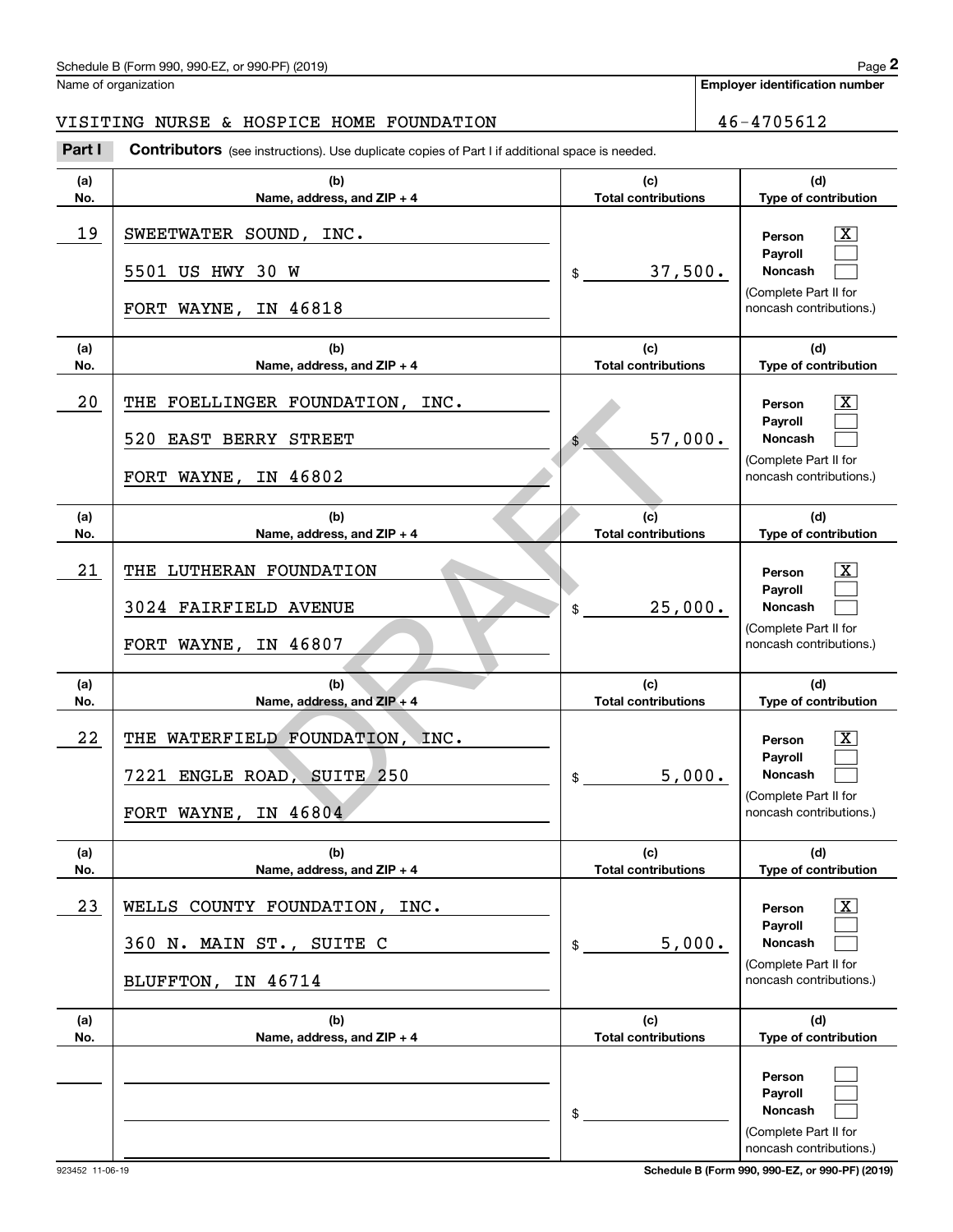**Employer identification number**

VISITING NURSE & HOSPICE HOME FOUNDATION | 46-4705612

#### **(a)No.fromPart I (c) FMV (or estimate) (b) Description of noncash property given (d) Date received (a)No.from Part I (c) FMV (or estimate) (b) Description of noncash property given (d) Date received (a)No.fromPart I (c) FMV (or estimate) (b) Description of noncash property given (d) Date received (a) No.fromPart I (c) FMV (or estimate) (b) Description of noncash property given (d)Date received (a) No.fromPart I (c) FMV (or estimate) (b)Description of noncash property given (d) Date received (a) No.fromPart I (c)FMV (or estimate) (b)Description of noncash property given (d)Date received** Noncash Property (see instructions). Use duplicate copies of Part II if additional space is needed. (See instructions.) \$(See instructions.) \$(See instructions.) \$(See instructions.) \$(See instructions.) \$(See instructions.) **Employer identification**<br> **Employer identification number**<br> **3Part II**<br> **2Part II** Noncash Property (see instructions). Use duplicate copies of Part II if additional space is needed. (b)<br>
(b)<br>
TMV (or estimat<br>
(see instructions)<br>
(c)<br>
TMV (or estimat<br>
(see instructions)<br>
(c)<br>
FMV (or estimat<br>
(see instructions)<br>
(c)<br>
FMV (or estimat<br>
(see instructions)<br>
(see instructions)<br>
(see instructions)<br>
(see inst

\$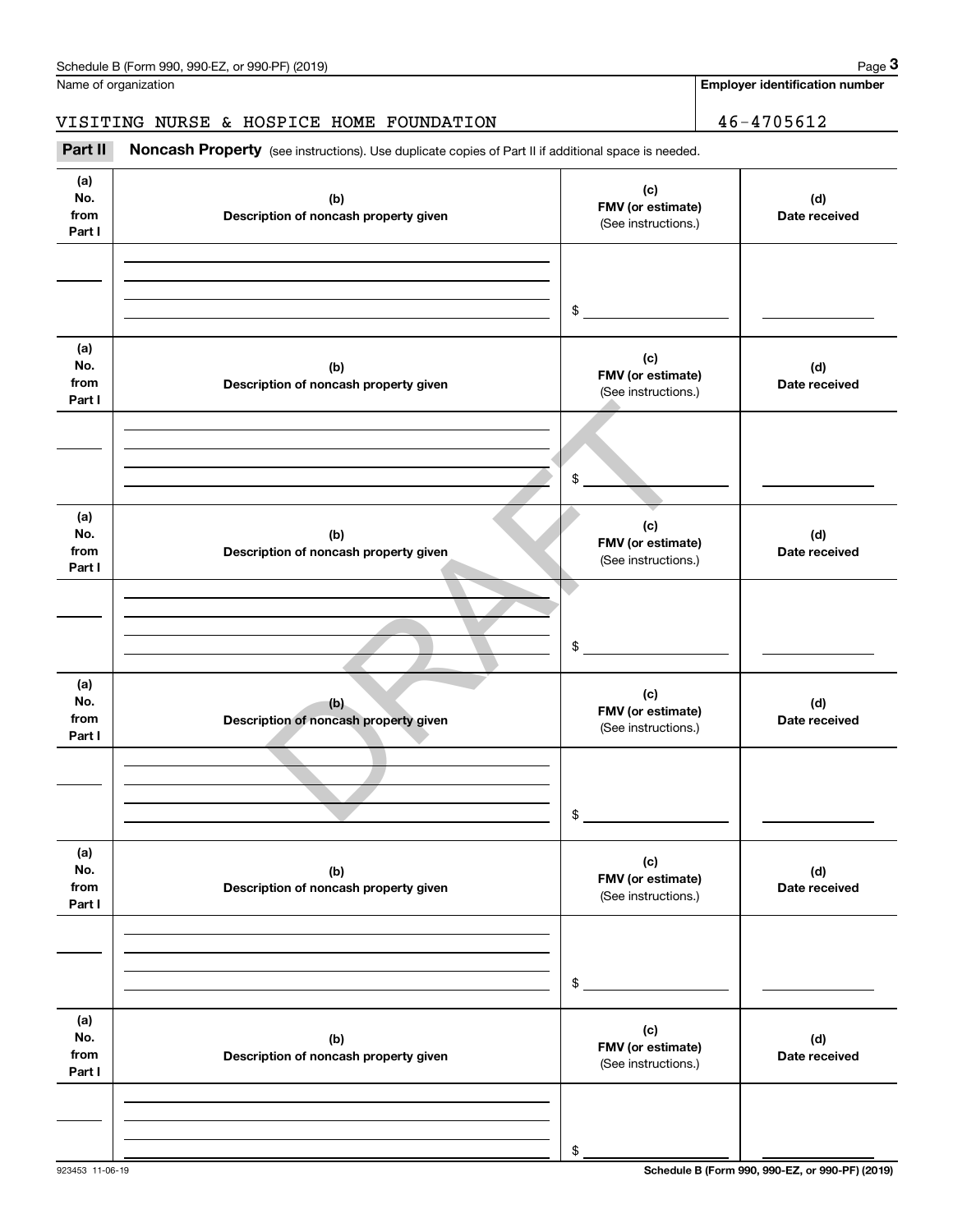|                           | Schedule B (Form 990, 990-EZ, or 990-PF) (2019)                                                                                                                                                                                                                                                                                                                       |                                       |                                                                                                                                                                | Page 4 |  |  |  |  |
|---------------------------|-----------------------------------------------------------------------------------------------------------------------------------------------------------------------------------------------------------------------------------------------------------------------------------------------------------------------------------------------------------------------|---------------------------------------|----------------------------------------------------------------------------------------------------------------------------------------------------------------|--------|--|--|--|--|
| Name of organization      |                                                                                                                                                                                                                                                                                                                                                                       | <b>Employer identification number</b> |                                                                                                                                                                |        |  |  |  |  |
|                           | VISITING NURSE & HOSPICE HOME FOUNDATION                                                                                                                                                                                                                                                                                                                              | 46-4705612                            |                                                                                                                                                                |        |  |  |  |  |
| Part III                  | from any one contributor. Complete columns (a) through (e) and the following line entry. For organizations<br>completing Part III, enter the total of exclusively religious, charitable, etc., contributions of $$1,000$ or less for the year. (Enter this info. once.) $\blacktriangleright$ $\$$<br>Use duplicate copies of Part III if additional space is needed. |                                       | Exclusively religious, charitable, etc., contributions to organizations described in section 501(c)(7), (8), or (10) that total more than \$1,000 for the year |        |  |  |  |  |
| (a) No.<br>from           |                                                                                                                                                                                                                                                                                                                                                                       |                                       |                                                                                                                                                                |        |  |  |  |  |
| Part I                    | (b) Purpose of gift                                                                                                                                                                                                                                                                                                                                                   | (c) Use of gift                       | (d) Description of how gift is held                                                                                                                            |        |  |  |  |  |
|                           |                                                                                                                                                                                                                                                                                                                                                                       | (e) Transfer of gift                  |                                                                                                                                                                |        |  |  |  |  |
|                           | Transferee's name, address, and ZIP + 4                                                                                                                                                                                                                                                                                                                               |                                       | Relationship of transferor to transferee                                                                                                                       |        |  |  |  |  |
|                           |                                                                                                                                                                                                                                                                                                                                                                       |                                       |                                                                                                                                                                |        |  |  |  |  |
| (a) No.<br>from<br>Part I | (b) Purpose of gift                                                                                                                                                                                                                                                                                                                                                   | (c) Use of gift                       | (d) Description of how gift is held                                                                                                                            |        |  |  |  |  |
|                           |                                                                                                                                                                                                                                                                                                                                                                       |                                       |                                                                                                                                                                |        |  |  |  |  |
|                           | (e) Transfer of gift                                                                                                                                                                                                                                                                                                                                                  |                                       |                                                                                                                                                                |        |  |  |  |  |
|                           | Transferee's name, address, and $ZIP + 4$                                                                                                                                                                                                                                                                                                                             |                                       | Relationship of transferor to transferee                                                                                                                       |        |  |  |  |  |
|                           |                                                                                                                                                                                                                                                                                                                                                                       |                                       |                                                                                                                                                                |        |  |  |  |  |
| (a) No.<br>from<br>Part I | (b) Purpose of gift                                                                                                                                                                                                                                                                                                                                                   | (c) Use of gift                       | (d) Description of how gift is held                                                                                                                            |        |  |  |  |  |
|                           |                                                                                                                                                                                                                                                                                                                                                                       |                                       |                                                                                                                                                                |        |  |  |  |  |
|                           | (e) Transfer of gift                                                                                                                                                                                                                                                                                                                                                  |                                       |                                                                                                                                                                |        |  |  |  |  |
|                           | Transferee's name, address, and $ZIP + 4$                                                                                                                                                                                                                                                                                                                             |                                       | Relationship of transferor to transferee                                                                                                                       |        |  |  |  |  |
|                           |                                                                                                                                                                                                                                                                                                                                                                       |                                       |                                                                                                                                                                |        |  |  |  |  |
| (a) No.<br>from<br>Part I | (b) Purpose of gift                                                                                                                                                                                                                                                                                                                                                   | (c) Use of gift                       | (d) Description of how gift is held                                                                                                                            |        |  |  |  |  |
|                           |                                                                                                                                                                                                                                                                                                                                                                       |                                       |                                                                                                                                                                |        |  |  |  |  |
|                           | (e) Transfer of gift                                                                                                                                                                                                                                                                                                                                                  |                                       |                                                                                                                                                                |        |  |  |  |  |
|                           | Transferee's name, address, and ZIP + 4                                                                                                                                                                                                                                                                                                                               |                                       | Relationship of transferor to transferee                                                                                                                       |        |  |  |  |  |
|                           |                                                                                                                                                                                                                                                                                                                                                                       |                                       |                                                                                                                                                                |        |  |  |  |  |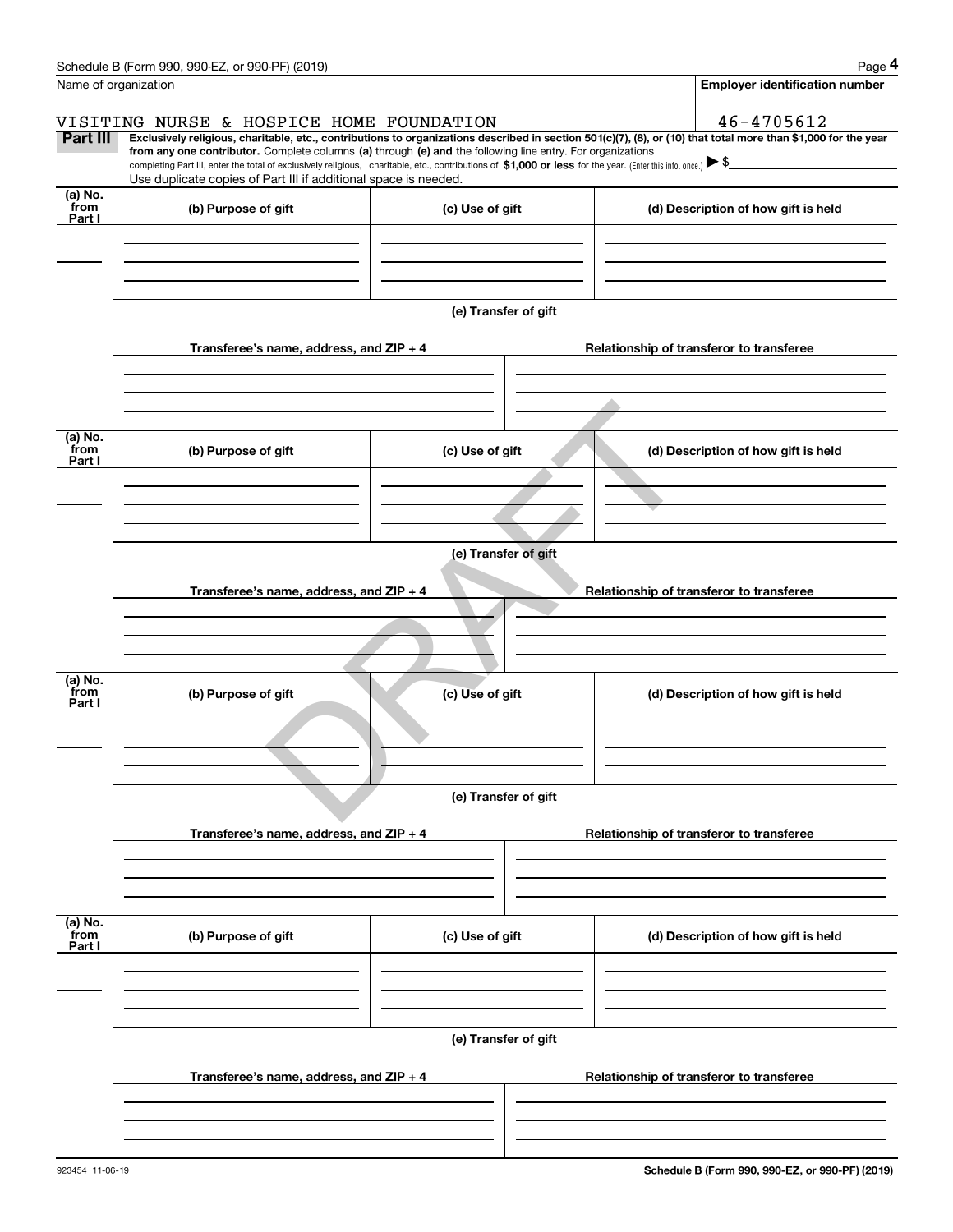|  |  |  | <b>SCHEDULE D</b> |  |
|--|--|--|-------------------|--|
|--|--|--|-------------------|--|

Department of the Treasury Internal Revenue Service

| (Form 990) |  |
|------------|--|
|------------|--|

932051 10-02-19

### **SCHEDULE D Supplemental Financial Statements**

(Form 990)<br>
Pepartment of the Treasury<br>
Department of the Treasury<br>
Department of the Treasury<br>
Department of the Treasury<br> **Co to www.irs.gov/Form990 for instructions and the latest information.**<br> **Co to www.irs.gov/Form9** 

|  |  |  |  | Go to www.irs.gov/Form990 for instructions and the latest informati |  |  |  |
|--|--|--|--|---------------------------------------------------------------------|--|--|--|
|--|--|--|--|---------------------------------------------------------------------|--|--|--|



|  |  | Name of the organization |
|--|--|--------------------------|
|--|--|--------------------------|

**Name of the oriental conducts of the oriental conducts of the oriental conducts of the oriental conducts of the oriental conducts of**  $\blacksquare$ VISITING NURSE & HOSPICE HOME FOUNDATION 46-4705612

| Part I  |                         | Organizations Maintaining Donor Advised Funds or Other Similar Funds or Accounts. Complete if the                                              |                         |                                                    |                              |                                 |    |
|---------|-------------------------|------------------------------------------------------------------------------------------------------------------------------------------------|-------------------------|----------------------------------------------------|------------------------------|---------------------------------|----|
|         |                         | organization answered "Yes" on Form 990, Part IV, line 6.                                                                                      |                         |                                                    |                              |                                 |    |
|         |                         |                                                                                                                                                | (a) Donor advised funds |                                                    | (b) Funds and other accounts |                                 |    |
| 1       |                         |                                                                                                                                                |                         |                                                    |                              |                                 |    |
| 2       |                         | Aggregate value of contributions to (during year)                                                                                              |                         |                                                    |                              |                                 |    |
| з       |                         | Aggregate value of grants from (during year)                                                                                                   |                         |                                                    |                              |                                 |    |
| 4       |                         |                                                                                                                                                |                         |                                                    |                              |                                 |    |
| 5       |                         | Did the organization inform all donors and donor advisors in writing that the assets held in donor advised funds                               |                         |                                                    |                              |                                 |    |
|         |                         |                                                                                                                                                |                         |                                                    |                              | Yes                             | No |
| 6       |                         | Did the organization inform all grantees, donors, and donor advisors in writing that grant funds can be used only                              |                         |                                                    |                              |                                 |    |
|         |                         | for charitable purposes and not for the benefit of the donor or donor advisor, or for any other purpose conferring                             |                         |                                                    |                              |                                 |    |
|         |                         |                                                                                                                                                |                         |                                                    |                              | Yes                             | No |
| Part II |                         | Conservation Easements. Complete if the organization answered "Yes" on Form 990, Part IV, line 7.                                              |                         |                                                    |                              |                                 |    |
| 1       |                         | Purpose(s) of conservation easements held by the organization (check all that apply).                                                          |                         |                                                    |                              |                                 |    |
|         |                         | Preservation of land for public use (for example, recreation or education)                                                                     |                         | Preservation of a historically important land area |                              |                                 |    |
|         |                         | Protection of natural habitat                                                                                                                  |                         | Preservation of a certified historic structure     |                              |                                 |    |
|         |                         | Preservation of open space                                                                                                                     |                         |                                                    |                              |                                 |    |
| 2       |                         | Complete lines 2a through 2d if the organization held a qualified conservation contribution in the form of a conservation easement on the last |                         |                                                    |                              |                                 |    |
|         |                         | day of the tax year.                                                                                                                           |                         |                                                    |                              | Held at the End of the Tax Year |    |
|         |                         | Total number of conservation easements                                                                                                         |                         |                                                    | 2a                           |                                 |    |
|         |                         | Total acreage restricted by conservation easements                                                                                             |                         |                                                    | 2 <sub>b</sub>               |                                 |    |
| с       |                         | Number of conservation easements on a certified historic structure included in (a)                                                             |                         |                                                    | 2c                           |                                 |    |
|         |                         | Number of conservation easements included in (c) acquired after 7/25/06, and not on a historic structure                                       |                         |                                                    |                              |                                 |    |
|         |                         |                                                                                                                                                |                         |                                                    | 2d                           |                                 |    |
| з       |                         | Number of conservation easements modified, transferred, released, extinguished, or terminated by the organization during the tax               |                         |                                                    |                              |                                 |    |
|         | $year \triangleright$   |                                                                                                                                                |                         |                                                    |                              |                                 |    |
| 4       |                         | Number of states where property subject to conservation easement is located >                                                                  |                         |                                                    |                              |                                 |    |
| 5       |                         | Does the organization have a written policy regarding the periodic monitoring, inspection, handling of                                         |                         |                                                    |                              | Yes                             |    |
|         |                         | violations, and enforcement of the conservation easements it holds?                                                                            |                         |                                                    |                              |                                 | No |
| 6       |                         | Staff and volunteer hours devoted to monitoring, inspecting, handling of violations, and enforcing conservation easements during the year      |                         |                                                    |                              |                                 |    |
| 7.      |                         | Amount of expenses incurred in monitoring, inspecting, handling of violations, and enforcing conservation easements during the year            |                         |                                                    |                              |                                 |    |
|         | $\blacktriangleright$ S |                                                                                                                                                |                         |                                                    |                              |                                 |    |
| 8       |                         | Does each conservation easement reported on line 2(d) above satisfy the requirements of section 170(h)(4)(B)(i)                                |                         |                                                    |                              |                                 |    |
|         |                         |                                                                                                                                                |                         |                                                    |                              | Yes                             | No |
| 9       |                         | In Part XIII, describe how the organization reports conservation easements in its revenue and expense statement and                            |                         |                                                    |                              |                                 |    |
|         |                         | balance sheet, and include, if applicable, the text of the footnote to the organization's financial statements that describes the              |                         |                                                    |                              |                                 |    |
|         |                         | organization's accounting for conservation easements.                                                                                          |                         |                                                    |                              |                                 |    |
|         | <b>Part III</b>         | Organizations Maintaining Collections of Art, Historical Treasures, or Other Similar Assets.                                                   |                         |                                                    |                              |                                 |    |
|         |                         | Complete if the organization answered "Yes" on Form 990, Part IV, line 8.                                                                      |                         |                                                    |                              |                                 |    |
|         |                         | 1a If the organization elected, as permitted under FASB ASC 958, not to report in its revenue statement and balance sheet works                |                         |                                                    |                              |                                 |    |
|         |                         | of art, historical treasures, or other similar assets held for public exhibition, education, or research in furtherance of public              |                         |                                                    |                              |                                 |    |
|         |                         | service, provide in Part XIII the text of the footnote to its financial statements that describes these items.                                 |                         |                                                    |                              |                                 |    |
| b       |                         | If the organization elected, as permitted under FASB ASC 958, to report in its revenue statement and balance sheet works of                    |                         |                                                    |                              |                                 |    |
|         |                         | art, historical treasures, or other similar assets held for public exhibition, education, or research in furtherance of public service,        |                         |                                                    |                              |                                 |    |
|         |                         | provide the following amounts relating to these items:                                                                                         |                         |                                                    |                              |                                 |    |
|         |                         |                                                                                                                                                |                         |                                                    |                              |                                 |    |
|         |                         | (ii) Assets included in Form 990, Part X                                                                                                       |                         |                                                    |                              |                                 |    |
| 2       |                         | If the organization received or held works of art, historical treasures, or other similar assets for financial gain, provide                   |                         |                                                    |                              |                                 |    |
|         |                         | the following amounts required to be reported under FASB ASC 958 relating to these items:                                                      |                         |                                                    |                              |                                 |    |
| а       |                         |                                                                                                                                                |                         |                                                    | \$                           |                                 |    |
|         |                         |                                                                                                                                                |                         |                                                    | $\blacktriangleright$ s      |                                 |    |
|         |                         | LHA For Paperwork Reduction Act Notice, see the Instructions for Form 990.                                                                     |                         |                                                    |                              | Schedule D (Form 990) 2019      |    |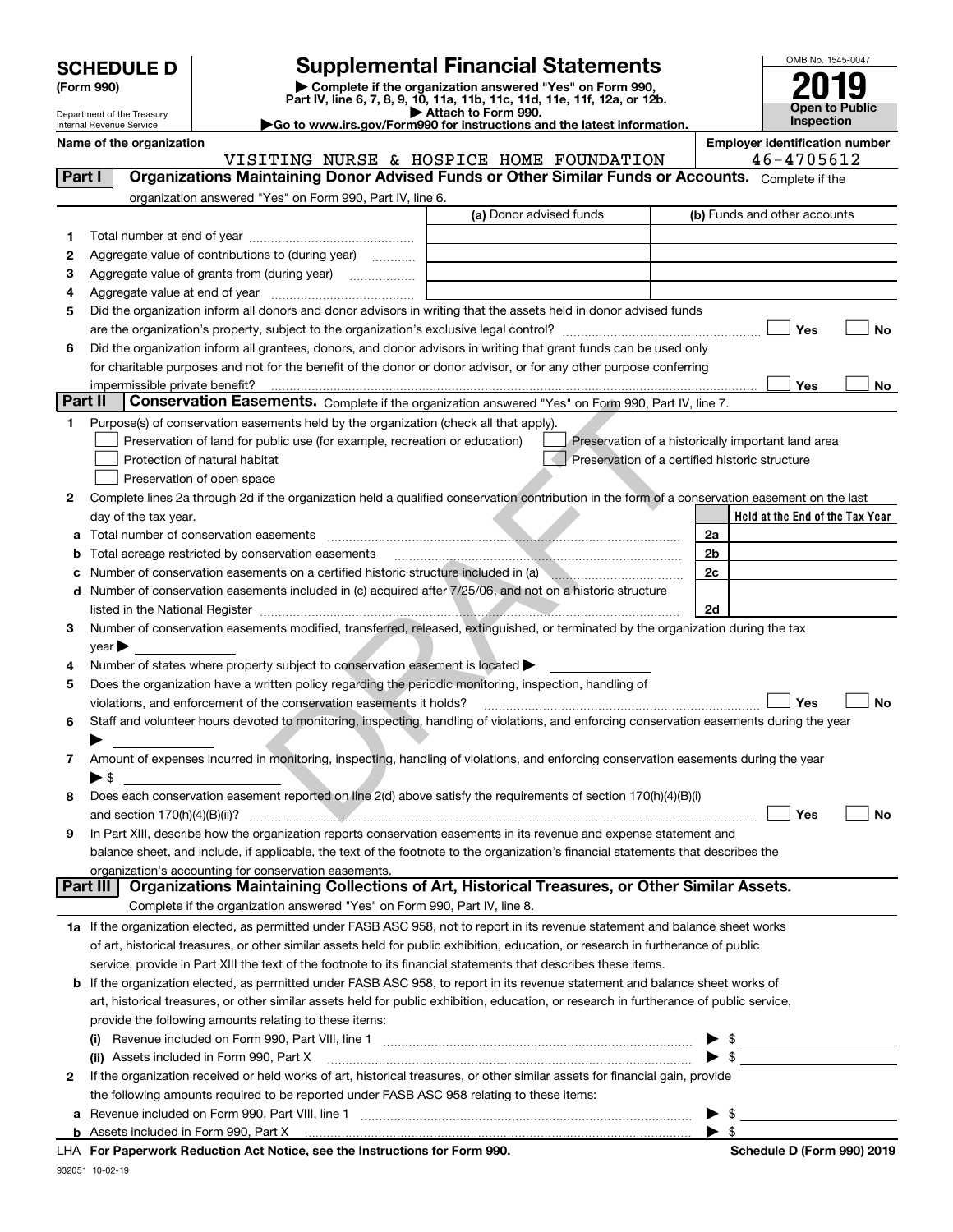|               | Schedule D (Form 990) 2019                                                                                                                                                                                                     | VISITING NURSE & HOSPICE HOME FOUNDATION |                |                                                                                                                                                                                                                                |                 | 46-4705612 |                | Page 2       |
|---------------|--------------------------------------------------------------------------------------------------------------------------------------------------------------------------------------------------------------------------------|------------------------------------------|----------------|--------------------------------------------------------------------------------------------------------------------------------------------------------------------------------------------------------------------------------|-----------------|------------|----------------|--------------|
|               | Part III<br>Organizations Maintaining Collections of Art, Historical Treasures, or Other Similar Assets (continued)                                                                                                            |                                          |                |                                                                                                                                                                                                                                |                 |            |                |              |
| 3             | Using the organization's acquisition, accession, and other records, check any of the following that make significant use of its                                                                                                |                                          |                |                                                                                                                                                                                                                                |                 |            |                |              |
|               | collection items (check all that apply):                                                                                                                                                                                       |                                          |                |                                                                                                                                                                                                                                |                 |            |                |              |
| a             | Public exhibition                                                                                                                                                                                                              | d                                        |                | Loan or exchange program                                                                                                                                                                                                       |                 |            |                |              |
| b             | Scholarly research                                                                                                                                                                                                             | e                                        |                | Other and the control of the control of the control of the control of the control of the control of the control of the control of the control of the control of the control of the control of the control of the control of th |                 |            |                |              |
| c             | Preservation for future generations                                                                                                                                                                                            |                                          |                |                                                                                                                                                                                                                                |                 |            |                |              |
| 4             | Provide a description of the organization's collections and explain how they further the organization's exempt purpose in Part XIII.                                                                                           |                                          |                |                                                                                                                                                                                                                                |                 |            |                |              |
| 5             | During the year, did the organization solicit or receive donations of art, historical treasures, or other similar assets                                                                                                       |                                          |                |                                                                                                                                                                                                                                |                 |            |                |              |
|               | Part IV                                                                                                                                                                                                                        |                                          |                |                                                                                                                                                                                                                                |                 |            | Yes            | No           |
|               | Escrow and Custodial Arrangements. Complete if the organization answered "Yes" on Form 990, Part IV, line 9, or<br>reported an amount on Form 990, Part X, line 21.                                                            |                                          |                |                                                                                                                                                                                                                                |                 |            |                |              |
|               |                                                                                                                                                                                                                                |                                          |                |                                                                                                                                                                                                                                |                 |            |                |              |
|               | 1a Is the organization an agent, trustee, custodian or other intermediary for contributions or other assets not included                                                                                                       |                                          |                |                                                                                                                                                                                                                                |                 |            |                |              |
|               | on Form 990, Part X? [11] The Content of the Content of Table 1 and Table 1 and Table 1 and Table 1 and Table 1                                                                                                                |                                          |                |                                                                                                                                                                                                                                |                 |            | Yes            | No           |
|               | b If "Yes," explain the arrangement in Part XIII and complete the following table:                                                                                                                                             |                                          |                |                                                                                                                                                                                                                                |                 |            |                |              |
|               |                                                                                                                                                                                                                                |                                          |                |                                                                                                                                                                                                                                |                 |            | Amount         |              |
|               | c Beginning balance                                                                                                                                                                                                            |                                          |                |                                                                                                                                                                                                                                | 1c<br>1d        |            |                |              |
|               |                                                                                                                                                                                                                                |                                          |                |                                                                                                                                                                                                                                | 1e              |            |                |              |
| е<br>f        | Distributions during the year manufactured and an account of the year manufactured and the year manufactured and the year manufactured and the year manufactured and the year manufactured and the year manufactured and the y |                                          |                |                                                                                                                                                                                                                                | 1f              |            |                |              |
|               | 2a Did the organization include an amount on Form 990, Part X, line 21, for escrow or custodial account liability?                                                                                                             |                                          |                |                                                                                                                                                                                                                                |                 |            | <b>Yes</b>     | No           |
|               | b If "Yes," explain the arrangement in Part XIII. Check here if the explanation has been provided on Part XIII                                                                                                                 |                                          |                |                                                                                                                                                                                                                                |                 |            |                |              |
| <b>Part V</b> | Endowment Funds. Complete if the organization answered "Yes" on Form 990, Part IV, line 10.                                                                                                                                    |                                          |                |                                                                                                                                                                                                                                |                 |            |                |              |
|               |                                                                                                                                                                                                                                | (a) Current year                         | (b) Prior year | (c) Two years back $\mid$ (d) Three years back $\mid$ (e) Four years back                                                                                                                                                      |                 |            |                |              |
| 1a            | Beginning of year balance                                                                                                                                                                                                      |                                          |                |                                                                                                                                                                                                                                |                 |            |                |              |
|               |                                                                                                                                                                                                                                |                                          |                |                                                                                                                                                                                                                                |                 |            |                |              |
|               | c Net investment earnings, gains, and losses                                                                                                                                                                                   |                                          |                |                                                                                                                                                                                                                                |                 |            |                |              |
|               |                                                                                                                                                                                                                                |                                          |                |                                                                                                                                                                                                                                |                 |            |                |              |
|               | <b>e</b> Other expenditures for facilities                                                                                                                                                                                     |                                          |                |                                                                                                                                                                                                                                |                 |            |                |              |
|               | and programs                                                                                                                                                                                                                   |                                          |                |                                                                                                                                                                                                                                |                 |            |                |              |
| Ť.            | Administrative expenses                                                                                                                                                                                                        |                                          |                |                                                                                                                                                                                                                                |                 |            |                |              |
| g             | End of year balance                                                                                                                                                                                                            |                                          |                |                                                                                                                                                                                                                                |                 |            |                |              |
| 2             | Provide the estimated percentage of the current year end balance (line 1g, column (a)) held as:                                                                                                                                |                                          |                |                                                                                                                                                                                                                                |                 |            |                |              |
| a             | Board designated or quasi-endowment                                                                                                                                                                                            |                                          | %              |                                                                                                                                                                                                                                |                 |            |                |              |
|               | <b>b</b> Permanent endowment $\blacktriangleright$                                                                                                                                                                             | %                                        |                |                                                                                                                                                                                                                                |                 |            |                |              |
|               | $\mathbf c$ Term endowment $\blacktriangleright$                                                                                                                                                                               | %                                        |                |                                                                                                                                                                                                                                |                 |            |                |              |
|               | The percentages on lines 2a, 2b, and 2c should equal 100%.                                                                                                                                                                     |                                          |                |                                                                                                                                                                                                                                |                 |            |                |              |
|               | 3a Are there endowment funds not in the possession of the organization that are held and administered for the organization                                                                                                     |                                          |                |                                                                                                                                                                                                                                |                 |            |                |              |
|               | by:                                                                                                                                                                                                                            |                                          |                |                                                                                                                                                                                                                                |                 |            |                | Yes  <br>No. |
|               | (i)                                                                                                                                                                                                                            |                                          |                |                                                                                                                                                                                                                                |                 |            | 3a(i)          |              |
|               |                                                                                                                                                                                                                                |                                          |                |                                                                                                                                                                                                                                |                 |            | 3a(ii)         |              |
|               |                                                                                                                                                                                                                                |                                          |                |                                                                                                                                                                                                                                |                 |            | 3b             |              |
| 4             | Describe in Part XIII the intended uses of the organization's endowment funds.                                                                                                                                                 |                                          |                |                                                                                                                                                                                                                                |                 |            |                |              |
|               | <b>Part VI</b><br>Land, Buildings, and Equipment.                                                                                                                                                                              |                                          |                |                                                                                                                                                                                                                                |                 |            |                |              |
|               | Complete if the organization answered "Yes" on Form 990, Part IV, line 11a. See Form 990, Part X, line 10.                                                                                                                     |                                          |                |                                                                                                                                                                                                                                |                 |            |                |              |
|               | Description of property                                                                                                                                                                                                        | (a) Cost or other                        |                | (b) Cost or other                                                                                                                                                                                                              | (c) Accumulated |            | (d) Book value |              |
|               |                                                                                                                                                                                                                                | basis (investment)                       |                | basis (other)                                                                                                                                                                                                                  | depreciation    |            |                |              |
|               |                                                                                                                                                                                                                                |                                          |                |                                                                                                                                                                                                                                |                 |            |                |              |
|               |                                                                                                                                                                                                                                |                                          |                |                                                                                                                                                                                                                                |                 |            |                |              |
|               |                                                                                                                                                                                                                                |                                          |                |                                                                                                                                                                                                                                |                 |            |                |              |
|               |                                                                                                                                                                                                                                |                                          |                |                                                                                                                                                                                                                                |                 |            |                |              |
|               |                                                                                                                                                                                                                                |                                          |                |                                                                                                                                                                                                                                |                 |            |                |              |
|               |                                                                                                                                                                                                                                |                                          |                |                                                                                                                                                                                                                                |                 | ▶          |                | 0.           |

**Schedule D (Form 990) 2019**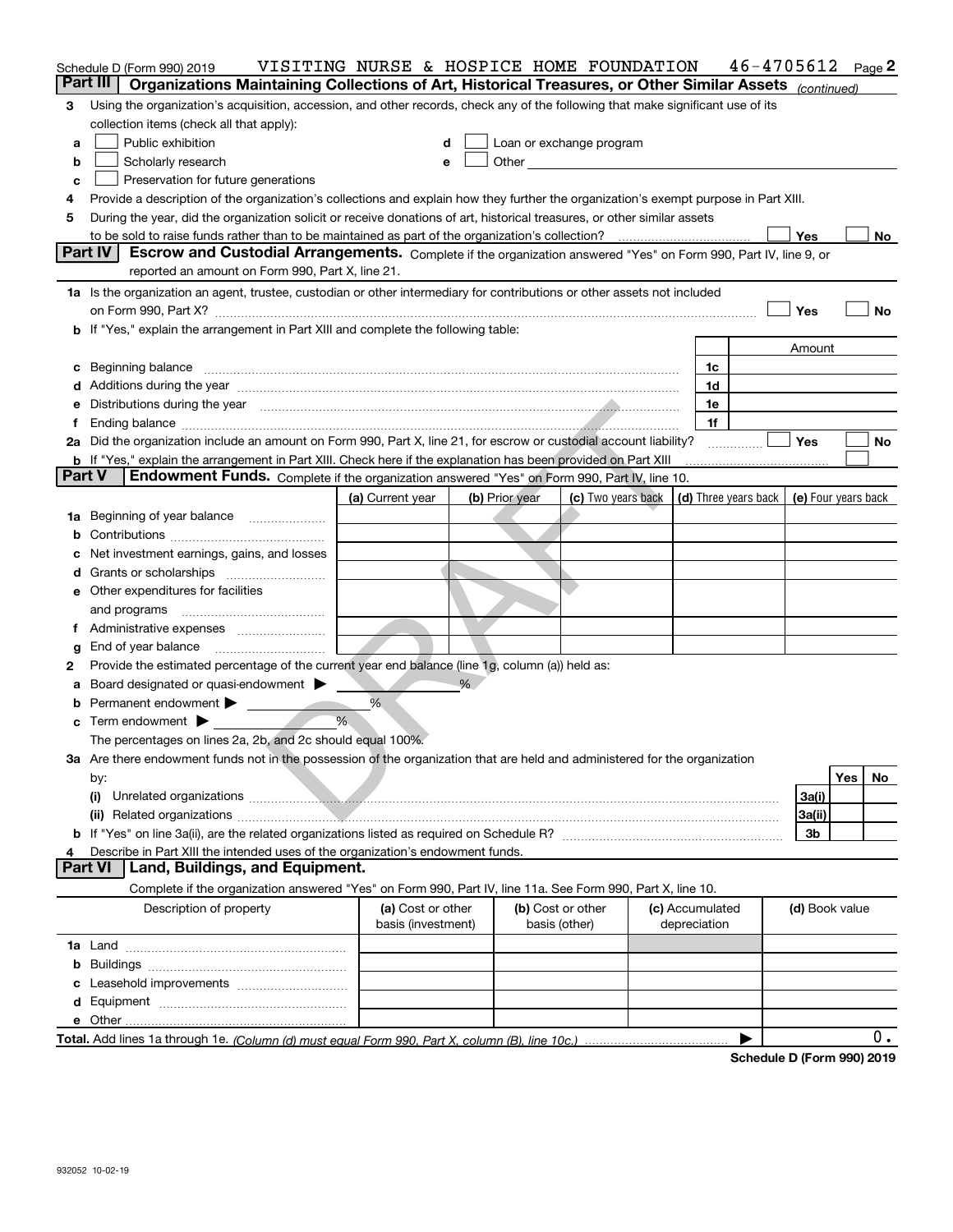# Schedule D (Form 990) 2019 VISITING NURSE & HOSPICE HOME FOUNDATION 46-4705612 Page<br>Part VIII Investments - Other Securities ichedule D (Form 990) 2019 VISITING NURSE & HOSPICE HOME FOUNDATION 46-4705612 <sub>Page</sub> 3<br>**Part VII Investments - Other Securities.**<br>Complete if the organization answered "Yes" on Form 990, Pa

| (a) Description of security or category (including name of security)                   | (b) Book value | (c) Method of valuation: Cost or end-of-year market value |
|----------------------------------------------------------------------------------------|----------------|-----------------------------------------------------------|
| (1) Financial derivatives                                                              |                |                                                           |
| (2) Closely held equity interests                                                      |                |                                                           |
| (3) Other                                                                              |                |                                                           |
| (A)                                                                                    |                |                                                           |
| (B)                                                                                    |                |                                                           |
| (C)                                                                                    |                |                                                           |
| (D)                                                                                    |                |                                                           |
| (E)                                                                                    |                |                                                           |
| (E)                                                                                    |                |                                                           |
| (G)                                                                                    |                |                                                           |
| (H)                                                                                    |                |                                                           |
| Total. (Col. (b) must equal Form 990, Part X, col. (B) line 12.) $\blacktriangleright$ |                |                                                           |

#### **Part VIII Investments - Program Related.**

Complete if the organization answered "Yes" on Form 990, Part IV, line 11c. See Form 990, Part X, line 13.

| (a) Description of investment                                                                              | (b) Book value  | (c) Method of valuation: Cost or end-of-year market value |                |
|------------------------------------------------------------------------------------------------------------|-----------------|-----------------------------------------------------------|----------------|
| (1)                                                                                                        |                 |                                                           |                |
| (2)                                                                                                        |                 |                                                           |                |
| (3)                                                                                                        |                 |                                                           |                |
| (4)                                                                                                        |                 |                                                           |                |
| (5)                                                                                                        |                 |                                                           |                |
| (6)                                                                                                        |                 |                                                           |                |
| (7)                                                                                                        |                 |                                                           |                |
| (8)                                                                                                        |                 |                                                           |                |
| (9)                                                                                                        |                 |                                                           |                |
| Total. (Col. (b) must equal Form 990, Part X, col. (B) line 13.)                                           |                 |                                                           |                |
| <b>Part IX</b><br><b>Other Assets.</b>                                                                     |                 |                                                           |                |
| Complete if the organization answered "Yes" on Form 990, Part IV, line 11d. See Form 990, Part X, line 15. |                 |                                                           |                |
|                                                                                                            | (a) Description |                                                           | (b) Book value |
| (1)                                                                                                        |                 |                                                           |                |
| (2)                                                                                                        |                 |                                                           |                |
| (3)                                                                                                        |                 |                                                           |                |
| (4)                                                                                                        |                 |                                                           |                |
| (5)                                                                                                        |                 |                                                           |                |
| (6)                                                                                                        |                 |                                                           |                |
| (7)                                                                                                        |                 |                                                           |                |
| (8)                                                                                                        |                 |                                                           |                |
| (9)                                                                                                        |                 |                                                           |                |

#### **Part IX Other Assets.**

|              | (a) Description                                                    | (b) Book value |
|--------------|--------------------------------------------------------------------|----------------|
| (1)          |                                                                    |                |
| (2)          |                                                                    |                |
| (3)          |                                                                    |                |
| (4)          |                                                                    |                |
| (5)          |                                                                    |                |
| (6)          |                                                                    |                |
| $\mathbf{r}$ |                                                                    |                |
| (8)          |                                                                    |                |
| (9)          |                                                                    |                |
|              | Total. (Column (b) must equal Form 990, Part X, col. (B) line 15.) |                |

**Part X Other Liabilities.**

Complete if the organization answered "Yes" on Form 990, Part IV, line 11e or 11f. See Form 990, Part X, line 25.

| 1.  | (a) Description of liability | (b) Book value |
|-----|------------------------------|----------------|
|     | (1) Federal income taxes     |                |
| (2) |                              |                |
| (3) |                              |                |
| (4) |                              |                |
| (5) |                              |                |
| (6) |                              |                |
| (7) |                              |                |
| (8) |                              |                |
| (9) |                              |                |
|     |                              |                |

**Total.**  *(Column (b) must equal Form 990, Part X, col. (B) line 25.)* 

**2.** | Liability for uncertain tax positions. In Part XIII, provide the text of the footnote to the organization's financial statements that reports the

organization's liability for uncertain tax positions under FASB ASC 740. Check here if the text of the footnote has been provided in Part XIII  $\boxed{\text{X}}$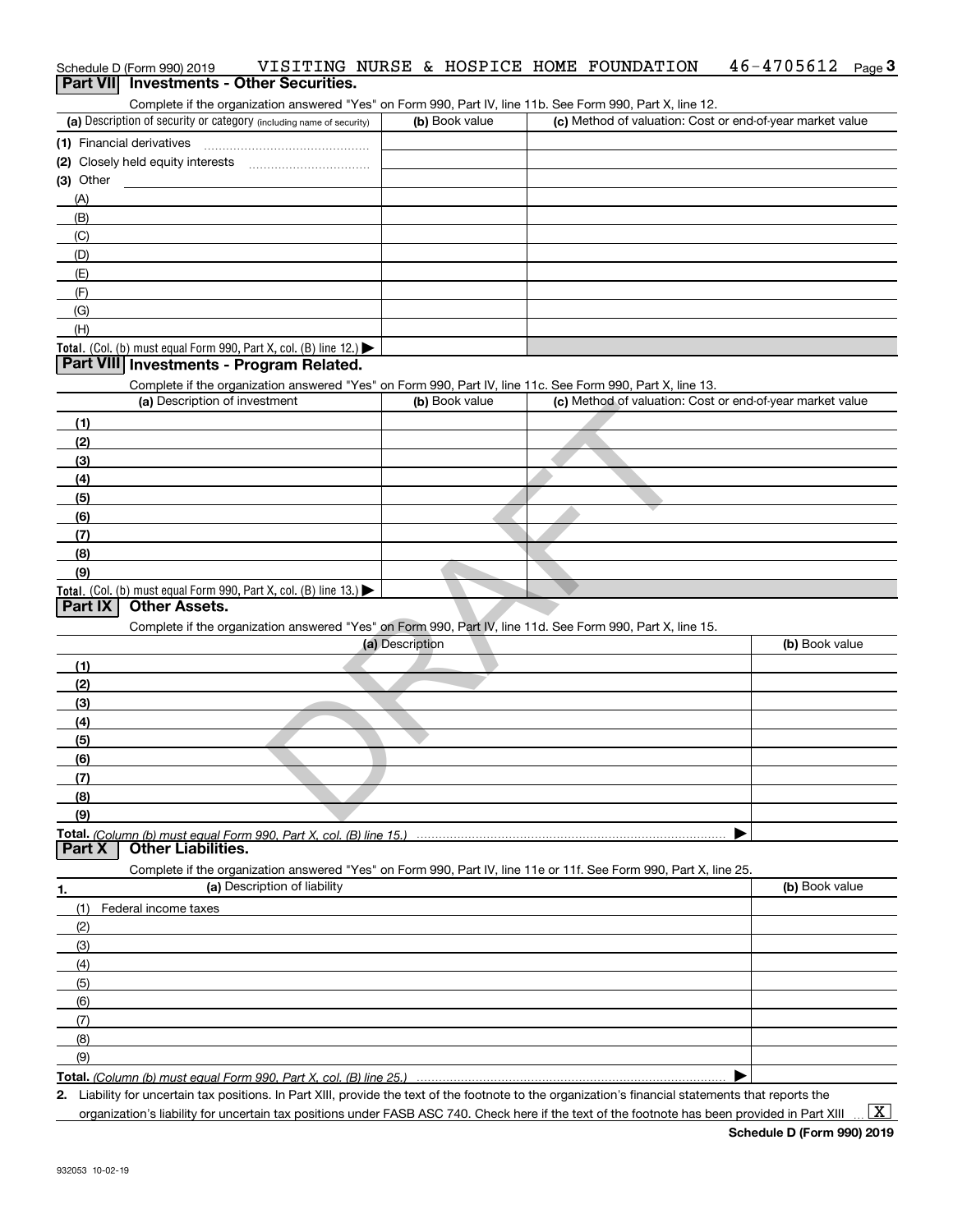|              | VISITING NURSE & HOSPICE HOME FOUNDATION<br>Schedule D (Form 990) 2019<br>Reconciliation of Revenue per Audited Financial Statements With Revenue per Return.<br><b>Part XI</b> |                |          |                | $46 - 4705612$ Page 4       |
|--------------|---------------------------------------------------------------------------------------------------------------------------------------------------------------------------------|----------------|----------|----------------|-----------------------------|
|              | Complete if the organization answered "Yes" on Form 990, Part IV, line 12a.                                                                                                     |                |          |                |                             |
| 1            | Total revenue, gains, and other support per audited financial statements                                                                                                        |                |          | $\blacksquare$ | 1,998,490.                  |
| 2            | Amounts included on line 1 but not on Form 990, Part VIII, line 12:                                                                                                             |                |          |                |                             |
| a            | Net unrealized gains (losses) on investments [11] matter contracts and the unrealized gains (losses) on investments                                                             | 2a             | 576,047. |                |                             |
| b            |                                                                                                                                                                                 | 2 <sub>b</sub> |          |                |                             |
| с            |                                                                                                                                                                                 | 2c             |          |                |                             |
| d            | Other (Describe in Part XIII.)                                                                                                                                                  | 2d             | 27,676.  |                |                             |
| е            | Add lines 2a through 2d                                                                                                                                                         |                |          | 2e             |                             |
| з            |                                                                                                                                                                                 |                |          | 3              | $\frac{603,723}{1,394,767}$ |
| 4            | Amounts included on Form 990, Part VIII, line 12, but not on line 1:                                                                                                            |                |          |                |                             |
|              | Investment expenses not included on Form 990, Part VIII, line 7b                                                                                                                | 4a             |          |                |                             |
| b            |                                                                                                                                                                                 | 4b             |          |                |                             |
| c            | Add lines 4a and 4b                                                                                                                                                             |                |          | 4с             | $0 \cdot$                   |
|              | Total revenue. Add lines 3 and 4c. (This must equal Form 990. Part I. line 12.)                                                                                                 |                |          | 5              | 1,394,767.                  |
|              | Part XII   Reconciliation of Expenses per Audited Financial Statements With Expenses per Return.                                                                                |                |          |                |                             |
|              | Complete if the organization answered "Yes" on Form 990, Part IV, line 12a.                                                                                                     |                |          |                |                             |
| 1            | Total expenses and losses per audited financial statements                                                                                                                      |                |          | $\blacksquare$ | 1, 225, 693.                |
| $\mathbf{2}$ | Amounts included on line 1 but not on Form 990, Part IX, line 25:                                                                                                               |                |          |                |                             |
| a            |                                                                                                                                                                                 | 2a             |          |                |                             |
| b            |                                                                                                                                                                                 | 2 <sub>b</sub> |          |                |                             |
|              | Other losses                                                                                                                                                                    | 2c             |          |                |                             |
| d            |                                                                                                                                                                                 | 2d             | 27,676.  |                |                             |
|              | Add lines 2a through 2d                                                                                                                                                         |                |          | 2e             | <u>27,676.</u>              |
| 3            |                                                                                                                                                                                 |                |          | 3              | 1,198,017.                  |
| 4            | Amounts included on Form 990, Part IX, line 25, but not on line 1:                                                                                                              |                |          |                |                             |
|              |                                                                                                                                                                                 | 4a             |          |                |                             |
| b            | Other (Describe in Part XIII.)                                                                                                                                                  | 4 <sub>b</sub> |          |                |                             |
|              | c Add lines 4a and 4b                                                                                                                                                           |                |          | 4с             |                             |
| 5            |                                                                                                                                                                                 |                |          | 5              | 1,198,017.                  |
|              | Part XIII Supplemental Information.                                                                                                                                             |                |          |                |                             |
|              | Provide the descriptions required for Part II, lines 3, 5, and 9; Part III, lines 1a and 4; Part IV, lines 1b and 2b; Part V, line 4; Part X, line 2; Part XI,                  |                |          |                |                             |
|              | lines 2d and 4b; and Part XII, lines 2d and 4b. Also complete this part to provide any additional information.                                                                  |                |          |                |                             |
|              |                                                                                                                                                                                 |                |          |                |                             |
|              |                                                                                                                                                                                 |                |          |                |                             |
|              | PART X, LINE 2:                                                                                                                                                                 |                |          |                |                             |
|              |                                                                                                                                                                                 |                |          |                |                             |
|              | PROFESSIONAL ACCOUNTING STANDARDS REQUIRE THE CORPORATION TO RECOGNIZE A                                                                                                        |                |          |                |                             |
|              |                                                                                                                                                                                 |                |          |                |                             |
|              | TAX LIABILITY ONLY IF IT IS MORE LIKELY THAN NOT THE TAX POSITION WOULD BE                                                                                                      |                |          |                |                             |

| PROFESSIONAL ACCOUNTING STANDARDS REQUIRE THE CORPORATION TO RECOGNIZE A   |
|----------------------------------------------------------------------------|
| TAX LIABILITY ONLY IF IT IS MORE LIKELY THAN NOT THE TAX POSITION WOULD BE |
| SUSTAINED IN A TAX EXAMINATION, WITH A TAX EXAMINATION BEING PRESUMED TO   |
| OCCUR. THE AMOUNT RECOGNIZED IS THE LARGEST AMOUNT OF TAX LIABILITY THAT   |
| IS GREATER THAN 50% LIKELY OF BEING REALIZED ON EXAMINATION. FOR TAX       |
| POSITIONS NOT MEETING THE MORE-LIKELY-THAN-NOT TEST, NO TAX LIABILITY IS   |
| RECORDED. THE CORPORATION HAS EXAMINED THIS ISSUE AND HAS DETERMINED THAT  |
| THERE ARE NO MATERIAL CONTINGENT TAX LIABILITIES OR QUESTIONABLE TAX       |
| POSITIONS. THE TAX YEARS ENDED AFTER 2015 ARE OPEN TO AUDIT FOR BOTH       |
| FEDERAL AND STATE PURPOSES.                                                |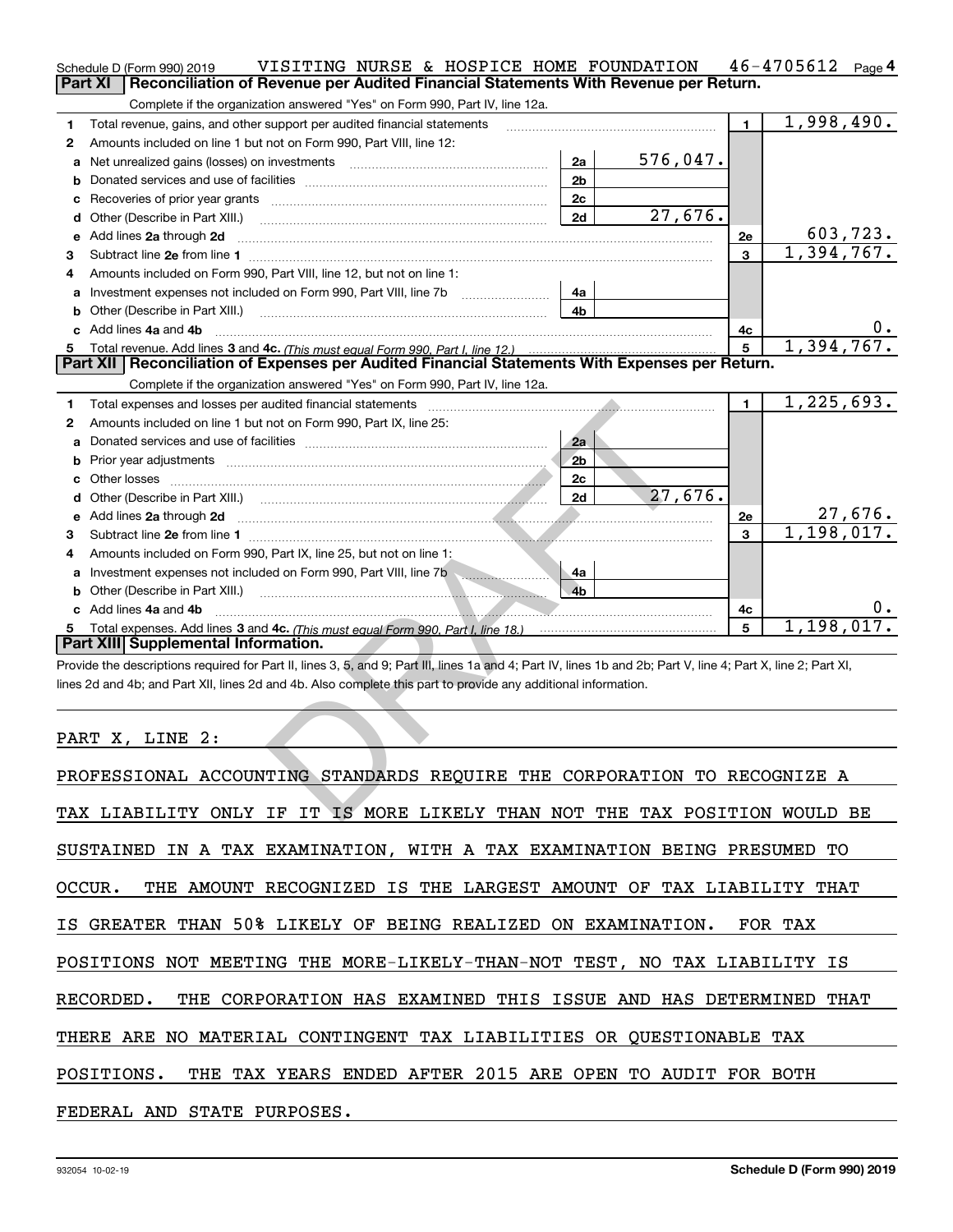| VISITING NURSE & HOSPICE HOME FOUNDATION 46-4705612 Page 5<br>Schedule D (Form 990) 2019<br><b>Part XIII Supplemental Information</b> (continued) |         |
|---------------------------------------------------------------------------------------------------------------------------------------------------|---------|
| PART XI, LINE 2D - OTHER ADJUSTMENTS:                                                                                                             |         |
| DIRECT FUNDRAISING EXPENSE OFFSET AGAINST REVENUE                                                                                                 | 27,676. |
| PART XII, LINE 2D - OTHER ADJUSTMENTS:                                                                                                            |         |
| DIRECT FUNDRAISING EXPENSE OFFSET AGAINST REVENUE                                                                                                 | 27,676. |
|                                                                                                                                                   |         |
|                                                                                                                                                   |         |
|                                                                                                                                                   |         |
|                                                                                                                                                   |         |
|                                                                                                                                                   |         |
|                                                                                                                                                   |         |
|                                                                                                                                                   |         |
|                                                                                                                                                   |         |
|                                                                                                                                                   |         |
|                                                                                                                                                   |         |
|                                                                                                                                                   |         |
|                                                                                                                                                   |         |
|                                                                                                                                                   |         |
|                                                                                                                                                   |         |
|                                                                                                                                                   |         |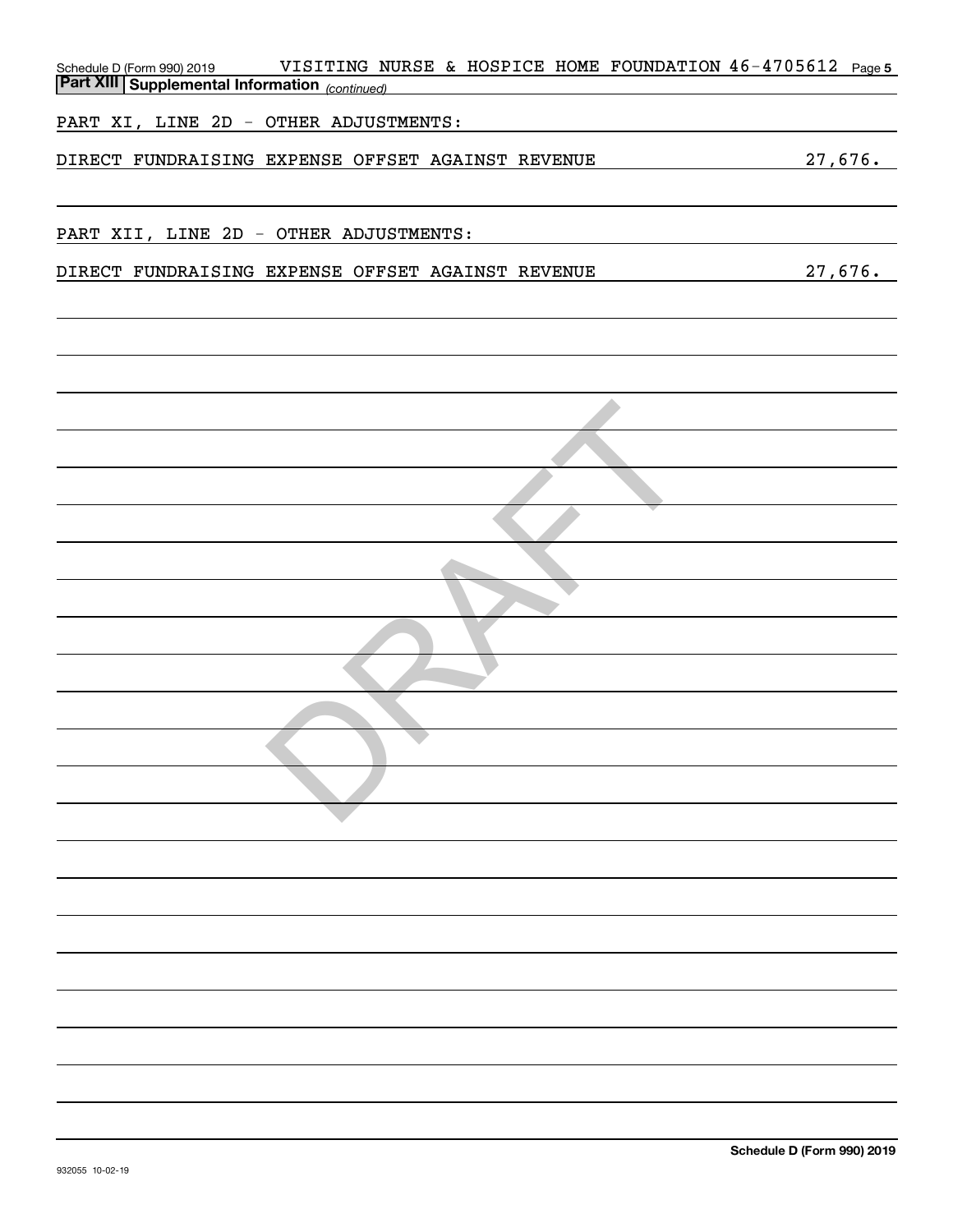| <b>SCHEDULE G</b>                                            |                                                                                                                                                                                                                                                                                                                                                                                                                                                                                      | <b>Supplemental Information Regarding Fundraising or Gaming Activities</b>                                                                                          |                                                                            |           |                                      |  |                                                                            | OMB No. 1545-0047                                       |
|--------------------------------------------------------------|--------------------------------------------------------------------------------------------------------------------------------------------------------------------------------------------------------------------------------------------------------------------------------------------------------------------------------------------------------------------------------------------------------------------------------------------------------------------------------------|---------------------------------------------------------------------------------------------------------------------------------------------------------------------|----------------------------------------------------------------------------|-----------|--------------------------------------|--|----------------------------------------------------------------------------|---------------------------------------------------------|
| (Form 990 or 990-EZ)                                         |                                                                                                                                                                                                                                                                                                                                                                                                                                                                                      | Complete if the organization answered "Yes" on Form 990, Part IV, line 17, 18, or 19, or if the<br>organization entered more than \$15,000 on Form 990-EZ, line 6a. |                                                                            |           |                                      |  |                                                                            | 2019                                                    |
| Department of the Treasury<br>Internal Revenue Service       |                                                                                                                                                                                                                                                                                                                                                                                                                                                                                      | Attach to Form 990 or Form 990-EZ.                                                                                                                                  |                                                                            |           |                                      |  |                                                                            | <b>Open to Public</b><br>Inspection                     |
| Name of the organization                                     |                                                                                                                                                                                                                                                                                                                                                                                                                                                                                      | Go to www.irs.gov/Form990 for instructions and the latest information.                                                                                              |                                                                            |           |                                      |  |                                                                            | <b>Employer identification number</b>                   |
|                                                              |                                                                                                                                                                                                                                                                                                                                                                                                                                                                                      | VISITING NURSE & HOSPICE HOME FOUNDATION                                                                                                                            |                                                                            |           |                                      |  | 46-4705612                                                                 |                                                         |
| Part I                                                       |                                                                                                                                                                                                                                                                                                                                                                                                                                                                                      | Fundraising Activities. Complete if the organization answered "Yes" on Form 990, Part IV, line 17. Form 990-EZ filers are not                                       |                                                                            |           |                                      |  |                                                                            |                                                         |
|                                                              | required to complete this part.                                                                                                                                                                                                                                                                                                                                                                                                                                                      |                                                                                                                                                                     |                                                                            |           |                                      |  |                                                                            |                                                         |
| a<br>b<br>c<br>d                                             | 1 Indicate whether the organization raised funds through any of the following activities. Check all that apply.<br>Mail solicitations<br>Solicitation of non-government grants<br>е<br>Internet and email solicitations<br>Solicitation of government grants<br>f<br>Phone solicitations<br>Special fundraising events<br>g<br>In-person solicitations<br>2 a Did the organization have a written or oral agreement with any individual (including officers, directors, trustees, or |                                                                                                                                                                     |                                                                            |           |                                      |  |                                                                            |                                                         |
|                                                              |                                                                                                                                                                                                                                                                                                                                                                                                                                                                                      | key employees listed in Form 990, Part VII) or entity in connection with professional fundraising services?                                                         |                                                                            |           |                                      |  |                                                                            | Yes<br><b>No</b>                                        |
| compensated at least \$5,000 by the organization.            |                                                                                                                                                                                                                                                                                                                                                                                                                                                                                      | b If "Yes," list the 10 highest paid individuals or entities (fundraisers) pursuant to agreements under which the fundraiser is to be                               |                                                                            |           |                                      |  |                                                                            |                                                         |
| (i) Name and address of individual<br>or entity (fundraiser) |                                                                                                                                                                                                                                                                                                                                                                                                                                                                                      | (ii) Activity                                                                                                                                                       | (iii) Did<br>fundraiser<br>have custody<br>or control of<br>contributions? |           | (iv) Gross receipts<br>from activity |  | (v) Amount paid<br>to (or retained by)<br>fundraiser<br>listed in col. (i) | (vi) Amount paid<br>to (or retained by)<br>organization |
|                                                              |                                                                                                                                                                                                                                                                                                                                                                                                                                                                                      |                                                                                                                                                                     | <b>Yes</b>                                                                 | <b>No</b> |                                      |  |                                                                            |                                                         |
|                                                              |                                                                                                                                                                                                                                                                                                                                                                                                                                                                                      |                                                                                                                                                                     |                                                                            |           |                                      |  |                                                                            |                                                         |
|                                                              |                                                                                                                                                                                                                                                                                                                                                                                                                                                                                      |                                                                                                                                                                     |                                                                            |           |                                      |  |                                                                            |                                                         |
|                                                              |                                                                                                                                                                                                                                                                                                                                                                                                                                                                                      |                                                                                                                                                                     |                                                                            |           |                                      |  |                                                                            |                                                         |
|                                                              |                                                                                                                                                                                                                                                                                                                                                                                                                                                                                      |                                                                                                                                                                     |                                                                            |           |                                      |  |                                                                            |                                                         |
|                                                              |                                                                                                                                                                                                                                                                                                                                                                                                                                                                                      |                                                                                                                                                                     |                                                                            |           |                                      |  |                                                                            |                                                         |
|                                                              |                                                                                                                                                                                                                                                                                                                                                                                                                                                                                      |                                                                                                                                                                     |                                                                            |           |                                      |  |                                                                            |                                                         |
|                                                              |                                                                                                                                                                                                                                                                                                                                                                                                                                                                                      |                                                                                                                                                                     |                                                                            |           |                                      |  |                                                                            |                                                         |
|                                                              |                                                                                                                                                                                                                                                                                                                                                                                                                                                                                      |                                                                                                                                                                     |                                                                            |           |                                      |  |                                                                            |                                                         |
|                                                              |                                                                                                                                                                                                                                                                                                                                                                                                                                                                                      |                                                                                                                                                                     |                                                                            |           |                                      |  |                                                                            |                                                         |
| Total                                                        |                                                                                                                                                                                                                                                                                                                                                                                                                                                                                      |                                                                                                                                                                     |                                                                            |           |                                      |  |                                                                            |                                                         |
| or licensing                                                 |                                                                                                                                                                                                                                                                                                                                                                                                                                                                                      | 3 List all states in which the organization is registered or licensed to solicit contributions or has been notified it is exempt from registration                  |                                                                            |           |                                      |  |                                                                            |                                                         |
|                                                              |                                                                                                                                                                                                                                                                                                                                                                                                                                                                                      |                                                                                                                                                                     |                                                                            |           |                                      |  |                                                                            |                                                         |
|                                                              |                                                                                                                                                                                                                                                                                                                                                                                                                                                                                      |                                                                                                                                                                     |                                                                            |           |                                      |  |                                                                            |                                                         |
|                                                              |                                                                                                                                                                                                                                                                                                                                                                                                                                                                                      |                                                                                                                                                                     |                                                                            |           |                                      |  |                                                                            |                                                         |
|                                                              |                                                                                                                                                                                                                                                                                                                                                                                                                                                                                      |                                                                                                                                                                     |                                                                            |           |                                      |  |                                                                            |                                                         |
|                                                              |                                                                                                                                                                                                                                                                                                                                                                                                                                                                                      |                                                                                                                                                                     |                                                                            |           |                                      |  |                                                                            |                                                         |

LHA For Paperwork Reduction Act Notice, see the Instructions for Form 990 or 990-EZ. Schedule G (Form 990 or 990-EZ) 2019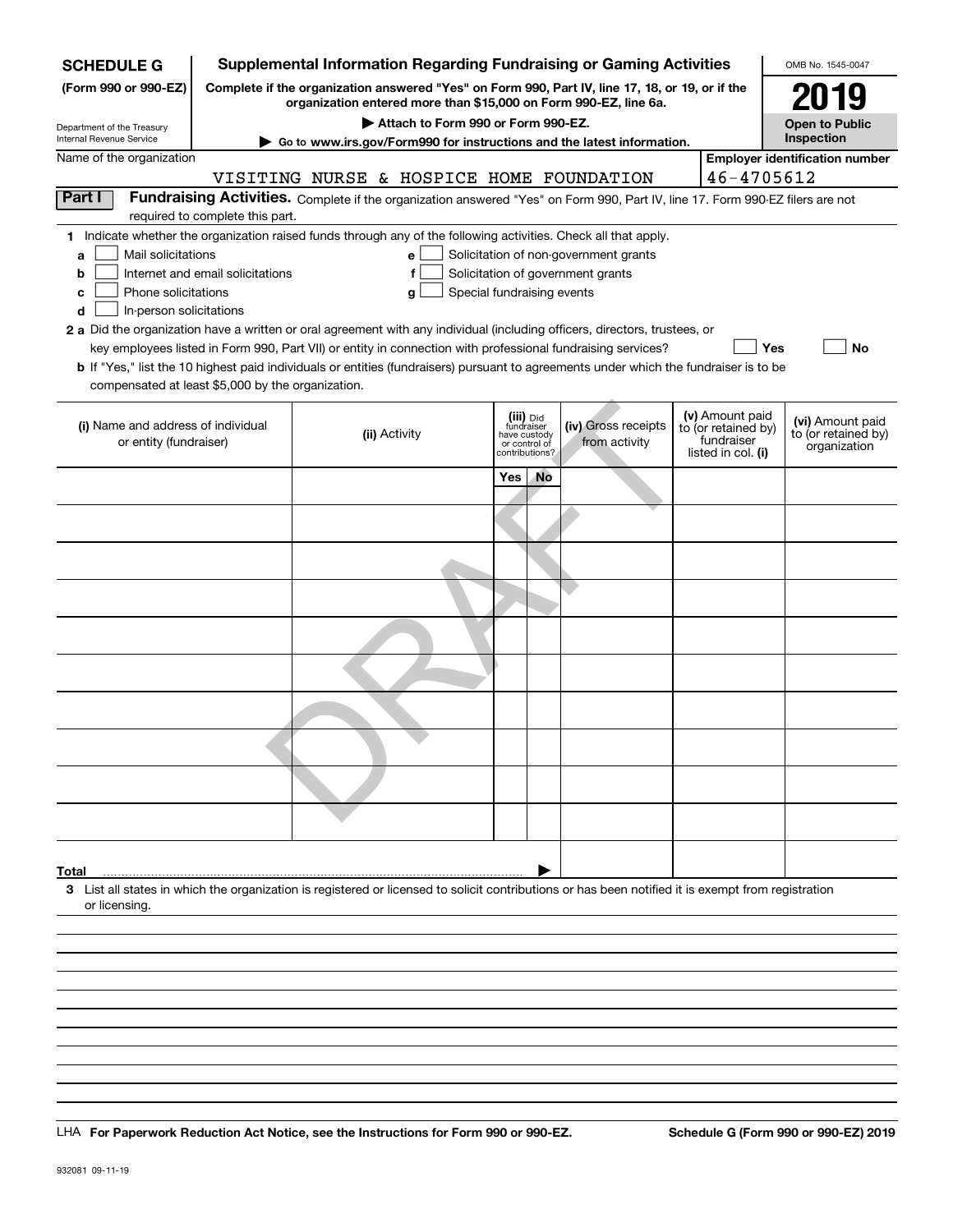Schedule G (Form 990 or 990-EZ) 2019 VISITING NURSE & HOSPICE HOME FOUNDATION  $46$  –  $4705612$  page 2<br>Dert II – Fundraising Events, Camplete is the experimetive expuesed in (selling Form 000, Dat i)( line 19 campacted many

**Part II Fundraising Events.** Complete if the organization answered "Yes" on Form 990, Part IV, line 18, or reported more than \$15,000<br>15.000 of fundraising event contributions and gross income on Form 990-EZ. lines 1 an of fundraising event contributions and gross income on Form 990-EZ, lines 1 and 6b. List events with gross receipts greater than \$5,000.

|                 |          | or iuridraising event contributions and gross income on Form 990-EZ, lines T and 6D. List events with gross receipts greater than \$5,000. |                 |                         |                  |                            |
|-----------------|----------|--------------------------------------------------------------------------------------------------------------------------------------------|-----------------|-------------------------|------------------|----------------------------|
|                 |          |                                                                                                                                            | (a) Event $#1$  | (b) Event $#2$          | (c) Other events | (d) Total events           |
|                 |          |                                                                                                                                            | <b>MEMORIAL</b> | TOAST TO                |                  | (add col. (a) through      |
|                 |          |                                                                                                                                            | TREE            | LIFE                    | 1                |                            |
|                 |          |                                                                                                                                            | (event type)    | (event type)            | (total number)   | col. (c)                   |
|                 |          |                                                                                                                                            |                 |                         |                  |                            |
| Revenue         |          |                                                                                                                                            | 25, 935.        | 49,634.                 | 6,650.           | 82, 219.                   |
|                 |          |                                                                                                                                            |                 |                         |                  |                            |
|                 |          |                                                                                                                                            | 25,935.         | 49,634.                 | 6,650.           | 82,219.                    |
|                 |          |                                                                                                                                            |                 |                         |                  |                            |
|                 |          |                                                                                                                                            |                 |                         |                  |                            |
|                 | 3        | Gross income (line 1 minus line 2)                                                                                                         |                 |                         |                  |                            |
|                 |          |                                                                                                                                            |                 |                         |                  |                            |
|                 |          | 4 Cash prizes                                                                                                                              |                 |                         |                  |                            |
|                 |          |                                                                                                                                            |                 |                         |                  |                            |
|                 | 5.       |                                                                                                                                            |                 |                         |                  |                            |
| Direct Expenses |          |                                                                                                                                            |                 |                         |                  |                            |
|                 |          |                                                                                                                                            |                 |                         |                  |                            |
|                 |          |                                                                                                                                            |                 |                         |                  |                            |
|                 |          | 7 Food and beverages                                                                                                                       |                 |                         |                  |                            |
|                 |          |                                                                                                                                            |                 |                         |                  |                            |
|                 | 8        |                                                                                                                                            |                 |                         |                  |                            |
|                 | 9        |                                                                                                                                            | 10, 363.        | 13, 108.                | 4,205.           | 27,676.                    |
|                 |          | 10 Direct expense summary. Add lines 4 through 9 in column (d)                                                                             |                 |                         |                  | 27,676.                    |
|                 |          | 11 Net income summary. Subtract line 10 from line 3, column (d)                                                                            |                 |                         |                  | $-27,676.$                 |
|                 | Part III | Gaming. Complete if the organization answered "Yes" on Form 990, Part IV, line 19, or reported more than                                   |                 |                         |                  |                            |
|                 |          | \$15,000 on Form 990-EZ, line 6a.                                                                                                          |                 |                         |                  |                            |
|                 |          |                                                                                                                                            |                 | (b) Pull tabs/instant   | (c) Other gaming | (d) Total gaming (add      |
|                 |          |                                                                                                                                            | (a) Bingo       | bingo/progressive bingo |                  | col. (a) through col. (c)) |
| Revenue         |          |                                                                                                                                            |                 |                         |                  |                            |
|                 | 1        |                                                                                                                                            |                 |                         |                  |                            |
|                 |          |                                                                                                                                            |                 |                         |                  |                            |
|                 |          |                                                                                                                                            |                 |                         |                  |                            |
|                 |          |                                                                                                                                            |                 |                         |                  |                            |
| Direct Expenses |          |                                                                                                                                            |                 |                         |                  |                            |
|                 |          |                                                                                                                                            |                 |                         |                  |                            |
|                 |          |                                                                                                                                            |                 |                         |                  |                            |
|                 |          |                                                                                                                                            |                 |                         |                  |                            |
|                 |          | 5 Other direct expenses                                                                                                                    |                 |                         |                  |                            |
|                 |          |                                                                                                                                            | Yes<br>%        | Yes<br>$\%$             | Yes<br>%         |                            |
|                 | 6        | Volunteer labor                                                                                                                            |                 | No                      | No               |                            |
|                 |          |                                                                                                                                            | No              |                         |                  |                            |
|                 |          | Direct expense summary. Add lines 2 through 5 in column (d)                                                                                |                 |                         |                  |                            |
|                 | 7        |                                                                                                                                            |                 |                         |                  |                            |
|                 |          |                                                                                                                                            |                 |                         |                  |                            |
|                 | 8        |                                                                                                                                            |                 |                         |                  |                            |
|                 |          |                                                                                                                                            |                 |                         |                  |                            |
|                 |          | 9 Enter the state(s) in which the organization conducts gaming activities:                                                                 |                 |                         |                  |                            |
|                 |          |                                                                                                                                            |                 |                         |                  | Yes<br>No                  |
|                 |          | <b>b</b> If "No," explain:                                                                                                                 |                 |                         |                  |                            |
|                 |          |                                                                                                                                            |                 |                         |                  |                            |
|                 |          |                                                                                                                                            |                 |                         |                  |                            |
|                 |          |                                                                                                                                            |                 |                         |                  | Yes<br>No                  |
|                 |          | <b>b</b> If "Yes," explain: <b>b</b> If "Yes," explain:                                                                                    |                 |                         |                  |                            |
|                 |          |                                                                                                                                            |                 |                         |                  |                            |
|                 |          |                                                                                                                                            |                 |                         |                  |                            |

932082 09-11-19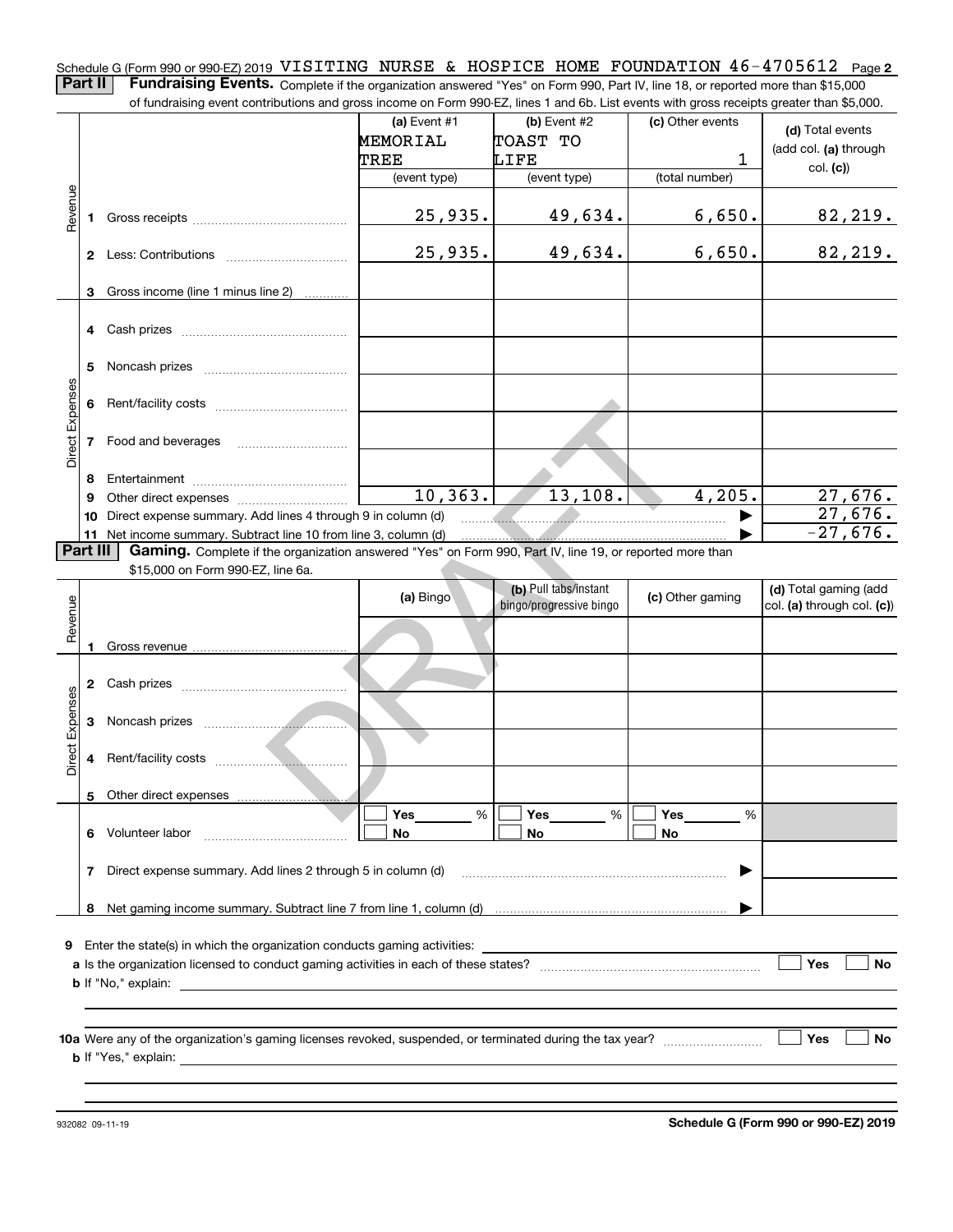|    | Schedule G (Form 990 or 990-EZ) 2019 VISITING NURSE & HOSPICE HOME FOUNDATION $46 - 4705612$                                                                                                                                                                                |                 | Page 3 |
|----|-----------------------------------------------------------------------------------------------------------------------------------------------------------------------------------------------------------------------------------------------------------------------------|-----------------|--------|
|    |                                                                                                                                                                                                                                                                             | Yes             | No     |
|    | 12 Is the organization a grantor, beneficiary or trustee of a trust, or a member of a partnership or other entity formed                                                                                                                                                    |                 |        |
|    |                                                                                                                                                                                                                                                                             | Yes             | No     |
|    | 13 Indicate the percentage of gaming activity conducted in:                                                                                                                                                                                                                 |                 |        |
|    |                                                                                                                                                                                                                                                                             | 13а             | %      |
|    |                                                                                                                                                                                                                                                                             | 13 <sub>b</sub> | %      |
|    | <b>b</b> An outside facility <i>www.communically.communically.communically.communically.communically.communically.communically.communically.com</i><br>14 Enter the name and address of the person who prepares the organization's gaming/special events books and records: |                 |        |
|    |                                                                                                                                                                                                                                                                             |                 |        |
|    | Name $\blacktriangleright$<br>and the control of the control of the control of the control of the control of the control of the control of the                                                                                                                              |                 |        |
|    | Address $\blacktriangleright$                                                                                                                                                                                                                                               |                 |        |
|    | 15a Does the organization have a contract with a third party from whom the organization receives gaming revenue?                                                                                                                                                            | Yes             | No     |
|    |                                                                                                                                                                                                                                                                             |                 |        |
|    |                                                                                                                                                                                                                                                                             |                 |        |
|    | c If "Yes," enter name and address of the third party:                                                                                                                                                                                                                      |                 |        |
|    |                                                                                                                                                                                                                                                                             |                 |        |
|    | Name $\blacktriangleright$                                                                                                                                                                                                                                                  |                 |        |
|    |                                                                                                                                                                                                                                                                             |                 |        |
|    | Address $\blacktriangleright$                                                                                                                                                                                                                                               |                 |        |
|    |                                                                                                                                                                                                                                                                             |                 |        |
| 16 | Gaming manager information:                                                                                                                                                                                                                                                 |                 |        |
|    |                                                                                                                                                                                                                                                                             |                 |        |
|    | Name $\blacktriangleright$                                                                                                                                                                                                                                                  |                 |        |
|    |                                                                                                                                                                                                                                                                             |                 |        |
|    | Gaming manager compensation > \$                                                                                                                                                                                                                                            |                 |        |
|    |                                                                                                                                                                                                                                                                             |                 |        |
|    | Description of services provided $\blacktriangleright$                                                                                                                                                                                                                      |                 |        |
|    |                                                                                                                                                                                                                                                                             |                 |        |
|    |                                                                                                                                                                                                                                                                             |                 |        |
|    |                                                                                                                                                                                                                                                                             |                 |        |
|    | Director/officer<br>Employee<br>Independent contractor                                                                                                                                                                                                                      |                 |        |
|    |                                                                                                                                                                                                                                                                             |                 |        |
|    | <b>17</b> Mandatory distributions:                                                                                                                                                                                                                                          |                 |        |
|    | a Is the organization required under state law to make charitable distributions from the gaming proceeds to                                                                                                                                                                 |                 |        |
|    | retain the state gaming license? <b>Washing Microsoft Contract to the State of August</b> 2014                                                                                                                                                                              | Yes             |        |
|    | <b>b</b> Enter the amount of distributions required under state law to be distributed to other exempt organizations or spent in the                                                                                                                                         |                 |        |
|    | organization's own exempt activities during the tax year $\triangleright$ \$                                                                                                                                                                                                |                 |        |
|    | Part IV<br>Supplemental Information. Provide the explanations required by Part I, line 2b, columns (iii) and (v); and Part III, lines 9, 9b, 10b,                                                                                                                           |                 |        |
|    | 15b, 15c, 16, and 17b, as applicable. Also provide any additional information. See instructions.                                                                                                                                                                            |                 |        |
|    |                                                                                                                                                                                                                                                                             |                 |        |
|    |                                                                                                                                                                                                                                                                             |                 |        |
|    |                                                                                                                                                                                                                                                                             |                 |        |
|    |                                                                                                                                                                                                                                                                             |                 |        |
|    |                                                                                                                                                                                                                                                                             |                 |        |
|    |                                                                                                                                                                                                                                                                             |                 |        |
|    |                                                                                                                                                                                                                                                                             |                 |        |
|    |                                                                                                                                                                                                                                                                             |                 |        |
|    |                                                                                                                                                                                                                                                                             |                 |        |
|    |                                                                                                                                                                                                                                                                             |                 |        |
|    |                                                                                                                                                                                                                                                                             |                 |        |
|    |                                                                                                                                                                                                                                                                             |                 |        |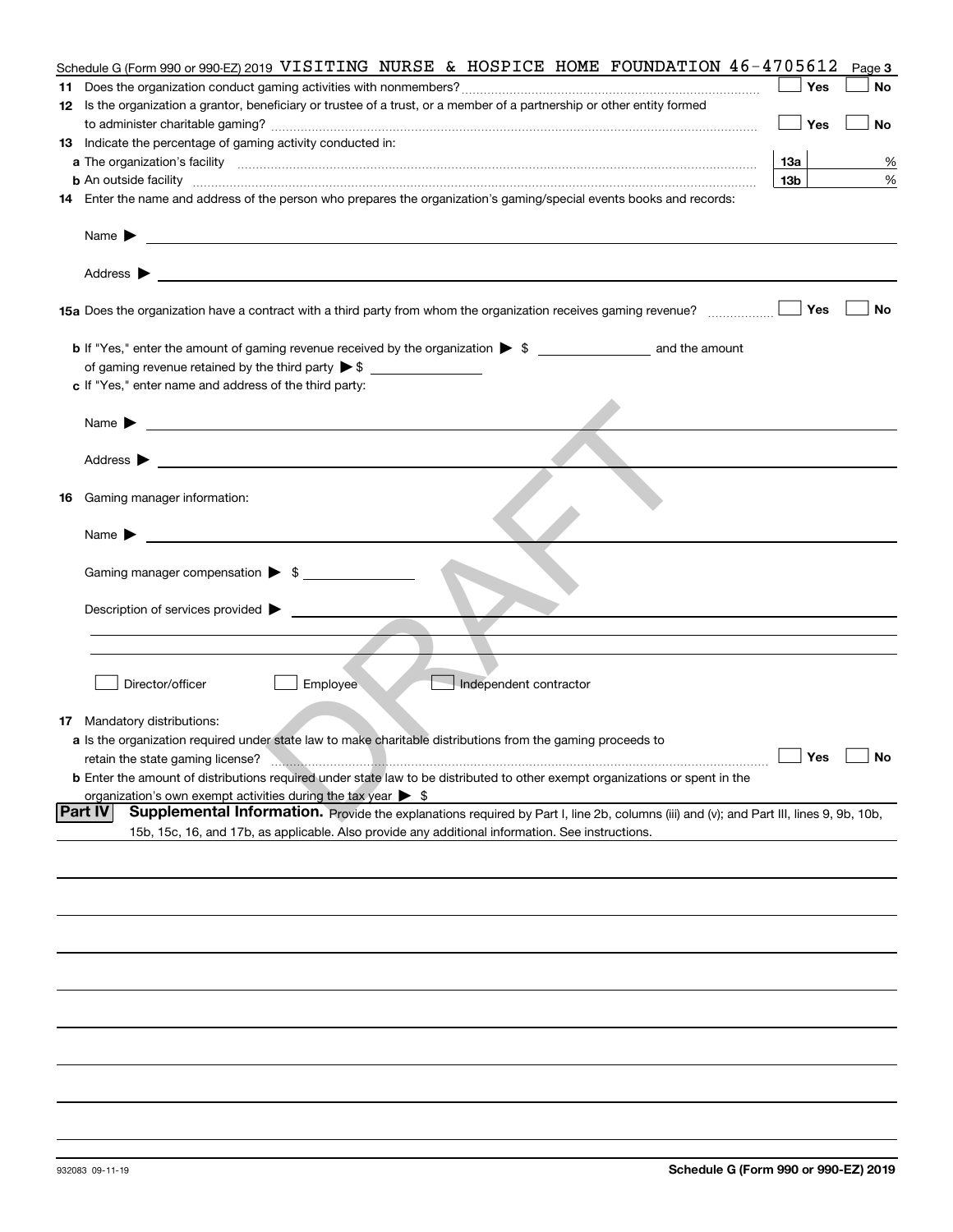| Schedule G (Form 990 or 990-EZ) VISITING N<br>Part IV   Supplemental Information (continued) |  |  | VISITING NURSE & HOSPICE HOME FOUNDATION 46-4705612 Page 4 |  |
|----------------------------------------------------------------------------------------------|--|--|------------------------------------------------------------|--|
|                                                                                              |  |  |                                                            |  |
|                                                                                              |  |  |                                                            |  |
|                                                                                              |  |  |                                                            |  |
|                                                                                              |  |  |                                                            |  |
|                                                                                              |  |  |                                                            |  |
|                                                                                              |  |  |                                                            |  |
|                                                                                              |  |  |                                                            |  |
|                                                                                              |  |  |                                                            |  |
|                                                                                              |  |  |                                                            |  |
|                                                                                              |  |  |                                                            |  |
|                                                                                              |  |  |                                                            |  |
|                                                                                              |  |  |                                                            |  |
|                                                                                              |  |  |                                                            |  |
|                                                                                              |  |  |                                                            |  |
|                                                                                              |  |  |                                                            |  |
|                                                                                              |  |  |                                                            |  |
|                                                                                              |  |  |                                                            |  |
|                                                                                              |  |  |                                                            |  |
|                                                                                              |  |  |                                                            |  |
|                                                                                              |  |  |                                                            |  |
|                                                                                              |  |  |                                                            |  |
|                                                                                              |  |  |                                                            |  |
|                                                                                              |  |  |                                                            |  |
|                                                                                              |  |  |                                                            |  |
|                                                                                              |  |  |                                                            |  |
|                                                                                              |  |  |                                                            |  |
|                                                                                              |  |  |                                                            |  |
|                                                                                              |  |  |                                                            |  |
|                                                                                              |  |  |                                                            |  |
|                                                                                              |  |  |                                                            |  |
|                                                                                              |  |  |                                                            |  |
|                                                                                              |  |  |                                                            |  |
|                                                                                              |  |  |                                                            |  |
|                                                                                              |  |  |                                                            |  |
|                                                                                              |  |  |                                                            |  |
|                                                                                              |  |  |                                                            |  |
|                                                                                              |  |  |                                                            |  |
|                                                                                              |  |  |                                                            |  |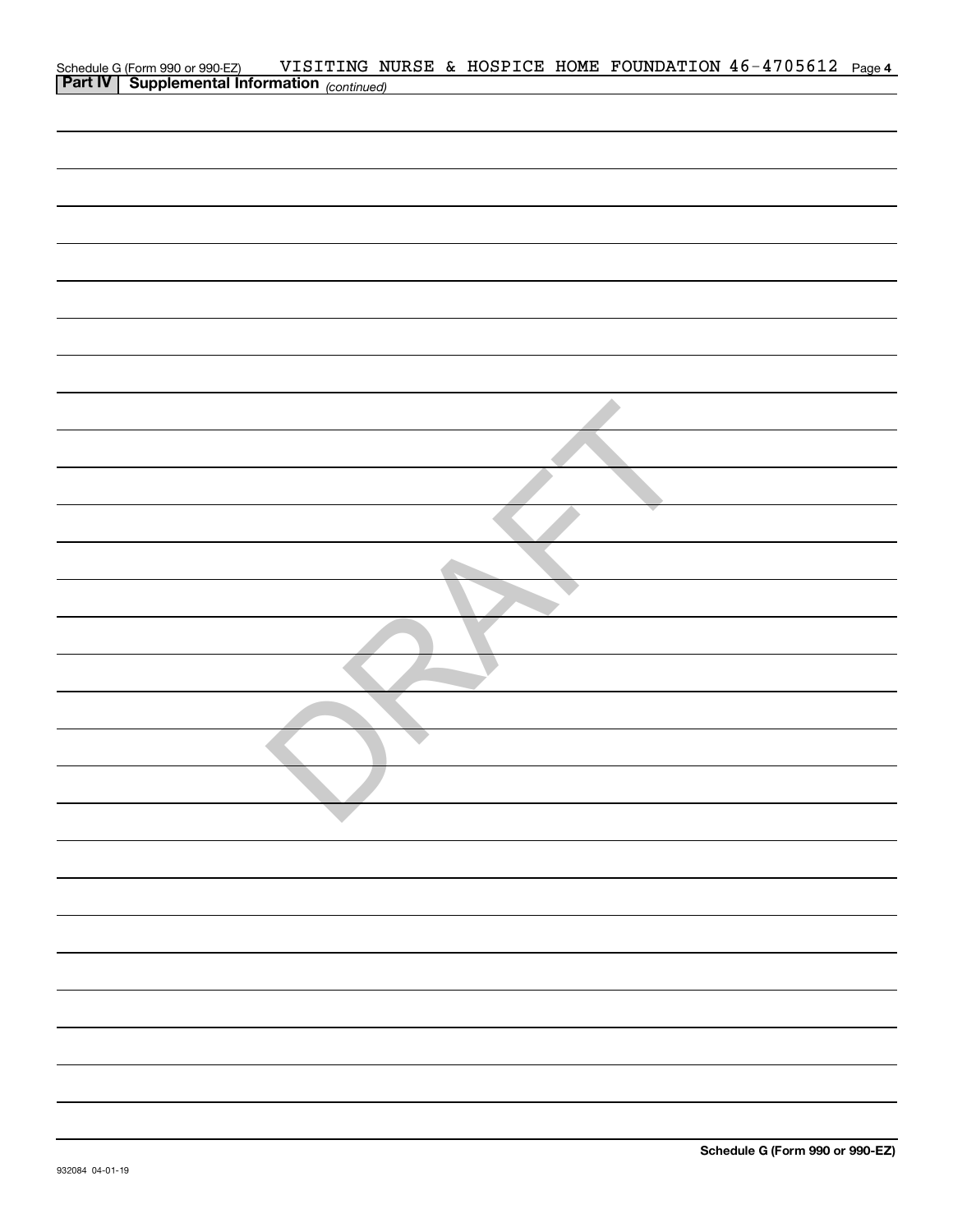| <b>SCHEDULE I</b><br><b>Grants and Other Assistance to Organizations,</b><br>(Form 990)<br>Governments, and Individuals in the United States<br>Complete if the organization answered "Yes" on Form 990, Part IV, line 21 or 22.<br>Attach to Form 990.<br>Department of the Treasury |                                                                                                                                                                                                                                                                                           |                                    |                                                       |                                         |                                                                |                                          |                                                     |  |  |  |
|---------------------------------------------------------------------------------------------------------------------------------------------------------------------------------------------------------------------------------------------------------------------------------------|-------------------------------------------------------------------------------------------------------------------------------------------------------------------------------------------------------------------------------------------------------------------------------------------|------------------------------------|-------------------------------------------------------|-----------------------------------------|----------------------------------------------------------------|------------------------------------------|-----------------------------------------------------|--|--|--|
| Internal Revenue Service                                                                                                                                                                                                                                                              |                                                                                                                                                                                                                                                                                           |                                    | Go to www.irs.gov/Form990 for the latest information. |                                         |                                                                |                                          | Inspection                                          |  |  |  |
| Name of the organization                                                                                                                                                                                                                                                              | VISITING NURSE & HOSPICE HOME FOUNDATION                                                                                                                                                                                                                                                  |                                    |                                                       |                                         |                                                                |                                          | <b>Employer identification number</b><br>46-4705612 |  |  |  |
| Part I                                                                                                                                                                                                                                                                                | <b>General Information on Grants and Assistance</b>                                                                                                                                                                                                                                       |                                    |                                                       |                                         |                                                                |                                          |                                                     |  |  |  |
| $\mathbf{1}$<br>$\mathbf{2}$                                                                                                                                                                                                                                                          | Does the organization maintain records to substantiate the amount of the grants or assistance, the grantees' eligibility for the grants or assistance, and the selection<br>Describe in Part IV the organization's procedures for monitoring the use of grant funds in the United States. |                                    |                                                       |                                         |                                                                |                                          | $X$ No<br>Yes                                       |  |  |  |
| Part II                                                                                                                                                                                                                                                                               | Grants and Other Assistance to Domestic Organizations and Domestic Governments. Complete if the organization answered "Yes" on Form 990, Part IV, line 21, for any                                                                                                                        |                                    |                                                       |                                         |                                                                |                                          |                                                     |  |  |  |
|                                                                                                                                                                                                                                                                                       | recipient that received more than \$5,000. Part II can be duplicated if additional space is needed.                                                                                                                                                                                       |                                    |                                                       |                                         |                                                                |                                          |                                                     |  |  |  |
| 1 (a) Name and address of organization<br>or government                                                                                                                                                                                                                               | $(b)$ EIN                                                                                                                                                                                                                                                                                 | (c) IRC section<br>(if applicable) | (d) Amount of<br>cash grant                           | (e) Amount of<br>non-cash<br>assistance | (f) Method of<br>valuation (book,<br>FMV, appraisal,<br>other) | (g) Description of<br>noncash assistance | (h) Purpose of grant<br>or assistance               |  |  |  |
| VISITING NURSE AND HOSPICE HOME<br>INC. - 5910 HOMESTEAD ROAD - FORT<br>WAYNE, IN 46814                                                                                                                                                                                               | 35-1687026                                                                                                                                                                                                                                                                                | 501(C)(3)                          | 996,360.                                              | $\mathbf{0}$                            |                                                                |                                          | EXEMPT PURPOSE OF<br>FOUNDATION                     |  |  |  |
|                                                                                                                                                                                                                                                                                       |                                                                                                                                                                                                                                                                                           |                                    |                                                       |                                         |                                                                |                                          |                                                     |  |  |  |
|                                                                                                                                                                                                                                                                                       |                                                                                                                                                                                                                                                                                           |                                    |                                                       |                                         |                                                                |                                          |                                                     |  |  |  |
|                                                                                                                                                                                                                                                                                       |                                                                                                                                                                                                                                                                                           |                                    |                                                       |                                         |                                                                |                                          |                                                     |  |  |  |
|                                                                                                                                                                                                                                                                                       |                                                                                                                                                                                                                                                                                           |                                    |                                                       |                                         |                                                                |                                          |                                                     |  |  |  |
|                                                                                                                                                                                                                                                                                       |                                                                                                                                                                                                                                                                                           |                                    |                                                       |                                         |                                                                |                                          |                                                     |  |  |  |
| 2                                                                                                                                                                                                                                                                                     | Enter total number of section $501(c)(3)$ and government organizations listed in the line 1 table                                                                                                                                                                                         |                                    |                                                       |                                         |                                                                |                                          | 1.                                                  |  |  |  |
| 3                                                                                                                                                                                                                                                                                     | Enter total number of other organizations listed in the line 1 table                                                                                                                                                                                                                      |                                    |                                                       |                                         |                                                                |                                          | 0.                                                  |  |  |  |
| LHA For Paperwork Reduction Act Notice, see the Instructions for Form 990.                                                                                                                                                                                                            |                                                                                                                                                                                                                                                                                           |                                    |                                                       |                                         |                                                                |                                          | Schedule I (Form 990) (2019)                        |  |  |  |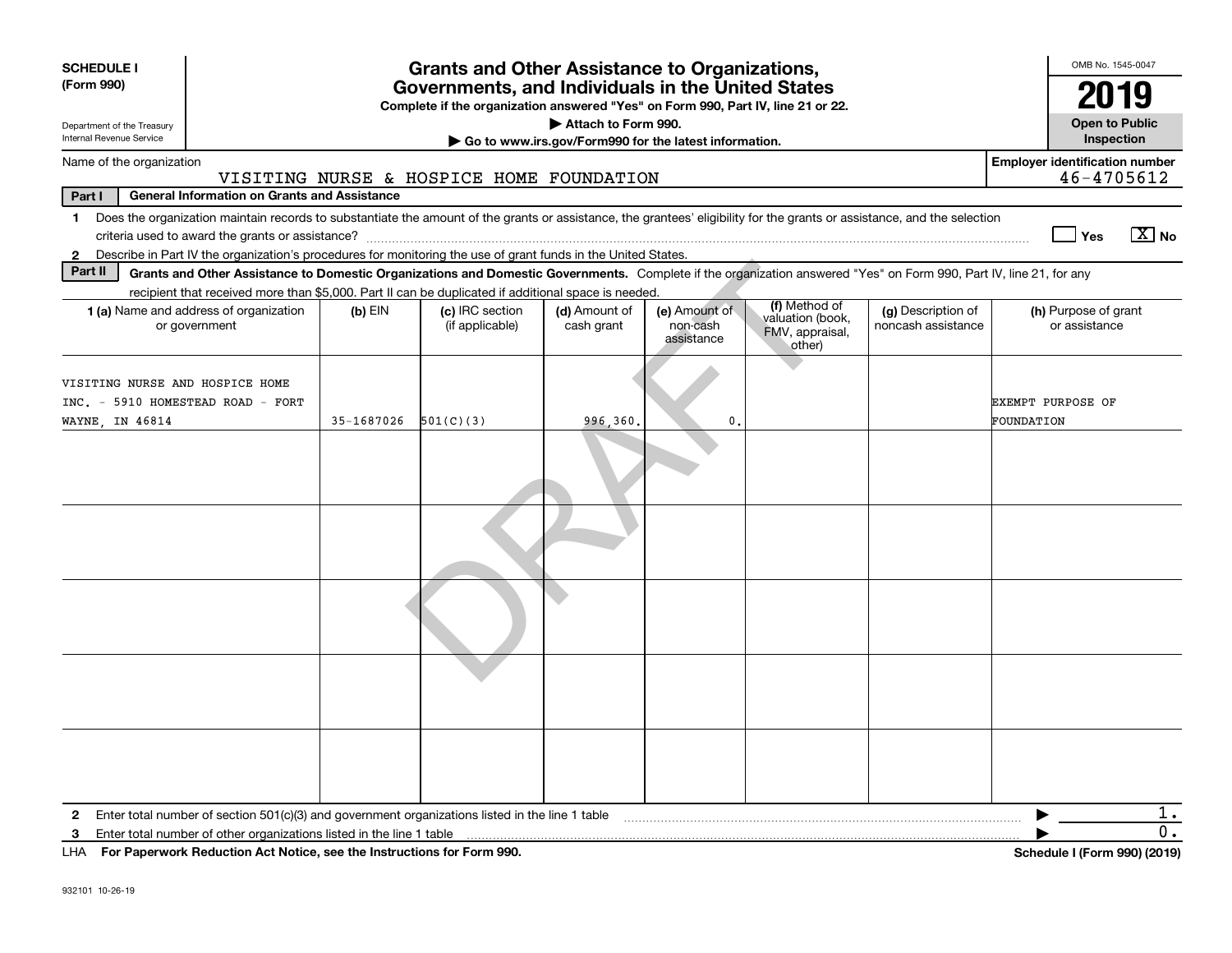### Schedule I (Form 990) (2019) Page VISITING NURSE & HOSPICE HOME FOUNDATION 46-4705612

**2**

**Part III** | Grants and Other Assistance to Domestic Individuals. Complete if the organization answered "Yes" on Form 990, Part IV, line 22. Part III can be duplicated if additional space is needed.

| (a) Type of grant or assistance                                                                                                                      | (b) Number of<br>recipients | (c) Amount of<br>cash grant | (d) Amount of non-<br>cash assistance | (e) Method of valuation<br>(book, FMV, appraisal, other) | (f) Description of noncash assistance |
|------------------------------------------------------------------------------------------------------------------------------------------------------|-----------------------------|-----------------------------|---------------------------------------|----------------------------------------------------------|---------------------------------------|
|                                                                                                                                                      |                             |                             |                                       |                                                          |                                       |
|                                                                                                                                                      |                             |                             |                                       |                                                          |                                       |
|                                                                                                                                                      |                             |                             |                                       |                                                          |                                       |
|                                                                                                                                                      |                             |                             |                                       |                                                          |                                       |
|                                                                                                                                                      |                             |                             |                                       |                                                          |                                       |
|                                                                                                                                                      |                             |                             |                                       |                                                          |                                       |
|                                                                                                                                                      |                             |                             |                                       |                                                          |                                       |
|                                                                                                                                                      |                             |                             |                                       |                                                          |                                       |
| Supplemental Information. Provide the information required in Part I, line 2; Part III, column (b); and any other additional information.<br>Part IV |                             |                             |                                       |                                                          |                                       |
|                                                                                                                                                      |                             |                             |                                       |                                                          |                                       |
|                                                                                                                                                      |                             |                             |                                       |                                                          |                                       |
|                                                                                                                                                      |                             |                             |                                       |                                                          |                                       |
|                                                                                                                                                      |                             |                             |                                       |                                                          |                                       |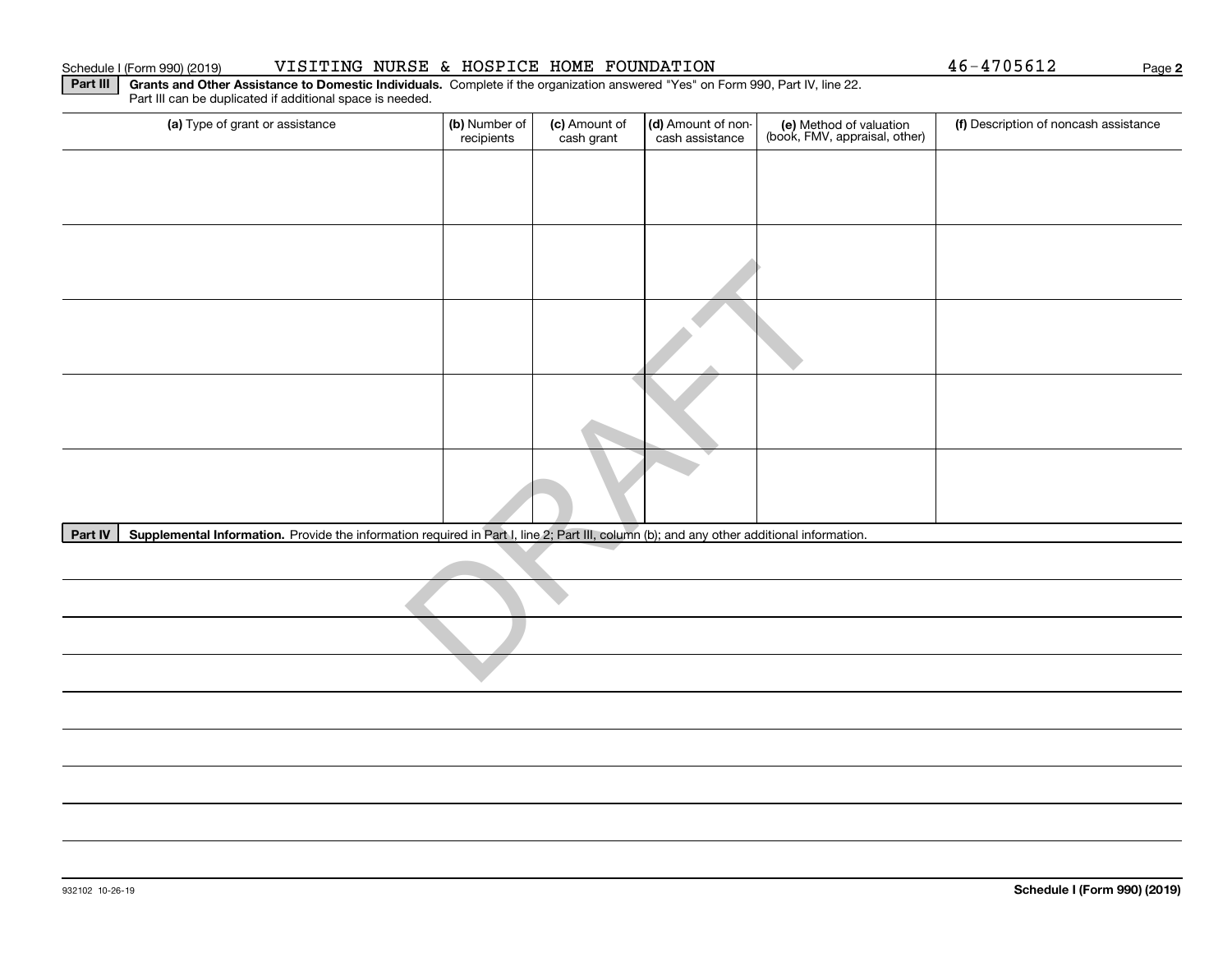| <b>Compensation Information</b><br>(Form 990)<br>For certain Officers, Directors, Trustees, Key Employees, and Highest<br><b>Compensated Employees</b><br>Complete if the organization answered "Yes" on Form 990, Part IV, line 23.<br>Attach to Form 990.<br>Department of the Treasury<br>Internal Revenue Service<br>$\blacktriangleright$ Go to www.irs.gov/Form990 for instructions and the latest information. | 2019<br><b>Open to Public</b><br><b>Inspection</b> |                  |
|-----------------------------------------------------------------------------------------------------------------------------------------------------------------------------------------------------------------------------------------------------------------------------------------------------------------------------------------------------------------------------------------------------------------------|----------------------------------------------------|------------------|
|                                                                                                                                                                                                                                                                                                                                                                                                                       |                                                    |                  |
|                                                                                                                                                                                                                                                                                                                                                                                                                       |                                                    |                  |
|                                                                                                                                                                                                                                                                                                                                                                                                                       |                                                    |                  |
|                                                                                                                                                                                                                                                                                                                                                                                                                       |                                                    |                  |
| <b>Employer identification number</b><br>Name of the organization                                                                                                                                                                                                                                                                                                                                                     |                                                    |                  |
| 46-4705612<br>VISITING NURSE & HOSPICE HOME FOUNDATION                                                                                                                                                                                                                                                                                                                                                                |                                                    |                  |
| <b>Questions Regarding Compensation</b><br>Part I                                                                                                                                                                                                                                                                                                                                                                     |                                                    |                  |
|                                                                                                                                                                                                                                                                                                                                                                                                                       | Yes                                                | No               |
| <b>1a</b> Check the appropriate box(es) if the organization provided any of the following to or for a person listed on Form 990,                                                                                                                                                                                                                                                                                      |                                                    |                  |
| Part VII, Section A, line 1a. Complete Part III to provide any relevant information regarding these items.                                                                                                                                                                                                                                                                                                            |                                                    |                  |
| First-class or charter travel<br>Housing allowance or residence for personal use                                                                                                                                                                                                                                                                                                                                      |                                                    |                  |
| Travel for companions<br>Payments for business use of personal residence                                                                                                                                                                                                                                                                                                                                              |                                                    |                  |
| Health or social club dues or initiation fees<br>Tax indemnification and gross-up payments                                                                                                                                                                                                                                                                                                                            |                                                    |                  |
| Discretionary spending account<br>Personal services (such as maid, chauffeur, chef)                                                                                                                                                                                                                                                                                                                                   |                                                    |                  |
|                                                                                                                                                                                                                                                                                                                                                                                                                       |                                                    |                  |
| <b>b</b> If any of the boxes on line 1a are checked, did the organization follow a written policy regarding payment or                                                                                                                                                                                                                                                                                                |                                                    |                  |
| reimbursement or provision of all of the expenses described above? If "No," complete Part III to explain                                                                                                                                                                                                                                                                                                              | 1b                                                 |                  |
| Did the organization require substantiation prior to reimbursing or allowing expenses incurred by all directors,<br>2                                                                                                                                                                                                                                                                                                 | $\mathbf{2}$                                       |                  |
|                                                                                                                                                                                                                                                                                                                                                                                                                       |                                                    |                  |
| Indicate which, if any, of the following the organization used to establish the compensation of the organization's<br>З                                                                                                                                                                                                                                                                                               |                                                    |                  |
| CEO/Executive Director. Check all that apply. Do not check any boxes for methods used by a related organization to                                                                                                                                                                                                                                                                                                    |                                                    |                  |
| establish compensation of the CEO/Executive Director, but explain in Part III.                                                                                                                                                                                                                                                                                                                                        |                                                    |                  |
| Written employment contract<br>Compensation committee                                                                                                                                                                                                                                                                                                                                                                 |                                                    |                  |
| $X$ Compensation survey or study<br>Independent compensation consultant                                                                                                                                                                                                                                                                                                                                               |                                                    |                  |
| $X$ Approval by the board or compensation committee<br>Form 990 of other organizations                                                                                                                                                                                                                                                                                                                                |                                                    |                  |
|                                                                                                                                                                                                                                                                                                                                                                                                                       |                                                    |                  |
| During the year, did any person listed on Form 990, Part VII, Section A, line 1a, with respect to the filing<br>4                                                                                                                                                                                                                                                                                                     |                                                    |                  |
| organization or a related organization:                                                                                                                                                                                                                                                                                                                                                                               |                                                    |                  |
| Receive a severance payment or change-of-control payment?<br>а                                                                                                                                                                                                                                                                                                                                                        | 4a                                                 | х                |
| b                                                                                                                                                                                                                                                                                                                                                                                                                     | 4b                                                 | X                |
| с                                                                                                                                                                                                                                                                                                                                                                                                                     | 4c                                                 | $\mathbf x$      |
| If "Yes" to any of lines 4a-c, list the persons and provide the applicable amounts for each item in Part III.                                                                                                                                                                                                                                                                                                         |                                                    |                  |
|                                                                                                                                                                                                                                                                                                                                                                                                                       |                                                    |                  |
| Only section 501(c)(3), 501(c)(4), and 501(c)(29) organizations must complete lines 5-9.                                                                                                                                                                                                                                                                                                                              |                                                    |                  |
| For persons listed on Form 990, Part VII, Section A, line 1a, did the organization pay or accrue any compensation                                                                                                                                                                                                                                                                                                     |                                                    |                  |
| contingent on the revenues of:                                                                                                                                                                                                                                                                                                                                                                                        |                                                    |                  |
|                                                                                                                                                                                                                                                                                                                                                                                                                       | 5a                                                 | x                |
|                                                                                                                                                                                                                                                                                                                                                                                                                       | 5b                                                 | X                |
| If "Yes" on line 5a or 5b, describe in Part III.                                                                                                                                                                                                                                                                                                                                                                      |                                                    |                  |
| For persons listed on Form 990, Part VII, Section A, line 1a, did the organization pay or accrue any compensation<br>6                                                                                                                                                                                                                                                                                                |                                                    |                  |
| contingent on the net earnings of:                                                                                                                                                                                                                                                                                                                                                                                    |                                                    |                  |
| a                                                                                                                                                                                                                                                                                                                                                                                                                     | 6a                                                 | х<br>$\mathbf X$ |
|                                                                                                                                                                                                                                                                                                                                                                                                                       | 6b                                                 |                  |
| If "Yes" on line 6a or 6b, describe in Part III.                                                                                                                                                                                                                                                                                                                                                                      |                                                    |                  |
| 7 For persons listed on Form 990, Part VII, Section A, line 1a, did the organization provide any nonfixed payments                                                                                                                                                                                                                                                                                                    |                                                    | х                |
|                                                                                                                                                                                                                                                                                                                                                                                                                       | $\overline{\phantom{a}}$                           |                  |
| Were any amounts reported on Form 990, Part VII, paid or accrued pursuant to a contract that was subject to the<br>8                                                                                                                                                                                                                                                                                                  | 8                                                  | х                |
| initial contract exception described in Regulations section 53.4958-4(a)(3)? If "Yes," describe in Part III<br>If "Yes" on line 8, did the organization also follow the rebuttable presumption procedure described in<br>9                                                                                                                                                                                            |                                                    |                  |
|                                                                                                                                                                                                                                                                                                                                                                                                                       | 9                                                  |                  |
| LHA For Paperwork Reduction Act Notice, see the Instructions for Form 990.<br>Schedule J (Form 990) 2019                                                                                                                                                                                                                                                                                                              |                                                    |                  |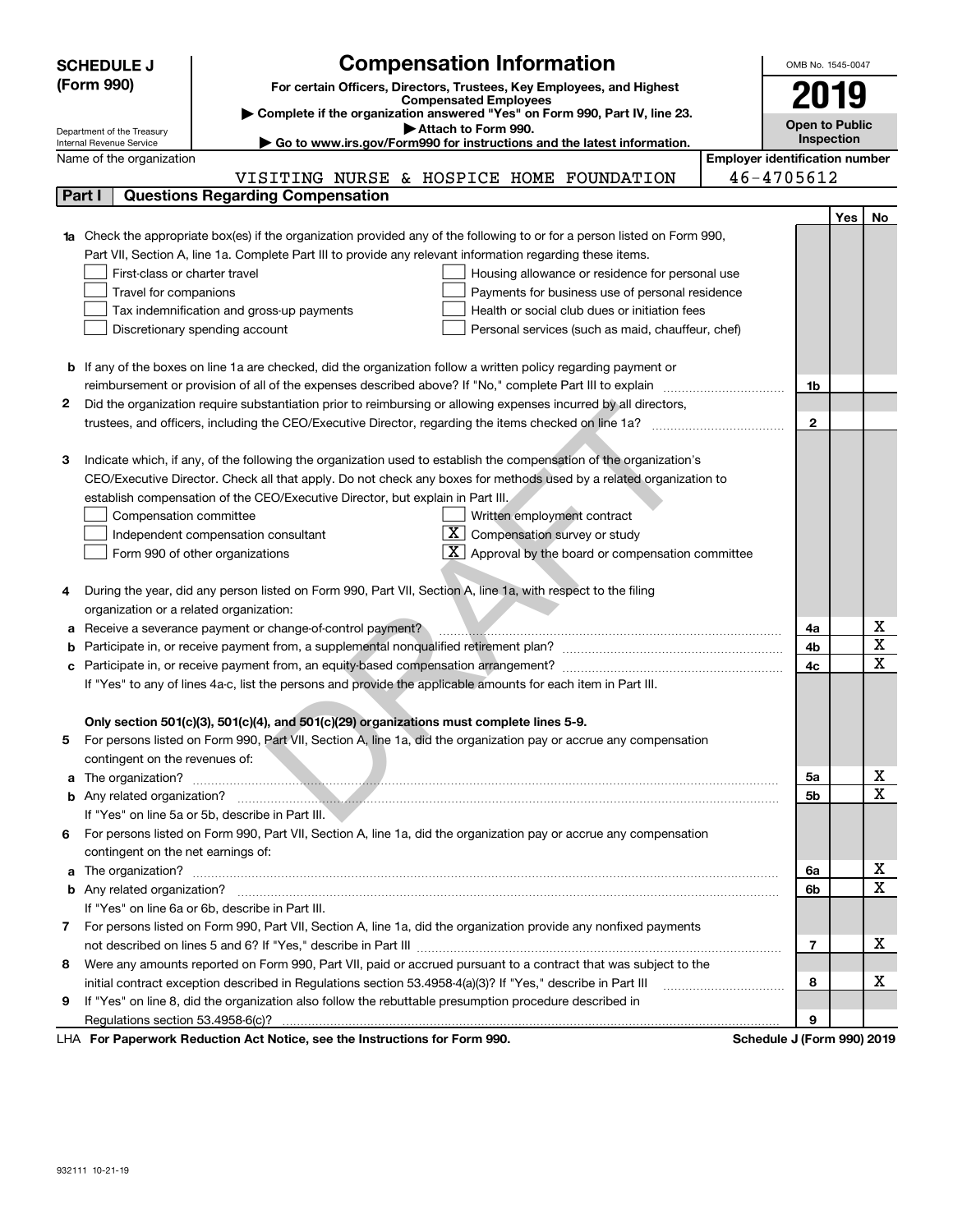### VISITING NURSE & HOSPICE HOME FOUNDATION 46-4705612

# **Part II Officers, Directors, Trustees, Key Employees, and Highest Compensated Employees.**  Schedule J (Form 990) 2019 Page Use duplicate copies if additional space is needed.

For each individual whose compensation must be reported on Schedule J, report compensation from the organization on row (i) and from related organizations, described in the instructions, on row (ii). Do not list any individuals that aren't listed on Form 990, Part VII.

**Note:**  The sum of columns (B)(i)-(iii) for each listed individual must equal the total amount of Form 990, Part VII, Section A, line 1a, applicable column (D) and (E) amounts for that individual.

|                    |                    |                          | (B) Breakdown of W-2 and/or 1099-MISC compensation |                                           | (C) Retirement and<br>other deferred | (D) Nontaxable<br>benefits | (E) Total of columns | (F) Compensation                                           |
|--------------------|--------------------|--------------------------|----------------------------------------------------|-------------------------------------------|--------------------------------------|----------------------------|----------------------|------------------------------------------------------------|
| (A) Name and Title |                    | (i) Base<br>compensation | (ii) Bonus &<br>incentive<br>compensation          | (iii) Other<br>reportable<br>compensation | compensation                         |                            | $(B)(i)$ - $(D)$     | in column (B)<br>reported as deferred<br>on prior Form 990 |
| (1) LESLIE FRIEDEL | (i)                | $\overline{0}$ .         | $\overline{0}$ .                                   | $\overline{0}$ .                          | $\overline{0}$ .                     | $\overline{0}$ .           | $\overline{0}$ .     | $\overline{0}$ .                                           |
| BOARD MEMBER       | (ii)               | 158,952.                 | $\overline{0}$ .                                   | $\overline{\mathbf{0}}$ .                 | 9,108.                               | 5,004.                     | 173,064.             | $\overline{\mathbf{0}}$ .                                  |
|                    | (i)                |                          |                                                    |                                           |                                      |                            |                      |                                                            |
|                    | (ii)               |                          |                                                    |                                           | $\overline{\phantom{a}}$             |                            |                      |                                                            |
|                    | (i)                |                          |                                                    |                                           |                                      |                            |                      |                                                            |
|                    | (ii)               |                          |                                                    |                                           |                                      |                            |                      |                                                            |
|                    | $(\sf{i})$         |                          |                                                    |                                           |                                      |                            |                      |                                                            |
|                    | (ii)               |                          |                                                    |                                           |                                      |                            |                      |                                                            |
|                    | $(\sf{i})$         |                          |                                                    |                                           |                                      |                            |                      |                                                            |
|                    | (ii)               |                          |                                                    |                                           |                                      |                            |                      |                                                            |
|                    | $(\sf{i})$         |                          |                                                    |                                           |                                      |                            |                      |                                                            |
|                    | (ii)               |                          |                                                    |                                           |                                      |                            |                      |                                                            |
|                    | $(\sf{i})$         |                          |                                                    |                                           |                                      |                            |                      |                                                            |
|                    | (ii)               |                          |                                                    |                                           |                                      |                            |                      |                                                            |
|                    | (i)                |                          |                                                    |                                           |                                      |                            |                      |                                                            |
|                    | (ii)<br>$(\sf{i})$ |                          |                                                    |                                           |                                      |                            |                      |                                                            |
|                    | (ii)               |                          |                                                    |                                           |                                      |                            |                      |                                                            |
|                    | $(\sf{i})$         |                          |                                                    |                                           |                                      |                            |                      |                                                            |
|                    | (ii)               |                          |                                                    |                                           |                                      |                            |                      |                                                            |
|                    | $(\sf{i})$         |                          |                                                    |                                           |                                      |                            |                      |                                                            |
|                    | (ii)               |                          |                                                    |                                           |                                      |                            |                      |                                                            |
|                    | (i)                |                          | $\overline{\phantom{a}}$                           |                                           |                                      |                            |                      |                                                            |
|                    | (ii)               |                          |                                                    |                                           |                                      |                            |                      |                                                            |
|                    | (i)                |                          |                                                    |                                           |                                      |                            |                      |                                                            |
|                    | (ii)               |                          |                                                    |                                           |                                      |                            |                      |                                                            |
|                    | (i)                |                          |                                                    |                                           |                                      |                            |                      |                                                            |
|                    | (ii)               |                          |                                                    |                                           |                                      |                            |                      |                                                            |
|                    | (i)                |                          |                                                    |                                           |                                      |                            |                      |                                                            |
|                    | (ii)               |                          |                                                    |                                           |                                      |                            |                      |                                                            |
|                    | $(\sf{i})$         |                          |                                                    |                                           |                                      |                            |                      |                                                            |
|                    | (ii)               |                          |                                                    |                                           |                                      |                            |                      |                                                            |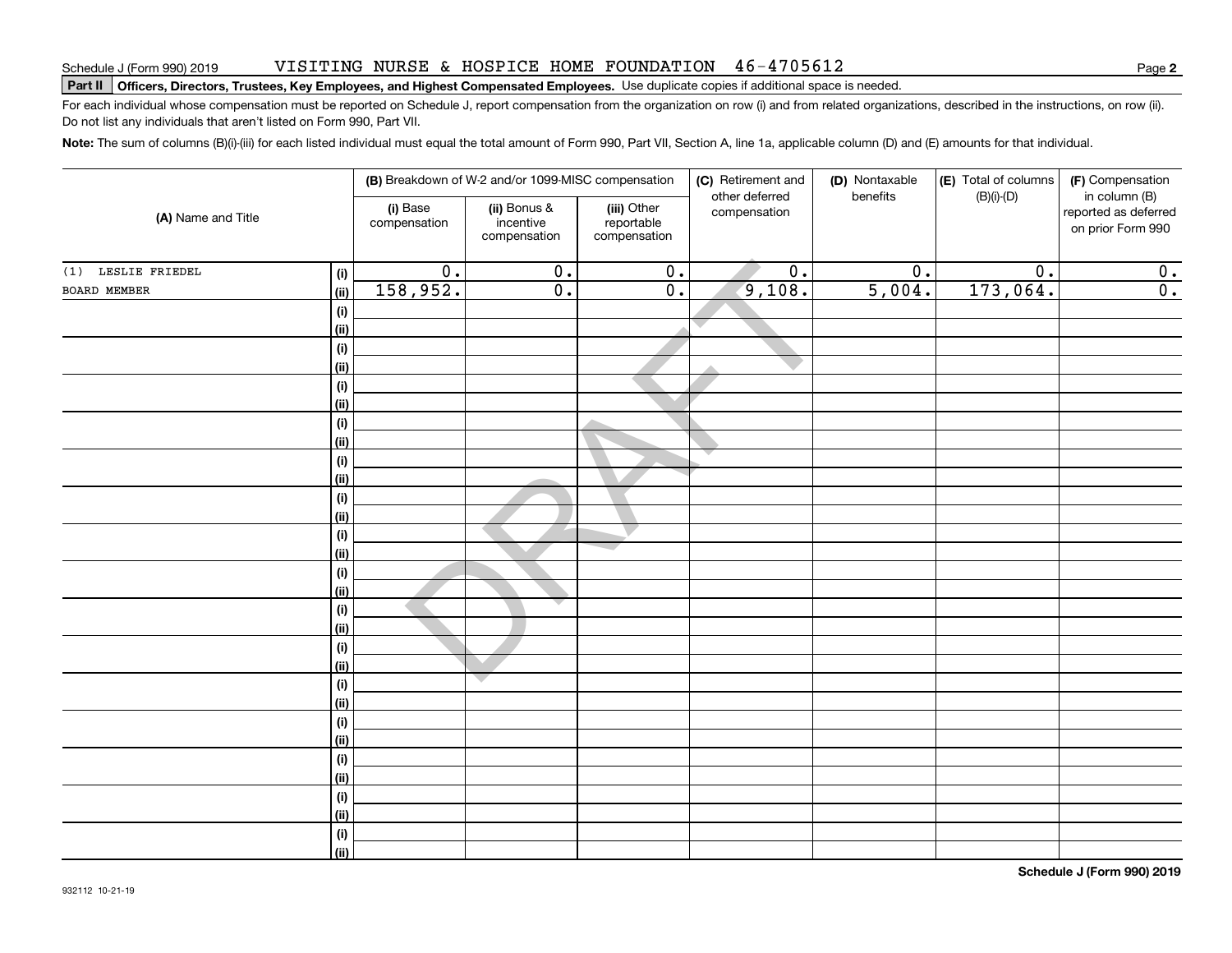| Form 990) 2019 |  |  | VISITING NURSE & HOSPICE HOME FOUNDATION |
|----------------|--|--|------------------------------------------|
|                |  |  |                                          |

### **Part III Supplemental Information**

Schedule J (Form 990) 2019 VISITING NURSE & HOSPICE HOME FOUNDATION 46-4705612<br>Part III Supplemental Information<br>Provide the information, explanation, or descriptions required for Part I, lines 1a, 1b, 3, 4a, 4b, 4c, 5a, 5

**Schedule J (Form 990) 2019**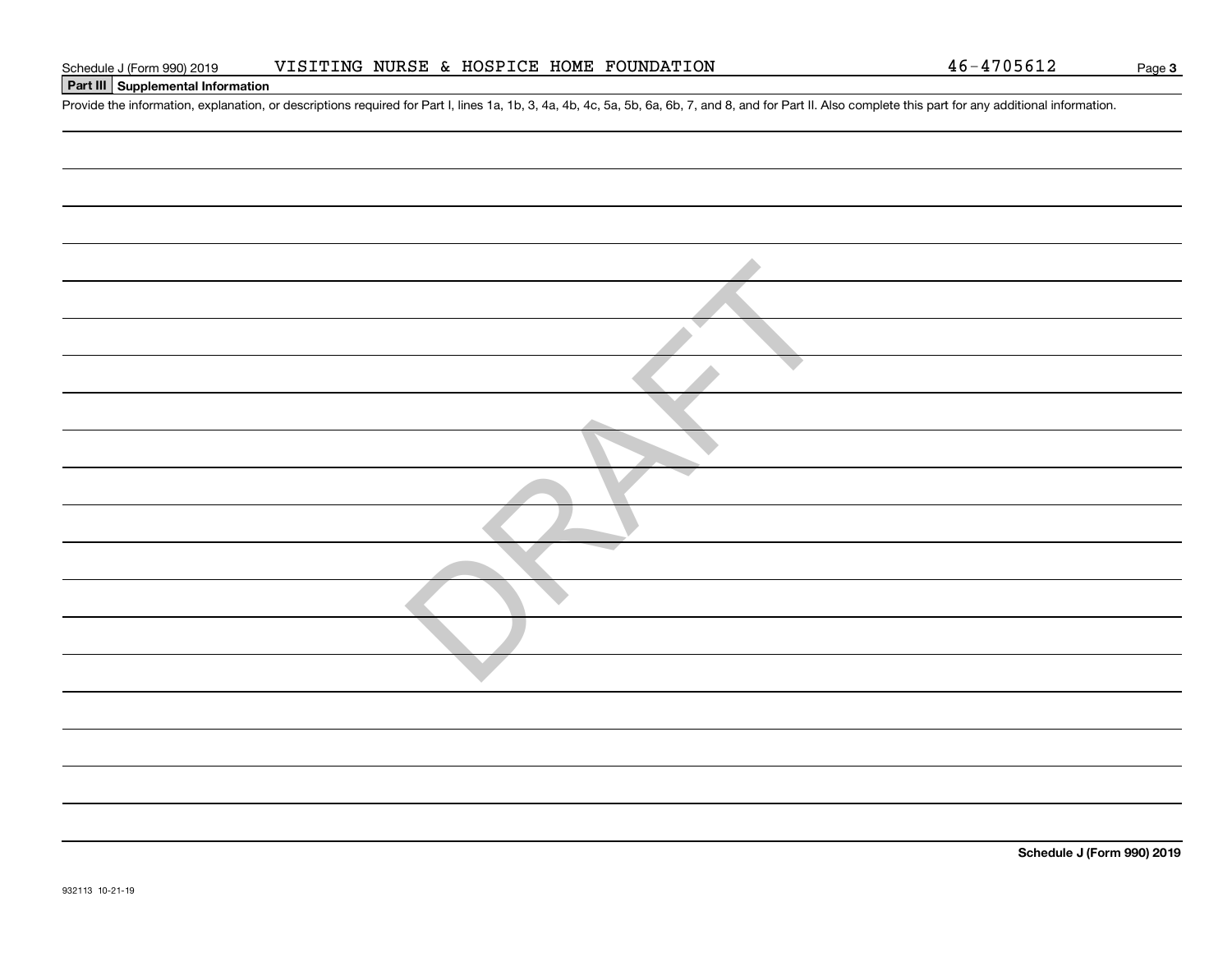**(Form 990 or 990-EZ)**

Department of the Treasury Internal Revenue Service Name of the organization

**SCHEDULE O Supplemental Information to Form 990 or 990-EZ**

**Complete to provide information for responses to specific questions on Form 990 or 990-EZ or to provide any additional information. | Attach to Form 990 or 990-EZ. | Go to www.irs.gov/Form990 for the latest information.**



VISITING NURSE & HOSPICE HOME FOUNDATION 46-4705612

FORM 990, PART I, LINE 1, DESCRIPTION OF ORGANIZATION MISSION:

THE MISSION OF VISITING NURSE & HOSPICE HOME FOUNDATION IS TO SUPPORT

THE MISSION OF VISITING NURSE & HOSPICE HOME INC.

FORM 990, PART VI, SECTION A, LINE 7A:

ELECTION OF BOARD MEMBERS AND THEIR RIGHTS:

THE VOTING MEMBERS OF THE ORGANIZATION ARE EMPOWERED TO ELECT THE MEMBERS

OF THE BOARD OF DIRECTORS. THE BOARD OF DIRECTORS IS AUTHORIZED TO

EXERCISE ALL POWERS OF THE ORGANIZATION WITHOUT AUTHORIZATION OR APPROVAL OF THE ORGANIZATION ARE EMPOWERED TO EI<br>ECTORS. THE BOARD OF DIRECTORS IS AUTH<br>OF THE ORGANIZATION WITHOUT AUTHORIZAT<br>SECTION B, LINE 11B:<br>ESS TO REVIEW FORM 990:<br>IEWED AND APPROVED BY THE AUDIT COMMITT<br>R OF THE BOARD OF D

OF THE MEMBERS.

FORM 990, PART VI, SECTION B, LINE 11B:

ORGANIZATION'S PROCESS TO REVIEW FORM 990:

THE FORM 990 IS REVIEWED AND APPROVED BY THE AUDIT COMMITTEE PRIOR TO

FILING. EACH MEMBER OF THE BOARD OF DIRECTORS IS ALSO PROVIDED A COPY OF

THE FORM 990. THE AUDIT COMMITTEE REPORTS THE RESULTS OF ITS REVIEW TO THE

BOARD OF DIRECTORS AT THE NEXT SCHEDULED BOARD MEETING.

FORM 990, PART VI, SECTION B, LINE 12C:

ENFORCEMENT OF CONFLICTS POLICY:

AT ALL BOARD MEETINGS, CONFLICTS ARE DOCUMENTED AND INTERESTED PARTIES ARE

REQUESTED TO RECUSE THEMSELVES FROM VOTING ON THE MATTER AT HAND.

FORM 990, PART VI, SECTION B, LINE 15:

COMPENSATION PROCESS FOR TOP OFFICIAL:

THE ORGANIZATION DOES NOT EMPLOY A CEO, OTHER TOP MANAGEMENT OFFICIAL, OR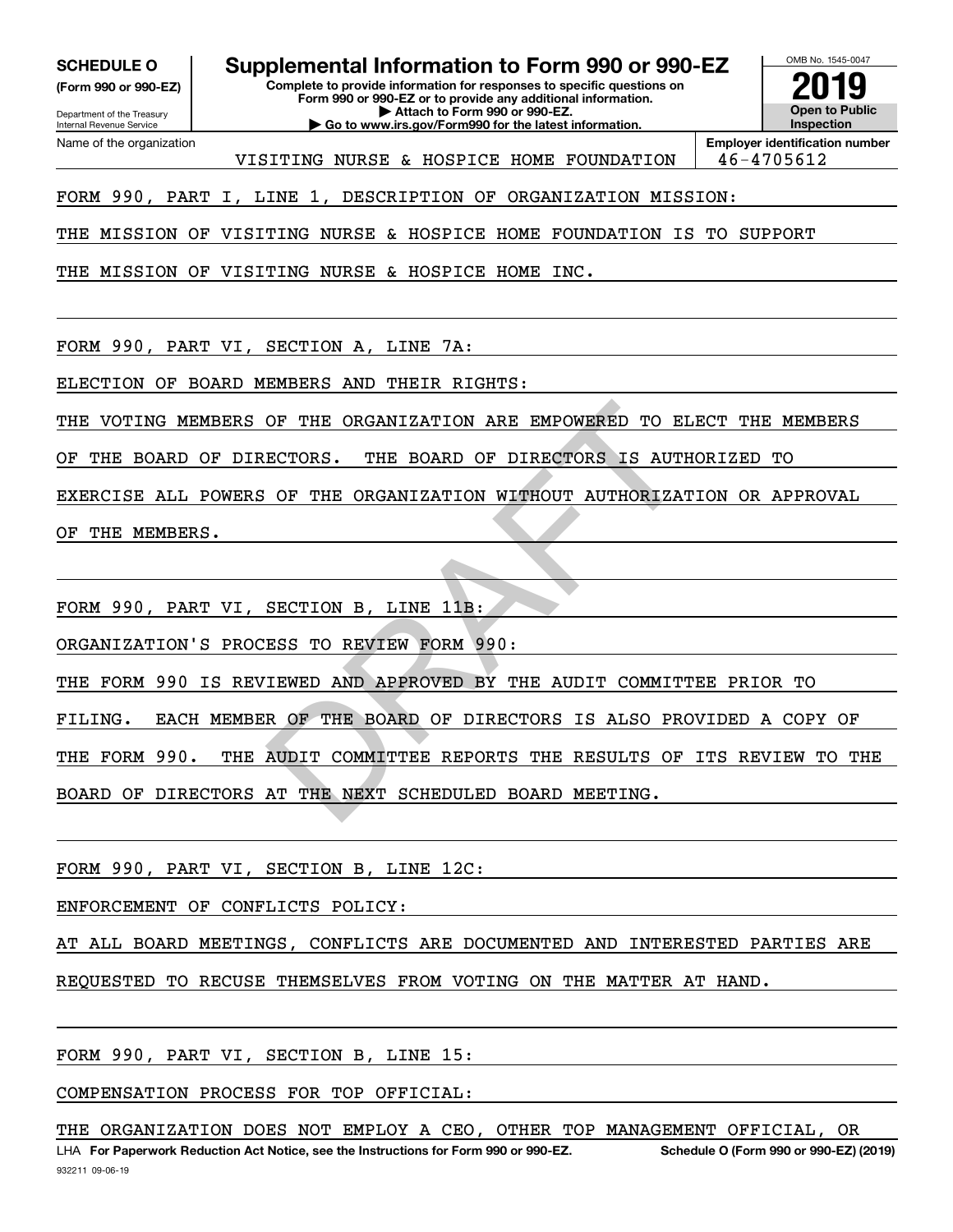| Schedule O (Form 990 or 990-EZ) (2019)                                      | Page 2                                              |
|-----------------------------------------------------------------------------|-----------------------------------------------------|
| Name of the organization<br>VISITING NURSE & HOSPICE HOME FOUNDATION        | <b>Employer identification number</b><br>46-4705612 |
| OTHER PERSONNEL.<br>THE ORGANIZATION IS MANAGED BY A VOLUNTEER BOARD OF     |                                                     |
| DIRECTORS. DAY-TO-DAY FUNCTIONS ARE PROVIDED UNDER ARRANGEMENT BY A         |                                                     |
| RELATED ORGANIZATION.                                                       |                                                     |
|                                                                             |                                                     |
| FORM 990, PART VI, SECTION C, LINE 19:                                      |                                                     |
| GOVERNING DOCUMENTS DISCLOSURE:                                             |                                                     |
| THE ORGANIZATION'S GOVERNING DOCUMENTS, CONFLICT OF INTEREST POLICY, AND    |                                                     |
| FINANCIAL STATEMENTS ARE AVAILABLE TO THE PUBLIC UPON WRITTEN REQUEST OR IN |                                                     |
| PERSON AT THE ORGANIZATION'S OFFICES.                                       |                                                     |
|                                                                             |                                                     |
| FORM 990, PART XII, LINE 2C:                                                |                                                     |
| THE ORGANIZATION DID NOT CHANGE EITHER ITS OVERSIGHT PROCESS OR ITS         |                                                     |
| SELECTION PROCESS DURING THE YEAR.                                          |                                                     |
|                                                                             |                                                     |
|                                                                             |                                                     |
|                                                                             |                                                     |
|                                                                             |                                                     |
|                                                                             |                                                     |
|                                                                             |                                                     |
|                                                                             |                                                     |
|                                                                             |                                                     |
|                                                                             |                                                     |
|                                                                             |                                                     |
|                                                                             |                                                     |
|                                                                             |                                                     |
|                                                                             |                                                     |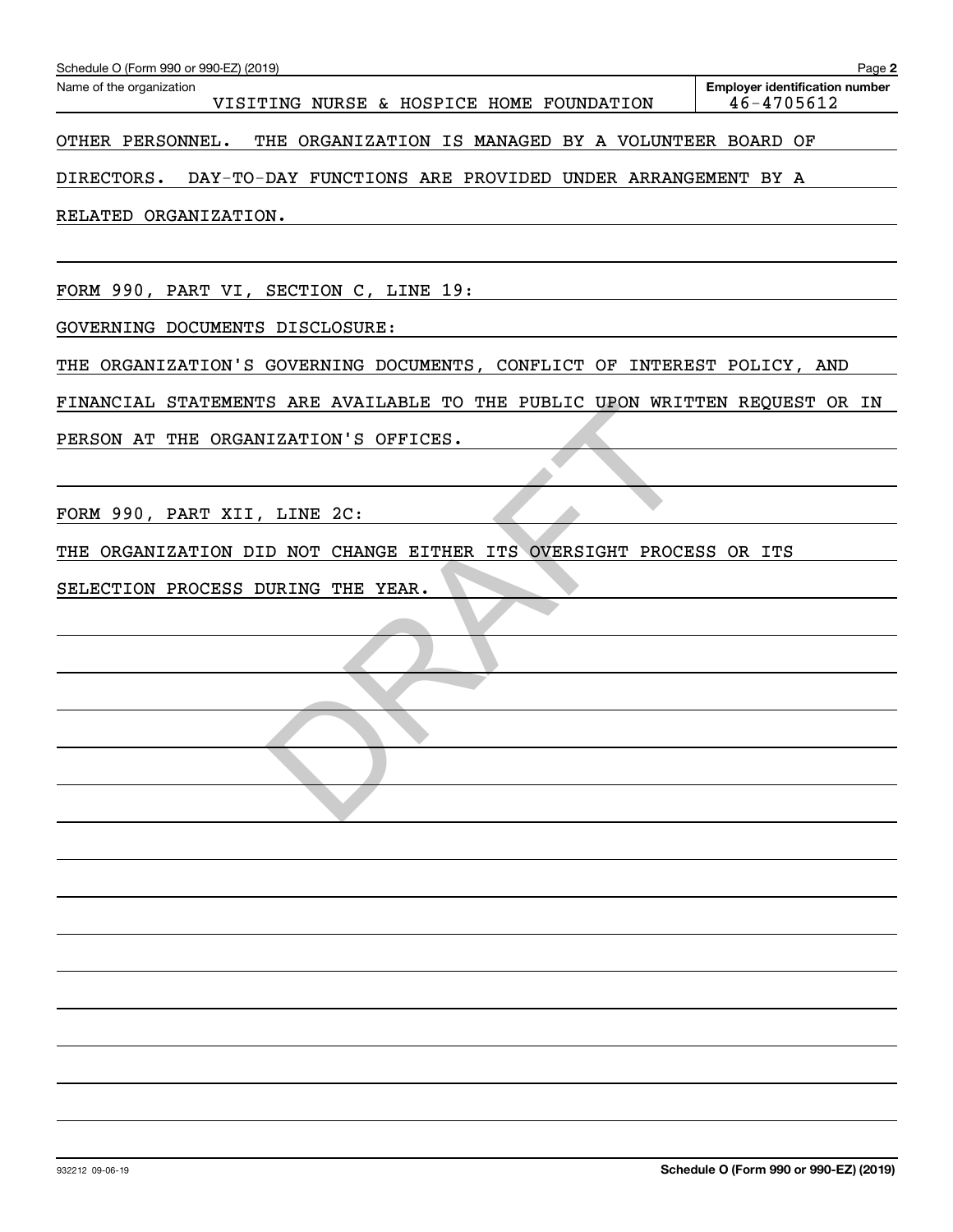| <b>SCHEDULE R</b> |    |  |
|-------------------|----|--|
|                   | AA |  |

#### **(Form 990)**

### **Related Organizations and Unrelated Partnerships**

**Complete if the organization answered "Yes" on Form 990, Part IV, line 33, 34, 35b, 36, or 37.** |

**Attach to Form 990.**  |

OMB No. 1545-0047

**Open to Public 2019**

Department of the Treasury Internal Revenue Service

### **| Go to www.irs.gov/Form990 for instructions and the latest information. Inspection**

Name of the organization

### VISITING NURSE & HOSPICE HOME FOUNDATION

**Employer identification number** 46-4705612

**Part I Identification of Disregarded Entities.**  Complete if the organization answered "Yes" on Form 990, Part IV, line 33.

| (a)                                                                                                                                                                                                                           | (b)               | (c)                      | (d)                | (e)                |                    | (f)                         |         |
|-------------------------------------------------------------------------------------------------------------------------------------------------------------------------------------------------------------------------------|-------------------|--------------------------|--------------------|--------------------|--------------------|-----------------------------|---------|
| Name, address, and EIN (if applicable)                                                                                                                                                                                        | Primary activity  | Legal domicile (state or | Total income       | End-of-year assets |                    | Direct controlling          |         |
| of disregarded entity                                                                                                                                                                                                         |                   | foreign country)         |                    |                    |                    | entity                      |         |
|                                                                                                                                                                                                                               |                   |                          |                    |                    |                    |                             |         |
|                                                                                                                                                                                                                               |                   |                          |                    |                    |                    |                             |         |
|                                                                                                                                                                                                                               |                   |                          |                    |                    |                    |                             |         |
|                                                                                                                                                                                                                               |                   |                          |                    |                    |                    |                             |         |
| Identification of Related Tax-Exempt Organizations. Complete if the organization answered "Yes" on Form 990, Part IV, line 34, because it had one or more related tax-exempt<br>Part II<br>organizations during the tax year. |                   |                          |                    |                    |                    |                             |         |
| (a)                                                                                                                                                                                                                           | (b)               | (c)                      | (d)                | (e)                | (f)                | $(g)$<br>Section 512(b)(13) |         |
| Name, address, and EIN                                                                                                                                                                                                        | Primary activity  | Legal domicile (state or | <b>Exempt Code</b> | Public charity     | Direct controlling | controlled                  |         |
| of related organization                                                                                                                                                                                                       |                   | foreign country)         | section            | status (if section | entity             |                             | entity? |
|                                                                                                                                                                                                                               |                   |                          |                    | 501(c)(3)          |                    | Yes                         | No      |
| VISITING NURSE AND HOSPICE HOME INC. -                                                                                                                                                                                        |                   |                          |                    |                    |                    |                             |         |
| 35-1687026, 5910 HOMESTEAD ROAD, FORT WAYNE,                                                                                                                                                                                  |                   |                          |                    |                    |                    |                             |         |
| IN 46814                                                                                                                                                                                                                      | <b>HEALTHCARE</b> | <b>INDIANA</b>           | 501(C)(3)          | LINE 10            | N/A                |                             | X       |

| (a)<br>Name, address, and EIN<br>of related organization | (b)<br>Primary activity | (c)<br>Legal domicile (state or<br>foreign country) | (d)<br>Exempt Code<br>section | (e)<br>Public charity<br>status (if section | (f)<br>Direct controlling<br>entity | $(g)$<br>Section 512(b)(13) | controlled<br>entity? |
|----------------------------------------------------------|-------------------------|-----------------------------------------------------|-------------------------------|---------------------------------------------|-------------------------------------|-----------------------------|-----------------------|
|                                                          | <b>HEALTHCARE</b>       |                                                     |                               | 501(c)(3))                                  |                                     | Yes                         | No                    |
| VISITING NURSE AND HOSPICE HOME INC. -                   |                         |                                                     |                               |                                             |                                     |                             |                       |
| 35-1687026, 5910 HOMESTEAD ROAD, FORT WAYNE,             |                         |                                                     |                               |                                             |                                     |                             |                       |
| IN 46814                                                 |                         | INDIANA                                             | 501(C)(3)                     | LINE 10                                     | N/A                                 |                             | X                     |
|                                                          |                         |                                                     |                               |                                             |                                     |                             |                       |
|                                                          |                         |                                                     |                               |                                             |                                     |                             |                       |
|                                                          |                         |                                                     |                               |                                             |                                     |                             |                       |
|                                                          |                         |                                                     |                               |                                             |                                     |                             |                       |
|                                                          |                         |                                                     |                               |                                             |                                     |                             |                       |
|                                                          |                         |                                                     |                               |                                             |                                     |                             |                       |
|                                                          |                         |                                                     |                               |                                             |                                     |                             |                       |
|                                                          |                         |                                                     |                               |                                             |                                     |                             |                       |
|                                                          |                         |                                                     |                               |                                             |                                     |                             |                       |

**For Paperwork Reduction Act Notice, see the Instructions for Form 990. Schedule R (Form 990) 2019**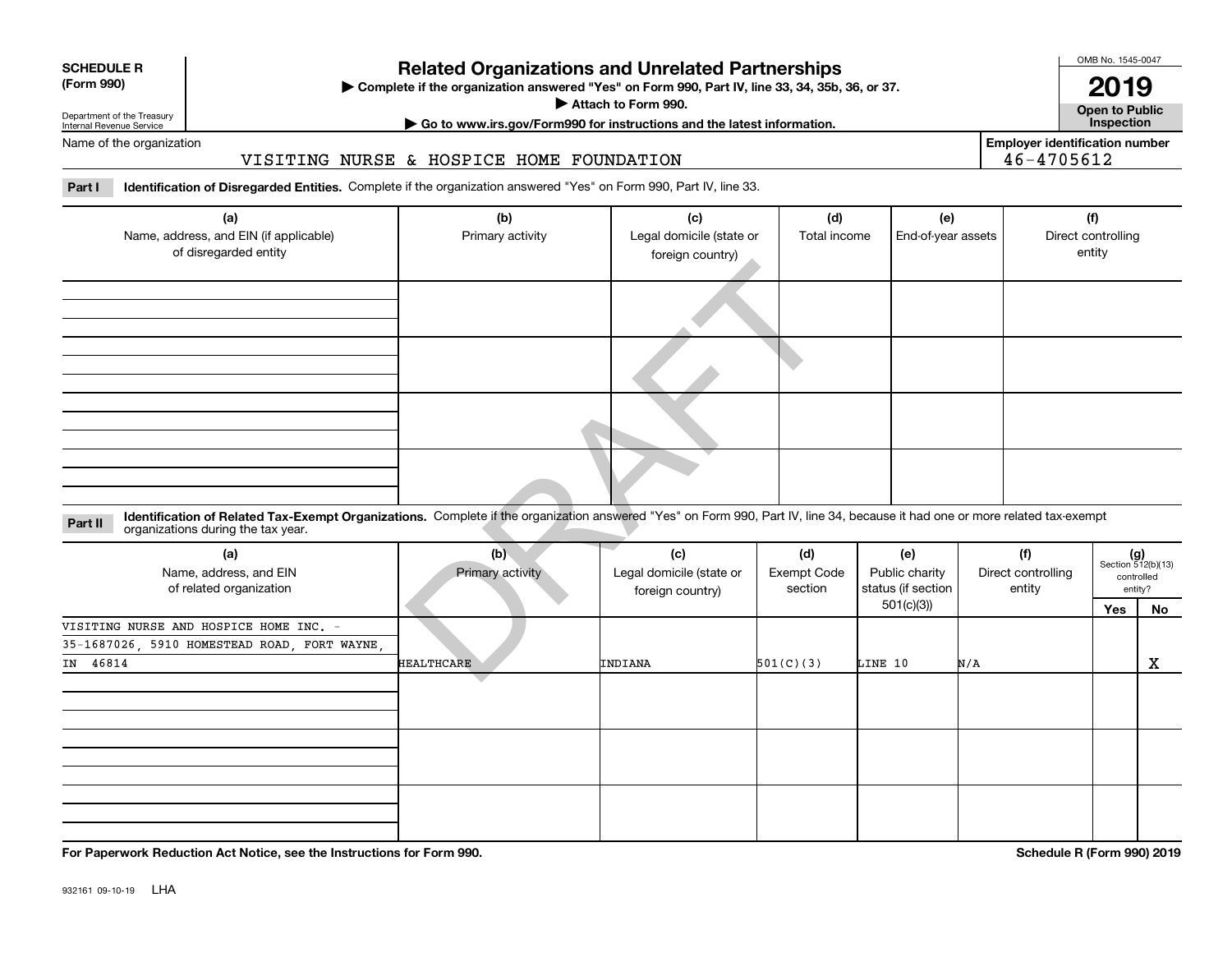#### Schedule R (Form 990) 2019 Page VISITING NURSE & HOSPICE HOME FOUNDATION 46-4705612

**2**

**Identification of Related Organizations Taxable as a Partnership.** Complete if the organization answered "Yes" on Form 990, Part IV, line 34, because it had one or more related **Part III** organizations treated as a partnership during the tax year.

| (a)                                                                                                                                                                                                                                                                         | (b)              | (c)                                       | (d)                          |                                        | (e)                                                                                       | (f)                                | (g)                               | (h)                              |           | (i)                                           |                         | (j)                  | (k)                                   |    |
|-----------------------------------------------------------------------------------------------------------------------------------------------------------------------------------------------------------------------------------------------------------------------------|------------------|-------------------------------------------|------------------------------|----------------------------------------|-------------------------------------------------------------------------------------------|------------------------------------|-----------------------------------|----------------------------------|-----------|-----------------------------------------------|-------------------------|----------------------|---------------------------------------|----|
| Name, address, and EIN<br>of related organization                                                                                                                                                                                                                           | Primary activity | Legal<br>domicile<br>(state or<br>foreign | Direct controlling<br>entity |                                        | Predominant income<br>related, unrelated,<br>excluded from tax under<br>sections 512-514) | Share of total<br>income           | Share of<br>end-of-year<br>assets | Disproportionate<br>allocations? |           | Code V-UBI<br>amount in box<br>20 of Schedule |                         | managing<br>partner? | General or Percentage<br>ownership    |    |
|                                                                                                                                                                                                                                                                             |                  | country)                                  |                              |                                        |                                                                                           |                                    |                                   | Yes                              | <b>No</b> | K-1 (Form 1065) Yes No                        |                         |                      |                                       |    |
|                                                                                                                                                                                                                                                                             |                  |                                           |                              |                                        |                                                                                           |                                    |                                   |                                  |           |                                               |                         |                      |                                       |    |
|                                                                                                                                                                                                                                                                             |                  |                                           |                              |                                        |                                                                                           |                                    |                                   |                                  |           |                                               |                         |                      |                                       |    |
|                                                                                                                                                                                                                                                                             |                  |                                           |                              |                                        |                                                                                           |                                    |                                   |                                  |           |                                               |                         |                      |                                       |    |
|                                                                                                                                                                                                                                                                             |                  |                                           |                              |                                        |                                                                                           |                                    |                                   |                                  |           |                                               |                         |                      |                                       |    |
|                                                                                                                                                                                                                                                                             |                  |                                           |                              |                                        |                                                                                           |                                    |                                   |                                  |           |                                               |                         |                      |                                       |    |
|                                                                                                                                                                                                                                                                             |                  |                                           |                              |                                        |                                                                                           |                                    |                                   |                                  |           |                                               |                         |                      |                                       |    |
|                                                                                                                                                                                                                                                                             |                  |                                           |                              |                                        |                                                                                           |                                    |                                   |                                  |           |                                               |                         |                      |                                       |    |
|                                                                                                                                                                                                                                                                             |                  |                                           |                              |                                        |                                                                                           |                                    |                                   |                                  |           |                                               |                         |                      |                                       |    |
| Identification of Related Organizations Taxable as a Corporation or Trust. Complete if the organization answered "Yes" on Form 990, Part IV, line 34, because it had one or more related<br>Part IV<br>organizations treated as a corporation or trust during the tax year. |                  |                                           |                              |                                        |                                                                                           |                                    |                                   |                                  |           |                                               |                         |                      |                                       |    |
| (a)                                                                                                                                                                                                                                                                         |                  |                                           | (b)                          | (c)                                    | (d)                                                                                       | (e)                                | (f)                               |                                  |           | (g)                                           | (h)                     |                      | (i)<br>Section                        |    |
| Name, address, and EIN<br>of related organization                                                                                                                                                                                                                           |                  |                                           | Primary activity             | Legal domicile<br>(state or<br>foreign | Direct controlling<br>entity                                                              | Type of entity<br>(C corp, S corp, | Share of total<br>income          |                                  |           | Share of<br>end-of-year                       | Percentage<br>ownership |                      | $512(b)(13)$<br>controlled<br>entity? |    |
|                                                                                                                                                                                                                                                                             |                  |                                           |                              | country)                               |                                                                                           | or trust)                          |                                   |                                  |           | assets                                        |                         |                      | Yes                                   | No |
|                                                                                                                                                                                                                                                                             |                  |                                           |                              |                                        |                                                                                           |                                    |                                   |                                  |           |                                               |                         |                      |                                       |    |
|                                                                                                                                                                                                                                                                             |                  |                                           |                              |                                        |                                                                                           |                                    |                                   |                                  |           |                                               |                         |                      |                                       |    |
|                                                                                                                                                                                                                                                                             |                  |                                           |                              |                                        |                                                                                           |                                    |                                   |                                  |           |                                               |                         |                      |                                       |    |

| (a)<br>Name, address, and EIN<br>of related organization | (b)<br>Primary activity | (c)<br>Legal domicile<br>(state or<br>foreign |  | (e)<br>Type of entity<br>(C corp, S corp,<br>or trust) | (f)<br>Share of total<br>income | (g)<br>Share of<br>end-of-year<br>assets | (h)<br>Percentage<br>ownership | $\begin{array}{c} \textbf{(i)}\\ \text{Section}\\ 512 \text{(b)} \text{(13)}\\ \text{controlled}\\ \text{entity?} \end{array}$ |  |
|----------------------------------------------------------|-------------------------|-----------------------------------------------|--|--------------------------------------------------------|---------------------------------|------------------------------------------|--------------------------------|--------------------------------------------------------------------------------------------------------------------------------|--|
|                                                          |                         | country)                                      |  |                                                        |                                 |                                          |                                | Yes No                                                                                                                         |  |
|                                                          |                         |                                               |  |                                                        |                                 |                                          |                                |                                                                                                                                |  |
|                                                          |                         |                                               |  |                                                        |                                 |                                          |                                |                                                                                                                                |  |
|                                                          |                         |                                               |  |                                                        |                                 |                                          |                                |                                                                                                                                |  |
|                                                          |                         |                                               |  |                                                        |                                 |                                          |                                |                                                                                                                                |  |
|                                                          |                         |                                               |  |                                                        |                                 |                                          |                                |                                                                                                                                |  |
|                                                          |                         |                                               |  |                                                        |                                 |                                          |                                |                                                                                                                                |  |
|                                                          |                         |                                               |  |                                                        |                                 |                                          |                                |                                                                                                                                |  |
|                                                          |                         |                                               |  |                                                        |                                 |                                          |                                |                                                                                                                                |  |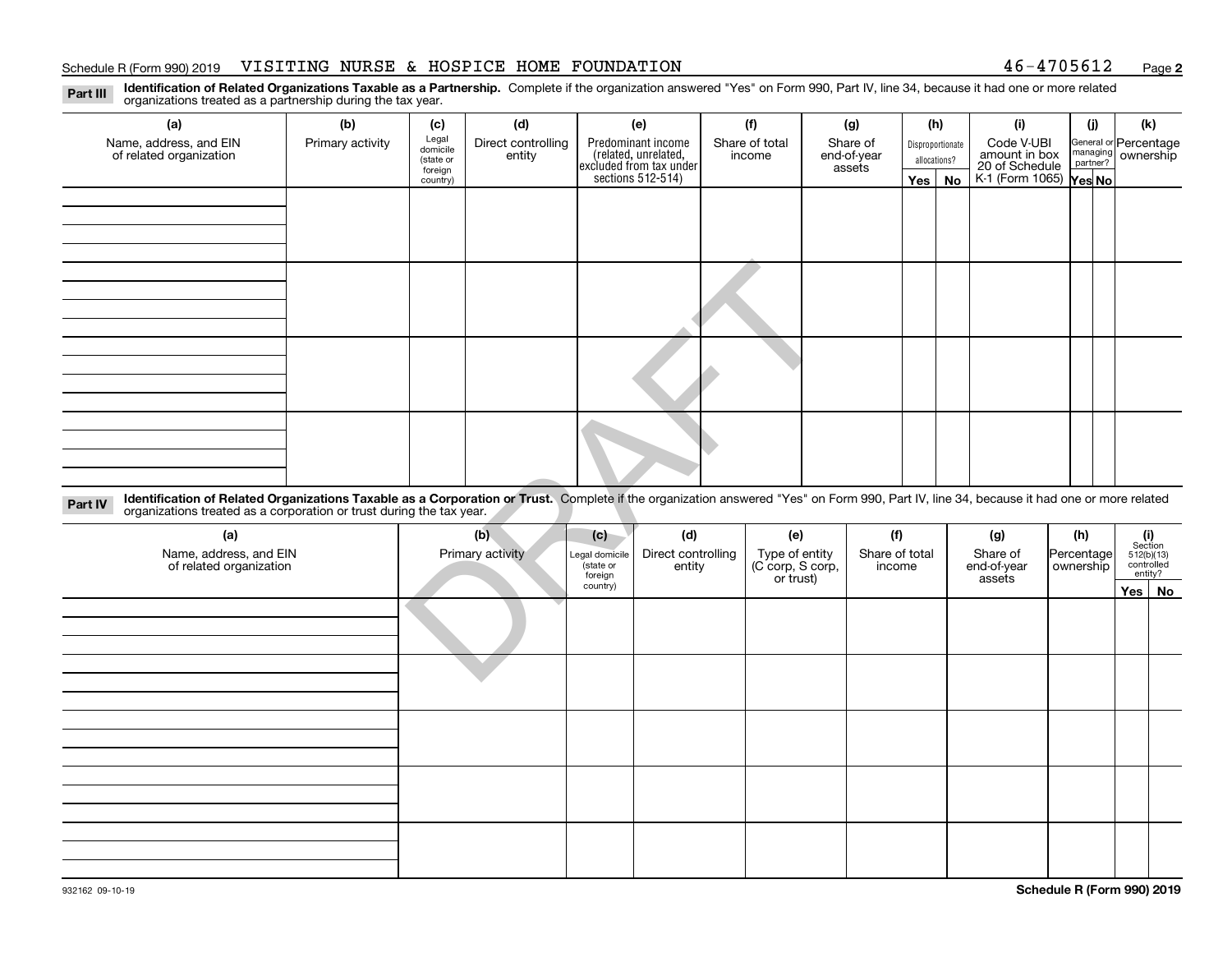#### Schedule R (Form 990) 2019 Page VISITING NURSE & HOSPICE HOME FOUNDATION 46-4705612

**Part V Transactions With Related Organizations. Complete if the organization answered "Yes" on Form 990, Part IV, line 34, 35b, or 36.<br>** 

|     | Note: Complete line 1 if any entity is listed in Parts II, III, or IV of this schedule.                                                                                                                                           |                                  |                        |                                              |                | Yes                     | No           |
|-----|-----------------------------------------------------------------------------------------------------------------------------------------------------------------------------------------------------------------------------------|----------------------------------|------------------------|----------------------------------------------|----------------|-------------------------|--------------|
|     | During the tax year, did the organization engage in any of the following transactions with one or more related organizations listed in Parts II-IV?                                                                               |                                  |                        |                                              |                |                         |              |
|     |                                                                                                                                                                                                                                   |                                  |                        |                                              | 1a             |                         | $\mathbf x$  |
|     | b Gift, grant, or capital contribution to related organization(s) manufaction contracts and contribution to related organization(s) manufaction contribution to related organization(s)                                           |                                  |                        |                                              | 1 <sub>b</sub> | $\overline{\mathbf{x}}$ |              |
|     | c Gift, grant, or capital contribution from related organization(s) material contracts and contribution from related organization(s) material contents and contribution from related organization(s) material contents and con    |                                  |                        |                                              | 1 <sub>c</sub> |                         | $\mathbf x$  |
|     |                                                                                                                                                                                                                                   |                                  |                        |                                              | 1 <sub>d</sub> |                         | $\mathbf X$  |
|     |                                                                                                                                                                                                                                   |                                  |                        |                                              |                |                         |              |
|     |                                                                                                                                                                                                                                   |                                  |                        |                                              |                |                         |              |
|     | Dividends from related organization(s) manufactured and content and content and content and content and content and content and content and content and content and content and content and content and content and content an    |                                  |                        |                                              | 1f             |                         | X            |
|     | Sale of assets to related organization(s) www.assettion.com/www.assettion.com/www.assettion.com/www.assettion.com/www.assettion.com/www.assettion.com/www.assettion.com/www.assettion.com/www.assettion.com/www.assettion.com/    |                                  |                        |                                              | 1a             |                         | $\mathbf X$  |
|     |                                                                                                                                                                                                                                   |                                  |                        |                                              | 1 <sub>h</sub> |                         | $\mathbf X$  |
|     | Exchange of assets with related organization(s) www.andron.com/www.andron.com/www.andron.com/www.andron.com/www.andron.com/www.andron.com/www.andron.com/www.andron.com/www.andron.com/www.andron.com/www.andron.com/www.andro    |                                  |                        |                                              | 1i -           |                         | $\mathbf X$  |
|     | Lease of facilities, equipment, or other assets to related organization(s) encontraction and contain the content of facilities, equipment, or other assets to related organization(s)                                             |                                  |                        |                                              | 1i.            |                         | $\mathbf{x}$ |
|     |                                                                                                                                                                                                                                   |                                  |                        |                                              |                |                         |              |
|     |                                                                                                                                                                                                                                   |                                  |                        |                                              |                |                         |              |
|     | Performance of services or membership or fundraising solicitations for related organization(s) manufactured in the services or membership or fundraising solicitations for related organization(s)                                |                                  |                        |                                              |                |                         |              |
|     | m Performance of services or membership or fundraising solicitations by related organization(s)<br>material contractions content content content content content content content content control or fund as a fund or fund of the |                                  |                        |                                              |                |                         |              |
|     | n Sharing of facilities, equipment, mailing lists, or other assets with related organization(s)                                                                                                                                   |                                  |                        |                                              |                |                         |              |
|     | <b>o</b> Sharing of paid employees with related organization(s)                                                                                                                                                                   |                                  |                        |                                              |                |                         |              |
|     |                                                                                                                                                                                                                                   |                                  |                        |                                              |                |                         |              |
|     |                                                                                                                                                                                                                                   |                                  |                        |                                              | 1p.            |                         | X            |
|     |                                                                                                                                                                                                                                   |                                  |                        |                                              | 1a             |                         | $\mathbf X$  |
|     |                                                                                                                                                                                                                                   |                                  |                        |                                              |                |                         |              |
|     |                                                                                                                                                                                                                                   |                                  |                        |                                              | 1r             |                         | X            |
|     |                                                                                                                                                                                                                                   |                                  |                        |                                              | 1s             |                         | $\mathbf{x}$ |
|     | If the answer to any of the above is "Yes," see the instructions for information on who must complete this line, including covered relationships and transaction thresholds.                                                      |                                  |                        |                                              |                |                         |              |
|     | (a)<br>Name of related organization                                                                                                                                                                                               | (b)<br>Transaction<br>type (a-s) | (c)<br>Amount involved | (d)<br>Method of determining amount involved |                |                         |              |
|     |                                                                                                                                                                                                                                   |                                  |                        |                                              |                |                         |              |
| (1) |                                                                                                                                                                                                                                   |                                  |                        |                                              |                |                         |              |
| (2) |                                                                                                                                                                                                                                   |                                  |                        |                                              |                |                         |              |
| (3) |                                                                                                                                                                                                                                   |                                  |                        |                                              |                |                         |              |
|     |                                                                                                                                                                                                                                   |                                  |                        |                                              |                |                         |              |
| (4) |                                                                                                                                                                                                                                   |                                  |                        |                                              |                |                         |              |

**(5)**

**(6)**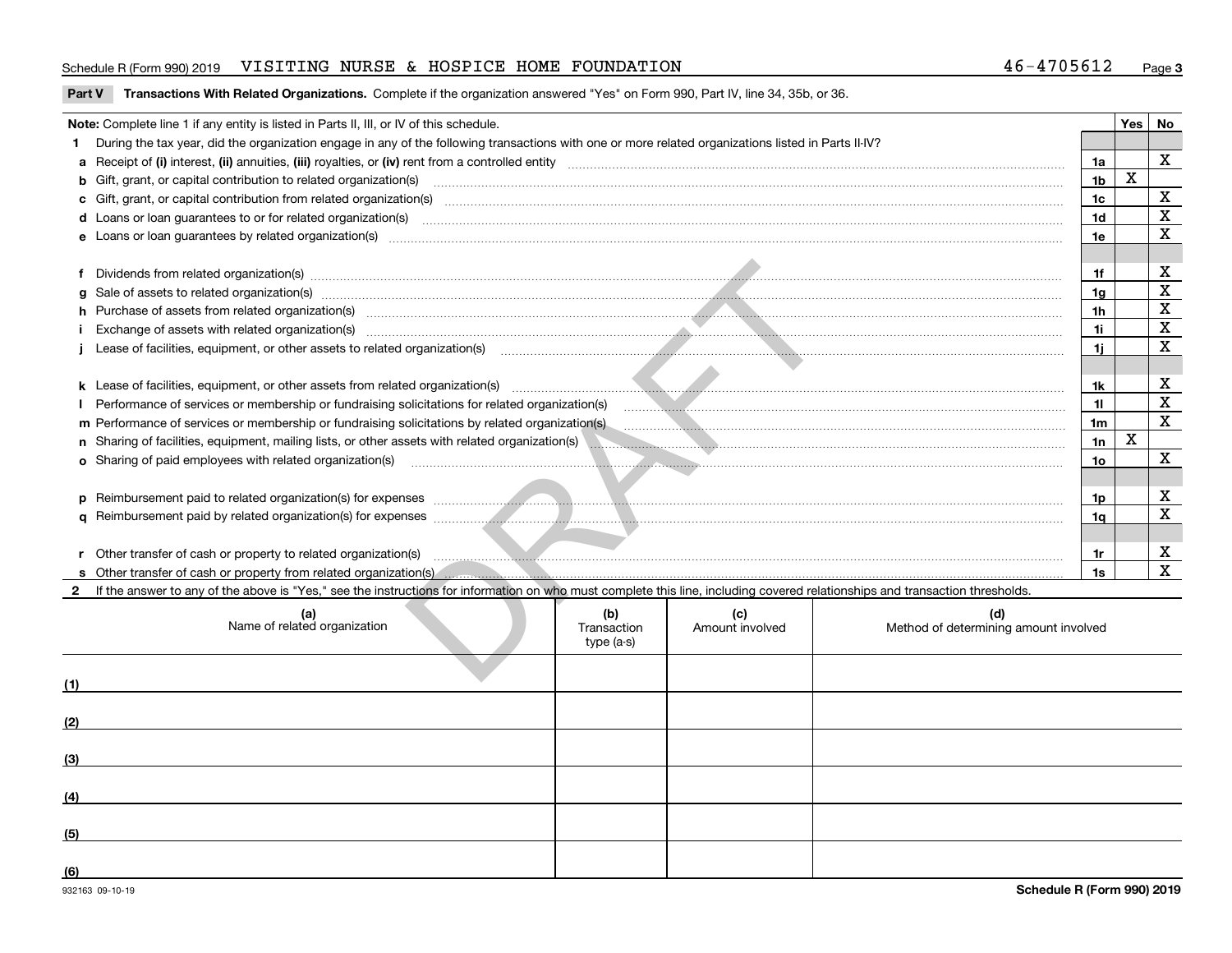#### Schedule R (Form 990) 2019 Page VISITING NURSE & HOSPICE HOME FOUNDATION 46-4705612

# **Part VI Unrelated Organizations Taxable as a Partnership.**  Complete if the organization answered "Yes" on Form 990, Part IV, line 37.

Provide the following information for each entity taxed as a partnership through which the organization conducted more than five percent of its activities (measured by total assets or gross revenue) that was not a related organization. See instructions regarding exclusion for certain investment partnerships.

| that was not a related organization. Occ instructions regarding exclusion for certain investment partnerships.<br>(a) | (b)              | (c)               | (d)                                                                                        |                                                               | (f)      | (g)         |              | (h)                   | (i)                                                                                      | (j) | (k) |
|-----------------------------------------------------------------------------------------------------------------------|------------------|-------------------|--------------------------------------------------------------------------------------------|---------------------------------------------------------------|----------|-------------|--------------|-----------------------|------------------------------------------------------------------------------------------|-----|-----|
| Name, address, and EIN                                                                                                | Primary activity | Legal domicile    |                                                                                            | (e)<br>Are all<br>partners sec.<br>$\frac{501(c)(3)}{0rgs.?}$ | Share of | Share of    |              | Dispropor-<br>tionate | Code V-UBI<br>amount in box 20 managing<br>of Schedule K-1<br>(Form 1065)<br>The Nest No |     |     |
| of entity                                                                                                             |                  | (state or foreign | Predominant income<br>(related, unrelated,<br>excluded from tax under<br>sections 512-514) |                                                               | total    | end-of-year | allocations? |                       |                                                                                          |     |     |
|                                                                                                                       |                  | country)          |                                                                                            | Yes No                                                        | income   | assets      | Yes No       |                       |                                                                                          |     |     |
|                                                                                                                       |                  |                   |                                                                                            |                                                               |          |             |              |                       |                                                                                          |     |     |
|                                                                                                                       |                  |                   |                                                                                            |                                                               |          |             |              |                       |                                                                                          |     |     |
|                                                                                                                       |                  |                   |                                                                                            |                                                               |          |             |              |                       |                                                                                          |     |     |
|                                                                                                                       |                  |                   |                                                                                            |                                                               |          |             |              |                       |                                                                                          |     |     |
|                                                                                                                       |                  |                   |                                                                                            |                                                               |          |             |              |                       |                                                                                          |     |     |
|                                                                                                                       |                  |                   |                                                                                            |                                                               |          |             |              |                       |                                                                                          |     |     |
|                                                                                                                       |                  |                   |                                                                                            |                                                               |          |             |              |                       |                                                                                          |     |     |
|                                                                                                                       |                  |                   |                                                                                            |                                                               |          |             |              |                       |                                                                                          |     |     |
|                                                                                                                       |                  |                   |                                                                                            |                                                               |          |             |              |                       |                                                                                          |     |     |
|                                                                                                                       |                  |                   |                                                                                            |                                                               |          |             |              |                       |                                                                                          |     |     |
|                                                                                                                       |                  |                   |                                                                                            |                                                               |          |             |              |                       |                                                                                          |     |     |
|                                                                                                                       |                  |                   |                                                                                            |                                                               |          |             |              |                       |                                                                                          |     |     |
|                                                                                                                       |                  |                   |                                                                                            |                                                               |          |             |              |                       |                                                                                          |     |     |
|                                                                                                                       |                  |                   |                                                                                            |                                                               |          |             |              |                       |                                                                                          |     |     |
|                                                                                                                       |                  |                   |                                                                                            |                                                               |          |             |              |                       |                                                                                          |     |     |
|                                                                                                                       |                  |                   |                                                                                            |                                                               |          |             |              |                       |                                                                                          |     |     |
|                                                                                                                       |                  |                   |                                                                                            |                                                               |          |             |              |                       |                                                                                          |     |     |
|                                                                                                                       |                  |                   |                                                                                            |                                                               |          |             |              |                       |                                                                                          |     |     |
|                                                                                                                       |                  |                   |                                                                                            |                                                               |          |             |              |                       |                                                                                          |     |     |
|                                                                                                                       |                  |                   |                                                                                            |                                                               |          |             |              |                       |                                                                                          |     |     |
|                                                                                                                       |                  |                   |                                                                                            |                                                               |          |             |              |                       |                                                                                          |     |     |
|                                                                                                                       |                  |                   |                                                                                            |                                                               |          |             |              |                       |                                                                                          |     |     |
|                                                                                                                       |                  |                   |                                                                                            |                                                               |          |             |              |                       |                                                                                          |     |     |
|                                                                                                                       |                  |                   |                                                                                            |                                                               |          |             |              |                       |                                                                                          |     |     |
|                                                                                                                       |                  |                   |                                                                                            |                                                               |          |             |              |                       |                                                                                          |     |     |
|                                                                                                                       |                  |                   |                                                                                            |                                                               |          |             |              |                       |                                                                                          |     |     |
|                                                                                                                       |                  |                   |                                                                                            |                                                               |          |             |              |                       |                                                                                          |     |     |
|                                                                                                                       |                  |                   |                                                                                            |                                                               |          |             |              |                       |                                                                                          |     |     |
|                                                                                                                       |                  |                   |                                                                                            |                                                               |          |             |              |                       |                                                                                          |     |     |
|                                                                                                                       |                  |                   |                                                                                            |                                                               |          |             |              |                       |                                                                                          |     |     |
|                                                                                                                       |                  |                   |                                                                                            |                                                               |          |             |              |                       |                                                                                          |     |     |
|                                                                                                                       |                  |                   |                                                                                            |                                                               |          |             |              |                       |                                                                                          |     |     |

**Schedule R (Form 990) 2019**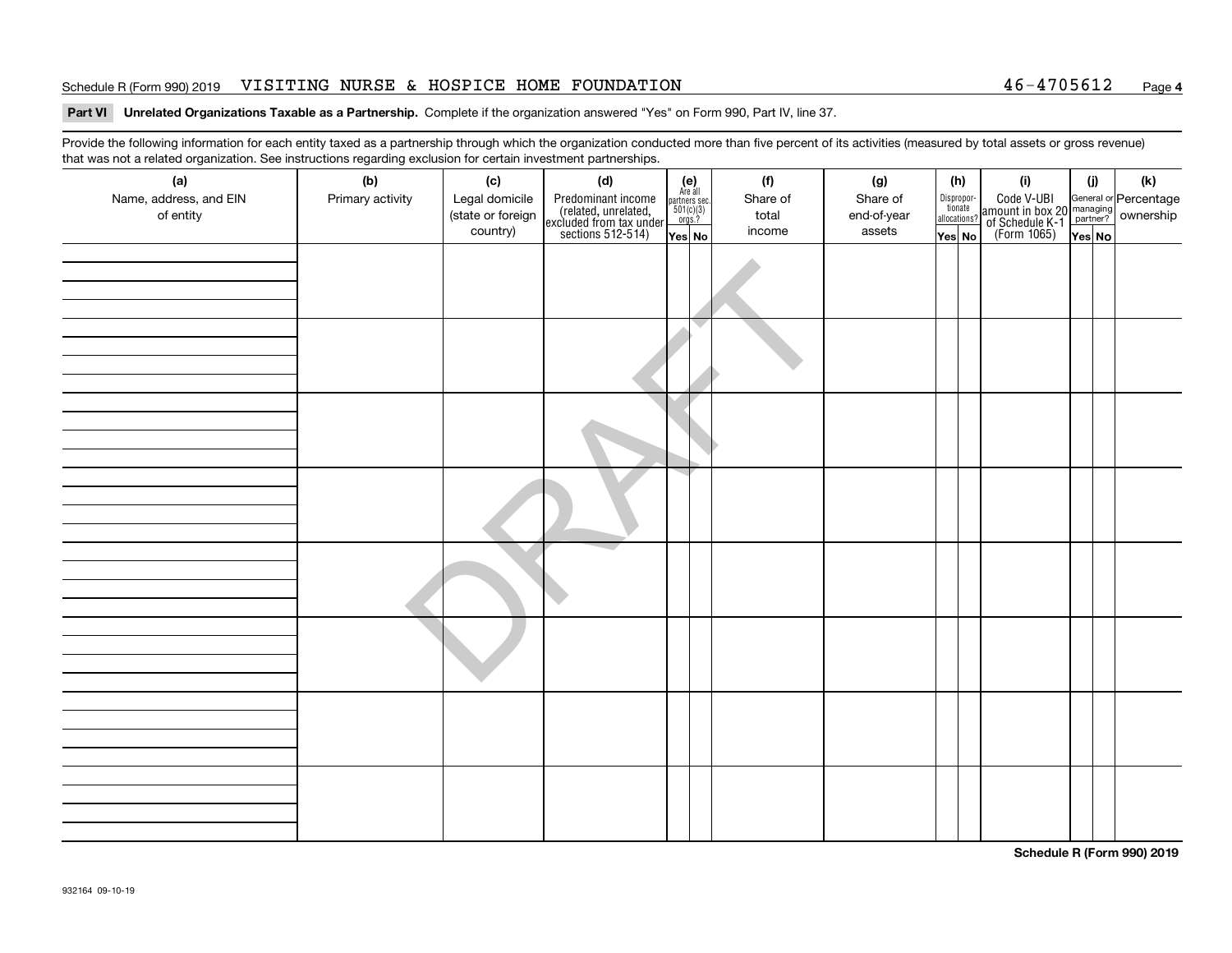| Schedule R (Form 990) 2019                 |  |  |  | VISITING NURSE & HOSPICE HOME FOUNDATION $46-4705612$ Page 5 |  |
|--------------------------------------------|--|--|--|--------------------------------------------------------------|--|
| <b>Part VII   Supplemental Information</b> |  |  |  |                                                              |  |

Provide additional information for responses to questions on Schedule R. See instructions.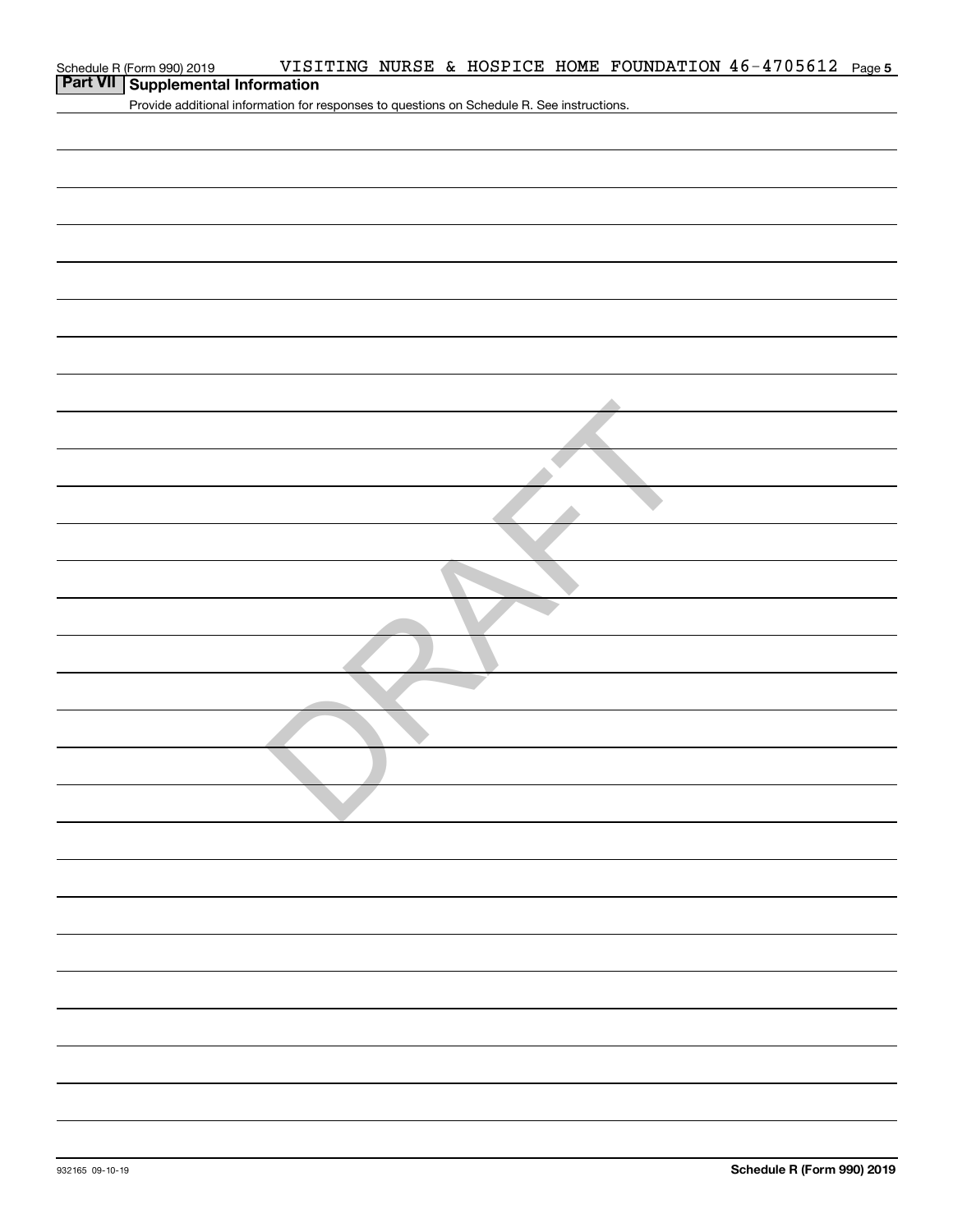(Rev. January 2020)

## **Application for Automatic Extension of Time To File an Exempt Organization Return**

Department of the Treasury Internal Revenue Service

**| File a separate application for each return.**

**| Go to www.irs.gov/Form8868 for the latest information.**

**Electronic filing (e-file).**  You can electronically file Form 8868 to request a 6-month automatic extension of time to file any of the filing of this form, visit www.irs.gov/e-file-providers/e-file-for-charities-and-non-profits. forms listed below with the exception of Form 8870, Information Return for Transfers Associated With Certain Personal Benefit Contracts, for which an extension request must be sent to the IRS in paper format (see instructions). For more details on the electronic

### **Automatic 6-Month Extension of Time.** Only submit original (no copies needed).

All corporations required to file an income tax return other than Form 990-T (including 1120-C filers), partnerships, REMICs, and trusts must use Form 7004 to request an extension of time to file income tax returns.

| Type or<br>print                                                                                                         | Name of exempt organization or other filer, see instructions.                                                                                                                                                                                                                                                                                                                                                                                                                                                                                                                                                                                                                                                                                                                                                            | Taxpayer identification number (TIN) |                                                                                                                  |                |    |                  |  |  |  |
|--------------------------------------------------------------------------------------------------------------------------|--------------------------------------------------------------------------------------------------------------------------------------------------------------------------------------------------------------------------------------------------------------------------------------------------------------------------------------------------------------------------------------------------------------------------------------------------------------------------------------------------------------------------------------------------------------------------------------------------------------------------------------------------------------------------------------------------------------------------------------------------------------------------------------------------------------------------|--------------------------------------|------------------------------------------------------------------------------------------------------------------|----------------|----|------------------|--|--|--|
|                                                                                                                          | 46-4705612<br>VISITING NURSE & HOSPICE HOME FOUNDATION                                                                                                                                                                                                                                                                                                                                                                                                                                                                                                                                                                                                                                                                                                                                                                   |                                      |                                                                                                                  |                |    |                  |  |  |  |
| File by the<br>due date for                                                                                              | Number, street, and room or suite no. If a P.O. box, see instructions.                                                                                                                                                                                                                                                                                                                                                                                                                                                                                                                                                                                                                                                                                                                                                   |                                      |                                                                                                                  |                |    |                  |  |  |  |
| filing your                                                                                                              | 5910 HOMESTEAD ROAD                                                                                                                                                                                                                                                                                                                                                                                                                                                                                                                                                                                                                                                                                                                                                                                                      |                                      |                                                                                                                  |                |    |                  |  |  |  |
| return. See<br>City, town or post office, state, and ZIP code. For a foreign address, see instructions.<br>instructions. |                                                                                                                                                                                                                                                                                                                                                                                                                                                                                                                                                                                                                                                                                                                                                                                                                          |                                      |                                                                                                                  |                |    |                  |  |  |  |
| 46814<br>FORT WAYNE, IN                                                                                                  |                                                                                                                                                                                                                                                                                                                                                                                                                                                                                                                                                                                                                                                                                                                                                                                                                          |                                      |                                                                                                                  |                |    |                  |  |  |  |
|                                                                                                                          | Enter the Return Code for the return that this application is for (file a separate application for each return)                                                                                                                                                                                                                                                                                                                                                                                                                                                                                                                                                                                                                                                                                                          |                                      |                                                                                                                  |                |    | $\mathbf 0$<br>1 |  |  |  |
| Application                                                                                                              |                                                                                                                                                                                                                                                                                                                                                                                                                                                                                                                                                                                                                                                                                                                                                                                                                          | Return                               | Application                                                                                                      |                |    | Return           |  |  |  |
| Is For                                                                                                                   |                                                                                                                                                                                                                                                                                                                                                                                                                                                                                                                                                                                                                                                                                                                                                                                                                          | Code                                 | Is For                                                                                                           |                |    | Code             |  |  |  |
|                                                                                                                          | Form 990 or Form 990-EZ                                                                                                                                                                                                                                                                                                                                                                                                                                                                                                                                                                                                                                                                                                                                                                                                  | 01                                   | Form 990-T (corporation)                                                                                         |                |    | 07               |  |  |  |
| Form 990-BL                                                                                                              |                                                                                                                                                                                                                                                                                                                                                                                                                                                                                                                                                                                                                                                                                                                                                                                                                          | 02                                   | Form 1041-A                                                                                                      |                |    | 08               |  |  |  |
|                                                                                                                          | Form 4720 (individual)                                                                                                                                                                                                                                                                                                                                                                                                                                                                                                                                                                                                                                                                                                                                                                                                   | 03                                   | Form 4720 (other than individual)                                                                                |                |    | 09               |  |  |  |
| Form 990-PF                                                                                                              |                                                                                                                                                                                                                                                                                                                                                                                                                                                                                                                                                                                                                                                                                                                                                                                                                          | 04                                   | Form 5227                                                                                                        |                |    | 10               |  |  |  |
|                                                                                                                          | Form 990-T (sec. 401(a) or 408(a) trust)                                                                                                                                                                                                                                                                                                                                                                                                                                                                                                                                                                                                                                                                                                                                                                                 | 05                                   | Form 6069                                                                                                        |                |    | 11               |  |  |  |
|                                                                                                                          | Form 990-T (trust other than above)<br><b>ELAINE JONES</b>                                                                                                                                                                                                                                                                                                                                                                                                                                                                                                                                                                                                                                                                                                                                                               | 06                                   | Form 8870                                                                                                        |                |    | 12               |  |  |  |
| $box \blacktriangleright$<br>1<br>2                                                                                      | • The books are in the care of $\triangleright$ 5910 HOMESTEAD ROAD $\triangleright$ FORT WAYNE, IN 46814<br>Telephone No. ▶ $260 - 435 - 3222$<br>• If this is for a Group Return, enter the organization's four digit Group Exemption Number (GEN) _________. If this is for the whole group, check this<br>. If it is for part of the group, check this box $\triangleright$ and attach a list with the names and TINs of all members the extension is for.<br>I request an automatic 6-month extension of time until<br>the organization named above. The extension is for the organization's return for:<br>$\blacktriangleright$ $\lfloor$ X $\rfloor$ calendar year $2019$ or<br>tax year beginning<br>If the tax year entered in line 1 is for less than 12 months, check reason:<br>Change in accounting period | and ending                           | Fax No. $\blacktriangleright$<br>NOVEMBER 16, 2020, to file the exempt organization return for<br>Initial return | Final return   |    |                  |  |  |  |
| За                                                                                                                       | If this application is for Forms 990-BL, 990-PF, 990-T, 4720, or 6069, enter the tentative tax, less                                                                                                                                                                                                                                                                                                                                                                                                                                                                                                                                                                                                                                                                                                                     |                                      |                                                                                                                  |                |    |                  |  |  |  |
|                                                                                                                          | any nonrefundable credits. See instructions.<br>За<br>\$                                                                                                                                                                                                                                                                                                                                                                                                                                                                                                                                                                                                                                                                                                                                                                 |                                      |                                                                                                                  |                |    | 0.               |  |  |  |
|                                                                                                                          | If this application is for Forms 990-PF, 990-T, 4720, or 6069, enter any refundable credits and<br>b                                                                                                                                                                                                                                                                                                                                                                                                                                                                                                                                                                                                                                                                                                                     |                                      |                                                                                                                  |                |    |                  |  |  |  |
|                                                                                                                          | estimated tax payments made. Include any prior year overpayment allowed as a credit.                                                                                                                                                                                                                                                                                                                                                                                                                                                                                                                                                                                                                                                                                                                                     |                                      |                                                                                                                  | 3 <sub>b</sub> | \$ | 0.               |  |  |  |
| <b>Balance due.</b> Subtract line 3b from line 3a. Include your payment with this form, if required, by<br>c             |                                                                                                                                                                                                                                                                                                                                                                                                                                                                                                                                                                                                                                                                                                                                                                                                                          |                                      |                                                                                                                  | 0.             |    |                  |  |  |  |
|                                                                                                                          | 3 <sub>c</sub><br>using EFTPS (Electronic Federal Tax Payment System). See instructions.<br>Caution: If you are going to make an electronic funds withdrawal (direct debit) with this Form 8868, see Form 8453-EO and Form 8879-EO for payment                                                                                                                                                                                                                                                                                                                                                                                                                                                                                                                                                                           |                                      |                                                                                                                  |                |    |                  |  |  |  |
| instructions.                                                                                                            |                                                                                                                                                                                                                                                                                                                                                                                                                                                                                                                                                                                                                                                                                                                                                                                                                          |                                      |                                                                                                                  |                |    |                  |  |  |  |

**HA** For Privacy Act and Paperwork Reduction Act Notice, see instructions. **But a struction of the Community Community** Form 8868 (Rev. 1-2020) LHA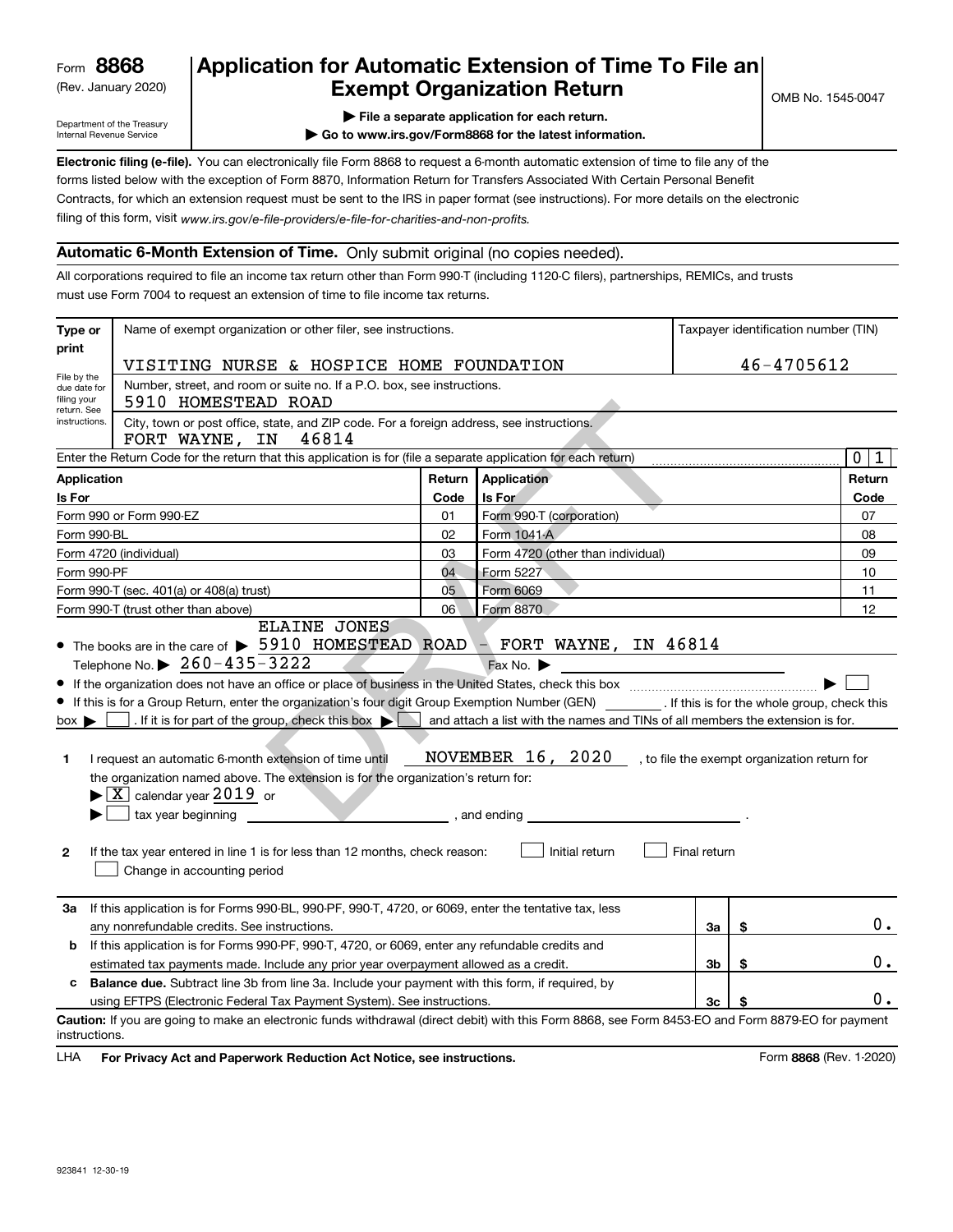(Rev. January 2020)

### **Application for Automatic Extension of Time To File an Exempt Organization Return** EXTENSION REQUEST FOR INDIANA FORM NP-20

Department of the Treasury Internal Revenue Service

| $\blacktriangleright$ File a separate application for each return. |
|--------------------------------------------------------------------|
|--------------------------------------------------------------------|

**| Go to www.irs.gov/Form8868 for the latest information.**

**Electronic filing (e-file).**  You can electronically file Form 8868 to request a 6-month automatic extension of time to file any of the filing of this form, visit www.irs.gov/e-file-providers/e-file-for-charities-and-non-profits. forms listed below with the exception of Form 8870, Information Return for Transfers Associated With Certain Personal Benefit Contracts, for which an extension request must be sent to the IRS in paper format (see instructions). For more details on the electronic

### **Automatic 6-Month Extension of Time.** Only submit original (no copies needed).

All corporations required to file an income tax return other than Form 990-T (including 1120-C filers), partnerships, REMICs, and trusts must use Form 7004 to request an extension of time to file income tax returns.

| Type or<br>print                                                                                                         | Name of exempt organization or other filer, see instructions.                                                                                                                                                                                                                                                                                                                                                                                                                                                                                                                                                                                                                                                                                                                                                            | Taxpayer identification number (TIN) |                                                                                                                  |                |    |                  |  |  |  |
|--------------------------------------------------------------------------------------------------------------------------|--------------------------------------------------------------------------------------------------------------------------------------------------------------------------------------------------------------------------------------------------------------------------------------------------------------------------------------------------------------------------------------------------------------------------------------------------------------------------------------------------------------------------------------------------------------------------------------------------------------------------------------------------------------------------------------------------------------------------------------------------------------------------------------------------------------------------|--------------------------------------|------------------------------------------------------------------------------------------------------------------|----------------|----|------------------|--|--|--|
|                                                                                                                          | 46-4705612<br>VISITING NURSE & HOSPICE HOME FOUNDATION                                                                                                                                                                                                                                                                                                                                                                                                                                                                                                                                                                                                                                                                                                                                                                   |                                      |                                                                                                                  |                |    |                  |  |  |  |
| File by the<br>due date for                                                                                              | Number, street, and room or suite no. If a P.O. box, see instructions.                                                                                                                                                                                                                                                                                                                                                                                                                                                                                                                                                                                                                                                                                                                                                   |                                      |                                                                                                                  |                |    |                  |  |  |  |
| filing your                                                                                                              | 5910 HOMESTEAD ROAD                                                                                                                                                                                                                                                                                                                                                                                                                                                                                                                                                                                                                                                                                                                                                                                                      |                                      |                                                                                                                  |                |    |                  |  |  |  |
| return. See<br>City, town or post office, state, and ZIP code. For a foreign address, see instructions.<br>instructions. |                                                                                                                                                                                                                                                                                                                                                                                                                                                                                                                                                                                                                                                                                                                                                                                                                          |                                      |                                                                                                                  |                |    |                  |  |  |  |
| 46814<br>FORT WAYNE, IN                                                                                                  |                                                                                                                                                                                                                                                                                                                                                                                                                                                                                                                                                                                                                                                                                                                                                                                                                          |                                      |                                                                                                                  |                |    |                  |  |  |  |
|                                                                                                                          | Enter the Return Code for the return that this application is for (file a separate application for each return)                                                                                                                                                                                                                                                                                                                                                                                                                                                                                                                                                                                                                                                                                                          |                                      |                                                                                                                  |                |    | $\mathbf 0$<br>1 |  |  |  |
| Application                                                                                                              |                                                                                                                                                                                                                                                                                                                                                                                                                                                                                                                                                                                                                                                                                                                                                                                                                          | Return                               | Application                                                                                                      |                |    | Return           |  |  |  |
| Is For                                                                                                                   |                                                                                                                                                                                                                                                                                                                                                                                                                                                                                                                                                                                                                                                                                                                                                                                                                          | Code                                 | Is For                                                                                                           |                |    | Code             |  |  |  |
|                                                                                                                          | Form 990 or Form 990-EZ                                                                                                                                                                                                                                                                                                                                                                                                                                                                                                                                                                                                                                                                                                                                                                                                  | 01                                   | Form 990-T (corporation)                                                                                         |                |    | 07               |  |  |  |
| Form 990-BL                                                                                                              |                                                                                                                                                                                                                                                                                                                                                                                                                                                                                                                                                                                                                                                                                                                                                                                                                          | 02                                   | Form 1041-A                                                                                                      |                |    | 08               |  |  |  |
|                                                                                                                          | Form 4720 (individual)                                                                                                                                                                                                                                                                                                                                                                                                                                                                                                                                                                                                                                                                                                                                                                                                   | 03                                   | Form 4720 (other than individual)                                                                                |                |    | 09               |  |  |  |
| Form 990-PF                                                                                                              |                                                                                                                                                                                                                                                                                                                                                                                                                                                                                                                                                                                                                                                                                                                                                                                                                          | 04                                   | Form 5227                                                                                                        |                |    | 10               |  |  |  |
|                                                                                                                          | Form 990-T (sec. 401(a) or 408(a) trust)                                                                                                                                                                                                                                                                                                                                                                                                                                                                                                                                                                                                                                                                                                                                                                                 | 05                                   | Form 6069                                                                                                        |                |    | 11               |  |  |  |
|                                                                                                                          | Form 990-T (trust other than above)<br><b>ELAINE JONES</b>                                                                                                                                                                                                                                                                                                                                                                                                                                                                                                                                                                                                                                                                                                                                                               | 06                                   | Form 8870                                                                                                        |                |    | 12               |  |  |  |
| $box \blacktriangleright$<br>1<br>2                                                                                      | • The books are in the care of $\triangleright$ 5910 HOMESTEAD ROAD $\triangleright$ FORT WAYNE, IN 46814<br>Telephone No. ▶ $260 - 435 - 3222$<br>• If this is for a Group Return, enter the organization's four digit Group Exemption Number (GEN) _________. If this is for the whole group, check this<br>. If it is for part of the group, check this box $\triangleright$ and attach a list with the names and TINs of all members the extension is for.<br>I request an automatic 6-month extension of time until<br>the organization named above. The extension is for the organization's return for:<br>$\blacktriangleright$ $\lfloor$ X $\rfloor$ calendar year $2019$ or<br>tax year beginning<br>If the tax year entered in line 1 is for less than 12 months, check reason:<br>Change in accounting period | and ending                           | Fax No. $\blacktriangleright$<br>NOVEMBER 16, 2020, to file the exempt organization return for<br>Initial return | Final return   |    |                  |  |  |  |
| За                                                                                                                       | If this application is for Forms 990-BL, 990-PF, 990-T, 4720, or 6069, enter the tentative tax, less                                                                                                                                                                                                                                                                                                                                                                                                                                                                                                                                                                                                                                                                                                                     |                                      |                                                                                                                  |                |    |                  |  |  |  |
|                                                                                                                          | any nonrefundable credits. See instructions.<br>За<br>\$                                                                                                                                                                                                                                                                                                                                                                                                                                                                                                                                                                                                                                                                                                                                                                 |                                      |                                                                                                                  |                |    | 0.               |  |  |  |
|                                                                                                                          | If this application is for Forms 990-PF, 990-T, 4720, or 6069, enter any refundable credits and<br>b                                                                                                                                                                                                                                                                                                                                                                                                                                                                                                                                                                                                                                                                                                                     |                                      |                                                                                                                  |                |    |                  |  |  |  |
|                                                                                                                          | estimated tax payments made. Include any prior year overpayment allowed as a credit.                                                                                                                                                                                                                                                                                                                                                                                                                                                                                                                                                                                                                                                                                                                                     |                                      |                                                                                                                  | 3 <sub>b</sub> | \$ | 0.               |  |  |  |
| <b>Balance due.</b> Subtract line 3b from line 3a. Include your payment with this form, if required, by<br>c             |                                                                                                                                                                                                                                                                                                                                                                                                                                                                                                                                                                                                                                                                                                                                                                                                                          |                                      |                                                                                                                  | 0.             |    |                  |  |  |  |
|                                                                                                                          | 3 <sub>c</sub><br>using EFTPS (Electronic Federal Tax Payment System). See instructions.<br>Caution: If you are going to make an electronic funds withdrawal (direct debit) with this Form 8868, see Form 8453-EO and Form 8879-EO for payment                                                                                                                                                                                                                                                                                                                                                                                                                                                                                                                                                                           |                                      |                                                                                                                  |                |    |                  |  |  |  |
| instructions.                                                                                                            |                                                                                                                                                                                                                                                                                                                                                                                                                                                                                                                                                                                                                                                                                                                                                                                                                          |                                      |                                                                                                                  |                |    |                  |  |  |  |

**HA** For Privacy Act and Paperwork Reduction Act Notice, see instructions. **But a struction of the Community Community** Form 8868 (Rev. 1-2020) LHA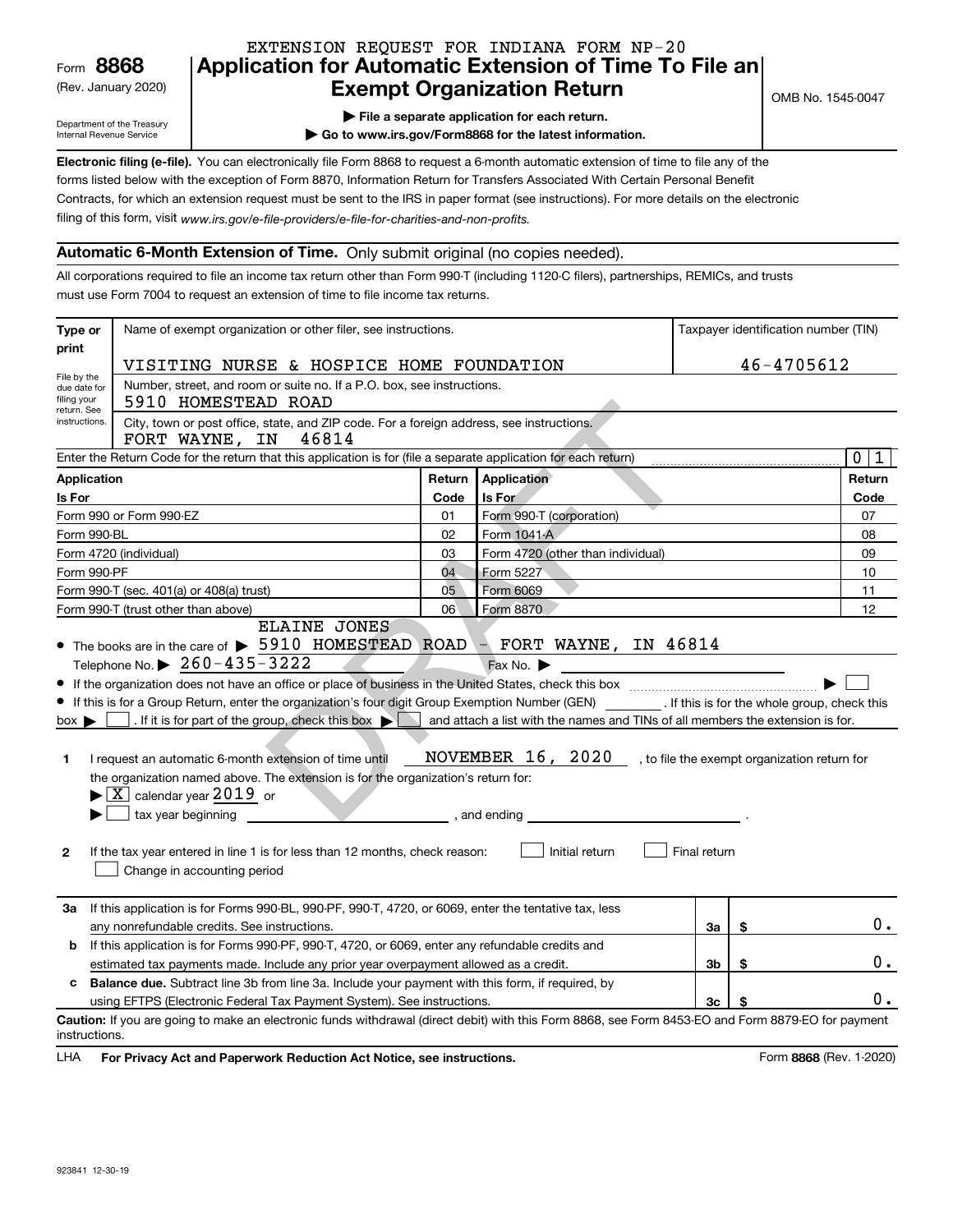State Form 51062 **NP-20**

(R10 / 8-19)

Name of Organization

**Indiana Department of Revenue Indiana Nonprofit Organization's Annual Report For the Calendar Year or Fiscal Year Beginning / / and Ending / /** 01 <sup>01</sup> <sup>2019</sup> <sup>12</sup>

**Due on the 15th day of the 5th month follow ing the end of the tax year. NO FEE REQUIRED.** 

Check if: Change of Address

260 435 3222

Amended Report

Final Report: Indicate Date Closed

MM/ DD/ YYYY MM/ DD/ YYYY

of Organization Telephone Number VISITING NURSE HOSPICE HOME FOUNDATION

 $/2019$ 

| Address<br>5910 HOMESTEAD ROAD                                                                | County<br>02                                                                                                                                                                                                                                                                                                                                                                                                                                                                                               |            | Indiana Taxpayer Identification Number<br>2866242000 |                                                                                                                                                                                                                                                                                                                                                                                                                                               |
|-----------------------------------------------------------------------------------------------|------------------------------------------------------------------------------------------------------------------------------------------------------------------------------------------------------------------------------------------------------------------------------------------------------------------------------------------------------------------------------------------------------------------------------------------------------------------------------------------------------------|------------|------------------------------------------------------|-----------------------------------------------------------------------------------------------------------------------------------------------------------------------------------------------------------------------------------------------------------------------------------------------------------------------------------------------------------------------------------------------------------------------------------------------|
| City                                                                                          | <b>State</b>                                                                                                                                                                                                                                                                                                                                                                                                                                                                                               | Zip Code   |                                                      | Federal Employer Identification Number                                                                                                                                                                                                                                                                                                                                                                                                        |
| FORT WAYNE                                                                                    | 46814<br>46 4705612<br>INDIANA                                                                                                                                                                                                                                                                                                                                                                                                                                                                             |            |                                                      |                                                                                                                                                                                                                                                                                                                                                                                                                                               |
| Printed Name of Person to Contact                                                             |                                                                                                                                                                                                                                                                                                                                                                                                                                                                                                            |            | Contact's Telephone Number                           |                                                                                                                                                                                                                                                                                                                                                                                                                                               |
| LESLIE FRIEDEL                                                                                |                                                                                                                                                                                                                                                                                                                                                                                                                                                                                                            |            | 260 435 3222                                         |                                                                                                                                                                                                                                                                                                                                                                                                                                               |
|                                                                                               | If you are filing a federal return, attach a completed copy of Form 990, 990EZ, or 990PF.                                                                                                                                                                                                                                                                                                                                                                                                                  |            |                                                      |                                                                                                                                                                                                                                                                                                                                                                                                                                               |
| must also file Form IT-20NP.                                                                  | Note: If your organization has unrelated business income of more than \$1,000 as defined under Section 513 of the Internal Revenue Code, you                                                                                                                                                                                                                                                                                                                                                               |            |                                                      |                                                                                                                                                                                                                                                                                                                                                                                                                                               |
| <b>Current Information</b>                                                                    |                                                                                                                                                                                                                                                                                                                                                                                                                                                                                                            |            |                                                      |                                                                                                                                                                                                                                                                                                                                                                                                                                               |
|                                                                                               | 1. Have any changes not previously reported to the Department been made in your governing instruments, (e.g.) articles of incorporation,<br>bylaws, or other instruments of similar importance? If yes, attach a detailed description of changes.<br>2. Indicate number of years y our organization has been in continuous existence.<br>3. Attach a schedule, listing the names, titles and addresses of your current officers.<br>4. Briefly describe the purpose or mission of your organization below. |            | 4                                                    |                                                                                                                                                                                                                                                                                                                                                                                                                                               |
| SEE STATEMENT 1                                                                               |                                                                                                                                                                                                                                                                                                                                                                                                                                                                                                            |            |                                                      |                                                                                                                                                                                                                                                                                                                                                                                                                                               |
|                                                                                               |                                                                                                                                                                                                                                                                                                                                                                                                                                                                                                            |            |                                                      |                                                                                                                                                                                                                                                                                                                                                                                                                                               |
|                                                                                               |                                                                                                                                                                                                                                                                                                                                                                                                                                                                                                            |            |                                                      |                                                                                                                                                                                                                                                                                                                                                                                                                                               |
|                                                                                               |                                                                                                                                                                                                                                                                                                                                                                                                                                                                                                            |            |                                                      |                                                                                                                                                                                                                                                                                                                                                                                                                                               |
| Email Address: ELAINEJONES@VNFW.ORG                                                           |                                                                                                                                                                                                                                                                                                                                                                                                                                                                                                            |            |                                                      |                                                                                                                                                                                                                                                                                                                                                                                                                                               |
|                                                                                               |                                                                                                                                                                                                                                                                                                                                                                                                                                                                                                            |            |                                                      | I declare under the penalties of perjury that I have examined this return, including all attachments, and to the best of my knowledge and belief, it                                                                                                                                                                                                                                                                                          |
| is true, complete, and correct.<br>LESLIE FRIEDEL                                             |                                                                                                                                                                                                                                                                                                                                                                                                                                                                                                            | <b>CEO</b> |                                                      |                                                                                                                                                                                                                                                                                                                                                                                                                                               |
| Signature of Officer or Trustee                                                               |                                                                                                                                                                                                                                                                                                                                                                                                                                                                                                            | Title      | $260 - 435 - 3222$                                   | Date                                                                                                                                                                                                                                                                                                                                                                                                                                          |
| Name of Person(s) to Contact                                                                  |                                                                                                                                                                                                                                                                                                                                                                                                                                                                                                            |            | Daytime Telephone Number                             |                                                                                                                                                                                                                                                                                                                                                                                                                                               |
|                                                                                               | Important: Please submit this completed form and/or extension to:                                                                                                                                                                                                                                                                                                                                                                                                                                          |            |                                                      |                                                                                                                                                                                                                                                                                                                                                                                                                                               |
|                                                                                               | Indiana Department of Revenue, Tax Adm inistration                                                                                                                                                                                                                                                                                                                                                                                                                                                         |            |                                                      |                                                                                                                                                                                                                                                                                                                                                                                                                                               |
|                                                                                               | P.O. Box 6481                                                                                                                                                                                                                                                                                                                                                                                                                                                                                              |            |                                                      |                                                                                                                                                                                                                                                                                                                                                                                                                                               |
|                                                                                               | Indianapolis, IN 46206-6481                                                                                                                                                                                                                                                                                                                                                                                                                                                                                |            |                                                      |                                                                                                                                                                                                                                                                                                                                                                                                                                               |
| <b>Extensions of Time to File</b><br>number on your request for an extension of time to file. | Telephone: (317) 232-0129                                                                                                                                                                                                                                                                                                                                                                                                                                                                                  |            |                                                      | The Department recognizes the Internal Revenue Service application for automatic extension of time to file, Form 8868. Please forward a copy of<br>your federal extension, identified with your Nonprofit Taxpayer Identification Number (TID), to the Indiana Department of Revenue, Tax<br>Administration by the original due date to prevent cancellation of your salestax exemption. Always indicate your Indiana Taxpayer Identification |
| IN 46206-6481, (317) 232-0129.                                                                | Reports post marked within thirty (30) days after the federal extension due date, as requested on Federal Form 8868, will be considered as timely                                                                                                                                                                                                                                                                                                                                                          |            |                                                      | filed. A copy of the federal extension must also be attached to the Indiana report. In the event that a federal extension is not needed, a taxpayer may<br>request in writing an Indiana extension of time to file from the: Indiana Department of Revenue, Tax Adm inistration, P.O. Box 6481, Indianapolis,                                                                                                                                 |
|                                                                                               |                                                                                                                                                                                                                                                                                                                                                                                                                                                                                                            |            |                                                      | If Form NP-20 or extension is not timely filed, the taxpayer will be notified by the Department pursuant to I.C. 6-2.5-5-21(d), to file Form NP-20. If<br>within sixty (60) days after receiving such notice the taxpayer does not file Form NP-20, the taxpayer's exemption from sales tax will be canceled.                                                                                                                                 |

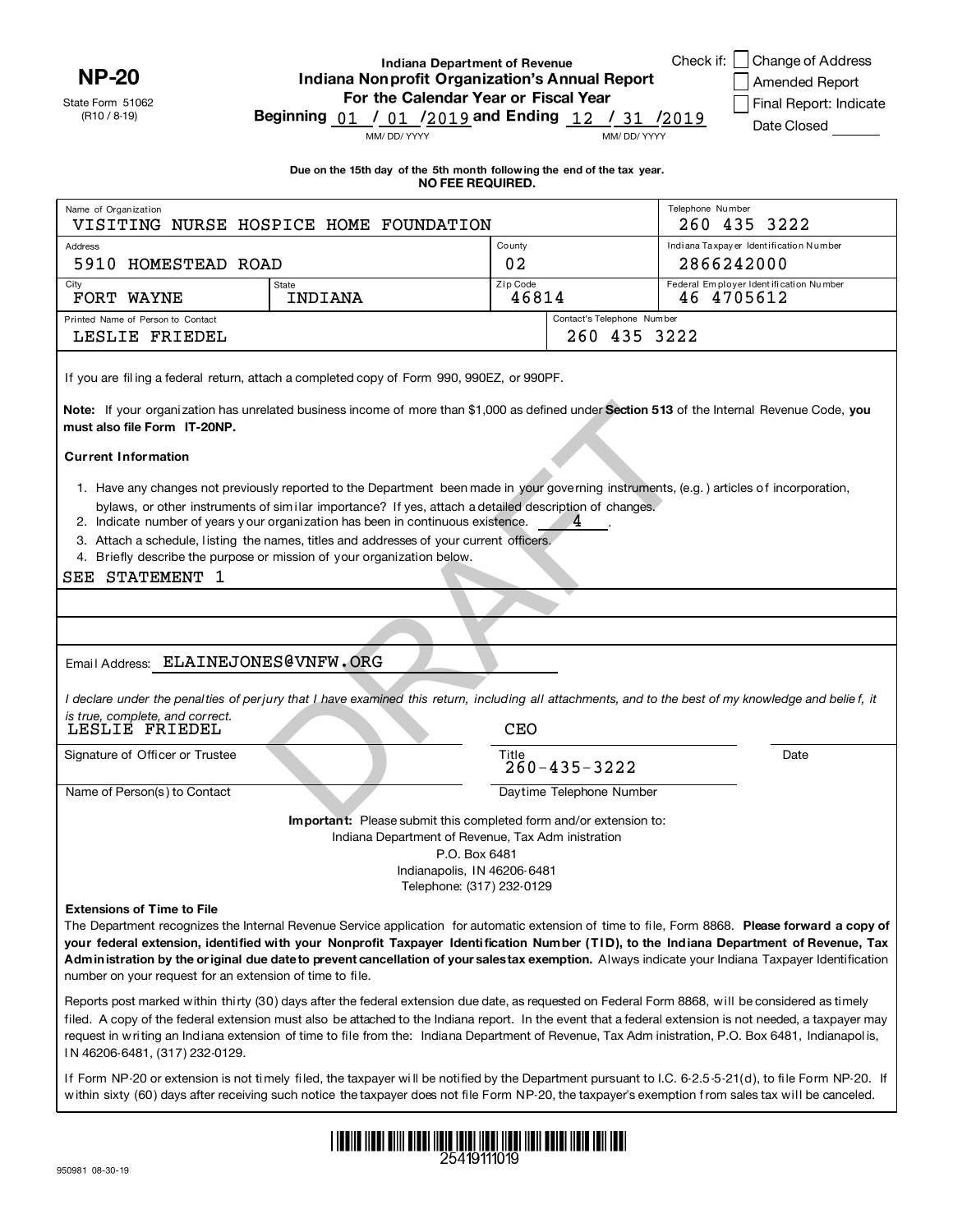NP-20 STATEMENT 1

THE MISSION OF VISITING NURSE & HOSPICE HOME FOUNDATION IS TO SUPPORT THE MISSION OF VISITING NURSE & HOSPICE HOME INC.

}}}}}}}}}}}}}}}}}}}}}}}}}}}}}}}}}}}}}}}} }}}}}}}}}}

~~~~~~~~~~~~~~~~~~~~~~~~~~~~~~~~~~~~~~~~~~~~~~~~~~~~~~~~~~~~~~~~~~~~~~~~~~~~~~

RAFT